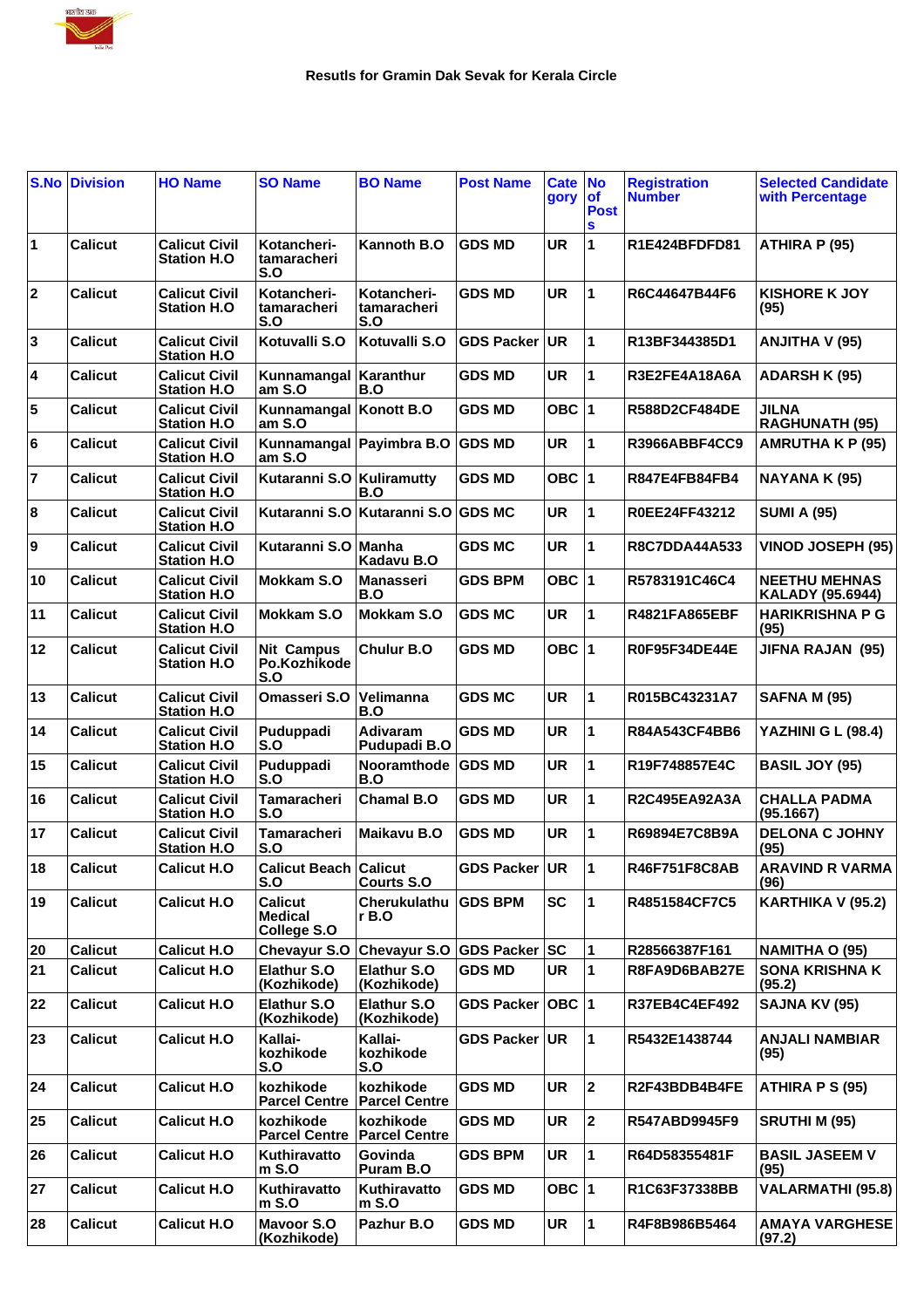| 29 | <b>Calicut</b>   | <b>Calicut H.O</b>  | vu S.O                               | Pantheeranka   Olavanna B.O   GDS MD  |                   | OBC $ 1$  |                | R4724A893A5A3        | <b>FAZIL M (95)</b>                       |
|----|------------------|---------------------|--------------------------------------|---------------------------------------|-------------------|-----------|----------------|----------------------|-------------------------------------------|
| 30 | <b>Calicut</b>   | <b>Calicut H.O.</b> | Puthiyangadi<br>S.O                  | Puthiyangadi<br>S.O                   | <b>GDS MD</b>     | OBC $ 1$  |                | <b>R6B8CC24AFD38</b> | DILEEP K (95)                             |
| 31 | <b>Calicut</b>   | <b>Calicut H.O</b>  | Puthiyangadi<br>S.O                  | Puthiyangadi<br>S.O                   | <b>GDS MD</b>     | <b>UR</b> | 1              | R35474C59A917        | HARITHA N (95)                            |
| 32 | <b>Calicut</b>   | <b>Calicut H.O.</b> | Ramanattukar<br>a S.O                | Puducode -<br>Feroke B.O              | <b>GDS BPM</b>    | OBC $ 1$  |                | R3B61B54E44EB        | <b>NUSEERAH K (95)</b>                    |
| 33 | <b>Calicut</b>   | <b>Calicut H.O</b>  | West Hill S.O                        | Edakkad -<br>West Hill B.O            | <b>GDS BPM</b>    | <b>UR</b> | 1              | R01FD7B9DA22E        | <b>SHYAM SUNDAR S</b><br>(96.4)           |
| 34 | <b>Calicut</b>   | Kalpetta H.O        | Ambalavayal<br>S.O                   | Kalathu Vayal<br>B.O                  | <b>GDS MD</b>     | <b>UR</b> | 1              | <b>R8C6F4F3D86CE</b> | <b>AISWARYA</b><br><b>RAVEENDRAN (95)</b> |
| 35 | <b>Calicut</b>   | Kalpetta H.O        | Ambalavayal<br>S.O                   | <b>Narikkundu</b><br>B.O              | <b>GDS BPM</b>    | <b>UR</b> | 1              | R5F45D3CD2AE4        | <b>MANU JOHNSON</b><br>(95)               |
| 36 | <b>Calicut</b>   | Kalpetta H.O        | Ambalavayal<br>S.O                   | Narikkundu<br>B.O                     | <b>GDS MD</b>     | <b>UR</b> | 1              | R8B2A416BD14B        | SAJITH V P (95)                           |
| 37 | <b>Calicut</b>   | Kalpetta H.O        | <b>Cheeral S.O</b>                   | <b>Cheeral S.O</b>                    | <b>GDS MC</b>     | OBC $ 1$  |                | R145C45F63A77        | <b>MIDHINA T J (96.4)</b>                 |
| 38 | <b>Calicut</b>   | Kalpetta H.O        | <b>Cheeral S.O</b>                   | <b>Thazhathur</b><br>B.O              | <b>GDS MD</b>     | <b>UR</b> | 1              | R144BC94146F7        | <b>MINU MOHAN (95)</b>                    |
| 39 | <b>Calicut</b>   | Kalpetta H.O        | Kalpetta<br>North S.O                | Kambalakkad<br>B.O                    | <b>GDS MD</b>     | <b>UR</b> | 1              | R65A4B9C14BF4        | SHILPA M S (95)                           |
| 40 | <b>Calicut</b>   | Kalpetta H.O        | Kalpetta<br>North S.O                | Karinkutty<br>B.O                     | <b>GDS BPM</b>    | OBC $ 1$  |                | <b>R2BD1A34F4B3A</b> | <b>SILPA K (95)</b>                       |
| 41 | <b>Calicut</b>   | Kalpetta H.O        | Kalpetta<br>North S.O                | <b>Mandad B.O</b>                     | <b>GDS BPM</b>    | OBC $ 1$  |                | r2861b1b7ba5a        | <b>ASISH CHAND M</b><br>(95)              |
| 42 | <b>Calicut</b>   | Kalpetta H.O        | Kalpetta<br>North S.O                | Pinangode<br>B.O                      | <b>GDS MD</b>     | <b>UR</b> | 1              | R7879F4638915        | <b>RASNA P K (95)</b>                     |
| 43 | <b>Calicut</b>   | Kalpetta H.O        | Kenichira S.O                        | Koleri B.O                            | <b>GDS BPM</b>    | OBC $ 1$  |                | R4A6514B55649        | <b>SIBINA N (95)</b>                      |
| 44 | <b>Calicut</b>   | Kalpetta H.O        | Kenichira S.O                        | Vala Vayal<br>B.O                     | <b>GDS BPM</b>    | <b>UR</b> | 1              | R784EC1493F49        | <b>SOUMYAK</b><br>(95.8333)               |
| 45 | <b>Calicut</b>   | Kalpetta H.O        | <b>Meppadi S.O</b>                   | Chembra B.O                           | <b>GDS MD</b>     | <b>UR</b> | 1              | R37F7494468DA        | <b>THARA THOMAS</b><br>(95)               |
| 46 | <b>Calicut</b>   | Kalpetta H.O        | Meppadi S.O                          | <b>Ripon Wynad</b><br>B.O             | <b>GDS BPM</b>    | <b>UR</b> | 1              | R3DA9A3679F68        | DEEPAK P (95)                             |
| 47 | <b>Calicut</b>   | Kalpetta H.O        | <b>Meppadi S.O</b>                   | Vallarmala<br>B.O                     | <b>GDS MC</b>     | OBC $ 1$  |                | R411F6BDADFBF        | PAVITHRA T (95)                           |
| 48 | <b>Calicut</b>   | Kalpetta H.O        | <b>Pulpalli S.O</b>                  | <b>Bhoodanam</b><br><b>Colony B.O</b> | <b>GDS BPM</b>    | <b>SC</b> | 1              | <b>R8ACE37B22A56</b> | <b>AKHIL PRASANTH</b><br>P B (95)         |
| 49 | <b>Calicut</b>   | Kalpetta H.O        | <b>Pulpalli S.O</b>                  | Kalanadi Kolli<br>B.O                 | <b>GDS BPM</b>    | <b>UR</b> | 1              | <b>R2696ECFB688F</b> | <b>ATHULYA T (95)</b>                     |
| 50 | <b>Calicut</b>   | Kalpetta H.O        | Pulpalli S.O                         | Pakkom B.O                            | <b>GDS MC</b>     | <b>ST</b> | ∣1             | R626342F6D3E6        | <b>ANUSMITHA K M</b><br>(95)              |
| 51 | <b>Calicut</b>   | Kalpetta H.O        | Pulpalli S.O                         | Sasimala B.O                          | <b>GDS BPM</b>    | <b>UR</b> | 1              | R728D66FAE9DD        | PRIYANKA K (95)                           |
| 52 | <b>Calicut</b>   | Kalpetta H.O        | <b>Sulthan</b><br><b>Bathery S.O</b> | Chedalath<br>B.O                      | <b>GDS MD</b>     | <b>UR</b> | $\mathbf{2}$   | R2694A373848A        | <b>SHANO T J (95)</b>                     |
| 53 | <b>Calicut</b>   | Kalpetta H.O        | <b>Sulthan</b><br><b>Bathery S.O</b> | Chedalath<br>B.O                      | <b>GDS MD</b>     | <b>UR</b> | $\overline{2}$ | R38B8772A4362        | <b>VARNA K V (95)</b>                     |
| 54 | <b>Calicut</b>   | Kalpetta H.O        | <b>Sulthan</b><br><b>Bathery S.O</b> | <b>Moolan Kavu</b><br>B.O             | <b>GDS MD</b>     | UR        | 1              | R4D414C5A17B9        | <b>NAYANA MOHAN</b><br>(95)               |
| 55 | <b>Cannanore</b> | Kannur H.O          | Chovva S.O                           | Kappad B.O                            | <b>GDS MD</b>     | <b>UR</b> | 1              | R333994BB4894        | <b>MANISHA MOHAN</b><br>(95)              |
| 56 | Cannanore        | Kannur H.O          | Edayannur<br>S.O                     | Edayannur<br>S.O                      | <b>GDS MD</b>     | OBC $ 1$  |                | R2DBE2FA424DA        | KIRUTHIKA P (96.4)                        |
| 57 | <b>Cannanore</b> | Kannur H.O          | Kadachira<br>S.O                     | Kadachira<br>S.O                      | <b>GDS MC</b>     | <b>SC</b> | 1              | R714435C3EEC4        | <b>ASAMS K P (95)</b>                     |
| 58 | Cannanore        | Kannur H.O          | <b>Kakkat S.O</b>                    | Kottali B.O                           | <b>GDS MD</b>     | <b>UR</b> | 1              | R7F8BE53F4B95        | HRIDYA C (95)                             |
| 59 | <b>Cannanore</b> | Kannur H.O          | <b>Kannur City</b><br>S.O            | Katalayi B.O                          | <b>GDS MD</b>     | <b>SC</b> | 1              | R54B7574F599C        | <b>SUJINA K (95)</b>                      |
| 60 | <b>Cannanore</b> | Kannur H.O          | Kannur H.O                           | Kannur H.O                            | <b>GDS MD</b>     | <b>UR</b> | 1              | R6E822B8C22E5        | <b>JINSHAKP</b><br>(95.8333)              |
| 61 | Cannanore        | Kannur H.O          | Madayi S.O                           | Madayi S.O                            | <b>GDS MD</b>     | <b>UR</b> | 1              | R17ACD2234FF4        | <b>MITHUN GOVIND</b><br>(95)              |
| 62 | Cannanore        | Kannur H.O          | Mamba S.O                            | Mamba S.O                             | <b>GDS MD</b>     | <b>UR</b> | 1              | R2742F38C7E19        | <b>ANJU P (95)</b>                        |
| 63 | <b>Cannanore</b> | Kannur H.O          | Mamba S.O                            | Mamba S.O                             | <b>GDS Packer</b> | UR        | 1              | R288F41C1D765        | LITHUSHA D K (95)                         |
| 64 | <b>Cannanore</b> | Kannur H.O          | Mayyil S.O                           | Kayaralam<br>B.O                      | <b>GDS MD</b>     | <b>UR</b> | 1              | R1477BDE494BA        | <b>PRASULA T (95)</b>                     |
| 65 | <b>Cannanore</b> | Kannur H.O          | Mayyil S.O                           | Kuttiyattur<br>B.O                    | <b>GDS MD</b>     | <b>UR</b> | 1              | R6C9E797656B4        | <b>VIPIN KUMAR R</b><br>(95)              |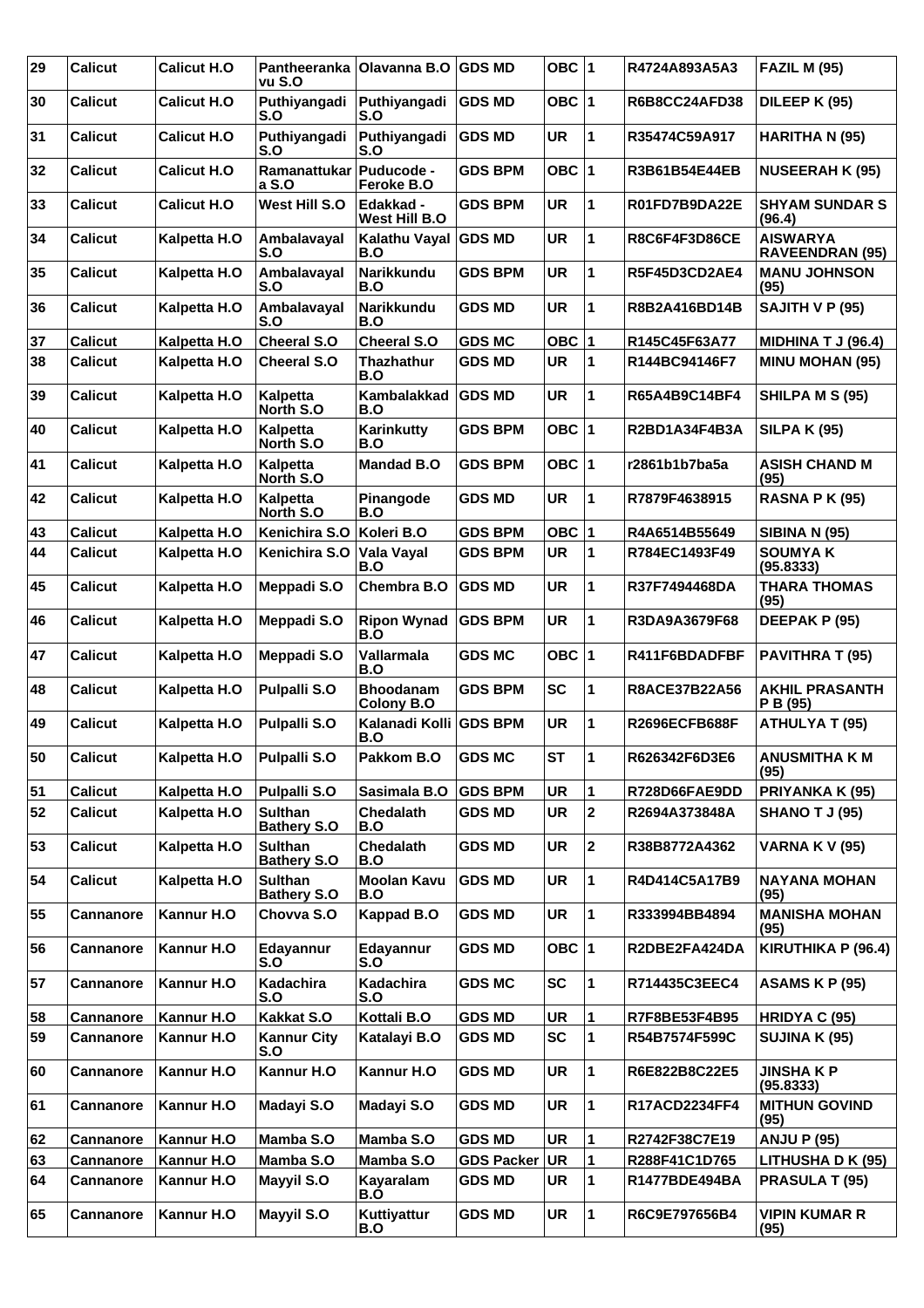| 66 | Cannanore        | Kannur H.O         | <b>Mundalur S.O</b>                   | Mundalur S.O                   | <b>GDS MD</b>     | <b>UR</b> | 1                       | R02AF7C94561A        | <b>SAGILA</b><br><b>GANGADHARAN K</b><br>(96.9444) |
|----|------------------|--------------------|---------------------------------------|--------------------------------|-------------------|-----------|-------------------------|----------------------|----------------------------------------------------|
| 67 | <b>Cannanore</b> | Kannur H.O         | <b>Pallikunnu</b><br>S.O              | Pallikunnu<br>S.O              | <b>GDS MD</b>     | <b>UR</b> | 1                       | R79287F6F4E58        | VRINDA A (95)                                      |
| 68 | <b>Cannanore</b> | Kannur H.O         | Pappinisseri<br>S.O                   | Pappinisseri<br>West B.O       | <b>GDS MD</b>     | OBC $ 1$  |                         | R4A56F12FAA96        | <b>SURABHIKC</b><br>(95.3333)                      |
| 69 | Cannanore        | Taliparamba<br>H.O | Alakode S.O                           | Alakode S.O                    | <b>GDS Packer</b> | SC        | 1                       | R77E5EBA99B32        | <b>SRADHA T (95)</b>                               |
| 70 | Cannanore        | Taliparamba<br>H.O | Alakode S.O                           | Manakadavu<br>B.O              | <b>GDS MD</b>     | <b>UR</b> | 1                       | R642F1FE8C8BF        | <b>JYOTHI KRISHNA</b><br>(95)                      |
| 71 | <b>Cannanore</b> | Taliparamba<br>H.O | Alakode S.O                           | Vijayagiri B.O                 | <b>GDS BPM</b>    | <b>UR</b> | 1                       | R22CE3324BB57        | <b>HARIPRASAD K</b><br>(95)                        |
| 72 | Cannanore        | Taliparamba<br>H.O | Cherupuzha<br>S.O                     | Thayyeni B.O                   | <b>GDS BPM</b>    | <b>UR</b> | 1                       | R544D41143793        | <b>HANSAL MARIA</b><br><b>TOM (95)</b>             |
| 73 | Cannanore        | Taliparamba<br>H.O | <b>CRPF Camp</b><br>Aravanchal<br>S.O | Peringome                      | <b>GDS MD</b>     | <b>SC</b> | 1                       | R71BA5E4B83C7        | <b>RAMITH R (93.9444)</b>                          |
| 74 | Cannanore        | Taliparamba<br>H.O | Edat S.O                              | Edat S.O                       | <b>GDS MD</b>     | <b>UR</b> | 1                       | <b>R745D94FABE19</b> | <b>SNEHA T V (95.4)</b>                            |
| 75 | Cannanore        | Taliparamba<br>H.O | Ezhome S.O                            | Ezhome S.O                     | <b>GDS MD</b>     | <b>UR</b> | 1                       | R45F517A85311        | <b>SHRUTHIVM</b><br>(97.28)                        |
| 76 | Cannanore        | Taliparamba<br>H.O | Karimbam<br>S.O                       | Kuttiyeri B.O                  | <b>GDS MD</b>     | <b>UR</b> | 1                       | R437279BBEB3B        | <b>AMRUTHA P (95)</b>                              |
| 77 | Cannanore        | Taliparamba<br>H.O | Kunhimangal<br>am S.O                 | Kovvapuram<br>B.O              | <b>GDS MC</b>     | <b>UR</b> | 1                       | R8B43922ED237        | <b>BHAVYALAKSHMI</b><br>C P (95)                   |
| 78 | <b>Cannanore</b> | Taliparamba<br>H.O | Mathamangal<br>am Bazar S.O           | Kakkara B.O                    | <b>GDS MD</b>     | <b>UR</b> | 1                       | R3DEE8A1CDAD9        | <b>JOYSRANI</b><br>GEORGE (95)                     |
| 79 | Cannanore        | Taliparamba<br>H.O | Mathamangal<br>am Bazar S.O           | Mathamangal<br>am B.O          | <b>GDS BPM</b>    | <b>UR</b> | $\mathbf{1}$            | R34B24D6565C1        | <b>NEETHU A (95)</b>                               |
| 80 | Cannanore        | Taliparamba<br>H.O | <b>Naduvil S.O</b>                    | <b>Naduvil S.O</b>             | <b>GDS MD</b>     | OBC $ 1$  |                         | R835DA9E512F6        | <b>MEBIN VARGHESE</b><br>(95)                      |
| 81 | <b>Cannanore</b> | Taliparamba<br>H.O | Parassinikad<br>avu S.O               | Parassinikad<br>avu S.O        | <b>GDS MD</b>     | <b>UR</b> | 1                       | R2791168D3B21        | <b>PRANEETH T T</b><br>(98.2)                      |
| 82 | Cannanore        | Taliparamba<br>H.O | Payyanur S.O                          | <b>Eramam</b><br>Desom B.O     | <b>GDS MD</b>     | <b>UR</b> | 1                       | R2143A152DC73        | REEJA E (95)                                       |
| 83 | Cannanore        | Taliparamba<br>H.O | Payyanur S.O                          | Korom B.O                      | <b>GDS MD</b>     | <b>UR</b> | 1                       | R843FDEF98382        | SRUTHI V (95)                                      |
| 84 | <b>Cannanore</b> | Taliparamba<br>H.O | Payyanur S.O                          | <b>Vellur B.O</b>              | <b>GDS BPM</b>    | <b>UR</b> | 1                       | R3BAB517224BA        | <b>NIDISHA K V (97.5)</b>                          |
| 85 | <b>Cannanore</b> | Taliparamba<br>H.O | Payyavur S.O Chandanaka               | mpara B.O                      | <b>GDS BPM</b>    | <b>UR</b> | $\mathbf{1}$            | R1D6AF366446A        | AISWARYA P V (95)                                  |
| 86 | Cannanore        | Taliparamba<br>H.O | Payyavur S.O                          | Kanjirakolly<br>B.O            | <b>GDS MD</b>     | <b>UR</b> | $\mathbf{1}$            | R5AAABE4D7E33        | <b>JISBIN BABY (95)</b>                            |
| 87 | <b>Cannanore</b> | Taliparamba<br>H.O | Ramanthali<br>S.O                     | Karanthat B.O GDS MD           |                   | OBC $ 1$  |                         | R62E4DD214DAD        | <b>GOKULNATH P P</b><br>(95)                       |
| 88 | Cannanore        | Taliparamba<br>H.O | Sreekandapur<br>am S.O                | Sreekandapur   GDS MD<br>amS.O |                   | <b>UR</b> | 1                       | R7BF2CD3A22D7        | <b>ASWATHI P V (95)</b>                            |
| 89 | Kasaragod        | Kanhangad<br>H.O   | Anandashram<br>a S.O                  | Achikanam<br>B.O               | <b>GDS MD</b>     | <b>SC</b> | 1                       | R648154424876        | <b>DEEPCHAND V (95)</b>                            |
| 90 | Kasaragod        | Kanhangad<br>H.O   | <b>Bekal Fort</b><br>S.O              | <b>Manikoth B.O</b>            | <b>GDS MD</b>     | UR        | 1                       | R47252B5C6FE4        | <b>AKHIL N C (95)</b>                              |
| 91 | Kasaragod        | Kanhangad<br>H.O   | Chervathur<br>S.O                     | Chervathur<br>S.O              | <b>GDS MD</b>     | <b>UR</b> | 1                       | R44E3318C76FB        | NIDHEESH V (95)                                    |
| 92 | Kasaragod        | Kanhangad<br>H.O   | <b>Chittarikkal</b><br>S.O            | Mandapam<br>B.O                | <b>GDS BPM</b>    | <b>UR</b> | 1                       | R863565873EDA        | VISHAK K (95)                                      |
| 93 | Kasaragod        | Kanhangad<br>H.O   | <b>Nileshwar</b><br>S.O               | Kottapuram<br>B.O              | <b>GDS MD</b>     | <b>SC</b> | 1                       | R61DAB3CC9229        | <b>RIJINA MELATH</b><br>(95)                       |
| 94 | Kasaragod        | Kanhangad<br>H.O   | <b>Nileshwar</b><br>S.O               | Padnekkad<br>B.O               | <b>GDS MD</b>     | <b>UR</b> | $\overline{\mathbf{2}}$ | R84573DA1C535        | <b>SWATHI P V (95.4)</b>                           |
| 95 | Kasaragod        | Kanhangad<br>H.O   | <b>Nileshwar</b><br>S.O               | Padnekkad<br>B.O               | <b>GDS MD</b>     | <b>UR</b> | 2                       | R1E4C4A8AD627        | <b>BIBIN BOSE (95)</b>                             |
| 96 | Kasaragod        | Kanhangad<br>H.O   | Nileshwar<br>S.O                      | Periyangana<br>$m$ B.O         | <b>GDS BPM</b>    | UR        | 1                       | R6B2C194C533A        | <b>ANN MARY</b><br><b>SEBASTIAN (95)</b>           |
| 97 | Kasaragod        | Kanhangad<br>H.O   | <b>Nileshwar</b><br>S.O               | Thaikadapura GDS MD<br>m B.O   |                   | <b>UR</b> | 1                       | R26161E4128CA        | <b>THUSHARA K R</b><br>(95)                        |
| 98 | Kasaragod        | Kanhangad<br>H.O   | Parappa S.O                           | Darkas B.O                     | <b>GDS MD</b>     | <b>UR</b> | 1                       | R09D1C513F89A        | <b>NIMITHAMOL M (95)</b>                           |
| 99 | Kasaragod        | Kanhangad<br>H.O   | Parappa S.O                           | <b>Kinanur B.O</b>             | <b>GDS MD</b>     | UR        | 1                       | R1B2DB7E64491        | <b>SRUTHI K (95)</b>                               |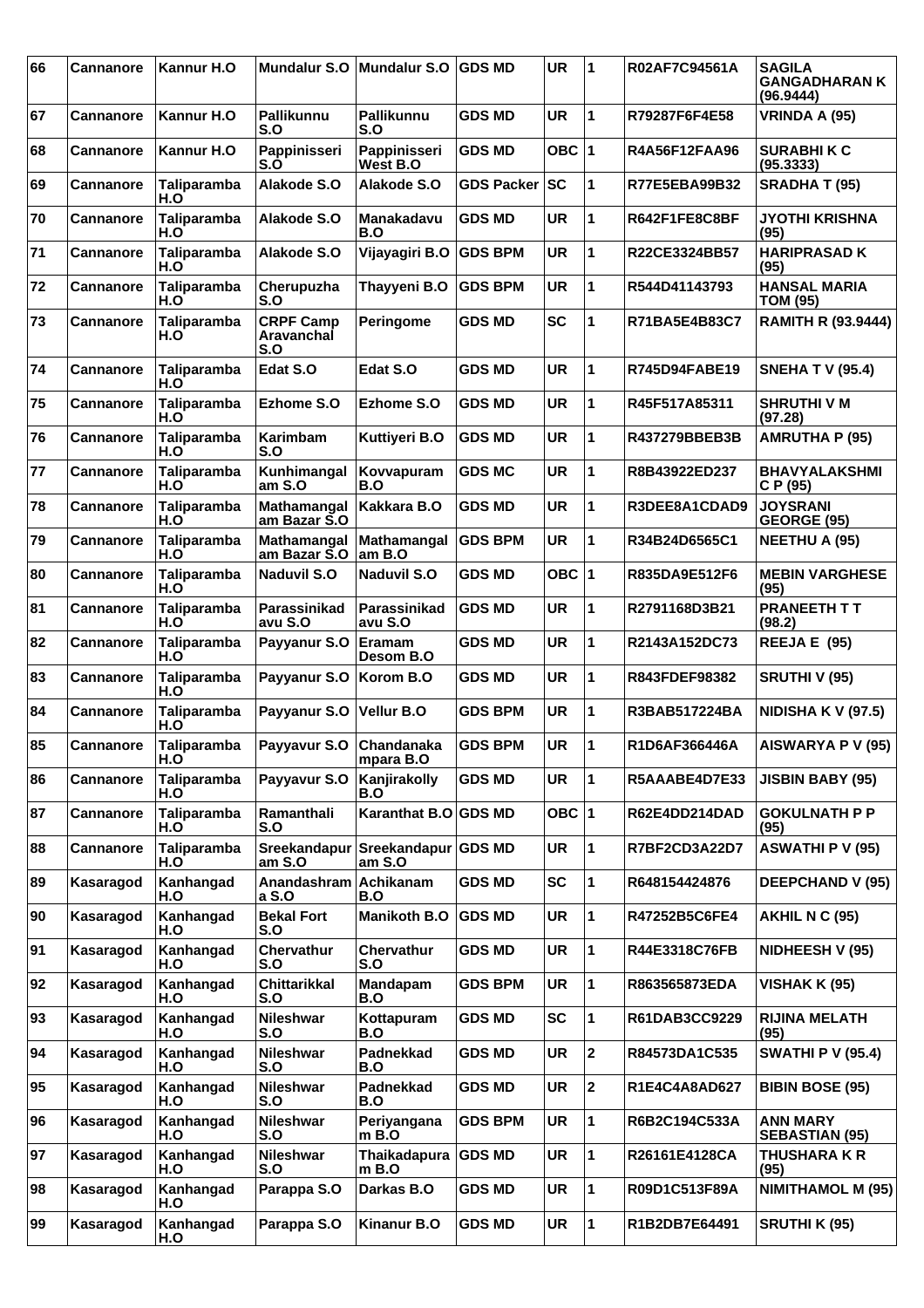| 100 | Kasaragod | Kanhangad<br>H.O         | Rajapuram<br>S.O                      | Malakallu B.O                               | <b>GDS MD</b>     | <b>UR</b> | 1            | R629F17374D8A        | <b>GREESHMA P (95)</b>                    |
|-----|-----------|--------------------------|---------------------------------------|---------------------------------------------|-------------------|-----------|--------------|----------------------|-------------------------------------------|
| 101 | Kasaragod | Kanhangad<br>H.O         | <b>Trikarpur S.O</b>                  | <b>Pilicode B.O</b>                         | <b>GDS MD</b>     | <b>UR</b> | 1            | R14FD79CB96E4        | <b>RESHMIC (95)</b>                       |
| 102 | Kasaragod | Kanhangad<br>H.O         | <b>Trikarpur S.O</b>                  | Udinur B.O                                  | <b>GDS MD</b>     | <b>SC</b> | 1            | R7EBE4396FBDE        | <b>BHAGYARAJ K (95)</b>                   |
| 103 | Kasaragod | Kasaragod<br>H.O         | Chengala S.O                          | Kundankuzhy<br>B.O                          | <b>GDS MD</b>     | <b>SC</b> | 1            | R6BAB2ED32455        | <b>PRAKRITHI V</b><br>(92.8889)           |
| 104 | Kasaragod | Kasaragod<br>H.O         | Kudlu S.O                             | Mayipady B.O                                | <b>GDS MD</b>     | <b>UR</b> | 1            | R8E97EBB3F5E6        | <b>SINILI K (95)</b>                      |
| 105 | Kasaragod | Kasaragod<br>H.O         | Kudlu S.O                             | <b>Mogral</b><br>Puthur B.O                 | <b>GDS MD</b>     | <b>UR</b> | 1            | R4EF1889FA484        | <b>SANGEETHA PV</b><br>(95)               |
| 106 | Kasaragod | Kasaragod<br>H.O         | Kumbla S.O                            | Shiriya B.O                                 | <b>GDS BPM</b>    | <b>UR</b> | 1            | R496C5DA18F34        | <b>RAJALAKSHMI M</b><br>(95)              |
| 107 | Kasaragod | Kasaragod<br>H.O         | Mangalpady<br>S.O                     | Ichlangodu<br>B.O                           | <b>GDS BPM</b>    | <b>SC</b> | 1            | R3F3547A9F8BF        | <b>ARYAN</b><br>KANNAUJIYA (95)           |
| 108 | Kasaragod | Kasaragod<br>H.O         | Manjeshwar<br>S.O                     | Kunjathur<br>B.O                            | <b>GDS MD</b>     | <b>UR</b> | 1            | R3FFF8C5E6AC8        | <b>ABHITH NAMBIAR</b><br>M (95)           |
| 109 | Kasaragod | Kasaragod<br>H.O         | Manjeshwar<br>S.O                     | Miyapadavu<br>B.O                           | <b>GDS MD</b>     | <b>UR</b> | 1            | <b>R39DA74AE56E4</b> | <b>DEEKSHA C (95)</b>                     |
| 110 | Kasaragod | Kasaragod<br>H.O         | Manjeshwar<br>S.O                     | Pavoor B.O                                  | <b>GDS MD</b>     | <b>UR</b> | 1            | R6328F485715F        | <b>BINSHA B (95)</b>                      |
| 111 | Kasaragod | Kasaragod<br>H.O         | Manjeshwar<br>S.O                     | Udyavara B.O                                | <b>GDS BPM</b>    | <b>UR</b> | 1            | R523391A61F6D        | <b>ANJANA VIJAYAN</b><br>(95)             |
| 112 | Kasaragod | Kasaragod<br>H.O         | <b>Uppala S.O</b>                     | <b>Beripadavu</b><br>B.O                    | GDS BPM           | <b>ST</b> | 1            | R184149715739        | <b>SUDIVYA A K</b><br>(93.9444)           |
| 113 | Manjeri   | <b>Malappuram</b><br>H.O | Anamangad<br>S.O                      | Anamangad<br>S.O                            | <b>GDS MD</b>     | OBC  1    |              | R679C12EB3944        | <b>MUHAMMED</b><br>SHAFEEQ P K (95)       |
| 114 | Manjeri   | Malappuram<br>H.O        | Anamangad<br>S.O                      | Anamangad<br>S.O                            | <b>GDS MD</b>     | <b>UR</b> | 1            | R2734D64855FA        | VIJITHA OP (95)                           |
| 115 | Manjeri   | <b>Malappuram</b><br>H.O | Anamangad<br>S.O                      | Thootha B.O                                 | <b>GDS MD</b>     | OBC ∣1    |              | R769BD1C98CD4        | SYAMJITH K (95)                           |
| 116 | Manjeri   | <b>Malappuram</b><br>H.O | Anamangad<br>S.O                      | Valamkulam<br>B.O                           | <b>GDS BPM</b>    | <b>UR</b> | 1            | R833DCBE539E5        | <b>MADHAV</b><br><b>PREMNATH (95)</b>     |
| 117 | Manjeri   | Malappuram<br>H.O        | Angadipuram<br>S.O                    | Angadipuram<br>S.O                          | <b>GDS Packer</b> | OBC  1    |              | R05764FEEFBF6        | AFNA MOL O P (95)                         |
| 118 | Manjeri   | <b>Malappuram</b><br>H.O | Angadipuram<br>S.O                    | <b>Tirurkad B.O</b>                         | <b>GDS MD</b>     | OBC ∣1    |              | R557B81A54B34        | <b>RABIYA MUMTHAS</b><br>K (95)           |
| 119 | Manjeri   | <b>Malappuram</b><br>H.O | Kolathur-MLP<br>S.O                   | Kolathur-MLP<br>S.O                         | <b>GDS MD</b>     | <b>UR</b> | $\mathbf{2}$ | r4145559ca4ec        | SHEEBA P (95)                             |
| 120 | Manjeri   | Malappuram<br>H.O        | S.O                                   | Kolathur-MLP   Kolathur-MLP   GDS MD<br>S.O |                   | <b>UR</b> | 2            | R6F2F59B5578B        | <b>FASNA T (95)</b>                       |
| 121 | Manjeri   | <b>Malappuram</b><br>H.O | Kolathur-MLP<br>S.O                   | Vengad B.O                                  | <b>GDS MD</b>     | OBC 1     |              | R1B8FDD326693        | <b>SHYNA NAZAR (95)</b>                   |
| 122 | Manjeri   | Malappuram<br>H.O        | <b>Makkarapara</b><br>mba S.O         | Perinthattiri<br>B.O                        | <b>GDS MD</b>     | <b>UR</b> | 1            | R3B5CF8D3DC41        | PREETHA C (95)                            |
| 123 | Manjeri   | Malappuram<br>H.O        | <b>Melattur S.O</b><br>(Malappuram)   | Edayattur B.O GDS MD                        |                   | <b>UR</b> | 1            | R44BC9B448274        | NIKHIL A C (95)                           |
| 124 | Manjeri   | Malappuram<br>H.O        | <b>Melattur S.O</b><br>(Malappuram)   | <b>Padirikode</b><br>B.O                    | <b>GDS MD</b>     | OBC ∣1    |              | R2F3E6447C98E        | <b>MOHAMMED</b><br>HUNAIS IT (95)         |
| 125 | Manjeri   | Malappuram<br>H.O        | Mongam S.O                            | Olukur B.O                                  | <b>GDS MD</b>     | <b>UR</b> | 1            | R5439D8BBC564        | <b>LADEEDA SHERIN</b><br>M (95)           |
| 126 | Manjeri   | <b>Malappuram</b><br>H.O | Munduparmb<br>a S.O                   | Munduparmb<br>a S.O                         | <b>GDS MC</b>     | <b>UR</b> | 1            | R21A8AE28493B        | <b>ANUSREE D</b><br>(98.1944)             |
| 127 | Manjeri   | Malappuram<br>H.O        | Pookkottur<br>S.O                     | Vellur B.O                                  | <b>GDS MD</b>     | UR        | 1            | R57BD66A4F1E1        | <b>KAVYA P M (95)</b>                     |
| 128 | Manjeri   | <b>Malappuram</b><br>H.O | <b>Pulamanthole Chemmalass</b><br>S.O | eri B.O                                     | <b>GDS MD</b>     | OBC 1     |              | R897EE597B4A1        | <b>SAMEERA K T (95)</b>                   |
| 129 | Manjeri   | Malappuram<br>H.O        | Pulamanthole<br>S.O                   | Valapuram<br>B.O                            | <b>GDS MD</b>     | OBC 1     |              | R753EEF539914        | <b>MUHAMMED</b><br>MUSHTHAQ PT (95)       |
| 130 | Manjeri   | <b>Malappuram</b><br>H.O | <b>Talekode</b>                       | Arkkuparamb<br>a B.O                        | <b>GDS MD</b>     | <b>UR</b> | 1            | R845C53BD2A79        | <b>NASLA P (95)</b>                       |
| 131 | Manjeri   | Malappuram<br>H.O        | <b>Talekode</b>                       | <b>Mattarakkal</b><br>B.O                   | <b>GDS MD</b>     | <b>UR</b> | 1            | R8861773A7DF8        | <b>MUHAMMED</b><br><b>NOUFAL V P (95)</b> |
| 132 | Manjeri   | Manjeri-kla<br>H.O       | Areacode S.O                          | Thottilangadi<br>B.O                        | <b>GDS MD</b>     | <b>UR</b> | 1            | R26D77EFE2E14        | <b>MOHAMMED</b><br><b>NOUSHEEN V (95)</b> |
| 133 | Manjeri   | Manjeri-kla<br>H.O       | Areacode S.O                          | <b>Urangattiri</b><br>B.O                   | <b>GDS MD</b>     | UR        | 1            | R124AEDC5DDB6        | <b>SWATHIRAJ CK</b><br>(95)               |
| 134 | Manjeri   | Manjeri-kla<br>H.O       | Areacode S.O Vettilappara             | B.O                                         | <b>GDS MD</b>     | UR        | 1            | R8139C4BC4EBA        | <b>ALBIN THOMAS</b><br>(95.1389)          |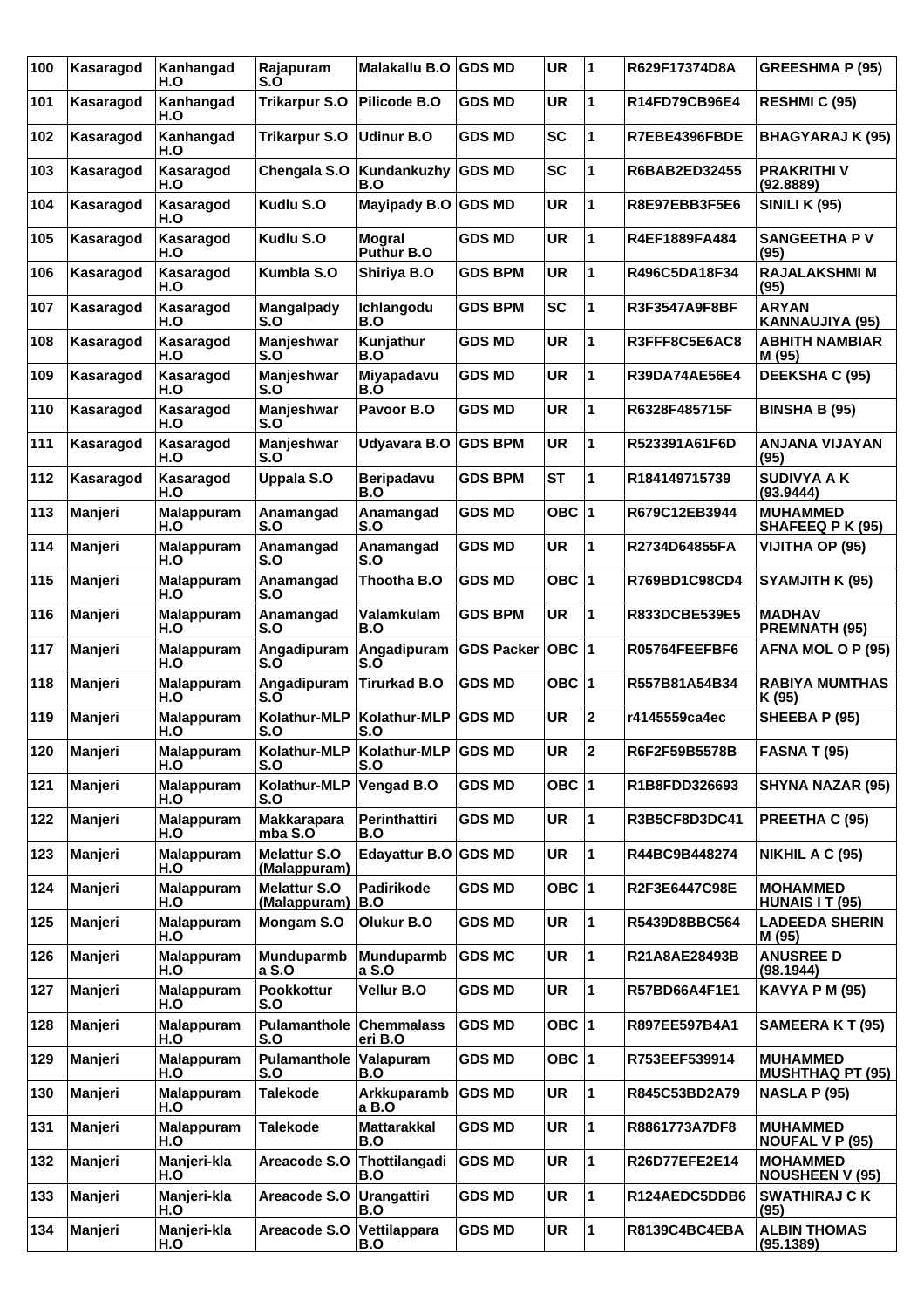| Chelembra<br>$\mathbf 2$<br>136<br><b>Chelembra</b><br><b>UR</b><br><b>ANJU KRISHNA K</b><br>Manjeri<br>Manjeri-kla<br>GDS MD<br>R2F13BDFD6DA1<br>H.O<br>S.O<br>S.O<br>(95)<br>1<br>Manjeri-kla<br><b>Chelembra</b><br>Kolakkattuch<br><b>GDS MC</b><br><b>UR</b><br><b>ANJU K (95)</b><br>137<br>R5FFC63BA2A44<br>Manjeri<br>H.O<br>S.O<br>ali B.O<br>Manjeri-kla<br>Cheruvayur<br>Cheruvayur<br><b>GDS MD</b><br><b>UR</b><br>1<br>138<br>Manjeri<br>R76627BA66D7D<br><b>FASEENA N (95)</b><br>H.O<br>S.O<br>S.O<br>OBC $ 1$<br>139<br>Cheruvayur<br>Omanur B.O<br>Manjeri<br>Manjeri-kla<br><b>GDS MC</b><br>R79C4C5B3F4E9<br><b>SHANIDA K C (95)</b><br>H.O<br>S.O<br>1<br>Manjeri-kla<br>Chungathara<br><b>GDS MC</b><br><b>UR</b><br>140<br>Manjeri<br><b>Bhoodan</b><br>R7A1545844792<br><b>SHARUN KT (95)</b><br>H.O<br>S.O<br>Colony B.O<br>Chungathara<br><b>GDS MD</b><br>OBC $ 1$<br>141<br>Manjeri-kla<br>Erumamunda<br>R545A274B367F<br><b>SINDHU P R (95)</b><br>Manjeri<br>S.O<br>H.O<br>B.O<br>Kurumbalang<br>OBC $ 1$<br>142<br>Manjeri-kla<br>Chungathara<br><b>GDS MD</b><br>R2867F31EC6BB<br><b>HANNA THASNIM</b><br>Manjeri<br>H.O<br>ode B.O<br>S.O<br>KV (95)<br>Manjeri-kla<br>Chungathara<br>Munderi B.O<br>OBC $ 1$<br>143<br>GDS MD<br>R35A18FC8226C<br>RAKESH K (95)<br>Manjeri<br>H.O<br>S.O<br>Manjeri-kla<br>Chungathara<br>Pathar B.O<br><b>GDS MC</b><br>OBC $ 1$<br><b>R2E16DDCF9569</b><br>144<br>Manjeri<br><b>HASNA SANU (95)</b><br>H.O<br>S.O<br>Chungathara<br>Pathar B.O<br>OBC $ 1$<br>145<br>Manjeri<br>Manjeri-kla<br>GDS MD<br>R4AE9931C92B1<br>JUMANA FARVA M<br>H.O<br>S.O<br>(95)<br>1<br>Manjeri-kla<br>Chungathara<br><b>GDS MD</b><br><b>UR</b><br>SAHILATH K A (95)<br>146<br>Manjeri<br>Uppada B.O<br>R4147B85F8118<br>H.O<br>S.O<br>Manjeri-kla<br>Edakkara-<br><b>GDS MD</b><br><b>UR</b><br>1<br>147<br>Manjeri<br>Munda B.O<br>R0127A498DD47<br><b>JIBILU GEORGE</b><br>H.O<br>nilambur S.O<br>THOMAS (95)<br>Edakkara-<br>Theyyathump GDS MD<br><b>UR</b><br>1<br>148<br>Manjeri-kla<br><b>R0324ACF8B1A3</b><br><b>AKSHAY P (95)</b><br>Manjeri<br>H.O<br>adam B.O<br>nilambur S.O<br><b>UR</b><br>1<br>Manjeri-kla<br>Kalikavu S.O<br><b>GDS MC</b><br>149<br>Adakkakundu<br>R1187638E4F21<br><b>IRFANA A (95)</b><br>Manjeri<br>H.O<br>B.O<br>Manjeri-kla<br>Kalikavu S.O<br><b>GDS MD</b><br><b>UR</b><br>1<br>150<br>Manjeri<br>Anchachavad<br>R1364E5D454E8<br>LINSHA M B (95)<br>H.O<br>$v$ B.O<br><b>SC</b><br>151<br>Kalikavu S.O<br>Neelancheri<br><b>GDS MC</b><br>1<br>Manjeri<br>Manjeri-kla<br>R44433454C487<br>ANAGHA R (95)<br>H.O<br>B.O<br>1<br>Manjeri-kla<br>Karuvambram<br>Koomankula<br><b>UR</b><br>152<br>Manjeri<br><b>GDS MD</b><br>R76E8BD7725ED<br><b>UMAIBANU P (95)</b><br>H.O<br>S.O<br>$m$ B.O<br><b>ST</b><br>Manjeri-kla<br>Karuvarakund<br>Karuvarakund GDS MD<br>1<br>153<br>Manjeri<br>R4FBEC9A5D357<br>M RAVI (91.8333)<br><b>u S.O</b><br>H.O<br>u S.O<br>Kondotti S.O<br>Kondotti S.O<br><b>UR</b><br>1<br>154<br>Manjeri<br>Manjeri-kla<br><b>GDS MC</b><br>R0422645524C4<br>SHAKKIRA M (95)<br>H.O<br>OBC $ 1$<br>155<br>Kondotti S.O<br>Muthuparamb GDS MD<br><b>R2B48C51C6FEE</b><br>Manjeri<br>Manjeri-kla<br><b>NAHLA BANUK</b><br>(95)<br>H.O<br>a B.O<br><b>GDS MD</b><br>Manjeri-kla<br>Kuzhimanna<br>Kuzhimanna<br><b>UR</b><br>1<br>R84EC815144E2<br>156<br>Manjeri<br>S.O<br>H.O<br>S.O<br>Kuzhimanna<br>Puliyakkode<br><b>GDS MC</b><br><b>UR</b><br>1<br>R7CC8C141DBAD<br>157<br>Manjeri<br>Manjeri-kla<br><b>SAKKEER HUSAIN</b><br>H.O<br>S.O<br>B.O<br>(95)<br><b>UR</b><br>1<br>Manjeri-kla<br><b>Kuzhimanna</b><br>Trippanachi<br><b>GDS MD</b><br>R55B46B4D861F<br><b>MASHOODHA PV</b><br>158<br>Manjeri<br>H.O<br>S.O<br>B.O<br>(95)<br>OBC $ 1$<br>Manjeri-kla<br><b>Mampad S.O</b><br>Vadapuram<br><b>GDS MD</b><br>R3F36E2F74B56<br><b>SALEELA CH (95)</b><br>159<br>Manjeri<br>H.O<br>B.O<br>Karakkode<br>Manjeri-kla<br><b>Manimooly</b><br><b>GDS MC</b><br><b>UR</b><br>1<br>160<br>Manjeri<br>R15DEFB27A453<br><b>JITHU CHERIYAN</b><br>H.O<br>S.O<br>B.O<br>(95)<br>Manjeri<br>1<br>Manjeri-kla<br>Narukara B.O<br><b>GDS MD</b><br><b>UR</b><br><b>REMYA RAVI</b><br>161<br>Manjeri<br>R843879D3314A<br>College S.O<br>H.O<br>(95.8333)<br>Manjeri<br><b>GDS MD</b><br><b>UR</b><br>1<br>R4B911D6A86C9<br><b>SHAMEENA M (95)</b><br>162<br>Manjeri<br>Manjeri-kla<br>Narukara B.O<br>H.O<br><b>College S.O</b><br><b>ST</b><br>1<br>163<br>Manjeri<br><b>GDS MC</b><br>Manjeri<br>Manjeri-kla<br>Pappinippara<br>R67274E1FC831<br><b>DARAVATH</b><br>H.O<br><b>SRIKANTH</b><br>College S.O<br>B.O<br>(87.0833)<br>1<br>Manjeri-kla<br>Pullancheri<br><b>GDS BPM</b><br><b>UR</b><br>164<br>Manjeri<br>Manjeri<br>R4287DA97543A<br><b>AKHIL P V (95)</b><br>College S.O<br>H.O<br>B.O<br><b>GDS MD</b><br>OBC $ 1$<br>165<br>Manjeri-kla<br><b>Nilambur RS</b><br>Ramankuth<br><b>SHEMEENAKP</b><br>Manjeri<br>R817819DE1D4F<br>H.O<br>S.O<br>B.O<br>(95)<br>Manjeri-kla<br>Nilambur S.O<br>Edivanna B.O<br><b>GDS MC</b><br><b>UR</b><br>1<br>166<br>Manjeri<br>R7F8C5CAEE4B2<br>H.O<br>$\mathbf{2}$<br>Manjeri-kla<br>Nilambur S.O<br>Eranhimanga<br><b>GDS MD</b><br><b>UR</b><br><b>ABHILASH M (95)</b><br>167<br>Manjeri<br>R2434696EAD4C<br>H.O<br>d B.O<br>Manjeri-kla<br>Eranhimanga<br><b>GDS MD</b><br><b>UR</b><br>2<br>168<br>Manjeri<br>Nilambur S.O<br>R244DD144C69F<br><b>SREERAJ P (95)</b><br>H.O<br>d B.O | 135 | Manjeri | Manjeri-kla<br>H.O | <b>Chelembra</b><br>S.O | Chelembra<br>S.O | <b>GDS MD</b> | <b>UR</b> | $\mathbf{2}$ | R7D12D7E4BEA3 | <b>THUSHARA K P</b><br>(95) |
|------------------------------------------------------------------------------------------------------------------------------------------------------------------------------------------------------------------------------------------------------------------------------------------------------------------------------------------------------------------------------------------------------------------------------------------------------------------------------------------------------------------------------------------------------------------------------------------------------------------------------------------------------------------------------------------------------------------------------------------------------------------------------------------------------------------------------------------------------------------------------------------------------------------------------------------------------------------------------------------------------------------------------------------------------------------------------------------------------------------------------------------------------------------------------------------------------------------------------------------------------------------------------------------------------------------------------------------------------------------------------------------------------------------------------------------------------------------------------------------------------------------------------------------------------------------------------------------------------------------------------------------------------------------------------------------------------------------------------------------------------------------------------------------------------------------------------------------------------------------------------------------------------------------------------------------------------------------------------------------------------------------------------------------------------------------------------------------------------------------------------------------------------------------------------------------------------------------------------------------------------------------------------------------------------------------------------------------------------------------------------------------------------------------------------------------------------------------------------------------------------------------------------------------------------------------------------------------------------------------------------------------------------------------------------------------------------------------------------------------------------------------------------------------------------------------------------------------------------------------------------------------------------------------------------------------------------------------------------------------------------------------------------------------------------------------------------------------------------------------------------------------------------------------------------------------------------------------------------------------------------------------------------------------------------------------------------------------------------------------------------------------------------------------------------------------------------------------------------------------------------------------------------------------------------------------------------------------------------------------------------------------------------------------------------------------------------------------------------------------------------------------------------------------------------------------------------------------------------------------------------------------------------------------------------------------------------------------------------------------------------------------------------------------------------------------------------------------------------------------------------------------------------------------------------------------------------------------------------------------------------------------------------------------------------------------------------------------------------------------------------------------------------------------------------------------------------------------------------------------------------------------------------------------------------------------------------------------------------------------------------------------------------------------------------------------------------------------------------------------------------------------------------------------------------------------------------------------------------------------------------------------------------------------------------------------------------------------------------------------------------------------------------------------------------------------------------------------------------------------------------------------------------------------------------------------------------------------------------------------------------------------------------------------------------------------------------------------------------------------------------------------------------------------------------------------------------------|-----|---------|--------------------|-------------------------|------------------|---------------|-----------|--------------|---------------|-----------------------------|
|                                                                                                                                                                                                                                                                                                                                                                                                                                                                                                                                                                                                                                                                                                                                                                                                                                                                                                                                                                                                                                                                                                                                                                                                                                                                                                                                                                                                                                                                                                                                                                                                                                                                                                                                                                                                                                                                                                                                                                                                                                                                                                                                                                                                                                                                                                                                                                                                                                                                                                                                                                                                                                                                                                                                                                                                                                                                                                                                                                                                                                                                                                                                                                                                                                                                                                                                                                                                                                                                                                                                                                                                                                                                                                                                                                                                                                                                                                                                                                                                                                                                                                                                                                                                                                                                                                                                                                                                                                                                                                                                                                                                                                                                                                                                                                                                                                                                                                                                                                                                                                                                                                                                                                                                                                                                                                                                                                                                                                                            |     |         |                    |                         |                  |               |           |              |               |                             |
|                                                                                                                                                                                                                                                                                                                                                                                                                                                                                                                                                                                                                                                                                                                                                                                                                                                                                                                                                                                                                                                                                                                                                                                                                                                                                                                                                                                                                                                                                                                                                                                                                                                                                                                                                                                                                                                                                                                                                                                                                                                                                                                                                                                                                                                                                                                                                                                                                                                                                                                                                                                                                                                                                                                                                                                                                                                                                                                                                                                                                                                                                                                                                                                                                                                                                                                                                                                                                                                                                                                                                                                                                                                                                                                                                                                                                                                                                                                                                                                                                                                                                                                                                                                                                                                                                                                                                                                                                                                                                                                                                                                                                                                                                                                                                                                                                                                                                                                                                                                                                                                                                                                                                                                                                                                                                                                                                                                                                                                            |     |         |                    |                         |                  |               |           |              |               |                             |
|                                                                                                                                                                                                                                                                                                                                                                                                                                                                                                                                                                                                                                                                                                                                                                                                                                                                                                                                                                                                                                                                                                                                                                                                                                                                                                                                                                                                                                                                                                                                                                                                                                                                                                                                                                                                                                                                                                                                                                                                                                                                                                                                                                                                                                                                                                                                                                                                                                                                                                                                                                                                                                                                                                                                                                                                                                                                                                                                                                                                                                                                                                                                                                                                                                                                                                                                                                                                                                                                                                                                                                                                                                                                                                                                                                                                                                                                                                                                                                                                                                                                                                                                                                                                                                                                                                                                                                                                                                                                                                                                                                                                                                                                                                                                                                                                                                                                                                                                                                                                                                                                                                                                                                                                                                                                                                                                                                                                                                                            |     |         |                    |                         |                  |               |           |              |               |                             |
|                                                                                                                                                                                                                                                                                                                                                                                                                                                                                                                                                                                                                                                                                                                                                                                                                                                                                                                                                                                                                                                                                                                                                                                                                                                                                                                                                                                                                                                                                                                                                                                                                                                                                                                                                                                                                                                                                                                                                                                                                                                                                                                                                                                                                                                                                                                                                                                                                                                                                                                                                                                                                                                                                                                                                                                                                                                                                                                                                                                                                                                                                                                                                                                                                                                                                                                                                                                                                                                                                                                                                                                                                                                                                                                                                                                                                                                                                                                                                                                                                                                                                                                                                                                                                                                                                                                                                                                                                                                                                                                                                                                                                                                                                                                                                                                                                                                                                                                                                                                                                                                                                                                                                                                                                                                                                                                                                                                                                                                            |     |         |                    |                         |                  |               |           |              |               |                             |
|                                                                                                                                                                                                                                                                                                                                                                                                                                                                                                                                                                                                                                                                                                                                                                                                                                                                                                                                                                                                                                                                                                                                                                                                                                                                                                                                                                                                                                                                                                                                                                                                                                                                                                                                                                                                                                                                                                                                                                                                                                                                                                                                                                                                                                                                                                                                                                                                                                                                                                                                                                                                                                                                                                                                                                                                                                                                                                                                                                                                                                                                                                                                                                                                                                                                                                                                                                                                                                                                                                                                                                                                                                                                                                                                                                                                                                                                                                                                                                                                                                                                                                                                                                                                                                                                                                                                                                                                                                                                                                                                                                                                                                                                                                                                                                                                                                                                                                                                                                                                                                                                                                                                                                                                                                                                                                                                                                                                                                                            |     |         |                    |                         |                  |               |           |              |               |                             |
|                                                                                                                                                                                                                                                                                                                                                                                                                                                                                                                                                                                                                                                                                                                                                                                                                                                                                                                                                                                                                                                                                                                                                                                                                                                                                                                                                                                                                                                                                                                                                                                                                                                                                                                                                                                                                                                                                                                                                                                                                                                                                                                                                                                                                                                                                                                                                                                                                                                                                                                                                                                                                                                                                                                                                                                                                                                                                                                                                                                                                                                                                                                                                                                                                                                                                                                                                                                                                                                                                                                                                                                                                                                                                                                                                                                                                                                                                                                                                                                                                                                                                                                                                                                                                                                                                                                                                                                                                                                                                                                                                                                                                                                                                                                                                                                                                                                                                                                                                                                                                                                                                                                                                                                                                                                                                                                                                                                                                                                            |     |         |                    |                         |                  |               |           |              |               |                             |
|                                                                                                                                                                                                                                                                                                                                                                                                                                                                                                                                                                                                                                                                                                                                                                                                                                                                                                                                                                                                                                                                                                                                                                                                                                                                                                                                                                                                                                                                                                                                                                                                                                                                                                                                                                                                                                                                                                                                                                                                                                                                                                                                                                                                                                                                                                                                                                                                                                                                                                                                                                                                                                                                                                                                                                                                                                                                                                                                                                                                                                                                                                                                                                                                                                                                                                                                                                                                                                                                                                                                                                                                                                                                                                                                                                                                                                                                                                                                                                                                                                                                                                                                                                                                                                                                                                                                                                                                                                                                                                                                                                                                                                                                                                                                                                                                                                                                                                                                                                                                                                                                                                                                                                                                                                                                                                                                                                                                                                                            |     |         |                    |                         |                  |               |           |              |               |                             |
|                                                                                                                                                                                                                                                                                                                                                                                                                                                                                                                                                                                                                                                                                                                                                                                                                                                                                                                                                                                                                                                                                                                                                                                                                                                                                                                                                                                                                                                                                                                                                                                                                                                                                                                                                                                                                                                                                                                                                                                                                                                                                                                                                                                                                                                                                                                                                                                                                                                                                                                                                                                                                                                                                                                                                                                                                                                                                                                                                                                                                                                                                                                                                                                                                                                                                                                                                                                                                                                                                                                                                                                                                                                                                                                                                                                                                                                                                                                                                                                                                                                                                                                                                                                                                                                                                                                                                                                                                                                                                                                                                                                                                                                                                                                                                                                                                                                                                                                                                                                                                                                                                                                                                                                                                                                                                                                                                                                                                                                            |     |         |                    |                         |                  |               |           |              |               |                             |
|                                                                                                                                                                                                                                                                                                                                                                                                                                                                                                                                                                                                                                                                                                                                                                                                                                                                                                                                                                                                                                                                                                                                                                                                                                                                                                                                                                                                                                                                                                                                                                                                                                                                                                                                                                                                                                                                                                                                                                                                                                                                                                                                                                                                                                                                                                                                                                                                                                                                                                                                                                                                                                                                                                                                                                                                                                                                                                                                                                                                                                                                                                                                                                                                                                                                                                                                                                                                                                                                                                                                                                                                                                                                                                                                                                                                                                                                                                                                                                                                                                                                                                                                                                                                                                                                                                                                                                                                                                                                                                                                                                                                                                                                                                                                                                                                                                                                                                                                                                                                                                                                                                                                                                                                                                                                                                                                                                                                                                                            |     |         |                    |                         |                  |               |           |              |               |                             |
|                                                                                                                                                                                                                                                                                                                                                                                                                                                                                                                                                                                                                                                                                                                                                                                                                                                                                                                                                                                                                                                                                                                                                                                                                                                                                                                                                                                                                                                                                                                                                                                                                                                                                                                                                                                                                                                                                                                                                                                                                                                                                                                                                                                                                                                                                                                                                                                                                                                                                                                                                                                                                                                                                                                                                                                                                                                                                                                                                                                                                                                                                                                                                                                                                                                                                                                                                                                                                                                                                                                                                                                                                                                                                                                                                                                                                                                                                                                                                                                                                                                                                                                                                                                                                                                                                                                                                                                                                                                                                                                                                                                                                                                                                                                                                                                                                                                                                                                                                                                                                                                                                                                                                                                                                                                                                                                                                                                                                                                            |     |         |                    |                         |                  |               |           |              |               |                             |
|                                                                                                                                                                                                                                                                                                                                                                                                                                                                                                                                                                                                                                                                                                                                                                                                                                                                                                                                                                                                                                                                                                                                                                                                                                                                                                                                                                                                                                                                                                                                                                                                                                                                                                                                                                                                                                                                                                                                                                                                                                                                                                                                                                                                                                                                                                                                                                                                                                                                                                                                                                                                                                                                                                                                                                                                                                                                                                                                                                                                                                                                                                                                                                                                                                                                                                                                                                                                                                                                                                                                                                                                                                                                                                                                                                                                                                                                                                                                                                                                                                                                                                                                                                                                                                                                                                                                                                                                                                                                                                                                                                                                                                                                                                                                                                                                                                                                                                                                                                                                                                                                                                                                                                                                                                                                                                                                                                                                                                                            |     |         |                    |                         |                  |               |           |              |               |                             |
|                                                                                                                                                                                                                                                                                                                                                                                                                                                                                                                                                                                                                                                                                                                                                                                                                                                                                                                                                                                                                                                                                                                                                                                                                                                                                                                                                                                                                                                                                                                                                                                                                                                                                                                                                                                                                                                                                                                                                                                                                                                                                                                                                                                                                                                                                                                                                                                                                                                                                                                                                                                                                                                                                                                                                                                                                                                                                                                                                                                                                                                                                                                                                                                                                                                                                                                                                                                                                                                                                                                                                                                                                                                                                                                                                                                                                                                                                                                                                                                                                                                                                                                                                                                                                                                                                                                                                                                                                                                                                                                                                                                                                                                                                                                                                                                                                                                                                                                                                                                                                                                                                                                                                                                                                                                                                                                                                                                                                                                            |     |         |                    |                         |                  |               |           |              |               |                             |
|                                                                                                                                                                                                                                                                                                                                                                                                                                                                                                                                                                                                                                                                                                                                                                                                                                                                                                                                                                                                                                                                                                                                                                                                                                                                                                                                                                                                                                                                                                                                                                                                                                                                                                                                                                                                                                                                                                                                                                                                                                                                                                                                                                                                                                                                                                                                                                                                                                                                                                                                                                                                                                                                                                                                                                                                                                                                                                                                                                                                                                                                                                                                                                                                                                                                                                                                                                                                                                                                                                                                                                                                                                                                                                                                                                                                                                                                                                                                                                                                                                                                                                                                                                                                                                                                                                                                                                                                                                                                                                                                                                                                                                                                                                                                                                                                                                                                                                                                                                                                                                                                                                                                                                                                                                                                                                                                                                                                                                                            |     |         |                    |                         |                  |               |           |              |               |                             |
|                                                                                                                                                                                                                                                                                                                                                                                                                                                                                                                                                                                                                                                                                                                                                                                                                                                                                                                                                                                                                                                                                                                                                                                                                                                                                                                                                                                                                                                                                                                                                                                                                                                                                                                                                                                                                                                                                                                                                                                                                                                                                                                                                                                                                                                                                                                                                                                                                                                                                                                                                                                                                                                                                                                                                                                                                                                                                                                                                                                                                                                                                                                                                                                                                                                                                                                                                                                                                                                                                                                                                                                                                                                                                                                                                                                                                                                                                                                                                                                                                                                                                                                                                                                                                                                                                                                                                                                                                                                                                                                                                                                                                                                                                                                                                                                                                                                                                                                                                                                                                                                                                                                                                                                                                                                                                                                                                                                                                                                            |     |         |                    |                         |                  |               |           |              |               |                             |
|                                                                                                                                                                                                                                                                                                                                                                                                                                                                                                                                                                                                                                                                                                                                                                                                                                                                                                                                                                                                                                                                                                                                                                                                                                                                                                                                                                                                                                                                                                                                                                                                                                                                                                                                                                                                                                                                                                                                                                                                                                                                                                                                                                                                                                                                                                                                                                                                                                                                                                                                                                                                                                                                                                                                                                                                                                                                                                                                                                                                                                                                                                                                                                                                                                                                                                                                                                                                                                                                                                                                                                                                                                                                                                                                                                                                                                                                                                                                                                                                                                                                                                                                                                                                                                                                                                                                                                                                                                                                                                                                                                                                                                                                                                                                                                                                                                                                                                                                                                                                                                                                                                                                                                                                                                                                                                                                                                                                                                                            |     |         |                    |                         |                  |               |           |              |               |                             |
|                                                                                                                                                                                                                                                                                                                                                                                                                                                                                                                                                                                                                                                                                                                                                                                                                                                                                                                                                                                                                                                                                                                                                                                                                                                                                                                                                                                                                                                                                                                                                                                                                                                                                                                                                                                                                                                                                                                                                                                                                                                                                                                                                                                                                                                                                                                                                                                                                                                                                                                                                                                                                                                                                                                                                                                                                                                                                                                                                                                                                                                                                                                                                                                                                                                                                                                                                                                                                                                                                                                                                                                                                                                                                                                                                                                                                                                                                                                                                                                                                                                                                                                                                                                                                                                                                                                                                                                                                                                                                                                                                                                                                                                                                                                                                                                                                                                                                                                                                                                                                                                                                                                                                                                                                                                                                                                                                                                                                                                            |     |         |                    |                         |                  |               |           |              |               |                             |
|                                                                                                                                                                                                                                                                                                                                                                                                                                                                                                                                                                                                                                                                                                                                                                                                                                                                                                                                                                                                                                                                                                                                                                                                                                                                                                                                                                                                                                                                                                                                                                                                                                                                                                                                                                                                                                                                                                                                                                                                                                                                                                                                                                                                                                                                                                                                                                                                                                                                                                                                                                                                                                                                                                                                                                                                                                                                                                                                                                                                                                                                                                                                                                                                                                                                                                                                                                                                                                                                                                                                                                                                                                                                                                                                                                                                                                                                                                                                                                                                                                                                                                                                                                                                                                                                                                                                                                                                                                                                                                                                                                                                                                                                                                                                                                                                                                                                                                                                                                                                                                                                                                                                                                                                                                                                                                                                                                                                                                                            |     |         |                    |                         |                  |               |           |              |               |                             |
|                                                                                                                                                                                                                                                                                                                                                                                                                                                                                                                                                                                                                                                                                                                                                                                                                                                                                                                                                                                                                                                                                                                                                                                                                                                                                                                                                                                                                                                                                                                                                                                                                                                                                                                                                                                                                                                                                                                                                                                                                                                                                                                                                                                                                                                                                                                                                                                                                                                                                                                                                                                                                                                                                                                                                                                                                                                                                                                                                                                                                                                                                                                                                                                                                                                                                                                                                                                                                                                                                                                                                                                                                                                                                                                                                                                                                                                                                                                                                                                                                                                                                                                                                                                                                                                                                                                                                                                                                                                                                                                                                                                                                                                                                                                                                                                                                                                                                                                                                                                                                                                                                                                                                                                                                                                                                                                                                                                                                                                            |     |         |                    |                         |                  |               |           |              |               |                             |
|                                                                                                                                                                                                                                                                                                                                                                                                                                                                                                                                                                                                                                                                                                                                                                                                                                                                                                                                                                                                                                                                                                                                                                                                                                                                                                                                                                                                                                                                                                                                                                                                                                                                                                                                                                                                                                                                                                                                                                                                                                                                                                                                                                                                                                                                                                                                                                                                                                                                                                                                                                                                                                                                                                                                                                                                                                                                                                                                                                                                                                                                                                                                                                                                                                                                                                                                                                                                                                                                                                                                                                                                                                                                                                                                                                                                                                                                                                                                                                                                                                                                                                                                                                                                                                                                                                                                                                                                                                                                                                                                                                                                                                                                                                                                                                                                                                                                                                                                                                                                                                                                                                                                                                                                                                                                                                                                                                                                                                                            |     |         |                    |                         |                  |               |           |              |               |                             |
|                                                                                                                                                                                                                                                                                                                                                                                                                                                                                                                                                                                                                                                                                                                                                                                                                                                                                                                                                                                                                                                                                                                                                                                                                                                                                                                                                                                                                                                                                                                                                                                                                                                                                                                                                                                                                                                                                                                                                                                                                                                                                                                                                                                                                                                                                                                                                                                                                                                                                                                                                                                                                                                                                                                                                                                                                                                                                                                                                                                                                                                                                                                                                                                                                                                                                                                                                                                                                                                                                                                                                                                                                                                                                                                                                                                                                                                                                                                                                                                                                                                                                                                                                                                                                                                                                                                                                                                                                                                                                                                                                                                                                                                                                                                                                                                                                                                                                                                                                                                                                                                                                                                                                                                                                                                                                                                                                                                                                                                            |     |         |                    |                         |                  |               |           |              |               |                             |
|                                                                                                                                                                                                                                                                                                                                                                                                                                                                                                                                                                                                                                                                                                                                                                                                                                                                                                                                                                                                                                                                                                                                                                                                                                                                                                                                                                                                                                                                                                                                                                                                                                                                                                                                                                                                                                                                                                                                                                                                                                                                                                                                                                                                                                                                                                                                                                                                                                                                                                                                                                                                                                                                                                                                                                                                                                                                                                                                                                                                                                                                                                                                                                                                                                                                                                                                                                                                                                                                                                                                                                                                                                                                                                                                                                                                                                                                                                                                                                                                                                                                                                                                                                                                                                                                                                                                                                                                                                                                                                                                                                                                                                                                                                                                                                                                                                                                                                                                                                                                                                                                                                                                                                                                                                                                                                                                                                                                                                                            |     |         |                    |                         |                  |               |           |              |               | SHABEEBA T K (95)           |
|                                                                                                                                                                                                                                                                                                                                                                                                                                                                                                                                                                                                                                                                                                                                                                                                                                                                                                                                                                                                                                                                                                                                                                                                                                                                                                                                                                                                                                                                                                                                                                                                                                                                                                                                                                                                                                                                                                                                                                                                                                                                                                                                                                                                                                                                                                                                                                                                                                                                                                                                                                                                                                                                                                                                                                                                                                                                                                                                                                                                                                                                                                                                                                                                                                                                                                                                                                                                                                                                                                                                                                                                                                                                                                                                                                                                                                                                                                                                                                                                                                                                                                                                                                                                                                                                                                                                                                                                                                                                                                                                                                                                                                                                                                                                                                                                                                                                                                                                                                                                                                                                                                                                                                                                                                                                                                                                                                                                                                                            |     |         |                    |                         |                  |               |           |              |               |                             |
|                                                                                                                                                                                                                                                                                                                                                                                                                                                                                                                                                                                                                                                                                                                                                                                                                                                                                                                                                                                                                                                                                                                                                                                                                                                                                                                                                                                                                                                                                                                                                                                                                                                                                                                                                                                                                                                                                                                                                                                                                                                                                                                                                                                                                                                                                                                                                                                                                                                                                                                                                                                                                                                                                                                                                                                                                                                                                                                                                                                                                                                                                                                                                                                                                                                                                                                                                                                                                                                                                                                                                                                                                                                                                                                                                                                                                                                                                                                                                                                                                                                                                                                                                                                                                                                                                                                                                                                                                                                                                                                                                                                                                                                                                                                                                                                                                                                                                                                                                                                                                                                                                                                                                                                                                                                                                                                                                                                                                                                            |     |         |                    |                         |                  |               |           |              |               |                             |
|                                                                                                                                                                                                                                                                                                                                                                                                                                                                                                                                                                                                                                                                                                                                                                                                                                                                                                                                                                                                                                                                                                                                                                                                                                                                                                                                                                                                                                                                                                                                                                                                                                                                                                                                                                                                                                                                                                                                                                                                                                                                                                                                                                                                                                                                                                                                                                                                                                                                                                                                                                                                                                                                                                                                                                                                                                                                                                                                                                                                                                                                                                                                                                                                                                                                                                                                                                                                                                                                                                                                                                                                                                                                                                                                                                                                                                                                                                                                                                                                                                                                                                                                                                                                                                                                                                                                                                                                                                                                                                                                                                                                                                                                                                                                                                                                                                                                                                                                                                                                                                                                                                                                                                                                                                                                                                                                                                                                                                                            |     |         |                    |                         |                  |               |           |              |               |                             |
|                                                                                                                                                                                                                                                                                                                                                                                                                                                                                                                                                                                                                                                                                                                                                                                                                                                                                                                                                                                                                                                                                                                                                                                                                                                                                                                                                                                                                                                                                                                                                                                                                                                                                                                                                                                                                                                                                                                                                                                                                                                                                                                                                                                                                                                                                                                                                                                                                                                                                                                                                                                                                                                                                                                                                                                                                                                                                                                                                                                                                                                                                                                                                                                                                                                                                                                                                                                                                                                                                                                                                                                                                                                                                                                                                                                                                                                                                                                                                                                                                                                                                                                                                                                                                                                                                                                                                                                                                                                                                                                                                                                                                                                                                                                                                                                                                                                                                                                                                                                                                                                                                                                                                                                                                                                                                                                                                                                                                                                            |     |         |                    |                         |                  |               |           |              |               |                             |
|                                                                                                                                                                                                                                                                                                                                                                                                                                                                                                                                                                                                                                                                                                                                                                                                                                                                                                                                                                                                                                                                                                                                                                                                                                                                                                                                                                                                                                                                                                                                                                                                                                                                                                                                                                                                                                                                                                                                                                                                                                                                                                                                                                                                                                                                                                                                                                                                                                                                                                                                                                                                                                                                                                                                                                                                                                                                                                                                                                                                                                                                                                                                                                                                                                                                                                                                                                                                                                                                                                                                                                                                                                                                                                                                                                                                                                                                                                                                                                                                                                                                                                                                                                                                                                                                                                                                                                                                                                                                                                                                                                                                                                                                                                                                                                                                                                                                                                                                                                                                                                                                                                                                                                                                                                                                                                                                                                                                                                                            |     |         |                    |                         |                  |               |           |              |               |                             |
|                                                                                                                                                                                                                                                                                                                                                                                                                                                                                                                                                                                                                                                                                                                                                                                                                                                                                                                                                                                                                                                                                                                                                                                                                                                                                                                                                                                                                                                                                                                                                                                                                                                                                                                                                                                                                                                                                                                                                                                                                                                                                                                                                                                                                                                                                                                                                                                                                                                                                                                                                                                                                                                                                                                                                                                                                                                                                                                                                                                                                                                                                                                                                                                                                                                                                                                                                                                                                                                                                                                                                                                                                                                                                                                                                                                                                                                                                                                                                                                                                                                                                                                                                                                                                                                                                                                                                                                                                                                                                                                                                                                                                                                                                                                                                                                                                                                                                                                                                                                                                                                                                                                                                                                                                                                                                                                                                                                                                                                            |     |         |                    |                         |                  |               |           |              |               |                             |
|                                                                                                                                                                                                                                                                                                                                                                                                                                                                                                                                                                                                                                                                                                                                                                                                                                                                                                                                                                                                                                                                                                                                                                                                                                                                                                                                                                                                                                                                                                                                                                                                                                                                                                                                                                                                                                                                                                                                                                                                                                                                                                                                                                                                                                                                                                                                                                                                                                                                                                                                                                                                                                                                                                                                                                                                                                                                                                                                                                                                                                                                                                                                                                                                                                                                                                                                                                                                                                                                                                                                                                                                                                                                                                                                                                                                                                                                                                                                                                                                                                                                                                                                                                                                                                                                                                                                                                                                                                                                                                                                                                                                                                                                                                                                                                                                                                                                                                                                                                                                                                                                                                                                                                                                                                                                                                                                                                                                                                                            |     |         |                    |                         |                  |               |           |              |               |                             |
|                                                                                                                                                                                                                                                                                                                                                                                                                                                                                                                                                                                                                                                                                                                                                                                                                                                                                                                                                                                                                                                                                                                                                                                                                                                                                                                                                                                                                                                                                                                                                                                                                                                                                                                                                                                                                                                                                                                                                                                                                                                                                                                                                                                                                                                                                                                                                                                                                                                                                                                                                                                                                                                                                                                                                                                                                                                                                                                                                                                                                                                                                                                                                                                                                                                                                                                                                                                                                                                                                                                                                                                                                                                                                                                                                                                                                                                                                                                                                                                                                                                                                                                                                                                                                                                                                                                                                                                                                                                                                                                                                                                                                                                                                                                                                                                                                                                                                                                                                                                                                                                                                                                                                                                                                                                                                                                                                                                                                                                            |     |         |                    |                         |                  |               |           |              |               |                             |
|                                                                                                                                                                                                                                                                                                                                                                                                                                                                                                                                                                                                                                                                                                                                                                                                                                                                                                                                                                                                                                                                                                                                                                                                                                                                                                                                                                                                                                                                                                                                                                                                                                                                                                                                                                                                                                                                                                                                                                                                                                                                                                                                                                                                                                                                                                                                                                                                                                                                                                                                                                                                                                                                                                                                                                                                                                                                                                                                                                                                                                                                                                                                                                                                                                                                                                                                                                                                                                                                                                                                                                                                                                                                                                                                                                                                                                                                                                                                                                                                                                                                                                                                                                                                                                                                                                                                                                                                                                                                                                                                                                                                                                                                                                                                                                                                                                                                                                                                                                                                                                                                                                                                                                                                                                                                                                                                                                                                                                                            |     |         |                    |                         |                  |               |           |              |               |                             |
|                                                                                                                                                                                                                                                                                                                                                                                                                                                                                                                                                                                                                                                                                                                                                                                                                                                                                                                                                                                                                                                                                                                                                                                                                                                                                                                                                                                                                                                                                                                                                                                                                                                                                                                                                                                                                                                                                                                                                                                                                                                                                                                                                                                                                                                                                                                                                                                                                                                                                                                                                                                                                                                                                                                                                                                                                                                                                                                                                                                                                                                                                                                                                                                                                                                                                                                                                                                                                                                                                                                                                                                                                                                                                                                                                                                                                                                                                                                                                                                                                                                                                                                                                                                                                                                                                                                                                                                                                                                                                                                                                                                                                                                                                                                                                                                                                                                                                                                                                                                                                                                                                                                                                                                                                                                                                                                                                                                                                                                            |     |         |                    |                         |                  |               |           |              |               | <b>HUDA SHIRIN T (95)</b>   |
|                                                                                                                                                                                                                                                                                                                                                                                                                                                                                                                                                                                                                                                                                                                                                                                                                                                                                                                                                                                                                                                                                                                                                                                                                                                                                                                                                                                                                                                                                                                                                                                                                                                                                                                                                                                                                                                                                                                                                                                                                                                                                                                                                                                                                                                                                                                                                                                                                                                                                                                                                                                                                                                                                                                                                                                                                                                                                                                                                                                                                                                                                                                                                                                                                                                                                                                                                                                                                                                                                                                                                                                                                                                                                                                                                                                                                                                                                                                                                                                                                                                                                                                                                                                                                                                                                                                                                                                                                                                                                                                                                                                                                                                                                                                                                                                                                                                                                                                                                                                                                                                                                                                                                                                                                                                                                                                                                                                                                                                            |     |         |                    |                         |                  |               |           |              |               |                             |
|                                                                                                                                                                                                                                                                                                                                                                                                                                                                                                                                                                                                                                                                                                                                                                                                                                                                                                                                                                                                                                                                                                                                                                                                                                                                                                                                                                                                                                                                                                                                                                                                                                                                                                                                                                                                                                                                                                                                                                                                                                                                                                                                                                                                                                                                                                                                                                                                                                                                                                                                                                                                                                                                                                                                                                                                                                                                                                                                                                                                                                                                                                                                                                                                                                                                                                                                                                                                                                                                                                                                                                                                                                                                                                                                                                                                                                                                                                                                                                                                                                                                                                                                                                                                                                                                                                                                                                                                                                                                                                                                                                                                                                                                                                                                                                                                                                                                                                                                                                                                                                                                                                                                                                                                                                                                                                                                                                                                                                                            |     |         |                    |                         |                  |               |           |              |               |                             |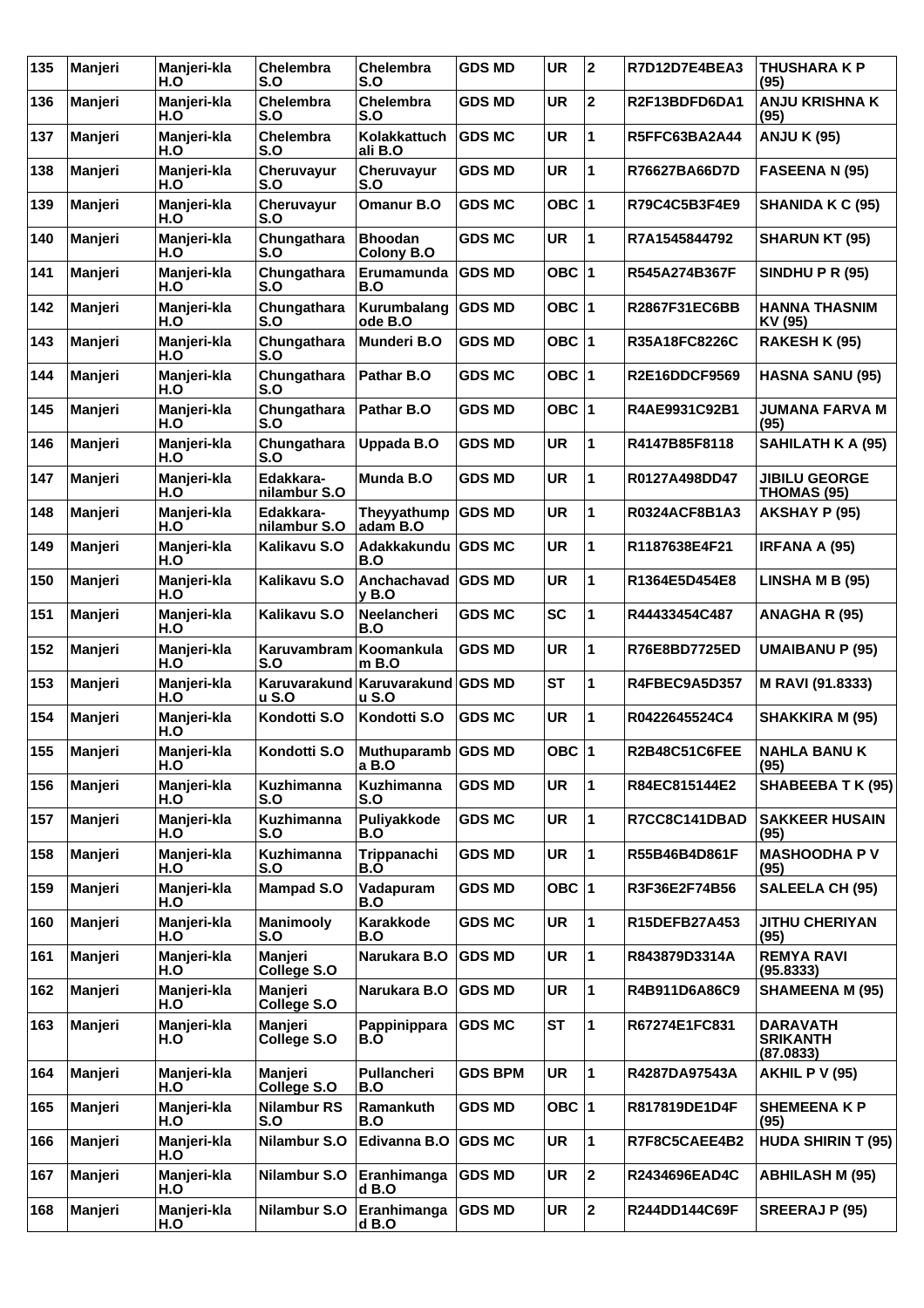| 169 | Manjeri          | Manjeri-kla<br>H.O      | Pandikkad<br>S.O         | Pandallur B.O GDS MD         |                | <b>UR</b> | 1 | R531AD9654498        | <b>MANU K MATHEW</b><br>(95)                        |
|-----|------------------|-------------------------|--------------------------|------------------------------|----------------|-----------|---|----------------------|-----------------------------------------------------|
| 170 | Manjeri          | Manjeri-kla<br>H.O      | <b>Pandikkad</b><br>S.O  | <b>Pandikkad</b><br>S.O      | GDS MD         | <b>UR</b> | 1 | R45E4D1DE562C        | <b>SARANYA</b><br>NARAYANAN (95)                    |
| 171 | Manjeri          | Manjeri-kla<br>H.O      | Pookkottump<br>adam S.O  | Amarambala<br>$m$ B.O        | <b>GDS MD</b>  | <b>UR</b> | 1 | R4CD5B2DC85FE        | <b>ANU JOSE (95)</b>                                |
| 172 | Manjeri          | Manjeri-kla<br>H.O      | <b>Pulikkal S.O</b>      | Pulikkal S.O                 | GDS Packer     | <b>UR</b> | 1 | R7A4F47979B63        | ABHIRAMI K V (95)                                   |
| 173 | Manjeri          | Manjeri-kla<br>H.O      | Vaniyambala<br>$m$ S.O   | Amarambala<br>m South B.O    | <b>GDS MD</b>  | OBC $ 1$  |   | R448861BFBF74        | <b>SWATHIKRISHNA P</b><br>(95)                      |
| 174 | Manjeri          | Manjeri-kla<br>H.O      | Vaniyambala<br>$m S.$ O  | Vadakkumpa<br>dam B.O        | <b>GDS MD</b>  | OBC $ 1$  |   | R237264B445F7        | <b>SHAHANA T (95)</b>                               |
| 175 | Manjeri          | Manjeri-kla<br>H.O      | Vaniyambala<br>m S.O     | Vaniyambala<br>m S.O         | <b>GDS MD</b>  | UR        | 1 | R0C974EA2261B        | <b>VIJESH P (95)</b>                                |
| 176 | Manjeri          | Manjeri-kla<br>H.O      | Vazhakkad<br>S.O         | Karumarakka<br>$d$ B.O       | <b>GDS MD</b>  | <b>UR</b> | 1 | R64E249B7C68D        | AMRUTHA K (95)                                      |
| 177 | Manjeri          | Manjeri-kla<br>H.O      | <b>Wandoor S.O</b>       | <b>Wandoor S.O</b>           | <b>GDS MD</b>  | <b>UR</b> | 1 | R194539464D7C        | SARATH M P (95)                                     |
| 178 | <b>Ottapalam</b> | Ottapalam<br>H.O        | Agali S.O<br>(Palakkad)  | Karara B.O                   | GDS MD         | OBC $ 1$  |   | R28C4FE1B1FF7        | <b>MALABIKA T D (95)</b>                            |
| 179 | <b>Ottapalam</b> | <b>Ottapalam</b><br>H.O | <b>Alanallur S.O</b>     | Tiruvalamkun<br>nu B.O       | <b>GDS MD</b>  | <b>UR</b> | 1 | R1F5B3D767CA5        | <b>HARIKRISHNAN K</b><br>(95)                       |
| 180 | <b>Ottapalam</b> | Ottapalam<br>H.O        | Cherpalcheri<br>S.O      | Cherpalcheri<br>S.O          | <b>GDS MD</b>  | <b>UR</b> | 1 | R5665B3D6F25D        | <b>RIDHEENA M (95)</b>                              |
| 181 | <b>Ottapalam</b> | <b>Ottapalam</b><br>H.O | Ganeshgiri<br>S.O        | Ganeshgiri<br>S.O            | <b>GDS MD</b>  | <b>UR</b> | 1 | R36D7C9D19456        | <b>VINISHA V B (95)</b>                             |
| 182 | <b>Ottapalam</b> | <b>Ottapalam</b><br>H.O | Kalladipatta<br>S.O      | Kondurkara<br>B.O            | GDS MD         | <b>UR</b> | 1 | R33816E61BCBE        | <b>MEGHANA ROSE</b><br><b>JOSEPH (95)</b>           |
| 183 | <b>Ottapalam</b> | Ottapalam<br>H.O        | Kanhirapuzha<br>S.O      | <b>Irimbakachol</b><br>a B.O | <b>GDS BPM</b> | <b>UR</b> | 1 | R19D534428E49        | <b>VIJIN MENON V K</b><br>(95)                      |
| 184 | <b>Ottapalam</b> | Ottapalam<br>H.O        | Kanhirapuzha<br>S.O      | Kanhirapuzha<br>Dam B.O      | <b>GDS BPM</b> | <b>UR</b> | 1 | R1B9445CFE461        | <b>ARUN P C (95)</b>                                |
| 185 | <b>Ottapalam</b> | <b>Ottapalam</b><br>H.O | Kanniampura<br>$m$ S.O   | Kanniampura<br>m S.O         | <b>GDS MD</b>  | <b>UR</b> | 1 | R3B3B76CBC119        | <b>HARIPRIYA N K</b><br>(95.4)                      |
| 186 | <b>Ottapalam</b> | Ottapalam<br>H.O        | Karakurissi<br>S.O       | Pombra B.O                   | <b>GDS MD</b>  | <b>UR</b> | 1 | R549F9F459164        | <b>VISHNUPRIYA K T</b><br>(95)                      |
| 187 | <b>Ottapalam</b> | <b>Ottapalam</b><br>H.O | Karakurissi<br>S.O       | Vakkadapura<br>m B.O         | <b>GDS MD</b>  | OBC $ 1$  |   | R3542F56D53C4        | <b>SANDHYA S (95)</b>                               |
| 188 | <b>Ottapalam</b> | <b>Ottapalam</b><br>H.O | Karimba S.O              | Karimba S.O                  | GDS MD         | <b>UR</b> | 1 | R2114C27E24ED        | <b>KRIPA ANTONY</b><br>(95)                         |
| 189 | <b>Ottapalam</b> | Ottapalam<br>H.O        | Karimba S.O              | Moonnekkar<br>B.O            | <b>GDS MC</b>  | <b>UR</b> | 1 | R8A4BB7DB5D94        | <b>VINILA U NAIR (95)</b>                           |
| 190 | <b>Ottapalam</b> | Ottapalam<br>H.O        | Katambazhip<br>uram S.O  | Katambazhip<br>uram S.O      | <b>GDS MD</b>  | <b>UR</b> | 1 | R365C5F858261        | <b>AKHIL DAS (95)</b>                               |
| 191 | <b>Ottapalam</b> | Ottapalam<br>H.O        | Kavalappara<br>S.O       | Kavalappara<br>S.O           | <b>GDS MC</b>  | <b>ST</b> | 1 | R46FF7D1D4968        | <b>PULICHERU</b><br><b>SANDHYARANI</b><br>(91.3333) |
| 192 | <b>Ottapalam</b> | <b>Ottapalam</b><br>H.O | Kumaranellur<br>S.O      | Kalladathur<br>B.O           | <b>GDS MD</b>  | <b>UR</b> | 1 | R843B2D4D711A        | <b>RESHMA KR (95)</b>                               |
| 193 | <b>Ottapalam</b> | <b>Ottapalam</b><br>H.O | Kumbidi S.O              | Kumbidi S.O                  | <b>GDS MD</b>  | <b>UR</b> | 1 | R378931C54A56        | <b>SUNENA ROSE M V</b><br>(95)                      |
| 194 | <b>Ottapalam</b> | Ottapalam<br>H.O        | Lakkidi S.O              | Mangalam(OP<br><b>M) B.O</b> | <b>GDS BPM</b> | <b>SC</b> | 1 | R21D8434B8197        | <b>JYOTHIR ROSE K J</b><br>(95)                     |
| 195 | <b>Ottapalam</b> | <b>Ottapalam</b><br>H.O | Mannarkad<br>College S.O | Ariyur B.O                   | <b>GDS MD</b>  | <b>UR</b> | 1 | R0115643EB961        | <b>FAIZ ALI K (95)</b>                              |
| 196 | Ottapalam        | Ottapalam<br>H.O        | Mannarkad<br>College S.O | <b>Chethallur</b><br>B.O     | <b>GDS BPM</b> | <b>UR</b> | 1 | R0EE3278D8EAD        | <b>VINI K RAJ (95)</b>                              |
| 197 | <b>Ottapalam</b> | Ottapalam<br>H.O        | Mannarkad<br>College S.O | Kumaramput<br>hur B.O        | <b>GDS MD</b>  | <b>UR</b> | 1 | R091572CD4BF1        | <b>ARAVIND</b><br><b>JANARDHANAN</b><br>(95)        |
| 198 | <b>Ottapalam</b> | Ottapalam<br>H.O        | Mannarkad<br>College S.O | Payyanadam<br>B.O            | <b>GDS MD</b>  | <b>UR</b> | 1 | R8965F4C44A23        | <b>JOVIN A PIUS (95)</b>                            |
| 199 | <b>Ottapalam</b> | Ottapalam<br>H.O        | <b>Mannarkkad</b><br>S.O | Kalkandi B.O                 | <b>GDS BPM</b> | UR        | 1 | <b>R47178C75EEAD</b> | <b>ALNA JOSEPH (95)</b>                             |
| 200 | <b>Ottapalam</b> | Ottapalam<br>H.O        | Mannarkkad<br>S.O        | Kalkandi B.O                 | <b>GDS MD</b>  | <b>UR</b> | 1 | R08B1B7D7E3B3        | <b>SUMITH KUMAR S</b><br>(95)                       |
| 201 | <b>Ottapalam</b> | Ottapalam<br>H.O        | <b>Mannarkkad</b><br>S.O | Kallamala<br>B.O             | <b>GDS BPM</b> | OBC $ 1$  |   | R7D8B2D964CEF        | <b>MOHAMMED JABIR</b><br>C P (95)                   |
| 202 | <b>Ottapalam</b> | <b>Ottapalam</b><br>H.O | <b>Mannarkkad</b><br>S.O | Pullisseri B.O               | <b>GDS BPM</b> | <b>SC</b> | 1 | R88CB413D8F42        | <b>AMRUTHA M (95)</b>                               |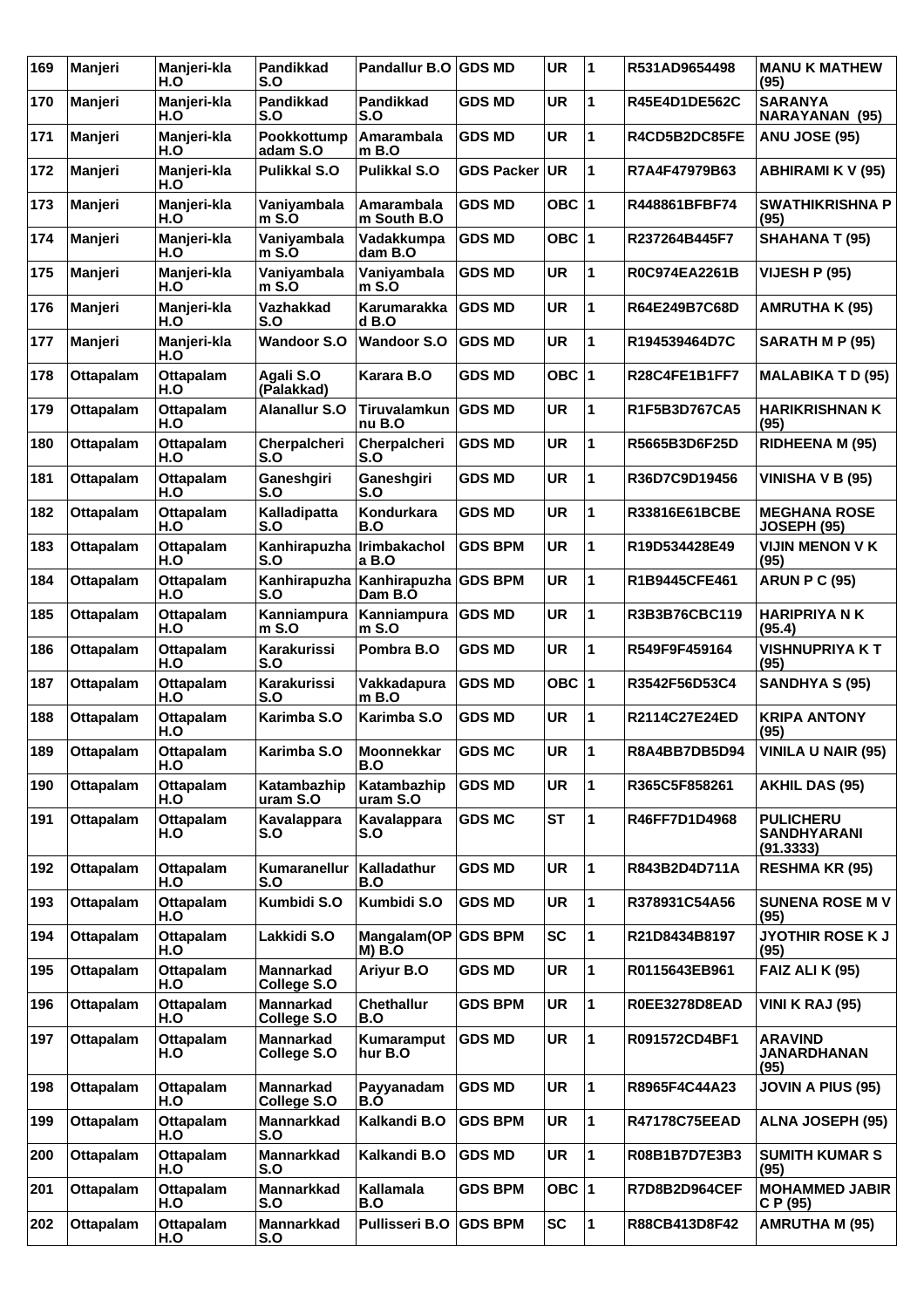| 203 | Ottapalam        | <b>Ottapalam</b><br>H.O   | <b>Nellaya S.O</b>              | Marayamanga GDS MD<br>lam B.O   |                   | OBC ∣1    |   | R6545346C4491        | <b>NASEERA T (95)</b>                 |
|-----|------------------|---------------------------|---------------------------------|---------------------------------|-------------------|-----------|---|----------------------|---------------------------------------|
| 204 | <b>Ottapalam</b> | <b>Ottapalam</b><br>H.O   | Pallipuram<br>S.O<br>(Palakkad) | Cherukutanga GDS BPM<br>$d$ B.O |                   | <b>UR</b> | 1 | R0768C84E428E        | <b>DIVYALAKSHMI V</b><br>(97)         |
| 205 | <b>Ottapalam</b> | <b>Ottapalam</b><br>H.O   | Panamanna<br>S.O                | <b>Kizhur B.O</b>               | <b>GDS MC</b>     | <b>UR</b> | 1 | R8C6DEF144FB1        | <b>VIJOY EALIAS (95)</b>              |
| 206 | <b>Ottapalam</b> | <b>Ottapalam</b><br>H.O   | Panamanna<br>S.O                | Taruvakonam<br>B.O              | <b>GDS BPM</b>    | OBC ∣1    |   | R2FD1CA6E2E1C        | <b>SHEEMA MOL KN</b><br>(95)          |
| 207 | <b>Ottapalam</b> | <b>Ottapalam</b><br>H.O   | Pattambi S.O                    | <b>Nhangattiri</b><br>B.O       | <b>GDS MD</b>     | <b>UR</b> | 1 | R48326674BC5D        | <b>KRISHNENDU P S</b><br>(96.8)       |
| 208 | <b>Ottapalam</b> | <b>Ottapalam</b><br>H.O   | Perur-OPM<br>S.O                | <b>Akalur B.O</b>               | <b>GDS MD</b>     | <b>UR</b> | 1 | R66D9F94CEEF4        | <b>UNNIMAYA U (95)</b>                |
| 209 | <b>Ottapalam</b> | <b>Ottapalam</b><br>H.O   | <b>Pulasseri S.O</b>            | Kilmuri B.O                     | GDS BPM           | <b>UR</b> | 1 | R337161881AD6        | <b>SUDHEESH</b><br><b>GUPTHA (95)</b> |
| 210 | <b>Ottapalam</b> | Ottapalam<br>H.O          | <b>S G Press</b><br>S.O         | <b>Kayiliad B.O</b>             | GDS MD            | <b>UR</b> | 1 | R58A8757B4558        | <b>SUMI A (95)</b>                    |
| 211 | <b>Ottapalam</b> | <b>Ottapalam</b><br>H.O   | <b>S G Press</b><br>S.O         | <b>S G Press</b><br>S.O         | <b>GDS Packer</b> | ∣sт       | 1 | R518E8C8A3F7B        | <b>PRIYAN HEMBRAM</b><br>(87.4)       |
| 212 | <b>Ottapalam</b> | <b>Ottapalam</b><br>H.O   | <b>Srikrishnapur</b><br>am S.O  | Kottappuram<br>B.O              | <b>GDS MD</b>     | <b>UR</b> | 1 | R164BBE472434        | LIJITHA V P (95)                      |
| 213 | <b>Ottapalam</b> | Ottapalam<br>H.O          | Thiruvegapur<br>a S.O           | <b>Vilathur B.O</b>             | <b>GDS BPM</b>    | OBC ∣1    |   | R0DD151719A45        | <b>ARUN CHANDRAN</b><br>(95)          |
| 214 | Ottapalam        | Ottapalam<br>H.O          | <b>Thottakkara</b><br>S.O       | Varode B.O                      | <b>GDS BPM</b>    | <b>UR</b> | 1 | R2CF858735A4C        | <b>ANU MATHEW</b><br>(95.5556)        |
| 215 | <b>Ottapalam</b> | <b>Ottapalam</b><br>H.O   | <b>Thottakkara</b><br>S.O       | Veetampara<br>B.O               | <b>GDS BPM</b>    | OBC  1    |   | R48FDB7FB33B1        | <b>SRUTHI S (95)</b>                  |
| 216 | <b>Ottapalam</b> | <b>Ottapalam</b><br>H.O   | <b>Trithala S.O</b>             | <b>Othalur - Ttl</b><br>B.O     | GDS BPM           | <b>UR</b> | 1 | R72E8736FAEE9        | <b>JAYASREE K V</b><br>(95.3333)      |
| 217 | <b>Ottapalam</b> | <b>Ottapalam</b><br>H.O   | <b>Trithala S.O</b>             | <b>Trithala S.O</b>             | <b>GDS MC</b>     | <b>ST</b> | 1 | R0A425C36E2FA        | <b>VARUNKUMAR A R</b><br>(88.6667)    |
| 218 | <b>Ottapalam</b> | <b>Ottapalam</b><br>H.O   | Vallapuzha<br>S.O               | Vallapuzha<br>S.O               | <b>GDS MC</b>     | OBC ∣1    |   | R0AD627DD25DD        | SREEYA M J (95)                       |
| 219 | <b>Ottapalam</b> | Ottapalam<br>H.O          | Vaniamkulam<br>S.O              | Panayur B.O                     | <b>GDS MD</b>     | <b>UR</b> | 1 | R5F75424CA447        | <b>MUNEERUNNISA C</b><br>(95)         |
| 220 | <b>Ottapalam</b> | <b>Ottapalam</b><br>H.O   | Vengasseri<br>S.O               | Vengasseri<br>S.O               | <b>GDS MD</b>     | <b>UR</b> | 1 | R8F5D44A98741        | <b>AYSWARYA VK</b><br>(95)            |
| 221 | Palghat          | <b>Alathur Mbr</b><br>H.O | Ayalur S.O                      | <b>Kairady B.O</b>              | <b>GDS MD</b>     | <b>UR</b> | 1 | R6897BD7A2348        | AYISHA S (95)                         |
| 222 | Palghat          | <b>Alathur Mbr</b><br>H.O | Ayalur S.O                      | <b>Thiruvaliad</b><br>B.O       | GDS MD            | <b>ST</b> | 1 | R14D7D147AB4F        | <b>KARTHIK M (91.8)</b>               |
| 223 | Palghat          | <b>Alathur Mbr</b><br>H.O | Erimayur S.O                    | <b>Erimayur S.O</b>             | GDS Packer UR     |           | 1 | R5EE61E48344F        | <b>VIDHYA PG (95)</b>                 |
| 224 | Palghat          | <b>Alathur Mbr</b><br>H.O | Kavasseri<br>S.O                | Vavulliapura<br>m B.O           | <b>GDS MD</b>     | <b>UR</b> | 1 | R82C7F48F4374        | <b>ROSHNI MOL Y (95)</b>              |
| 225 | Palghat          | <b>Alathur Mbr</b><br>H.O | Kilakkancheri<br>S.O            | Koranchira<br>B.O               | <b>GDS BPM</b>    | <b>UR</b> | 1 | R4F554DB4DE98        | <b>SATHISH KUMAR P</b><br>(98)        |
| 226 | Palghat          | <b>Alathur Mbr</b><br>H.O | Kilakkancheri<br>S.O            | <b>Mulangot B.O</b>             | <b>GDS MD</b>     | <b>UR</b> | 1 | R4A2D4BCB4F4B        | <b>SUDHISHMA S (95)</b>               |
| 227 | Palghat          | <b>Alathur Mbr</b><br>H.O | Kottayi S.O                     | <b>Pulinelly B.O</b>            | <b>GDS BPM</b>    | <b>UR</b> | 1 | R8283E6A4364A        | <b>NAVINKUMAR T</b><br>(95.2)         |
| 228 | Palghat          | <b>Alathur Mbr</b><br>H.O | Kuttanur S.O                    | Chimbukat<br>B.O                | <b>GDS BPM</b>    | <b>UR</b> | 1 | <b>R54DFCF85244B</b> | YADHU MADHAV C<br>(95)                |
| 229 | Palghat          | <b>Alathur Mbr</b><br>H.O | <b>Mathur PG</b><br>S.O         | <b>Mathur PG</b><br>S.O         | <b>GDS MD</b>     | UR        | 1 | R245D3D9BE44A        | <b>JANANI S (95.2)</b>                |
| 230 | Palghat          | <b>Alathur Mbr</b><br>H.O | Nemmara S.O                     | Nemmara<br>College B.O          | <b>GDS MD</b>     | UR        | 1 | R171A662B5495        | THARA K R (95)                        |
| 231 | Palghat          | Olavakkot<br>H.O          | Edathara S.O                    | Chandrasekh<br>arapuram B.O     | <b>GDS BPM</b>    | OBC 1     |   | R1428BA91BED7        | <b>MONISHA A (98)</b>                 |
| 232 | Palghat          | Olavakkot<br>H.O          | <b>Edathara S.O</b>             | <b>Edathara S.O</b>             | <b>GDS MD</b>     | UR        | 1 | R2FEE382114FE        | <b>ANJALI P E (95)</b>                |
| 233 | Palghat          | Olavakkot<br>H.O          | Mankarai S.O                    | Kallur-<br>palakkad B.O         | <b>GDS MD</b>     | <b>UR</b> | 1 | R0E48A9785967        | HARIPRIYA K (96.8)                    |
| 234 | Palghat          | Olavakkot<br>H.O          | Mankarai S.O                    | Mankarai R.S.<br>B.O            | <b>GDS MD</b>     | <b>UR</b> | 1 | R3EEB4569E4C1        | <b>SANJEEV KUMAR</b><br>S(96.4)       |
| 235 | Palghat          | Olavakkot<br>H.O          | Muttikulangar<br>a S.O          | Vallikkode<br>B.O               | <b>GDS BPM</b>    | OBC  1    |   | R548245E41D49        | <b>MUKILVANNAN R</b><br>(96.6)        |
| 236 | Palghat          | Olavakkot<br>H.O          | Olavakkot<br>H.O                | Olavakkot<br>H.O                | <b>GDS MD</b>     | UR        | 1 | R7B81F162B9E2        | <b>GOPIKA G (98.4)</b>                |
| 237 | Palghat          | Palakkad H.O              | Kotambu S.O                     | Kotambu S.O                     | <b>GDS MD</b>     | <b>UR</b> | 1 | R031DCE92EF5D        | <b>NAZEEMA N (95)</b>                 |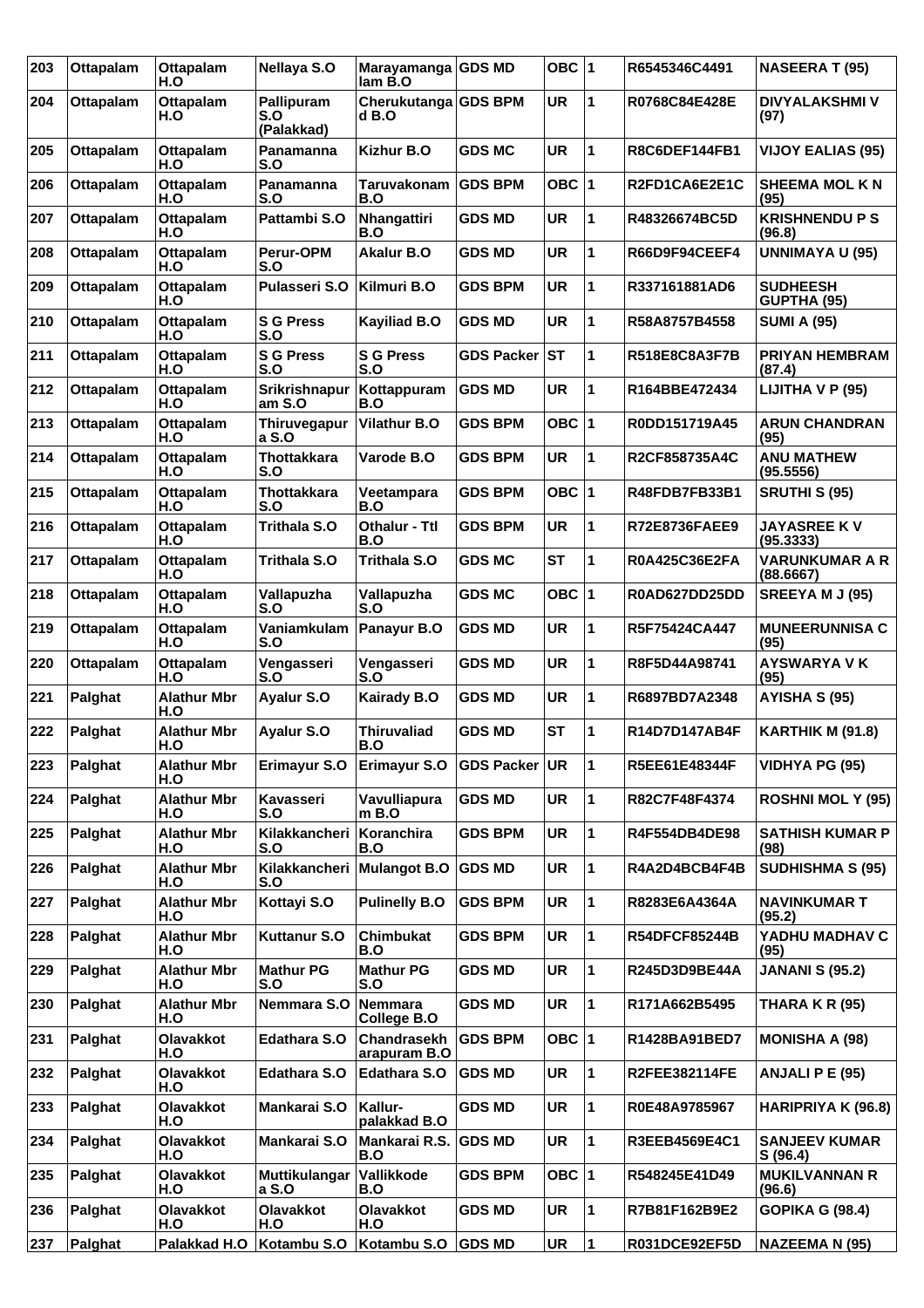| 238 | Palghat           | Palakkad H.O             | Menonpara<br>S.O            | Eduppukulam GDS MD<br>B.O             |                | <b>UR</b> | 1              | R022B32A96B9A | <b>HARINI S (96.2)</b>                           |
|-----|-------------------|--------------------------|-----------------------------|---------------------------------------|----------------|-----------|----------------|---------------|--------------------------------------------------|
| 239 | Palghat           | Palakkad H.O             | Peruvemba<br>S.O            | Peruvemba<br>S.O                      | <b>GDS MD</b>  | <b>UR</b> | $\mathbf{2}$   | R3F6B31CB983A | NIDHEESH R (96.2)                                |
| 240 | Palghat           | Palakkad H.O             | Peruvemba<br>S.O            | Peruvemba<br>S.O                      | GDS MD         | <b>UR</b> | $\mathbf 2$    | R26CD9623DD8D | <b>ASWINI MOHAN T</b><br>(95)                    |
| 241 | Palghat           | Palakkad H.O             | Thekkegrama<br>$m$ S.O      | Thekkegrama<br>m S.O                  | <b>GDS MD</b>  | <b>UR</b> | 1              | R64DFFD1395FA | <b>SIGNA S (95.2)</b>                            |
| 242 | Palghat           | Palakkad H.O             | <b>Thenkurussi</b><br>S.O   | Vilayannur<br>B.O                     | <b>GDS MD</b>  | <b>UR</b> | 1              | R2BF165769463 | ANEESH C (95)                                    |
| 243 | Palghat           | Palakkad H.O             | Vandithavala<br>$m$ S.O     | Nanniode B.O                          | <b>GDS MD</b>  | <b>UR</b> | 1              | R1EE39247A197 | <b>REVATHY S (95)</b>                            |
| 244 | <b>Thalassery</b> | Kalpetta H.O.            | Kartikulam<br>S.O           | Panavally B.O GDS MC                  |                | <b>UR</b> | 1              | R61484276E194 | SUDHEESH P S (95)                                |
| 245 | <b>Thalassery</b> | Kalpetta H.O.            | Kartikulam<br>S.O           | Payyampalli<br>B.O                    | <b>GDS MD</b>  | <b>UR</b> | 1              | R1AA9453BEFD1 | <b>DHANESH G (95)</b>                            |
| 246 | <b>Thalassery</b> | Kalpetta H.O.            | <b>Mananthavad</b><br>y S.O | <b>Nallurnad B.O</b>                  | <b>GDS MD</b>  | <b>UR</b> | 1              | R8F7BB86EF489 | <b>MAYA PRAKASH</b><br>(95)                      |
| 247 | <b>Thalassery</b> | Kalpetta H.O.            | Vellamunda<br>S.O           | <b>Makkiad B.O</b>                    | <b>GDS MD</b>  | <b>SC</b> | 1              | R736C644DCB9C | <b>MIDHUN T</b><br><b>NARAYANAN</b><br>(93.9444) |
| 248 | <b>Thalassery</b> | Kalpetta H.O.            | Vellamunda<br>S.O           | Thettamala<br>B.O                     | <b>GDS BPM</b> | UR        | 1              | R41CC7A211B22 | <b>MANJU K (95)</b>                              |
| 249 | <b>Thalassery</b> | <b>Thalassery</b><br>H.O | Kadirur-tly<br>S.O          | <b>Kizhakke</b><br><b>Kadirur B.O</b> | <b>GDS MD</b>  | <b>UR</b> | 1              | R6ED3E9E4EFE9 | <b>SHWETHA</b><br><b>SATHEENDRAN</b><br>(95)     |
| 250 | <b>Thalassery</b> | <b>Thalassery</b><br>H.O | Kelakam S.O                 | <b>Kanichar B.O</b>                   | <b>GDS BPM</b> | <b>UR</b> | 1              | R3452A1419C93 | <b>ANJU SUKUMARAN</b><br>(95)                    |
| 251 | <b>Thalassery</b> | <b>Thalassery</b><br>H.O | Kelakam S.O                 | Santhigiri B.O                        | <b>GDS MC</b>  | OBC  1    |                | R3165941C6835 | <b>ABDUL RAHOOF A</b><br>R (95)                  |
| 252 | <b>Thalassery</b> | <b>Thalassery</b><br>H.O | Kottiyur S.O                | <b>Chunkakunnu</b><br>B.O             | <b>GDS MD</b>  | OBC ∣1    |                | R6297C741948F | <b>JISHNA P</b><br><b>RAVINDRAN (95)</b>         |
| 253 | <b>Thalassery</b> | <b>Thalassery</b><br>H.O | Kuthuparamb<br>a S.O        | Ayithara<br>Mambram<br>B.O            | <b>GDS MC</b>  | OBC 1     |                | R66999CBA6382 | <b>DINEESH T</b><br>(95.8333)                    |
| 254 | <b>Thalassery</b> | <b>Thalassery</b><br>H.O | <b>Mattanur S.O</b>         | <b>Chavasseri</b><br>B.O              | <b>GDS MD</b>  | <b>UR</b> | 1              | R71249C2CC73D | ANJANA C R (95)                                  |
| 255 | <b>Thalassery</b> | <b>Thalassery</b><br>H.O | <b>Mattanur S.O</b>         | Kolari B.O                            | <b>GDS MD</b>  | <b>UR</b> | 1              | R8B435323AC4B | <b>LEESHMA K (95)</b>                            |
| 256 | <b>Thalassery</b> | <b>Thalassery</b><br>H.O | <b>Mattanur S.O</b>         | Naduvanad<br>B.O                      | <b>GDS MD</b>  | <b>SC</b> | 1              | R77A79464D571 | <b>RAJ KISHOR (95)</b>                           |
| 257 | <b>Thalassery</b> | <b>Thalassery</b><br>H.O | <b>Mattanur S.O</b>         | Porora B.O                            | <b>GDS MD</b>  | UR        | 11             | R6DAC4844E2C2 | <b>JISHNU K K (95)</b>                           |
| 258 | <b>Thalassery</b> | <b>Thalassery</b><br>H.O | <b>Mattanur S.O</b>         | <b>Uliyil B.O</b>                     | <b>GDS MD</b>  | <b>UR</b> | 1              | R0727C6A8E994 | <b>SRUTHI E (95)</b>                             |
| 259 | <b>Thalassery</b> | <b>Thalassery</b><br>H.O | Nirmalagiri<br>S.O          | Neerveli B.O                          | <b>GDS MD</b>  | <b>UR</b> | 1              | R1CC32B13D218 | <b>JASIN MUHAMMED</b><br>M P (95.4167)           |
| 260 | <b>Thalassery</b> | <b>Thalassery</b><br>H.O | Nirmalagiri<br>S.O          | Palaparamba<br>B.O                    | <b>GDS MD</b>  | OBC $ 1$  |                | R7891B7CB3C14 | <b>ASWANI K P (95)</b>                           |
| 261 | <b>Thalassery</b> | <b>Thalassery</b><br>H.O | Panoor S.O                  | Chendayad<br>B.O                      | <b>GDS BPM</b> | OBC $ 1$  |                | R7FE47E59E1AB | PRIYANGA K P (95)                                |
| 262 | <b>Thalassery</b> | <b>Thalassery</b><br>H.O | Peravoor S.O                | Kakkengad<br>B.O                      | <b>GDS MD</b>  | <b>UR</b> | 1              | R245949B5462E | <b>VAISAKH M S (95)</b>                          |
| 263 | <b>Thalassery</b> | <b>Thalassery</b><br>H.O | Peravoor S.O                | Muzhakunnu<br>B.O                     | <b>GDS MC</b>  | UR        | 1              | R4FE26AB57514 | AKHILA K K (95)                                  |
| 264 | <b>Thalassery</b> | <b>Thalassery</b><br>H.O | Peravoor S.O                | Peravoor S.O                          | <b>GDS MD</b>  | <b>UR</b> | 1              | R16C6CF26D946 | <b>ANSA HONEY</b><br><b>JOSEPH (95)</b>          |
| 265 | <b>Thalassery</b> | <b>Thalassery</b><br>H.O | Pinarayi S.O                | <b>Mambram</b><br>B.O                 | <b>GDS MD</b>  | OBC 1     |                | R34C96CA717D4 | <b>NEETHU MOHAN</b><br>(95.5556)                 |
| 266 | <b>Thalassery</b> | <b>Thalassery</b><br>H.O | Thuvakunnu<br>S.O           | Cheruparamb<br>a B.O                  | <b>GDS MD</b>  | OBC  1    |                | R483B95714A51 | <b>ASHIK PREM P J</b><br>(95)                    |
| 267 | <b>Thalassery</b> | <b>Thalassery</b><br>H.O | <b>Ulikkal S.O</b>          | Ulikkal S.O                           | <b>GDS MD</b>  | <b>UR</b> | $\overline{2}$ | R55E7871A51B8 | <b>MIDHUN M (95)</b>                             |
| 268 | <b>Thalassery</b> | <b>Thalassery</b><br>H.O | Ulikkal S.O                 | Ulikkal S.O                           | <b>GDS MD</b>  | <b>UR</b> | $\mathbf 2$    | R723F25639324 | NIMISHA T (95)                                   |
| 269 | <b>Thalassery</b> | <b>Thalassery</b><br>H.O | <b>Ummenchira</b><br>S.O    | <b>Ummenchira</b><br>S.O              | GDS Packer UR  |           | 1              | R424D642BDB41 | <b>SRUTHI P (95)</b>                             |
| 270 | <b>Tirur</b>      | Ponani H.O               | Kanhiramukk<br>u S.O        | Puranga B.O                           | <b>GDS MD</b>  | <b>UR</b> | 1              | R758E6F52B4EB | SARANYA T H (95)                                 |
| 271 | <b>Tirur</b>      | Ponani H.O               | Kokkur S.O                  | Kokkur S.O                            | <b>GDS MD</b>  | <b>UR</b> | 1              | R3E7933DD14F3 | AISWARYA K (95)                                  |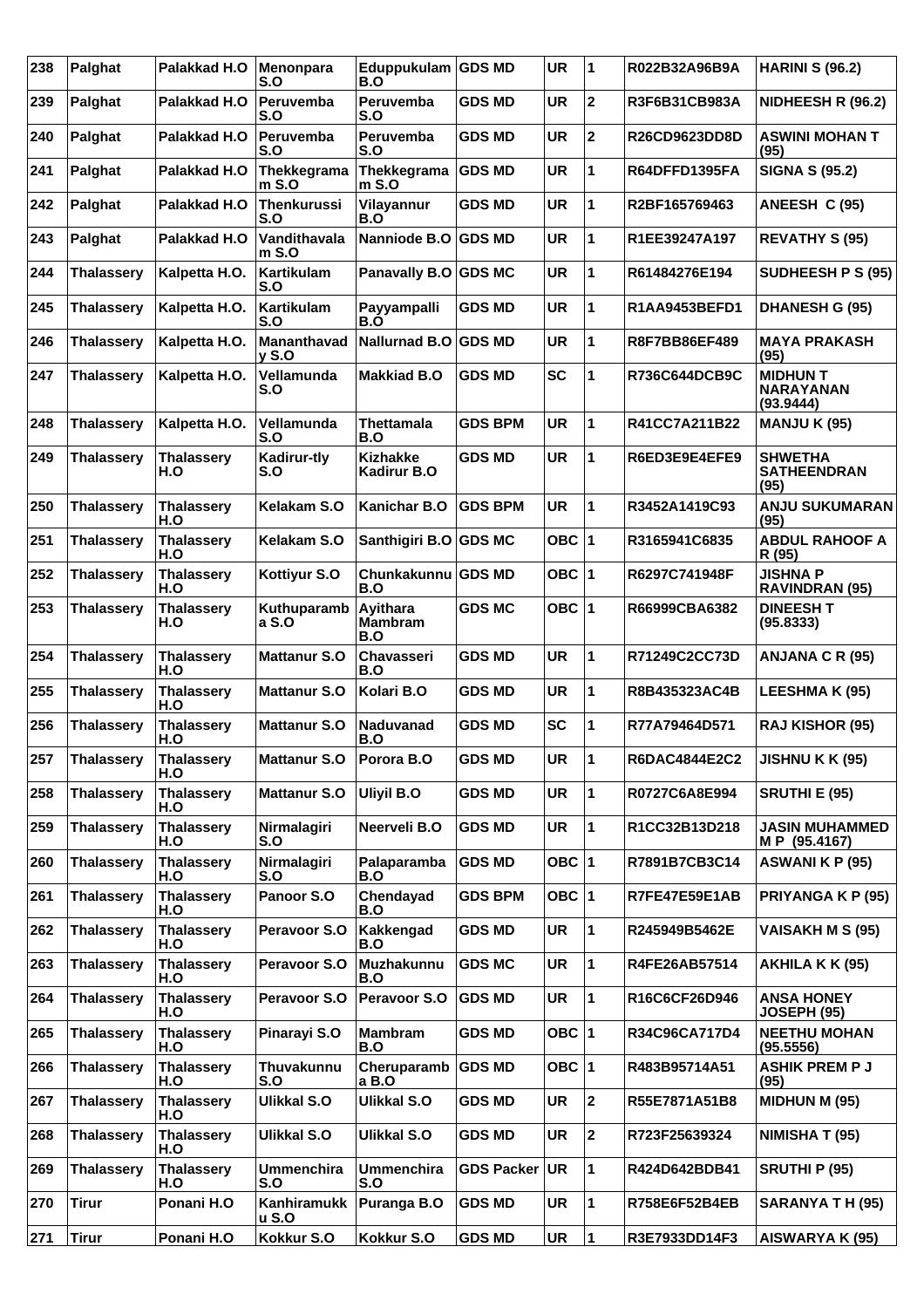| 272 | <b>Tirur</b> | Ponani H.O                | Kokkur S.O                          | Kokkur S.O                      | GDS Packer UR        |           | 1            | R35E79B873E36        | <b>RABAH RAKEEB</b><br>(95)                    |
|-----|--------------|---------------------------|-------------------------------------|---------------------------------|----------------------|-----------|--------------|----------------------|------------------------------------------------|
| 273 | <b>Tirur</b> | Ponani H.O                | Marancheri<br>S.O                   | <b>Marancheri</b><br>S.O        | <b>GDS Packer</b>    | <b>UR</b> | $\mathbf 1$  | R14134B69FB18        | <b>SYAM K JAYAN</b><br>(95)                    |
| 274 | <b>Tirur</b> | Ponani H.O                | <b>Nannamukku</b><br>S.O            | <b>Nannamukku</b><br>South B.O  | <b>GDS MD</b>        | OBC ∣1    |              | R1374283A73BC        | <b>SARITHA M (95)</b>                          |
| 275 | <b>Tirur</b> | Ponani H.O                | <b>Tavanur S.O</b>                  | Nariparamba<br>B.O              | <b>GDS BPM</b>       | <b>SC</b> | 1            | R456159B9DD58        | <b>ARUNDAS P (95)</b>                          |
| 276 | <b>Tirur</b> | Ponani H.O                | <b>Tavanur S.O</b>                  | <b>Trikkanapura</b><br>m B.O    | <b>GDS MD</b>        | <b>UR</b> | 1            | R2F2C6278DEC4        | DEEPAK K (95)                                  |
| 277 | <b>Tirur</b> | Tirur(kerala)<br>H.O      | <b>Bettath</b><br>Pudiangadi<br>S.O | <b>Purathur B.O</b>             | <b>GDS MD</b>        | <b>UR</b> | 1            | R2EC647997A2E        | SHEEN JOSE M (95)                              |
| 278 | <b>Tirur</b> | Tirur(kerala)<br>H.O      | Edarikode<br>S.O                    | Edarikode<br>S.O                | <b>GDS MD</b>        | <b>UR</b> | 1            | <b>R6B4454BF7F8F</b> | <b>ASWATHY</b><br><b>GOPINATH (95)</b>         |
| 279 | <b>Tirur</b> | Tirur(kerala)<br>H.O      | Edarikode<br>S.O                    | Puthuparamb<br>a B.O            | <b>GDS MC</b>        | OBC $ 1$  |              | R312C6411EA69        | AFEEFA C (95)                                  |
| 280 | <b>Tirur</b> | Tirur(kerala)<br>H.O      | Kadampuzha<br>S.O                   | Kadampuzha<br>S.O               | <b>GDS MD</b>        | <b>UR</b> | 1            | R8AB46C74A311        | <b>ASWATHY K E (95)</b>                        |
| 281 | <b>Tirur</b> | Tirur(kerala)<br>H.O      | Kadampuzha<br>S.O                   | Pathayakallu<br>B.O             | <b>GDS BPM</b>       | <b>UR</b> | $\mathbf{1}$ | R11CCA23D83AB        | <b>SREEDEVI</b><br><b>EDAMANA</b><br>(95.4167) |
| 282 | <b>Tirur</b> | Tirur(kerala)<br>H.O      | Kalpakancher<br>i S.O               | Kanmanam-<br>thekkummuri<br>B.O | <b>GDS MD</b>        | <b>UR</b> | $\mathbf 1$  | R3D3279D5CDD9        | ROHITH P (95)                                  |
| 283 | <b>Tirur</b> | Tirur(kerala)<br>H.O      | Kottakkal S.O                       | Parappur B.O                    | <b>GDS MD</b>        | OBC 1     |              | R33778BF15F19        | <b>RESHMA M (95)</b>                           |
| 284 | <b>Tirur</b> | Tirur(kerala)<br>H.O      | <b>Mooniyur S.O</b>                 | <b>Moonniyur</b><br>South B.O   | <b>GDS MD</b>        | <b>SC</b> | $\mathbf 1$  | R499348487FDC        | ATHIRA P (95)                                  |
| 285 | <b>Tirur</b> | Tirur(kerala)<br>H.O      | Parpanangadi<br>S.O                 | Neduva B.O                      | <b>GDS MD</b>        | <b>UR</b> | 1            | R84474A3C6AF4        | <b>SOORAJ K (95)</b>                           |
| 286 | <b>Tirur</b> | Tirur(kerala)<br>H.O      | Tanalur S.O                         | <b>Meenadathur</b><br>B.O       | <b>GDS MD</b>        | <b>UR</b> | 1            | R1C499435AC5D        | <b>NASNAP</b><br><b>MOHAMED (95)</b>           |
| 287 | <b>Tirur</b> | Tirur(kerala)<br>H.O      | Tanalur S.O                         | <b>Tanalur S.O</b>              | <b>GDS MC</b>        | OBC 1     |              | R272CD1C6B3C9        | RAIHANA J (95)                                 |
| 288 | <b>Tirur</b> | Tirur(kerala)<br>H.O      | <b>Tanur-MBR</b><br>S.O             | Pariyapuram<br>B.O              | <b>GDS MD</b>        | UR        | 1            | R6A783696843A        | <b>MAQSOOD</b><br><b>RASHEED PK (95)</b>       |
| 289 | <b>Tirur</b> | Tirur(kerala)<br>H.O      | <b>Tanur-MBR</b><br>S.O             | Puthiyakadap<br>puram B.O       | <b>GDS MC</b>        | <b>UR</b> | 1            | R68C94B5AB568        | <b>PRIYANKA G (95)</b>                         |
| 290 | <b>Tirur</b> | Tirur(kerala)<br>H.O      | <b>Tanur-MBR</b><br>S.O             | <b>Tanur</b><br>Nagaram B.O     | <b>GDS BPM</b>       | OBC 1     |              | R74FDA6689F7E        | <b>FATHIMA YUSAIRA</b><br>K K (95)             |
| 291 | Tirur        | Tirur(kerala)<br>H.O      | Tanur-MBR<br>S.O                    | Tanur-MBR<br>S.O                | GDS Packer   OBC   1 |           |              | R19723157A557        | NIKHIL DEV P P<br>(95)                         |
| 292 | <b>Tirur</b> | Tirur(kerala)<br>H.O      | <b>Tayyalingal</b><br>S.Ò           | <b>Tayyalingal</b><br>S.O       | <b>GDS MD</b>        | <b>UR</b> | 1            | R768DB7CAE1F2        | <b>SHANA T (95)</b>                            |
| 293 | <b>Tirur</b> | Tirur(kerala)<br>H.O      | Tirunavaya<br>S.O                   | Athavanad<br>B.O                | <b>GDS MD</b>        | <b>UR</b> | 1            | R2EC396F42188        | <b>PRASEETHA T (95)</b>                        |
| 294 | <b>Tirur</b> | Tirur(kerala)<br>H.O      | Tirunavaya<br>S.O                   | Kurumbathur<br>B.O              | <b>GDS MD</b>        | UR        | 1            | R329E9C934247        | <b>NAFIA K (95)</b>                            |
| 295 | <b>Tirur</b> | Tirur(kerala)<br>H.O      | Tirunavaya<br>S.O                   | Tirunavaya<br>S.O               | <b>GDS MC</b>        | UR        | 1            | R566BFE69BABC        | NIDHEESH T (95)                                |
| 296 | <b>Tirur</b> | Tirur(kerala)<br>H.O      | Valancheri<br>S.O                   | Punnathala<br>B.O               | <b>GDS MD</b>        | <b>UR</b> | 1            | R71E7181DF3BA        | <b>ASHIQUE E P (95)</b>                        |
| 297 | <b>Tirur</b> | Tirur(kerala)<br>H.O      | Valancheri<br>S.O                   | Valiyakunnu<br>B.O              | <b>GDS MD</b>        | OBC  1    |              | <b>R865E8FA1BDF5</b> | PRIYANKA M (95.2)                              |
| 298 | <b>Tirur</b> | Tirur(kerala)<br>H.O      | Vengara MLP<br>S.O                  | Valiyora B.O                    | <b>GDS MD</b>        | <b>SC</b> | 1            | R3FB4B13BC9CE        | SMRITHY B S (95)                               |
| 299 | Vadakara     | Koyilandi H.O             | Atholi S.O                          | Atholi S.O                      | <b>GDS Packer</b>    | UR.       | $\mathbf 1$  | R52899E3BDFAD        | VIJITHA K (95)                                 |
| 300 | Vadakara     | Koyilandi H.O             | <b>Balusseri S.O</b>                | Kinalur B.O                     | <b>GDS MD</b>        | UR        | 1            | R3D9A33586EDA        | AANJURK (95)                                   |
| 301 | Vadakara     | Koyilandi H.O             | <b>Balusseri S.O</b>                | Kokkallur B.O GDS MD            |                      | UR        | 1            | R2DC9FBFF85E5        | ANJALI K G (95)                                |
| 302 | Vadakara     | Koyilandi H.O             | <b>Balusseri S.O</b>                | Vattoli Bazar<br>B.O            | <b>GDS MD</b>        | OBC $ 1$  |              | R147E18A4996F        | <b>ROSHNA V K (95)</b>                         |
| 303 | Vadakara     | Koyilandi H.O             | <b>Balusseri S.O</b>                | Vattoli Bazar<br>B.O            | <b>GDS MD</b>        | UR        | 1            | R1C6313188E15        | <b>SWATHIKRISHNA P</b><br>K (95)               |
| 304 | Vadakara     | Koyilandi H.O             | Edakulam<br>Koyilandi S.O           | Cheliya B.O                     | <b>GDS MD</b>        | OBC 1     |              | R731A364B4D17        | <b>AMRUTHA N S (95)</b>                        |
| 305 | Vadakara     | Koyilandi H.O             | Edakulam<br>Koyilandi S.O           | Edakulam<br>Koyilandi S.O       | GDS Packer UR        |           | $\mathbf 1$  | R0D86DC63F694        | <b>AMRUTHA M (95)</b>                          |
| 306 | Vadakara     | Koyilandi H.O Kayanna S.O |                                     | Kayanna S.O                     | <b>GDS MD</b>        | OBC $ 1$  |              | R12FB23C9F8F3        | ASWANI (95)                                    |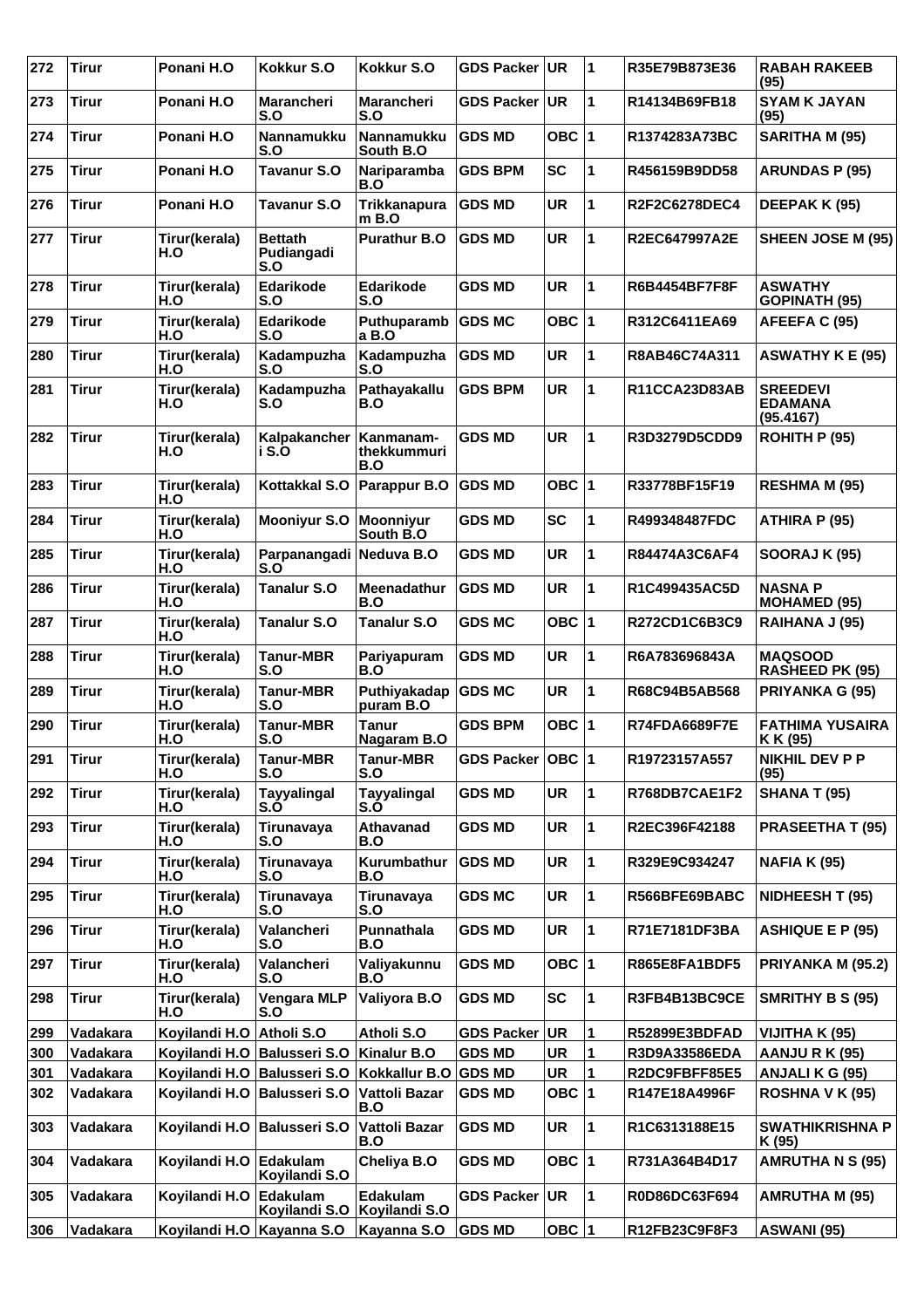| 307 | Vadakara | Koyilandi H.O              | Kollam S.O                     | Kollam S.O                        | <b>GDS Packer</b> | UR.       | 1           | R43EEA4FD52CA        | <b>SREELAKSHMI A P</b><br>(95)                  |
|-----|----------|----------------------------|--------------------------------|-----------------------------------|-------------------|-----------|-------------|----------------------|-------------------------------------------------|
| 308 | Vadakara | Koyilandi H.O Kollam S.O   |                                | <b>Muchukunnu</b><br>B.O          | <b>GDS MD</b>     | <b>SC</b> | 1           | R754BBE45A137        | SHILPA E P (95)                                 |
| 309 | Vadakara | Koyilandi H.O              | Kollam S.O                     | <b>Muchukunnu</b><br>B.O          | <b>GDS MD</b>     | <b>UR</b> | 1           | R0625D59C1C34        | <b>THUSHARA C (95)</b>                          |
| 310 | Vadakara | Koyilandi H.O              | Kollam S.O                     | Mudadi B.O                        | <b>GDS MD</b>     | <b>UR</b> | 1           | <b>R6D66EE6A277E</b> | <b>AGINA B (95)</b>                             |
| 311 | Vadakara | Koyilandi H.O              | Koorachundu<br>S.O             | <b>Cherukad B.O</b>               | <b>GDS BPM</b>    | <b>UR</b> | 1           | R3544AEB197F8        | <b>VANDANA G (95)</b>                           |
| 312 | Vadakara | Koyilandi H.O              | Koorachundu<br>S.O             | <b>Mattanode</b><br>B.O           | <b>GDS MD</b>     | OBC $ 1$  |             | R4A42876BFE4B        | <b>MUHSIN VP (95)</b>                           |
| 313 | Vadakara | Koyilandi H.O              | Meppayur S.O                   | Kalpathur B.O GDS BPM             |                   | <b>UR</b> | 1           | R62E5DAA64DDA        | <b>ASWIN HARIDAS</b><br>TP (95)                 |
| 314 | Vadakara | Koyilandi H.O              | Meppayur S.O                   | Kalpathur B.O GDS MD              |                   | OBC $ 1$  |             | R89B642EE8676        | ANAGHA A K (95)                                 |
| 315 | Vadakara | Koyilandi H.O              | Meppayur S.O                   | <b>Karayad B.O</b>                | <b>GDS MD</b>     | OBC $ 1$  |             | R848424F1D4CF        | DILJA KC (95)                                   |
| 316 | Vadakara | Koyilandi H.O              | Meppayur S.O Muyipoth B.O      |                                   | <b>GDS MD</b>     | UR        | 1           | R415DEE8AA94C        | <b>NEETHU V P (95)</b>                          |
| 317 | Vadakara | Koyilandi H.O              | Naduvannur<br>S.O              | Moolad B.O                        | <b>GDS MD</b>     | <b>SC</b> | 1           | R85C7B463EB6B        | ATHIRA M K (95)                                 |
| 318 | Vadakara | Koyilandi H.O              | Naduvannur<br>S.O              | Tiruvode B.O                      | <b>GDS MD</b>     | OBC ∣1    |             | R42188CE4BD24        | <b>GANA V B (95)</b>                            |
| 319 | Vadakara | Koyilandi H.O              | Naduvannur<br>S.O              | Vakayad B.O                       | <b>GDS BPM</b>    | OBC ∣1    |             | R0F4491EFA9DE        | <b>RAMSEENAKP</b><br>(95)                       |
| 320 | Vadakara | Koyilandi H.O              | Payyoli<br>Angadi S.O          | <b>Muthuuvana</b><br>B.O          | <b>GDS MD</b>     | <b>SC</b> | 1           | R1242C443882A        | <b>DURGAM</b><br><b>NAVEENA (93.5)</b>          |
| 321 | Vadakara | Koyilandi H.O              | Payyoli<br>Angadi S.O          | Payyoli<br>Angadi S.O             | <b>GDS MC</b>     | OBC ∣1    |             | R5AD77955C54B        | <b>FEBIN K S (95)</b>                           |
| 322 | Vadakara | Koyilandi H.O              | Payyoli<br>Angadi S.O          | Payyoli<br>Angadi S.O             | <b>GDS MD</b>     | <b>UR</b> | 1           | R21622B6AA6D8        | <b>SWETHA S KURUP</b><br>(95)                   |
| 323 | Vadakara | Koyilandi H.O              | Peruvannamu<br>zhi S.O         | Peruvannamu GDS MD<br>zhi S.O     |                   | OBC $ 1$  |             | R8E99EAAD893C        | <b>VISHNU</b><br><b>SURENDRAN (95)</b>          |
| 324 | Vadakara | Koyilandi H.O              | Peruvannamu<br>zhi S.O         | Peruvannamu GDS MD<br>zhi S.O     |                   | <b>UR</b> | 1           | R2B9949AD3A74        | <b>ANASWARA RK</b><br>(95)                      |
| 325 | Vadakara | Koyilandi H.O              | Quilandibazar<br>S.O           | Naderi B.O                        | <b>GDS MD</b>     | <b>UR</b> | 1           | R1725CF38D5B3        | <b>KAVYA SREE S (95)</b>                        |
| 326 | Vadakara | Koyilandi H.O              | Thalakolathur Annasseri<br>S.O | B.O                               | <b>GDS BPM</b>    | OBC $ 1$  |             | R23E7F25829B4        | <b>ARIF P V (95)</b>                            |
| 327 | Vadakara |                            | Thalakolathur                  | Thalakolathur                     | GDS Packer SC     |           | 1           | R82F4C5E27286        | <b>ANUSUDHA C P</b>                             |
|     |          | Koyilandi H.O              | S.O                            | S.O                               |                   |           |             |                      | (91.8333)                                       |
| 328 | Vadakara | Koyilandi H.O              | <b>Ulliyeri S.O</b>            | Kakkancheri<br>B.O                | <b>GDS MD</b>     | <b>SC</b> | 1           | R76B15632C3BA        | <b>SHARON S (95)</b>                            |
| 329 | Vadakara | Koyilandi H.O Ulliyeri S.O |                                | Oravil B.O                        | <b>GDS BPM</b>    | <b>UR</b> | $\mathbf 1$ | R3F56471291B4        | <b>ROSHNI S (95.8333)</b>                       |
| 330 | Vadakara | Vadakara H.O               | Azhiyur S.O                    | Korothroad<br>B.O                 | <b>GDS MD</b>     | OBC $ 1$  |             | R145526442794        | <b>PRAJISHA P (95)</b>                          |
| 331 | Vadakara | Vadakara H.O               | Kakkattil S.O                  | Cheekkonnu<br>mmal B.O            | <b>GDS MD</b>     | UR        | $\mathbf 1$ | R1183D729844A        | <b>ADARSH BABU (95)</b>                         |
| 332 | Vadakara | Vadakara H.O               | <b>Kakkattil S.O</b>           | Cherapuram<br>B.O                 | <b>GDS MD</b>     | UR        | 1           | R2664B5A59633        | <b>BIJILA K P (95)</b>                          |
| 333 | Vadakara | Vadakara H.O               | Kallachi S.O                   | Kodiyura B.O                      | <b>GDS MD</b>     | SC        | 1           | R233961843478        | <b>ANUSHA GOPAL A</b><br>(91.8333)              |
| 334 | Vadakara | Vadakara H.O               | Kallachi S.O                   | Naripetta B.O                     | <b>GDS MC</b>     | <b>UR</b> | 1           | R46F2AA64FBFE        | <b>ANAGHAKT (95)</b>                            |
| 335 | Vadakara | Vadakara H.O               | Kallachi S.O                   | <b>Vilangad B.O</b>               | <b>GDS BPM</b>    | OBC  1    |             | R5B6AB7D8BA93        | <b>ADARSH P (95)</b>                            |
| 336 | Vadakara | Vadakara H.O               | Kallachi S.O                   | <b>Vilangad B.O</b>               | <b>GDS MD</b>     | UR        | 1           | R06134B51D3C9        | <b>HARSHA</b><br><b>HAREENDRAN (95)</b>         |
| 337 | Vadakara | Vadakara H.O               | Kavilampara<br>S.O             | <b>Karingad B.O</b>               | <b>GDS MD</b>     | <b>SC</b> | $\mathbf 1$ | R1A36F4BA4C8B        | <b>ANJANA S</b><br><b>KRISHNAN</b><br>(92.8889) |
| 338 | Vadakara | Vadakara H.O               | Kavilampara<br>S.O             | Moilothara<br>B.O                 | <b>GDS BPM</b>    | <b>SC</b> | 1           | R75357D8417A2        | <b>BIRRU CHANDRA</b><br><b>SEKHAR (93.3333)</b> |
| 339 | Vadakara | Vadakara H.O               | Kavilampara<br>S.O             | Vannathichira<br>B.O              | <b>GDS MD</b>     | OBC 1     |             | R1F4EBB944DAB        | <b>APARNA RAMAN</b><br>(95)                     |
| 340 | Vadakara | Vadakara H.O               | Kuttiadi S.O                   | <b>Muthuvannac</b><br>ha B.O      | <b>GDS MC</b>     | UR        | 1           | R624EF2DDD323        | <b>CHITHRA P (95)</b>                           |
| 341 | Vadakara | Vadakara H.O               | <b>Kuttiadi S.O</b>            | Velom B.O                         | <b>GDS MC</b>     | OBC 1     |             | R4E925449634D        | <b>SOORAJ NATH S</b><br>(95)                    |
| 342 | Vadakara | Vadakara H.O               | Madappalli<br>College S.O      | Kannookkara<br>B.O<br>Siddhasamaj | <b>GDS MD</b>     | UR        | $\mathbf 1$ | R6E242BC5B5FE        | ANJANA K (95)                                   |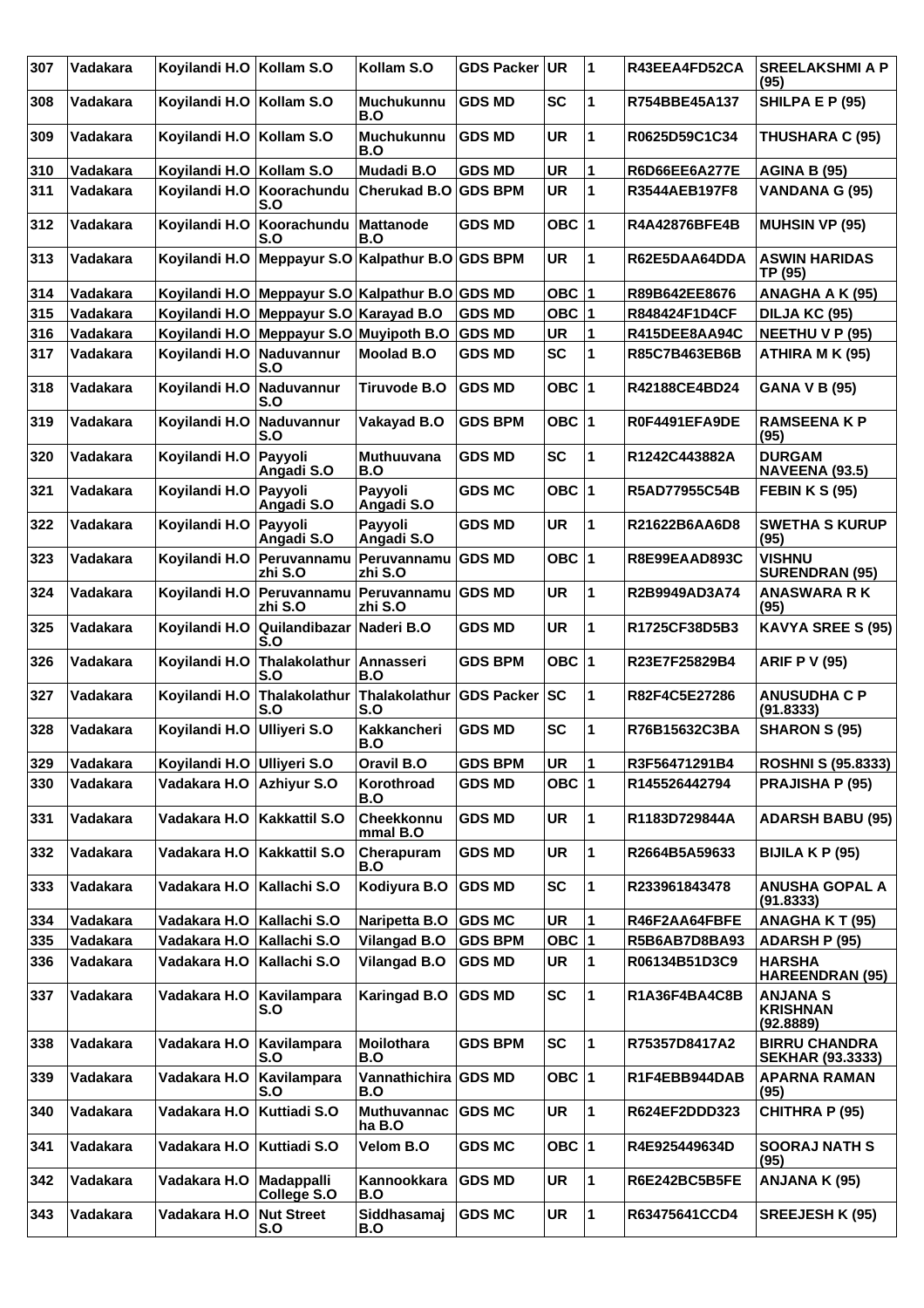| 344 | Vadakara        | Vadakara H.O     | <b>Nut Street</b><br>S.O                    | Siddhasamaj<br>B.O                     | <b>GDS MD</b>     | <b>UR</b> | 1           | R1854296C5579        | <b>ANOOP KV</b><br>(95.8333)                |
|-----|-----------------|------------------|---------------------------------------------|----------------------------------------|-------------------|-----------|-------------|----------------------|---------------------------------------------|
| 345 | Vadakara        | Vadakara H.O     | <b>Nut Street</b><br>S.O                    | Vayikkilasser<br>$v$ B.O               | <b>GDS MD</b>     | <b>UR</b> | 1           | R218A7EE2AFEB        | <b>BHAGYA P (95)</b>                        |
| 346 | Vadakara        | Vadakara H.O     | Parakkadavu<br>S.O                          | Chekkiyad<br>B.O                       | <b>GDS MD</b>     | <b>SC</b> | 1           | R6683B2866A43        | NITHA KRISHNA C<br>K (92.8889)              |
| 347 | Vadakara        | Vadakara H.O     | Parakkadavu<br>S.O                          | Parakkadavu<br>S.O                     | <b>GDS MC</b>     | <b>UR</b> | 1           | <b>R3DBAD11C2F44</b> | <b>U AYHTIL</b><br>PRAKASH (95)             |
| 348 | Vadakara        | Vadakara H.O     | Parakkadavu<br>S.O                          | <b>Puliyavil B.O</b>                   | <b>GDS BPM</b>    | <b>UR</b> | 1           | R8463779EEE19        | <b>ASWIN R (95)</b>                         |
| 349 | Vadakara        | Vadakara H.O     | Parakkadavu<br>S.O                          | <b>Thanakottur</b><br>B.O              | <b>GDS MD</b>     | <b>UR</b> | 1           | R48B57C54BB23        | <b>ARUNCHANDRAN</b><br>P K (95)             |
| 350 | Vadakara        | Vadakara H.O     | Puduppanam<br>S.O                           | Mandarathur<br>B.O                     | <b>GDS MD</b>     | <b>UR</b> | 1           | R3BDCFD8E1456        | DEEPAK J R (95)                             |
| 351 | Vadakara        | Vadakara H.O     | Purameri S.O                                | <b>Purameri S.O</b>                    | GDS Packer UR     |           | 1           | R144CE4C48B4C        | <b>SILPA V P (95)</b>                       |
| 352 | Vadakara        | Vadakara H.O     | Thiruvallur<br>S.O                          | <b>Thiruvallur</b><br>S.O              | <b>GDS MD</b>     | OBC $ 1$  |             | R72CA68B4861B        | <b>SANOJ N P (95)</b>                       |
| 353 | Vadakara        | Vadakara H.O     | Vadakara<br>Beach S.O                       | Vadakara<br>Beach S.O                  | <b>GDS Packer</b> | UR        | 1           | R8BBBB4DCF67E        | <b>NEETHU K T (95)</b>                      |
| 354 | Vadakara        | Vadakara H.O     | Valayam S.O                                 | <b>Bhumivathuk</b><br>kal B.O          | <b>GDS BPM</b>    | <b>UR</b> | 1           | R6B4D59A64445        | <b>PRAVEEN M (95)</b>                       |
| 355 | Vadakara        | Vadakara H.O     | Valayam S.O                                 | <b>Bhumivathuk</b><br>kal B.O          | <b>GDS MD</b>     | <b>ST</b> | 1           | R6C7138BD6C3B        | <b>KAMSOTH</b><br><b>SRINIVAS (89.8333)</b> |
| 356 | Vadakara        | Vadakara H.O     | Valayam S.O                                 | <b>Cherumoth</b><br>B.O                | <b>GDS BPM</b>    | OBC ∣1    |             | R54967D6C6DFF        | <b>DHANYA FRANCIS</b><br>(95)               |
| 357 | <b>Alleppey</b> | Alappuzha<br>H.O | Alappuzha<br>Bazar S.O                      | Alappuzha<br>Bazar S.O                 | GDS Packer UR     |           | 1           | R483B344A13D3        | JISMI V J (98.3333)                         |
| 358 | <b>Alleppey</b> | Alappuzha<br>H.O | Alappuzha<br>Iron Bridge<br>S.O             | Alappuzha<br><b>Iron Bridge</b><br>S.O | <b>GDS MD</b>     | <b>UR</b> | 1           | R7A297C2E6B59        | <b>PARVATHY S</b><br>(96.6667)              |
| 359 | <b>Alleppey</b> | Alappuzha<br>H.O | Alappuzha<br>Medical<br>College S.O         | <b>Kakkazhom</b><br>B.O                | <b>GDS BPM</b>    | <b>UR</b> | 1           | R0E4F613B2764        | <b>SNEHA RANJAN</b><br>(95)                 |
| 360 | <b>Alleppey</b> | Alappuzha<br>H.O | Ambalapuzha<br>S.O                          | <b>Purakad</b><br>EDB.O                | <b>GDS MD</b>     | <b>UR</b> | 1           | R8177DCD55FBA        | <b>GOPIKA KRISHNA</b><br>(95)               |
| 361 | <b>Alleppey</b> | Alappuzha<br>H.O | Ambalapuzha<br>S.O                          | <b>Thottappally</b><br>EDB.O           | <b>GDS BPM</b>    | OBC  1    |             | R64B8DFFF9DC5        | <b>MIDHUNA M (95)</b>                       |
| 362 | <b>Alleppey</b> | Alappuzha<br>H.O | Kainakary<br>S.O                            | Chennamkary<br>B.O                     | <b>GDS BPM</b>    | <b>SC</b> | 1           | R4121A6B651C2        | PRIYANKA O (95)                             |
| 363 | <b>Alleppey</b> | Alappuzha<br>H.O | Kainakary<br>S.O                            | Kainakary<br>East B.O                  | <b>GDS BPM</b>    | <b>SC</b> | 1           | R5A7E66DA8174        | AAKASH (96)                                 |
| 364 | Alleppey        | Alappuzha<br>H.O | Kainakary<br>S.O                            | Kainakary<br>East B.O                  | <b>GDS MD</b>     | <b>UR</b> | $\mathbf 1$ | R2891646AD1E6        | <b>ANCY THOMAS (95)</b>                     |
| 365 | <b>Alleppey</b> | Alappuzha<br>H.O | Kainakary<br>S.O                            | Kainakary<br>S.O                       | <b>GDS Packer</b> | UR.       | 1           | R2BCDBF42E3BA        | <b>FOUSIA SALIM (95)</b>                    |
| 366 | <b>Alleppey</b> | Alappuzha<br>H.O | Kainakary<br>S.O                            | Kuttamangala GDS BPM<br>m B.O          |                   | OBC $ 1$  |             | R3724AE11DC8D        | <b>AMRUTHAMOL S</b><br>(95)                 |
| 367 | <b>Alleppey</b> | Alappuzha<br>H.O | Kavalam S.O                                 | Kavalam S.O                            | <b>GDS MD</b>     | <b>UR</b> | 1           | R3127E142829E        | CHINJU A (95)                               |
| 368 | <b>Alleppey</b> | Alappuzha<br>H.O | Kavalam S.O                                 | <b>Kavalam S.O</b>                     | <b>GDS Packer</b> | <b>UR</b> | 1           | R53C48319D5DF        | <b>MEENU MOHAN</b><br>(95)                  |
| 369 | Alleppey        | Alappuzha<br>H.O | <b>Mannancherr</b><br>$y$ S.O               | <b>Aryad North</b><br>EDB.O            | <b>GDS MD</b>     | <b>UR</b> | 1           | R2536EDEF7C97        | <b>WAZEEDHA</b><br><b>BASHEER M A (95)</b>  |
| 370 | <b>Alleppey</b> | Alappuzha<br>H.O | Moncombu<br>S.O                             | Moncombu<br>S.O                        | <b>GDS Packer</b> | UR        | 1           | R3A1D34464464        | ANJU BABU (95)                              |
| 371 | Alleppey        | Alappuzha<br>H.O | <b>Moncombu</b><br><b>Thekkekara</b><br>S.O | Nedumudy<br>EDB.O                      | <b>GDS MD</b>     | UR        | 1           | R74B9D1614833        | <b>ATHIRAMOL A (95)</b>                     |
| 372 | <b>Alleppey</b> | Alappuzha<br>H.O | <b>Moncombu</b><br><b>Thekkekara</b><br>S.O | Ponga B.O                              | <b>GDS MD</b>     | <b>UR</b> | 1           | R32442D79EA46        | <b>ATHIRAMOL A (95)</b>                     |
| 373 | <b>Alleppey</b> | Alappuzha<br>H.O | Pazhaveedu<br>S.O                           | Pandarakula<br>m B.O                   | <b>GDS BPM</b>    | <b>UR</b> | 1           | R3B92D57C2D46        | <b>ARATHY S</b><br>PRASAD (95)              |
| 374 | <b>Alleppey</b> | Alappuzha<br>H.O | <b>Pulincunnu</b><br>S.O                    | <b>Kannady B.O</b>                     | <b>GDS BPM</b>    | <b>UR</b> | 1           | R61A6246B8CAA        | <b>AGNES V DAS (95)</b>                     |
| 375 | <b>Alleppey</b> | Alappuzha<br>H.O | <b>Pulincunnu</b><br>S.O                    | Punnakunnat<br>hussery B.O             | <b>GDS MD</b>     | UR        | 1           | R614994C124DB        | <b>JUSTIN K (95)</b>                        |
| 376 | <b>Alleppey</b> | Alappuzha<br>H.O | Pulincunnu<br>S.O                           | Punnakunnat<br>hussery<br>South B.O    | <b>GDS BPM</b>    | OBC $ 1$  |             | R4C48EF8C5EEF        | <b>AARTHI J (95.4)</b>                      |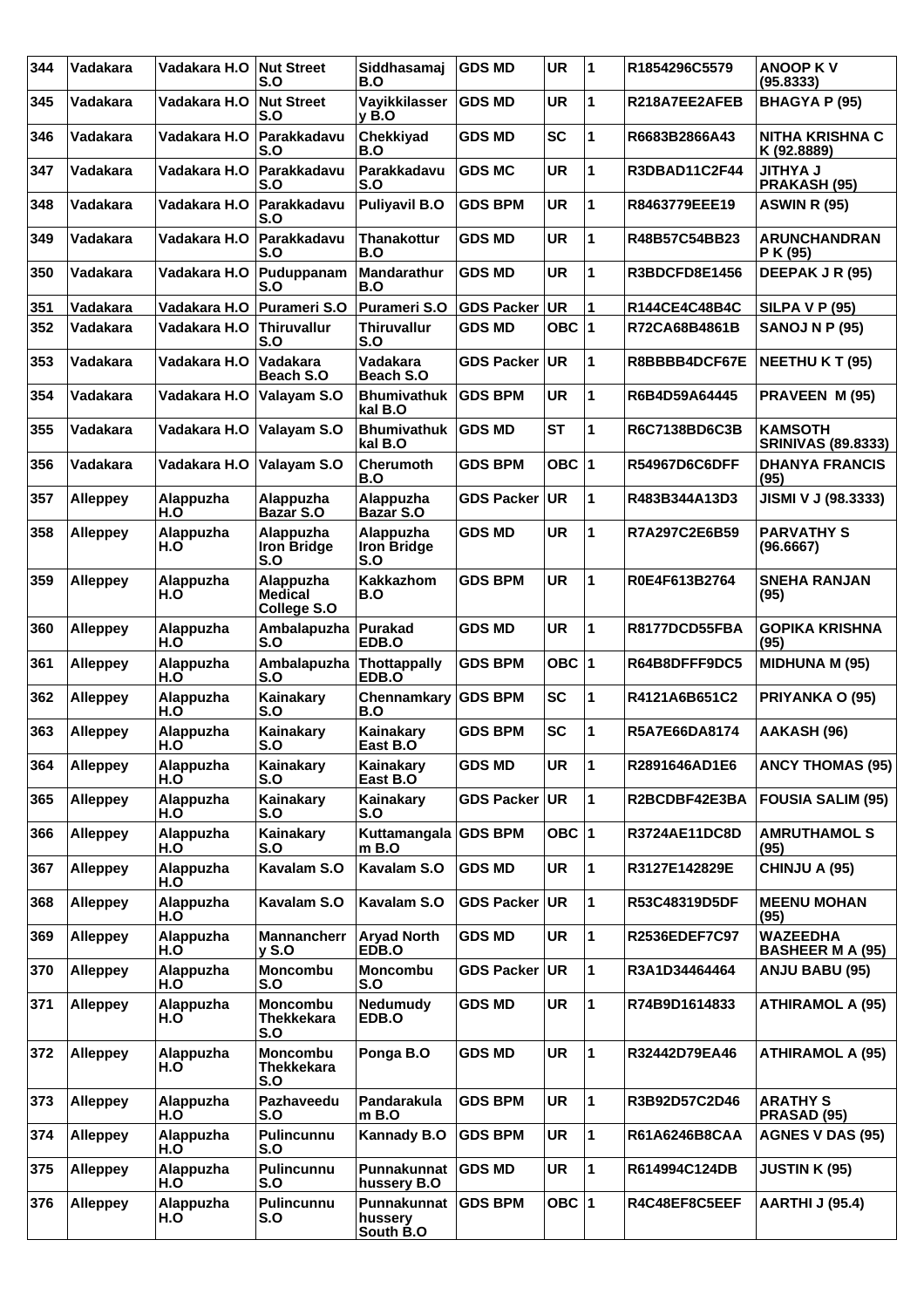| 377 | <b>Alleppey</b> | Alappuzha<br>H.O              | Punnapra<br>North S.O                                                  | <b>Punnapra</b><br>North S.O                   | <b>GDS MD</b>     | <b>UR</b>    | 1                       | R6ECB54CBAADB        | <b>SIJIMOL PS (95)</b>                   |
|-----|-----------------|-------------------------------|------------------------------------------------------------------------|------------------------------------------------|-------------------|--------------|-------------------------|----------------------|------------------------------------------|
| 378 | <b>Alleppey</b> | Alappuzha<br>H.O              | <b>Punnapra S.O</b>                                                    | Punnapra S.O GDS Packer                        |                   | UR           | 1                       | R19DBEC5E6B4F        | <b>KARAN FRANCIS</b><br>(95)             |
| 379 | <b>Alleppey</b> | Alappuzha<br>H.O              | Thakazhy S.O                                                           | Chirayakom<br>B.O                              | <b>GDS BPM</b>    | <b>SC</b>    | 1                       | R3C1EADE5796F        | <b>AKHILMON K (95)</b>                   |
| 380 | <b>Alleppey</b> | Alappuzha<br>H.O              | Thiruvampad<br><b>v</b> Junction<br>$\overline{\mathsf{S}}.\mathsf{O}$ | <b>Thiruvampad</b><br><b>v</b> Junction<br>S.O | <b>GDS MD</b>     | <b>UR</b>    | 1                       | R7DA2697573C4        | VIDHYA V (95)                            |
| 381 | <b>Alleppey</b> | Alappuzha<br>H.O              | <b>Thumpoly</b><br>S.O                                                 | <b>Thumpoly</b><br>S.O                         | <b>GDS MD</b>     | <b>UR</b>    | 1                       | R561494E648EA        | PREETHY V (96)                           |
| 382 | <b>Alleppey</b> | Cherthala H.O                 | <b>Aroor S.O</b>                                                       | Aroor S.O                                      | <b>GDS Packer</b> | UR           | 1                       | R747CCDC6D95A        | <b>ASHASUJA T S (95)</b>                 |
| 383 | <b>Alleppey</b> | Cherthala H.O   Arthingal S.O |                                                                        | <b>Arthingal S.O</b>                           | <b>GDS MD</b>     | <b>UR</b>    | 1                       | R763F4C423241        | <b>JOSEPH P J (95)</b>                   |
| 384 | <b>Alleppey</b> | Cherthala H.O                 | Kadakkarapal<br>Iv S.0                                                 | Kadakkarapal<br>IyS.0                          | <b>GDS MD</b>     | <b>UR</b>    | 1                       | R81DAF6E31A56        | <b>JOSEPH ANTONY</b><br>(95)             |
| 385 | <b>Alleppey</b> | Cherthala H.O                 | Kadakkarapal<br>ly S.O                                                 | Kadakkarapal<br>ly S.O                         | <b>GDS Packer</b> | UR           | 1                       | R6BC22DB8FF39        | <b>REKHA RAVI (95)</b>                   |
| 386 | <b>Alleppey</b> | <b>Cherthala H.O</b>          | Mayithara<br>Market S.O                                                | <b>Cherthala</b><br>South EDB.O                | <b>GDS BPM</b>    | <b>SC</b>    | 1                       | R12BA2CADCEC2        | <b>NAGURI YESU</b><br><b>BABU (95)</b>   |
| 387 | <b>Alleppey</b> | Cherthala H.O                 | <b>Mayithara</b><br>Market S.O                                         | Kuruppankula GDS BPM<br>ngara B.O              |                   | <b>UR</b>    | 1                       | R4BF6DB676F97        | <b>INDULAKSHMIG</b><br><b>MENON (95)</b> |
| 388 | <b>Alleppey</b> | Cherthala H.O                 | Mayithara<br><b>Market S.O</b>                                         | Maruthorvatto GDS BPM<br>m EDB.O               |                   | <b>UR</b>    | 1                       | R66985647A3BC        | <b>SANU A S (95)</b>                     |
| 389 | <b>Alleppey</b> | Cherthala H.O                 | Mayithara<br><b>Market S.O</b>                                         | <b>Mayithara</b><br><b>Market S.O</b>          | <b>GDS MC</b>     | <b>UR</b>    | 1                       | R551BC3B24FAA        | <b>JOSNA JOSEPH</b><br>(95)              |
| 390 | <b>Alleppey</b> | Cherthala H.O                 | <b>Mayithara</b><br>Market S.O                                         | Varanadu<br>EDB.O                              | <b>GDS MD</b>     | <b>UR</b>    | 1                       | R0B3A586A1F44        | AISWARYA V A (95)                        |
| 391 | <b>Alleppey</b> | Cherthala H.O                 | Pallippuram<br>S.O                                                     | <b>Thirunallur</b><br>EDB.O                    | <b>GDS BPM</b>    | <b>UR</b>    | 1                       | R69326B8EE649        | <b>SUBHALAKSHMI M</b><br>S (95)          |
| 392 | <b>Alleppey</b> | Cherthala H.O                 | Pattanacaud<br>S.O                                                     | Andhakarana<br>zhy B.O                         | <b>GDS BPM</b>    | UR           | 1                       | R31AD657D1435        | NIMISHA P V (95)                         |
| 393 | <b>Alleppey</b> | <b>Cherthala H.O</b>          | Pattanacaud<br>S.O                                                     | Andhakarana<br>zhy B.O                         | <b>GDS MD</b>     | <b>UR</b>    | 1                       | R46B1A422645B        | <b>ANJANA S (95.2)</b>                   |
| 394 | <b>Alleppey</b> | <b>Cherthala H.O</b>          | Perumbalam<br>S.O                                                      | Perumbalam<br>S.O                              | <b>GDS MD</b>     | <b>UR</b>    | 1                       | R237E9EF6EF29        | <b>JIJI K S (95)</b>                     |
| 395 | <b>Alleppey</b> | Cherthala H.O                 | Perumbalam<br>S.O                                                      | Perumbalam<br>S.O                              | <b>GDS Packer</b> | <b>UR</b>    | 1                       | R76DDBEEEFB63        | NIKHILA ASOK (95)                        |
| 396 | <b>Alleppey</b> | Cherthala H.O                 | Poochackal<br>S.O                                                      | Panavally<br>EDB.O                             | <b>GDS MD</b>     | <b>UR</b>    | 1                       | R072BFADE444D        | UTHARA U (95)                            |
| 397 | <b>Alleppey</b> | Cherthala H.O                 | Poochackal<br>S.O                                                      | Trichattukula<br>m EDB.O                       | <b>GDS MD</b>     | <b>UR</b>    | 1                       | R44CB4BA3157F        | <b>SEBAN GAIZEL P C</b><br>(95)          |
| 398 | <b>Alleppey</b> | Cherthala H.O Sethulekshmi    | puram S.O                                                              | Sethulekshmi GDS MD<br>puram S.O               |                   | UR           | $\overline{\mathbf{1}}$ | R4C3E658F3413        | <b>JAGATHEESWARI</b><br>S (97)           |
| 399 | <b>Alleppey</b> | Cherthala H.O                 | Sreenarayana<br>puram S.O                                              | Kanichukulan<br>gara EDB.O                     | <b>GDS BPM</b>    | <b>OBC 1</b> |                         | <b>R0F4435FC15FD</b> | SILPA SASI (95)                          |
| 400 | <b>Alleppey</b> | Cherthala H.O                 | Sreenarayana<br>puram S.O                                              | Kanichukulan<br>gara EDB.O                     | <b>GDS MD</b>     | UR           | 1                       | R3A6445D77B67        | <b>NEENU SOMAN (95)</b>                  |
| 401 | <b>Alleppey</b> |                               | Cherthala H.O Thanneermuk<br>kom S.O                                   | Karikad B.O                                    | <b>GDS MD</b>     | UR           | 1                       | R0C91C41134D7        | <b>GREESHMA G</b><br><b>KUMAR (95)</b>   |
| 402 | <b>Alleppey</b> | Cherthala H.O                 | Thirumalabha<br>gom S.O                                                | Parayakad<br>B.O                               | <b>GDS BPM</b>    | UR           | 1                       | R044922F1A42E        | <b>ARDRA A (96.4)</b>                    |
| 403 | <b>Alleppey</b> | Cherthala H.O                 | Thirumalabha<br>gom S.O                                                | Thirumalabha<br>gom S.O                        | <b>GDS MD</b>     | UR           | 1                       | R5AC1F4419F4E        | TIJI K R (95)                            |
| 404 | <b>Alleppey</b> | Cherthala H.O                 | Thuravoor<br>S.O                                                       | <b>Thuravoor</b><br>S.O                        | <b>GDS MD</b>     | UR           | $\mathbf{2}$            | R1F41E49BF74D        | <b>INDU G (95)</b>                       |
| 405 | <b>Alleppey</b> | Cherthala H.O                 | Thuravoor<br>S.O                                                       | <b>Thuravoor</b><br>S.O                        | <b>GDS MD</b>     | <b>UR</b>    | $\mathbf{2}$            | R3441CDC48FDC        | <b>KIRAN K S (95)</b>                    |
| 406 | <b>Alleppey</b> | Cherthala H.O                 | Thuravoor<br>S.O                                                       | <b>Thuravoor</b><br>S.O                        | <b>GDS Packer</b> | UR           | 1                       | R11574AE3E23B        | <b>MALINI S (95)</b>                     |
| 407 | Alleppey        | Cherthala H.O Thuravoor       | S.O                                                                    | <b>Thuravoor</b><br>South B.O                  | <b>GDS BPM</b>    | UR           | 1                       | R8DAFAEA9C9B8        | <b>SEMNA MATHEW</b><br>(95)              |
| 408 | <b>Alleppey</b> | Cherthala H.O                 | <b>Thuravoor</b><br>S.O                                                | Valamangala<br>$m$ B.O                         | <b>GDS BPM</b>    | UR           | 1                       | R0249C3CD979F        | <b>SREEHARI M (95)</b>                   |
| 409 | Alleppey        | Cherthala H.O                 | <b>Thycattusser</b><br>v S.O                                           | <b>Thycattusser</b><br>y S.O                   | <b>GDS MD</b>     | <b>ST</b>    | 1                       | R0BE3D4E9E41C        | <b>BANOTHU RAKESH</b><br>(92.2)          |
| 410 | <b>Alleppey</b> | Cherthala H.O                 | Varanam S.O                                                            | Varanam S.O                                    | <b>GDS MD</b>     | UR           | 1                       | R35ABFEF447E4        | <b>SHAHNA N (95)</b>                     |
| 411 | <b>Alleppey</b> | Cherthala H.O                 | Vayalar S.O                                                            | Kalavamkoda                                    | <b>GDS BPM</b>    | OBC $ 1$     |                         | R687BA4E35E14        | <b>MUFEEJA M (95)</b>                    |
|     |                 |                               |                                                                        | $m$ B.O                                        |                   |              |                         |                      |                                          |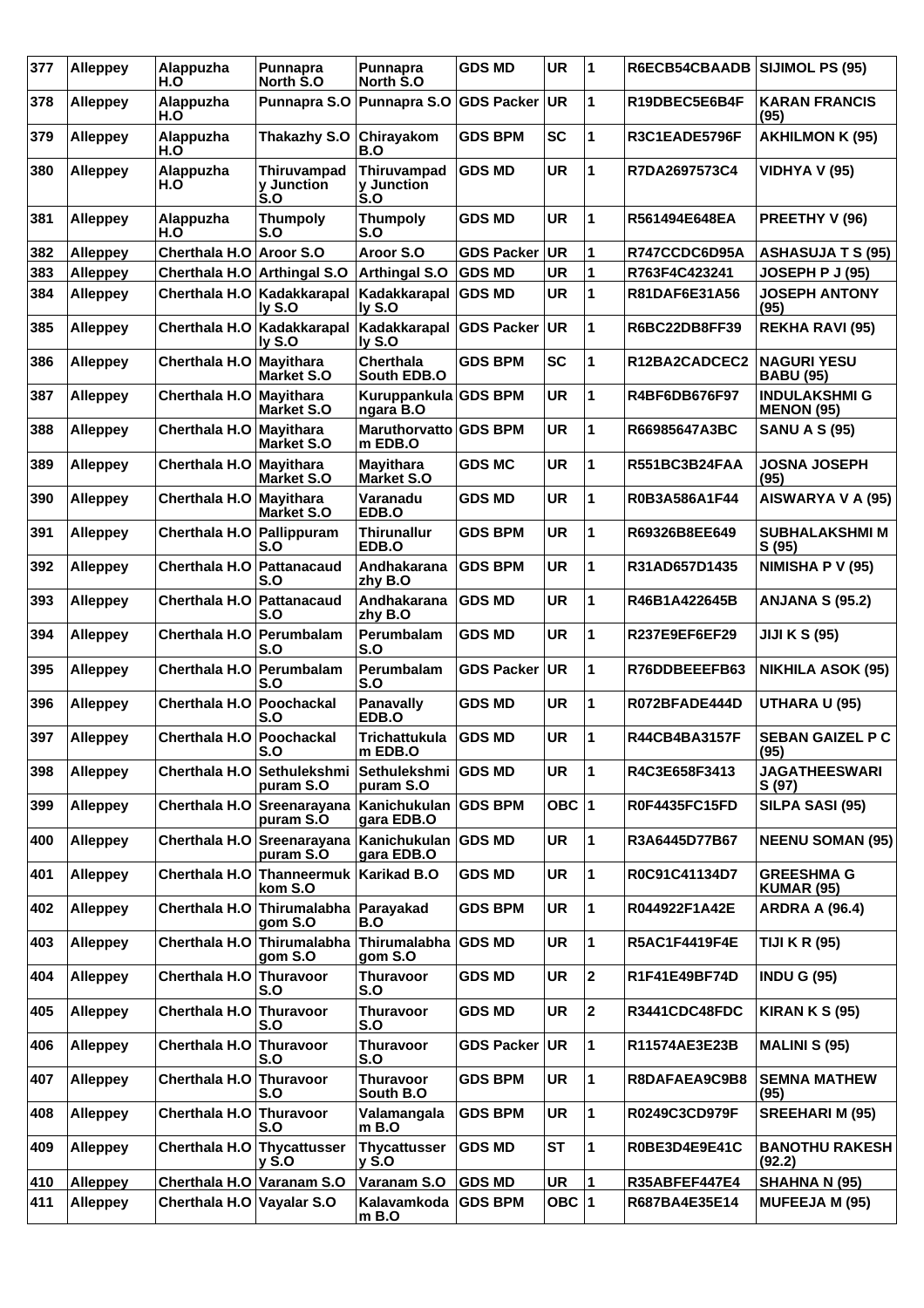| 412 | Alwaye | Aluva H.O                        | Alangad S.O                                                       | Karumalloor<br>B.O                           | <b>GDS MD</b>     | <b>UR</b> | 1           | R8859BA4A62E3        | <b>KRISHNU</b><br><b>BHASKAR K S (95)</b> |
|-----|--------|----------------------------------|-------------------------------------------------------------------|----------------------------------------------|-------------------|-----------|-------------|----------------------|-------------------------------------------|
| 413 | Alwaye | Aluva H.O                        | Alangad S.O                                                       | Panaikulam<br>B.O                            | <b>GDS BPM</b>    | OBC $ 1$  |             | R2A3B9BDB3944        | SHABNA N J (95)                           |
| 414 | Alwaye | Aluva H.O                        | Aluva H.O                                                         | <b>Aluva Town</b><br><b>Bus Stand</b><br>S.O | <b>GDS Packer</b> | UR.       | 1           | R1C61796B61E8        | SUMI K M (95.2778)                        |
| 415 | Alwaye | Aluva H.O                        | Angamally<br>S.O                                                  | Nayathode<br>B.O                             | <b>GDS MD</b>     | <b>UR</b> | 1           | R444B8B3C5D42        | <b>PARVATHY S NAIR</b><br>(95)            |
| 416 | Alwaye | Aluva H.O                        | Angamally<br>S.O                                                  | Vappalassery<br>B.O                          | <b>GDS BPM</b>    | OBC $ 1$  |             | <b>R526814DBBF4C</b> | <b>MALATHI R (95.4)</b>                   |
| 417 | Alwaye | Aluva H.O                        | Angamally<br>$S.\overline{O}$                                     | Vappalassery<br>B.Ò                          | <b>GDS MC</b>     | OBC $ 1$  |             | R76F752C4E42F        | <b>BINUJA MAJEED</b><br>(95)              |
| 418 | Alwaye | Aluva H.O                        | Angamally<br>South S.O                                            | Angamally<br>South S.O                       | <b>GDS MD</b>     | OBC $ 1$  |             | R5D953FF85375        | <b>ABDULLA T A (95)</b>                   |
| 419 | Alwaye | Aluva H.O                        | Athani S.O<br>(Ernakulam)                                         | <b>Nedumbasser</b><br>y B.O                  | <b>GDS MD</b>     | <b>UR</b> | 1           | R53D287F621A9        | <b>ANJU GEORGE</b><br>(95.1389)           |
| 420 | Alwaye | Aluva H.O                        | Chengamana<br>dS.O                                                | Kunnukara<br>B.O                             | <b>GDS MD</b>     | OBC $ 1$  |             | R14EDF4F1989A        | <b>MAMTA BINOY (95)</b>                   |
| 421 | Alwaye | Aluva H.O                        | Kalady S.O                                                        | Manickamang GDS MD<br>alam B.O               |                   | UR        | 1           | <b>R1949FEC984EE</b> | <b>REVATHY</b><br><b>REHTEESH (95)</b>    |
| 422 | Alwaye | Aluva H.O                        | Kanjoor S.O                                                       | Parappuram<br>B.O                            | <b>GDS BPM</b>    | OBC $ 1$  |             | R67AB6434612A        | <b>SAIFUDHEEN P A</b><br>(95)             |
| 423 | Alwaye | Aluva H.O                        | Kurumassery<br>S.O                                                | Airoor B.O                                   | GDS MD            | <b>UR</b> | 1           | R6DE6F2324298        | <b>GEETHU LAKSHMI</b><br>G (95)           |
| 424 | Alwaye | Aluva H.O                        | <b>Mannam</b><br>Paravur S.O                                      | <b>Manjaly B.O</b>                           | GDS BPM           | UR        | 1           | R235B1D1E6449        | <b>RAGAM GOPINATH</b><br>(95.6944)        |
| 425 | Alwaye | Aluva H.O                        | <b>Mannam</b><br>Paravur S.O                                      | <b>Thathappilly</b><br>B.O                   | GDS BPM           | OBC $ 1$  |             | R83259C462DE6        | <b>ANITA ARON (95)</b>                    |
| 426 | Alwaye | Aluva H.O                        | Mookkannur<br>S.O                                                 | Azhakam B.O                                  | <b>GDS BPM</b>    | <b>UR</b> | 1           | R887FEFA4AF82        | NITHEESH P M (95)                         |
| 427 | Alwaye | Aluva H.O                        | <b>Mookkannur</b><br>S.O                                          | Ezhattumugh<br>amB.O                         | <b>GDS BPM</b>    | <b>UR</b> | 1           | R6F3559D12EA1        | <b>VIGNESH N M (95)</b>                   |
| 428 | Alwaye | Aluva H.O                        | Moothakunna<br>$m$ S.O                                            | Gothuruthy<br>B.O                            | <b>GDS BPM</b>    | OBC $ 1$  |             | R51D47C44D439        | <b>ANUSREE T U (95)</b>                   |
| 429 | Alwaye | Aluva H.O                        | Moothakunna<br>$m$ S.O                                            | Gothuruthy<br>B.O                            | <b>GDS MD</b>     | <b>UR</b> | 1           | R6AC5E4B4CBBD        | <b>MANJU S (95)</b>                       |
| 430 | Alwaye | Aluva H.O                        | Muppathada<br>$m$ S.O                                             | Muppathada<br>m S.O                          | <b>GDS MD</b>     | <b>UR</b> | 1           | R872E762B9348        | <b>MILIA JOSE (95.2)</b>                  |
| 431 | Alwaye | Aluva H.O                        | <b>Palliport S.O</b>                                              | <b>Palliport S.O</b>                         | GDS MD            | OBC 1     |             | R7144F96F72DB        | <b>CHITRA K MOHAN</b><br>(95)             |
| 432 | Alwaye | Aluva H.O                        | <b>Puthenvelikk</b><br>ara S.O                                    | Kuthiathode(<br>EKM) B.O                     | <b>GDS MD</b>     | <b>UR</b> | 11          | R7DEED36954DF        | <b>SHILPA</b><br><b>RAJKUMAR (95)</b>     |
| 433 | Alwaye | Aluva H.O                        | Sreemoolana<br>garam S.O                                          | Sreemoolana<br>garam S.O                     | <b>GDS Packer</b> | <b>UR</b> | 1           | R22FA33B47EB4        | NAYANA J L (95)                           |
| 434 | Alwaye | Aluva H.O                        | Vadakkekara<br>S.O                                                | Vadakkekara<br>S.O                           | <b>GDS Packer</b> | <b>UR</b> | 1           | R52DF64424793        | <b>LAKSHMI DIVAKAR</b><br>(95)            |
| 435 | Alwaye | Aluva H.O                        | Varapuzha<br>S.O                                                  | Varapuzha<br><b>Landing B.O</b>              | <b>GDS BPM</b>    | OBC $ 1$  |             | R0C57AE21E135        | NIVETHA P (96)                            |
| 436 | Alwaye | Muvattupuzha Arakuzha S.O<br>H.O |                                                                   | Meenkunnam   GDS BPM<br>B.O                  |                   | <b>UR</b> | 1           | <b>R64A6FC1CF3E4</b> | <b>JUSTIN SUNNY (95)</b>                  |
| 437 | Alwaye | Muvattupuzha Arakuzha S.O<br>H.O |                                                                   | Pandappily<br>B.O                            | <b>GDS MC</b>     | <b>UR</b> | 1           | <b>R7534CFCC448B</b> | <b>BASIL GEORGE</b><br>(95)               |
| 438 | Alwaye | Muvattupuzha Elanji S.O<br>H.O   |                                                                   | Perumbadava GDS MC<br>m B.O                  |                   | <b>UR</b> | 1           | R49244A47A9AA        | <b>JESLIN V J (95)</b>                    |
| 439 | Alwaye | Muvattupuzha Elanji S.O<br>H.O   |                                                                   | Perumbadava GDS MD<br>$m$ B.O                |                   | <b>UR</b> | 1           | R8ADCD69D9174        | <b>RINI JOSE (95)</b>                     |
| 440 | Alwaye | H.O                              | Muvattupuzha Koothattukula<br>$m$ S.O                             | Karamala B.O GDS MD                          |                   | OBC $ 1$  |             | R51712395431A        | <b>KRISHNAPRIYA S</b><br>(95)             |
| 441 | Alwaye | Muvattupuzha Kunnackal<br>H.O    | S.O                                                               | Mekkadambu<br>B.O                            | <b>GDS MD</b>     | <b>UR</b> | 1           | R384497F7AEE9        | <b>RESHMA SUNNY</b><br>(95)               |
| 442 | Alwaye | Muvattupuzha Mudavoor<br>H.O     | S.O                                                               | Mazhuvannoo GDS MD<br>r B.O                  |                   | <b>UR</b> | 1           | R2848748DE422        | <b>SREELAKSHMIS</b><br><b>NAIR (95)</b>   |
| 443 | Alwaye | Muvattupuzha Mudavoor<br>H.O     | S.O                                                               | Mazhuvannoo GDS MD<br>r South B.O            |                   | UR        | 1           | R738545533584        | <b>ELIZABATH PAUL</b><br>(95)             |
| 444 | Alwaye | H.O                              | Muvattupuzha Muvattupuzha<br><b>Market S.O</b>                    | <b>Perumballoor</b><br>B.O                   | <b>GDS BPM</b>    | <b>UR</b> | 1           | R067DF4DDFC15        | <b>JISMI JOSEPH</b><br>(95.5)             |
| 445 | Alwaye | H.O                              | Muvattupuzha Muvattupuzha Thekkenmara GDS MD<br><b>Market S.O</b> | dy B.O                                       |                   | <b>UR</b> | $\mathbf 1$ | R7AC72996F98E        | <b>AKHILA BABY (95)</b>                   |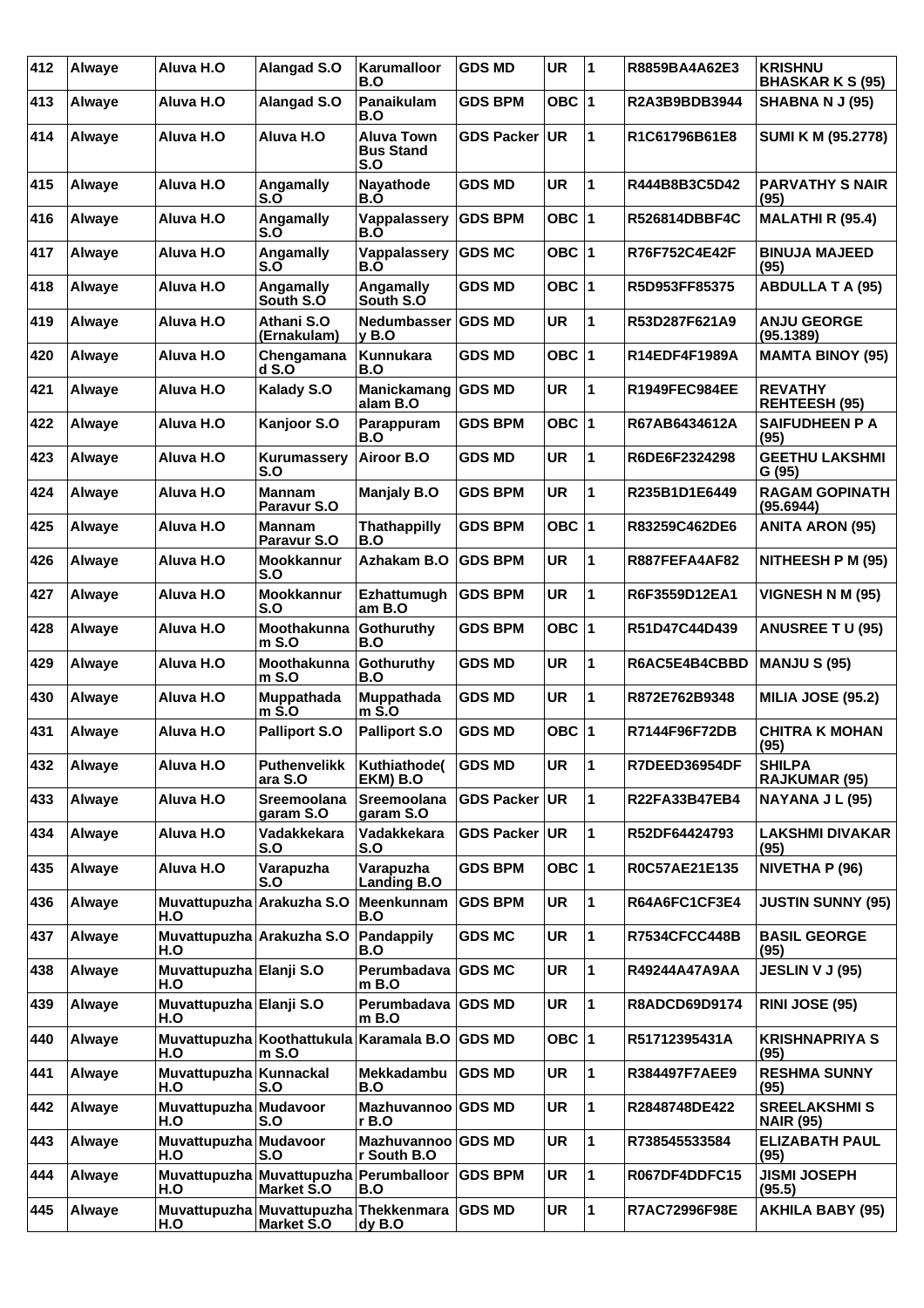| 446 | <b>Alwaye</b> | Muvattupuzha Pampakuda<br>H.O   | S.O                                  | Pampakuda<br>S.O                     | <b>GDS MD</b>     | <b>UR</b> | $\overline{\mathbf{1}}$ | R0C263153B9E6        | <b>MARIA JOHN (95)</b>                       |
|-----|---------------|---------------------------------|--------------------------------------|--------------------------------------|-------------------|-----------|-------------------------|----------------------|----------------------------------------------|
| 447 | Alwaye        | Muvattupuzha Pampakuda<br>H.O   | S.O                                  | Periapuram<br>B.O                    | <b>GDS MD</b>     | <b>UR</b> | 1                       | R45B9C14EACA4        | <b>LEKSHMI S NAIR</b><br>(95)                |
| 448 | Alwaye        | Muvattupuzha Pothanicaud<br>H.O | S.O                                  | Kadavoor B.O                         | <b>GDS MD</b>     | <b>UR</b> | 1                       | R6182A4EF24D6        | <b>HISANA</b><br><b>THASNEEM K A</b><br>(95) |
| 449 | Alwaye        | Muvattupuzha Pothanicaud<br>H.O | S.O                                  | Koovalloor<br>B.O                    | <b>GDS BPM</b>    | OBC $ 1$  |                         | R7AD4841A4F72        | <b>KRISHNA P S (95)</b>                      |
| 450 | Alwaye        | Muvattupuzha Pothanicaud<br>H.O | S.O                                  | Paingattoor<br>B.O                   | <b>GDS MD</b>     | UR        | 1                       | R335F9A7446D2        | <b>LEJITH K</b><br><b>MATHEWS (95)</b>       |
| 451 | Alwaye        | Perumbayoor<br>H.O              | Asamannoor<br>S.O                    | Vaikkara B.O                         | <b>GDS BPM</b>    | <b>UR</b> | 1                       | R0E3A14D334D6        | <b>RESHMA S NAIR</b><br>(95)                 |
| 452 | Alwaye        | Perumbavoor<br>H.O              | <b>Chelad</b><br><b>Junction S.O</b> | <b>Chelad</b><br><b>Junction S.O</b> | <b>GDS MD</b>     | <b>UR</b> | 1                       | R4D8D7F8542E4        | <b>VISHNU AJAY (95)</b>                      |
| 453 | Alwaye        | Perumbavoor<br>H.O              | <b>Chelad</b><br><b>Junction S.O</b> | Inchathotty<br>B.O                   | <b>GDS MD</b>     | <b>UR</b> | 1                       | R771E1F4BB4DC        | <b>ALPHONSA</b><br>THOMAS (95)               |
| 454 | <b>Alwaye</b> | Perumbayoor<br>H.O              | <b>Chelad</b><br><b>Junction S.O</b> | Kuttampuzha<br>B.O                   | <b>GDS BPM</b>    | <b>UR</b> | 1                       | R6F9F7B86F221        | <b>RESHMA</b><br><b>RAVEENDRANK</b><br>(95)  |
| 455 | Alwaye        | Perumbavoor<br>H.O              | <b>Chelad</b><br><b>Junction S.O</b> | <b>Malipara B.O</b>                  | <b>GDS MD</b>     | <b>UR</b> | 1                       | R6BA844B4E31E        | <b>ANJU LISA JOSE</b><br>(95)                |
| 456 | Alwaye        | Perumbavoor<br>H.O              | Keezhillam<br>S.O                    | Airapuram<br>B.O                     | <b>GDS BPM</b>    | <b>UR</b> | 1                       | R73662EE1434E        | <b>BLISS JOHN</b><br>(96.6667)               |
| 457 | Alwaye        | Perumbavoor<br>H.O              | Keezhillam<br>S.O                    | <b>Keezhillam</b><br>S.O             | <b>GDS MC</b>     | <b>ST</b> | 1                       | R24A8D7AE7A26        | <b>ELIZABETH</b><br>JOSEPH (92.8889)         |
| 458 | Alwaye        | Perumbavoor<br>H.O              | Keezhillam<br>S.O                    | Keezhillam<br>S.O                    | <b>GDS MD</b>     | <b>UR</b> | 1                       | <b>R6C2B866BA4CB</b> | DAYANA JOSE (95)                             |
| 459 | Alwaye        | Perumbavoor<br>H.O              | Keezhillam<br>S.O                    | Pulluvazhi<br>B.O                    | <b>GDS MD</b>     | <b>UR</b> | 1                       | <b>R8CDF2613BEC5</b> | <b>VIMA VALSAN (95)</b>                      |
| 460 | Alwaye        | Perumbavoor<br>H.O              | Keezhillam<br>S.O                    | Thrikkalathoo<br>r B.O               | <b>GDS MD</b>     | <b>UR</b> | 1                       | R66F88F5B2882        | <b>RINKU RAJ</b><br><b>MULLASSERIL (95)</b>  |
| 461 | Alwaye        | Perumbavoor<br>H.O              | Koovappady<br>S.O                    | <b>Alattuchira</b><br>B.O            | <b>GDS MD</b>     | <b>UR</b> | 1                       | R8D61335114A6        | <b>ATHIRA PAUL (95)</b>                      |
| 462 | Alwaye        | Perumbavoor<br>H.O              | Koovappady<br>S.O                    | Cheranalloor( GDS BPM<br>PBR) B.O    |                   | <b>UR</b> | 1                       | R89493C737184        | <b>DEEPA JOHNSON</b><br>(98.1944)            |
| 463 | Alwaye        | Perumbavoor<br>H.O              | Koovappady<br>S.O                    | Koovappady<br>S.O                    | <b>GDS Packer</b> | UR        | 1                       | R1145AEFB9111        | <b>VINAYA</b><br><b>CHANDRAN (95)</b>        |
| 464 | Alwaye        | Perumbavoor<br>H.O              | Kuruppampa<br>dyS.O                  | Kuruppampa<br>dyS.0                  | <b>GDS Packer</b> | UR        | 1                       | R2B3535BD17CC        | <b>UNNIMAYA</b><br>MOHANAN (96)              |
| 465 | <b>Alwaye</b> | Perumbavoor   Kuruppampa<br>H.O | dyS.O                                | Nedungapra<br>B.O                    | <b>GDS BPM</b>    | <b>SC</b> | 1                       | R52C4EC58523C        | <b>ASWATHY P K (95)</b>                      |
| 466 | <b>Alwave</b> | Perumbavoor<br>H.O              | Kuruppampa<br>dy S.O                 | Rayamangala<br>m B.O                 | <b>GDS MD</b>     | <b>UR</b> | 1                       | R4EEE5559A211        | <b>SULFIQUE P S (95)</b>                     |
| 467 | Alwaye        | Perumbavoor<br>H.O              | <b>Nellimattam</b><br>S.O            | Manikinar B.O GDS BPM                |                   | <b>UR</b> | 1                       | R0EDB3A4742A4        | <b>JESNA P SALIM</b><br>(95)                 |
| 468 | Alwaye        | Perumbavoor<br>H.O              | Nellimattam<br>S.O                   | Neriamangala GDS MD<br>$m$ B.O       |                   | <b>UR</b> | 1                       | R53B5CD32CCC3        | <b>ATHIRA</b><br><b>JANARDHANAN</b><br>(95)  |
| 469 | Alwaye        | Perumbayoor<br>H.O              | Nellimattam<br>S.O                   | Pareekanni<br>B.O                    | <b>GDS MD</b>     | OBC $ 1$  |                         | R3B5C4ADC244B        | <b>SHOUFEELA P S</b><br>(95)                 |
| 470 | Alwaye        | Perumbavoor<br>H.O              | Okkal S.O                            | Okkal S.O                            | <b>GDS MD</b>     | <b>UR</b> | $\mathbf{1}$            | R4B6F2DD2EF81        | <b>RESHMA ANTONY</b><br>(95)                 |
| 471 | Alwaye        | Perumbavoor<br>H.O              | Rayonpuram<br>S.O                    | Rayonpuram<br>S.O                    | <b>GDS MD</b>     | <b>UR</b> | 1                       | R3B618FF1B88D        | NIMIYA T A (95)                              |
| 472 | Alwaye        | Perumbavoor<br>H.O              | Thrikkariyoor<br>S.O                 | Kottappady<br>B.O                    | <b>GDS MD</b>     | OBC $ 1$  |                         | R357AA46A5DDB        | <b>SIJI P S (95)</b>                         |
| 473 | Alwaye        | Perumbavoor<br>H.O              | Thrikkariyoor<br>S.O                 | Plamudi B.O                          | <b>GDS BPM</b>    | <b>UR</b> | 1                       | R44B347DB71D1        | <b>ANISHA JOSE (95)</b>                      |
| 474 | Alwaye        | Perumbavoor<br>H.O              | Valayanchira<br>ngara S.O            | Allapra B.O                          | <b>GDS MD</b>     | UR        | 1                       | R8BE82115FC2D        | <b>ANJALY</b><br><b>VELAYUDHAN (95)</b>      |
| 475 | Alwaye        | Perumbavoor<br>H.O              | Valayanchira<br>ngara S.O            | Valayanchira<br>ngara S.O            | <b>GDS MD</b>     | <b>UR</b> | 1                       | R251459842C45        | NITHYA P $S(95)$                             |
| 476 | Alwaye        | Perumbavoor<br>H.O              | Valayanchira<br>ngara S.O            | Valayanchira<br>ngara S.O            | <b>GDS Packer</b> | UR.       | 1                       | R5C8E216D7EBE        | UMA R (95.8333)                              |
| 477 | Alwaye        | Perumbavoor<br>H.O              | Valayanchira<br>ngara S.O            | Vengola B.O                          | <b>GDS MD</b>     | UR        | 1                       | R4FDC324424A9        | <b>ANCY GEORGE (95)</b>                      |
| 478 | Alwaye        | Perumbavoor<br>H.O              | Vengoor S.O                          | Choondakuzh GDS MC<br>y B.O          |                   | UR        | 1                       | R17F2F8446424        | <b>GEO MATHEW (95)</b>                       |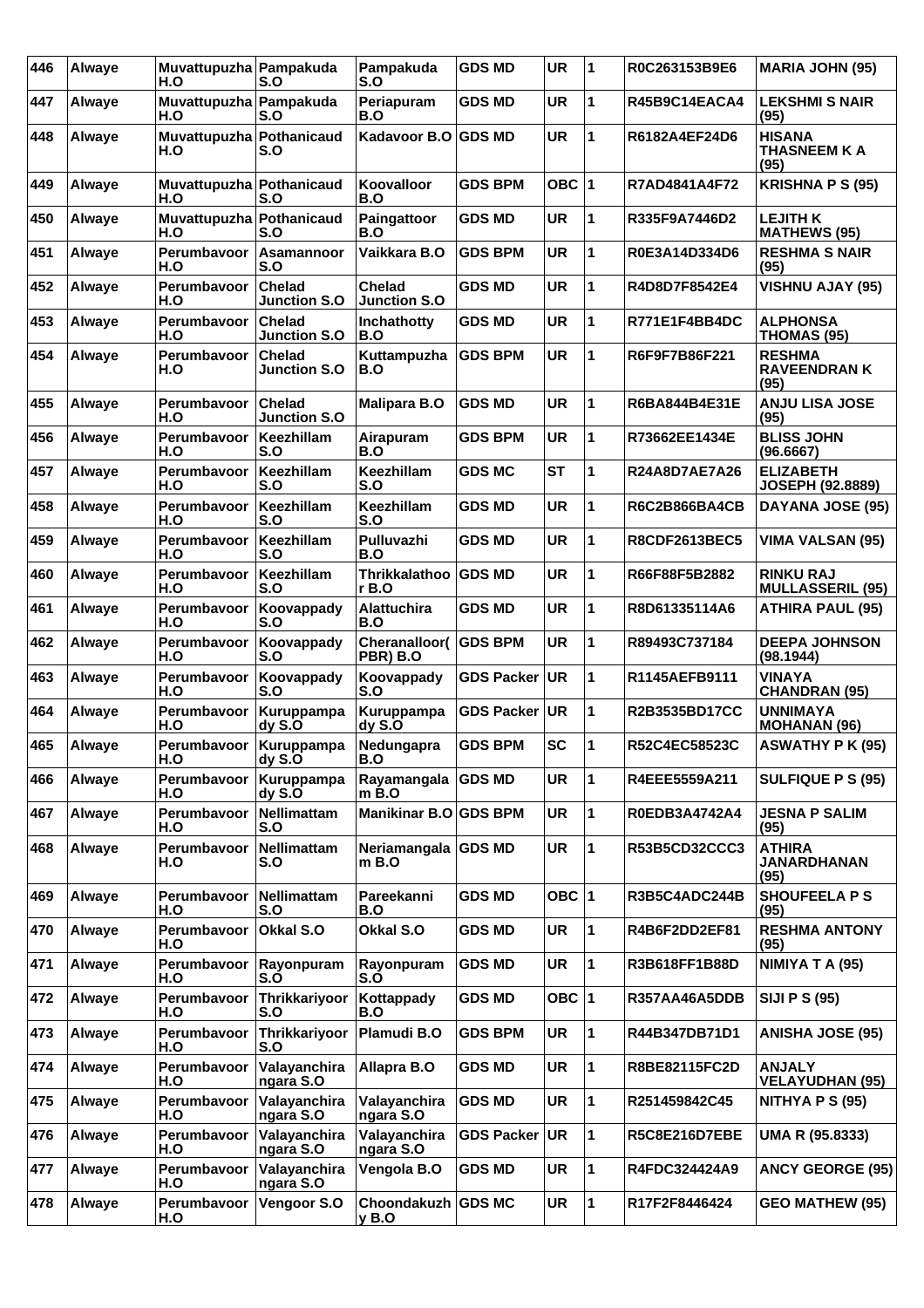| 479 | Alwaye             | Perumbavoor<br>H.O                        | Vengoor S.O                                                 | Choondakuzh GDS MD<br><b>v</b> B.O  |                   | <b>UR</b>  | 1            | R186B76742196        | <b>CHRISTY T PAUL</b><br>(93.9444)      |
|-----|--------------------|-------------------------------------------|-------------------------------------------------------------|-------------------------------------|-------------------|------------|--------------|----------------------|-----------------------------------------|
| 480 | Alwaye             | Perumbavoor<br>H.O                        | Vengoor S.O                                                 | Kombanad<br>B.O                     | GDS BPM           | <b>OBC</b> | 1            | R427CD38E6355        | <b>BINCY I (95.2)</b>                   |
| 481 | Alwaye             | Perumbavoor<br>H.O                        | Vengoor S.O                                                 | Kombanad<br>B.O                     | GDS MD            | <b>UR</b>  | $\mathbf{1}$ | R1BFE754D2D3A        | <b>ANEESH MATHEW</b><br>(95)            |
| 482 | Changanac<br>herry | Changanache<br>∣rry H.O                   | Kangazha S.O                                                | Kulathoorpra<br>var B.O             | <b>GDS BPM</b>    | <b>SC</b>  | 1            | R19CFBA194DE5        | <b>SARATHKUMAR S</b><br>(95)            |
| 483 | Changanac<br>herry | Changanache   Karikkattoor<br>rry H.O     | S.O                                                         | Mukkada B.O                         | <b>GDS BPM</b>    | UR         | $\mathbf{1}$ | R47BA5CAADD3E        | <b>SREELEKSHMIU</b><br>(95)             |
| 484 | Changanac<br>herry | Changanache<br>rry H.O                    | Karikkattoor<br>S.O                                         | Mukkada B.O                         | <b>GDS MD</b>     | OBC ∣1     |              | R8C47D428A48E        | <b>AKHIL S (95)</b>                     |
| 485 | Changanac<br>herry | Changanache<br>rry H.O                    | Karukachal<br>S.O                                           | Koothrappally GDS MD<br>B.O         |                   | OBC $ 1$   |              | R6DE27BDD54ED        | <b>RUBIA BASHEER</b><br>(95)            |
| 486 | Changanac<br>herry | <b>Changanache Kuzhimattom</b><br>rry H.O | S.O                                                         | Kuzhimattom<br>S.O                  | IGDS MD           | UR         | $\mathbf{1}$ | R4487DC2F318B        | <b>JINSON JOSEPH</b><br>(95)            |
| 487 | Changanac<br>herry | Changanache<br>rry H.O                    | Madappally<br>S.O                                           | <b>Madappally</b><br>S.O            | <b>GDS MD</b>     | <b>UR</b>  | 1            | <b>R015EAFA4E544</b> | <b>MANJU MOHAN</b><br>(95)              |
| 488 | Changanac<br>herry | Changanache<br>∣rry H.O                   | Nedumkunna<br>$m$ S.O                                       | <b>Manthuruthy</b><br>B.O           | <b>GDS BPM</b>    | OBC $ 1$   |              | R71D987542768        | <b>VINDHYA LEKHA S</b><br>(95)          |
| 489 | Changanac<br>herry | Changanache Nedumkunna<br>rry H.O         | m S.O                                                       | Nedumanny<br>B.O                    | <b>GDS BPM</b>    | UR         | 1            | R8415F49894D4        | <b>TANY MARIA</b><br><b>GEORGE (95)</b> |
| 490 | Changanac<br>herry | Changanache<br>rry H.O                    | Nedungadapp<br>ally S.O                                     | Nedungadapp GDS MD<br>ally S.O      |                   | <b>UR</b>  | 1            | R3EA88392AF73        | <b>POORNENDHUR</b><br>MURALY (95)       |
| 491 | Changanac<br>herry | Changanache<br>lrrv H.O                   | Perumpanach<br>$y$ S.O                                      | Mammoodu<br>B.O                     | <b>GDS BPM</b>    | <b>UR</b>  | 1            | R1F58A13B5AD3        | ANCY P MANI (95)                        |
| 492 | Changanac<br>herry | rry H.O                                   | Changanache   Perumpanach   Perumpanach   GDS MD<br>$v$ S.O | <b>v</b> S.O                        |                   | UR         | 1            | R17894EA34CA1        | <b>JINCYMOL S (95)</b>                  |
| 493 | Changanac<br>herry | Changanache<br>rry H.O                    | Sachivotham<br>apuram S.O                                   | Pathamuttom<br>B.O                  | <b>GDS MD</b>     | <b>UR</b>  | 1            | R47FB531A3971        | TISA RACHEL<br>THOMAS (95)              |
| 494 | Changanac<br>herry | Changanache<br>∣rry H.O                   | Thrickodithan<br>am S.O                                     | Kottamurickal GDS BPM<br>B.O        |                   | <b>UR</b>  | 1            | R2DD69236BFC1        | <b>ELIZABATH RAJAN</b><br>(95)          |
| 495 | Changanac<br>herry | Changanache<br>rry H.O                    | Thrickodithan<br>am S.O                                     | Kottamurickal GDS MD<br>B.O         |                   | <b>UR</b>  | $\mathbf{1}$ | R354E446E7867        | SONU JOSEPH (95)                        |
| 496 | Changanac<br>herry | Changanache<br>rry H.O                    | Thrickodithan<br>am S.O                                     | Thrickodithan GDS MC<br>am S.O      |                   | <b>UR</b>  | 1            | R4D5C5493FA4D        | <b>MIBIN T MATHEW</b><br>(95)           |
| 497 | Changanac<br>herry | Changanache<br>∣rry H.O                   | Thrickodithan<br>am S.O                                     | Thrickodithan GDS Packer<br>am S.O  |                   | <b>UR</b>  | 1            | R6ADBDE9733FA        | <b>MUTHULEKSHMIC</b><br>(96.6667)       |
| 498 | Changanac<br>herry | Changanache<br>rry H.O                    | Thuruthy S.O                                                | Thuruthy S.O GDS Packer             |                   | <b>UR</b>  | 1            | R44DFACEB1E62        | <b>RESMI M NAIR (95)</b>                |
| 499 | Changanac<br>herry | <b>Changanache Vakathanam</b><br>rry H.O  | S.O                                                         | Ponganthana<br>$m$ B.O              | <b>GDS MD</b>     | <b>UR</b>  | 1            | R59C61FE6357D        | <b>MERIT K JOB (95)</b>                 |
| 500 | Changanac<br>herry | Changanache<br>rry H.O                    | Vakathanam<br>S.O                                           | Puthenchanth GDS BPM<br>a B.O       |                   | <b>UR</b>  | $\mathbf{1}$ | R3517EC4A1E5F        | <b>JULIA T THOMAS</b><br>(95.2)         |
| 501 | Changanac<br>herry | Changanache<br>rry H.O                    | Vazhappally<br>West S.O                                     | Kumarankary<br>B.O                  | <b>GDS MD</b>     | UR         | 1            | R7144EEDDA2FD        | <b>PARVATHY</b><br>SANKAR P (95)        |
| 502 | Changanac<br>herry | Kanjirapally<br>H.O                       | Anikad S.O                                                  | <b>Moozhoor</b><br>B.O              | <b>GDS MD</b>     | UR         | $\mathbf{1}$ | R7AC74AD237BD        | <b>AMALA THOMAS</b><br>(95)             |
| 503 | Changanac<br>herry | Kanjirapally<br>H.O                       | Chengalam<br>S.O                                            | Kanjiramatto<br>$m$ B.O             | <b>GDS MD</b>     | UR         | $\mathbf{1}$ | R522EE49343D8        | <b>BEEMA NAZAR (95)</b>                 |
| 504 | Changanac<br>herry | Kanjirapally<br>H.O                       | Devagiri S.O                                                | Devagiri S.O                        | <b>GDS Packer</b> | <b>UR</b>  | $\mathbf{1}$ | R51AAF41479B2        | <b>BRIJITH THOMAS</b><br>(95)           |
| 505 | Changanac<br>herry | Kanjirapally<br>H.O                       | <b>Erumely S.O</b>                                          | Kuruvammoo<br>zhy B.O               | <b>GDS MD</b>     | OBC 1      |              | R28CB6FF44214        | PRASEEDAMOL K<br><b>JOHN (95)</b>       |
| 506 | Changanac<br>herry | Kanjirapally<br>H.O                       | <b>Kalaketty S.O</b>                                        | Anakkal B.O                         | <b>GDS BPM</b>    | OBC $ 1$   |              | R2759E594A715        | <b>SRUTHI K G (95)</b>                  |
| 507 | Changanac<br>herry | Kanjirapally<br>H.O                       | <b>Kalaketty S.O</b>                                        | Chettuthode<br>B.O                  | <b>GDS BPM</b>    | OBC $ 1$   |              | R8142FA5BC8B4        | <b>BINILA P S (95)</b>                  |
| 508 | Changanac<br>herry | Kanjirapally<br>H.O                       | <b>Kalaketty S.O</b>                                        | Vanchimala<br>B.O                   | <b>GDS MD</b>     | UR         | $\mathbf{1}$ | R1156489BDE2D        | HARITHA P (95)                          |
| 509 | Changanac<br>herry | Kanjirapally<br>H.O                       | Koottickal<br>S.O                                           | <b>Mukkulam</b><br>B.O              | <b>GDS MD</b>     | UR         | $\mathbf{1}$ | R5F6AF5722E8B        | <b>GOKUL C (95)</b>                     |
| 510 | Changanac<br>herry | Kanjirapally<br>H.O                       | Koottickal<br>S.O                                           | Parathanam<br>B.O                   | <b>GDS MC</b>     | <b>UR</b>  | 1            | R2E4A3FB245D1        | <b>ALOSHY JOSEPH</b><br>(95)            |
| 511 | Changanac<br>herry | Kanjirapally<br>H.O                       | Koottickal<br>S.O                                           | Parathanam<br>B.O                   | <b>GDS MD</b>     | UR         | $\mathbf{1}$ | R168DBC3E5F34        | <b>MANJU MATHEW</b><br>(95)             |
| 512 | Changanac<br>herry | Kanjirapally<br>H.O                       | Mundakayam<br>S.O                                           | Karinilam B.O GDS MD                |                   | UR         | 1            | R2362874AA886        | <b>AKHILA SUNIL (95)</b>                |
| 513 | Changanac<br>herry | Kanjirapally<br>H.O                       | Pampady S.O                                                 | Suryanarayan GDS BPM<br>a Puram B.O |                   | UR         | $\mathbf{1}$ | R74474A67E453        | <b>RAHUL M (95)</b>                     |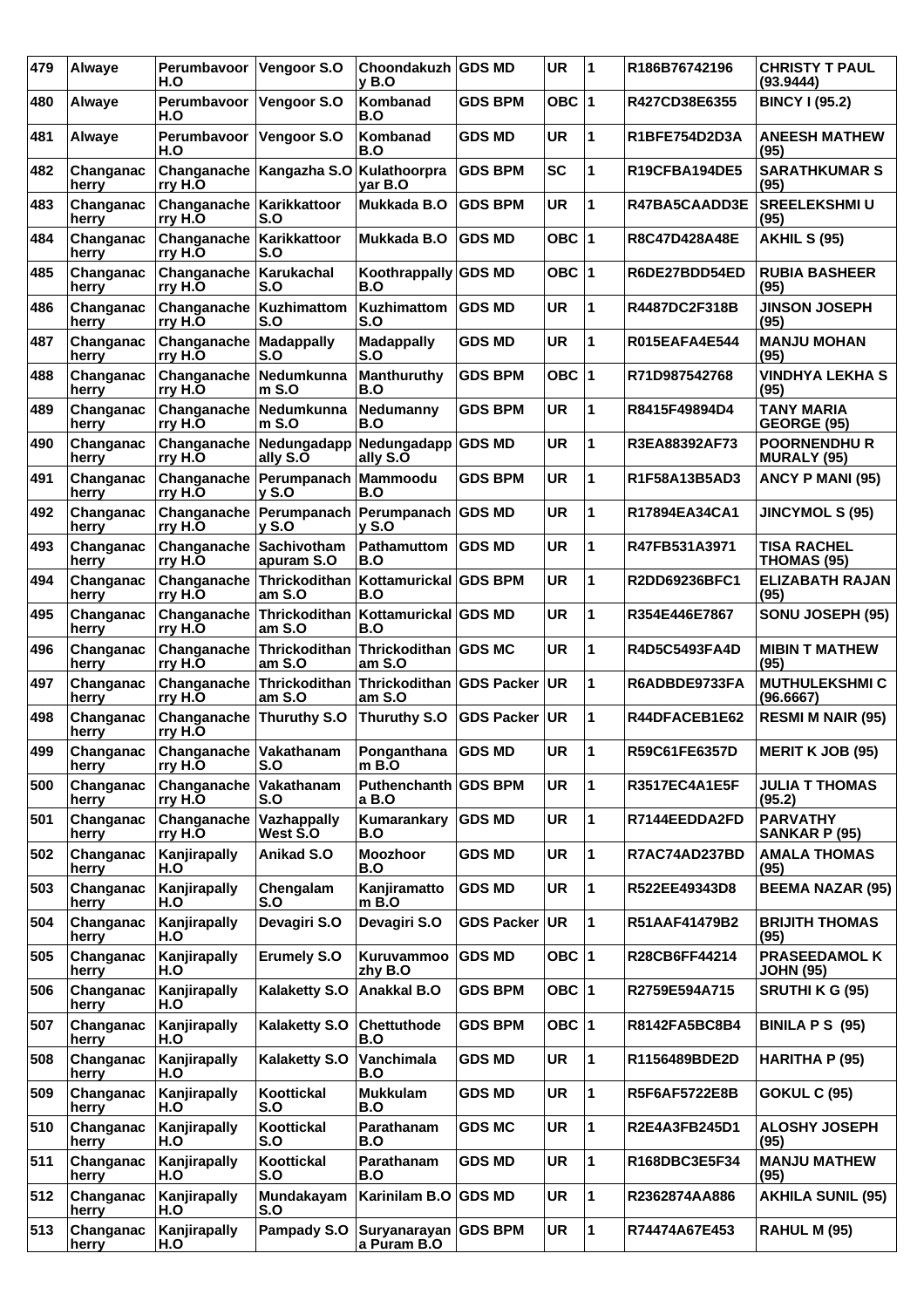| 514 | Changanac<br>herry | Kanjirapally<br>H.O     | Pampady S.O                                      | Suryanarayan GDS MD<br>a Puram B.O               |                   | <b>UR</b> | 11           | R4FE372B9E447        | <b>GOPIKA G NAIR</b><br>(95)                 |
|-----|--------------------|-------------------------|--------------------------------------------------|--------------------------------------------------|-------------------|-----------|--------------|----------------------|----------------------------------------------|
| 515 | Changanac<br>herry | Kanjirapally<br>H.O     | Pampady<br>South S.O                             | Pampady<br>South S.O.                            | <b>GDS Packer</b> | UR.       | 1            | R49A3AF945F65        | <b>RIZVY SHYAM (95)</b>                      |
| 516 | Changanac<br>herry | Kanjirapally<br>H.O     | Ponkunnam<br>S.O                                 | Ponkunnam<br>S.O                                 | <b>GDS Packer</b> | UR.       | 1            | R2C794741749C        | <b>MYTHREYI MOHAN</b><br>(95)                |
| 517 | Changanac<br>herry | Kanjirapally<br>H.O     | Pulickakavala<br>S.O                             | Kanam B.O                                        | <b>GDS MD</b>     | <b>UR</b> | 1            | R7D8CDC5A1BA4        | <b>JINU P R (95)</b>                         |
| 518 | Changanac<br>herry | Kanjirapally<br>H.O     | Vazhoor S.O                                      | Vazhoor S.O                                      | <b>GDS Packer</b> | UR.       | 1            | R3E33D61B2441        | <b>SELINE TREESA</b><br><b>JAMES (95)</b>    |
| 519 | Changanac<br>herry | Kanjirapally<br>H.O     | <b>Velloor S.O</b>                               | <b>Velloor S.O</b>                               | <b>GDS MD</b>     | <b>UR</b> | 1            | R8B5E5EF7131C        | <b>SHINE ANCY</b><br>CHERIAN (95)            |
| 520 | Ernakulam          | Ernakulam<br>H.O        | Ambalamedu<br>S.O                                | <b>Brahmapura</b><br>$m$ B.O                     | <b>GDS BPM</b>    | <b>UR</b> | 1            | R3EDCC9DC854A        | <b>FATHIMA BEEVI P</b><br>K (95)             |
| 521 | <b>Ernakulam</b>   | Ernakulam<br>H.O        | Arakunnam<br>S.O                                 | Arakunnam<br>S.O                                 | <b>GDS MD</b>     | <b>UR</b> | 1            | R7FB6D2434BF3        | <b>HONEY MOHAN</b><br>(95)                   |
| 522 | Ernakulam          | Ernakulam<br>H.O        | Chittoor-ekm<br>S.O                              | Pizhala B.O                                      | GDS BPM           | <b>UR</b> | 1            | R036D1CBD9F72        | <b>PARVATHY MU</b><br>(95)                   |
| 523 | Ernakulam          | Ernakulam<br>H.O        | Chottanikkara<br>S.O                             | Chottanikkara GDS MD<br>S.O                      |                   | OBC $ 1$  |              | R1E89E1DF3DE4        | <b>SUBANITHA R (96)</b>                      |
| 524 | <b>Ernakulam</b>   | Ernakulam<br>H.O        | S.O                                              | Chottanikkara Chottanikkara GDS MD<br>S.O        |                   | <b>UR</b> | 1            | R379493341B7A        | <b>JINCY N J (95)</b>                        |
| 525 | Ernakulam          | Ernakulam<br>H.O        | Cochin<br><b>Special</b><br>Economic<br>Zone S.O | Cochin<br><b>Special</b><br>Economic<br>Zone S.O | <b>GDS Packer</b> | UR.       | 1            | R7737B35B82C8        | <b>GREESHMA G</b><br><b>NATH (95)</b>        |
| 526 | Ernakulam          | <b>Ernakulam</b><br>H.O | <b>Edapally S.O</b>                              | <b>Edapally S.O</b>                              | <b>GDS Packer</b> | OBC  1    |              | R4BDD5521E4D3        | <b>ANJUMOL O N (95)</b>                      |
| 527 | <b>Ernakulam</b>   | Ernakulam<br>H.O        | <b>Ernakulam</b><br>North S.O                    | <b>Ernakulam</b><br>North S.O                    | <b>GDS Packer</b> | UR.       | 1            | R183A4EADB496        | R MADHUPRIYA<br>(96)                         |
| 528 | Ernakulam          | Ernakulam<br>H.O        | Eroor S.O<br>(Ernakulam)                         | Eroor S.O<br>(Ernakulam)                         | <b>GDS MD</b>     | OBC $ 1$  |              | R7F4172914FF1        | <b>ANULAYA K (95)</b>                        |
| 529 | Ernakulam          | Ernakulam<br>H.O        | Eroor S.O<br>(Ernakulam)                         | Eroor S.O<br>(Ernakulam)                         | <b>GDS MD</b>     | <b>UR</b> | 1            | R28243985624B        | <b>ASWANI S (95)</b>                         |
| 530 | Ernakulam          | Ernakulam<br>H.O        | <b>Irimbanam</b><br>S.O                          | <b>Irimbanam</b><br>S.O                          | <b>GDS MD</b>     | OBC $ 1$  |              | <b>R44FEC1146C3F</b> | <b>NEENU RAPHAEL</b><br>(95.5556)            |
| 531 | Ernakulam          | Ernakulam<br>H.O        | <b>Irimbanam</b><br>S.O                          | <b>Irimbanam</b><br>S.O                          | <b>GDS MD</b>     | <b>UR</b> | 1            | R85164D36441F        | <b>NIKHIDA MOHAN</b><br>(95)                 |
| 532 | Ernakulam          | Ernakulam<br>H.O        | Kadavanthara<br>S.O                              | Kadavanthara GDS Packer<br>S.O                   |                   | UR.       | 1            | R3A6D94BBD6F8        | TIJI K JAMES (95)                            |
| 533 | <b>Ernakulam</b>   | Ernakulam<br>H.O        | <b>Kakkanad</b><br>S.O                           | <b>Kakkanad</b><br>S.O                           | <b>GDS MD</b>     | <b>UR</b> | $\mathbf 1$  | R8BC4F4E153EA        | <b>MEGHA PRAKASH</b><br>M (95)               |
| 534 | Ernakulam          | Ernakulam<br>H.O        | Kalamassery<br>S.O                               | Rajagiri B.O                                     | <b>GDS MD</b>     | <b>UR</b> | 1            | R1EA4483C3836        | <b>KARTHIKA M NAIR</b><br>(95)               |
| 535 | Ernakulam          | Ernakulam<br>H.O        | Kanjiramatto<br>$m$ S.O                          | Marithazham<br>B.O                               | <b>GDS BPM</b>    | <b>UR</b> | 1            | R84A23E123364        | <b>ARUN BABU (95)</b>                        |
| 536 | <b>Ernakulam</b>   | Ernakulam<br>H.O        | <b>KULAYETTIK</b><br><b>KARA</b>                 | KULAYETTIK<br>KARA                               | <b>GDS MD</b>     | <b>UR</b> | $\mathbf{1}$ | r4e744575ea34        | <b>SREEJITH DINESH</b><br>(95)               |
| 537 | Ernakulam          | Ernakulam<br>H.O        | <b>KULAYETTIK</b><br><b>KARA</b>                 | <b>KULAYETTIK</b><br>KARA                        | <b>GDS Packer</b> | OBC  1    |              | R83B9FC72CEA1        | <b>ATHIRA T N (95)</b>                       |
| 538 | Ernakulam          | Ernakulam<br>H.O        | Maradu S.O                                       | Maradu S.O                                       | <b>GDS MD</b>     | OBC $ 1$  |              | R5CE7C675F6F2        | <b>ANISHA VS (95)</b>                        |
| 539 | <b>Ernakulam</b>   | Ernakulam<br>H.O        | <b>Mulanthuruth</b><br>$v$ S.O                   | <b>Perumpilly</b><br>B.O                         | <b>GDS MD</b>     | OBC $ 1$  |              | R84FD86349F45        | <b>AMAL S (95)</b>                           |
| 540 | Ernakulam          | Ernakulam<br>H.O        | <b>Mulavukad</b><br>S.O                          | Mulavukad<br>S.O                                 | <b>GDS MD</b>     | OBC $ 1$  |              | R58931441F774        | <b>MUMTHUS JAMAL</b><br>(95)                 |
| 541 | Ernakulam          | Ernakulam<br>H.O        | Mulavukad<br>S.O                                 | <b>Mulavukad</b><br>S.O                          | <b>GDS Packer</b> | sc        | 1            | R38FDB84488B1        | <b>RAKESH</b><br><b>SIVASANKARAN</b><br>(95) |
| 542 | Ernakulam          | Ernakulam<br>H.O        | <b>Puthencruz</b><br>S.O                         | <b>Meempara</b><br>B.O                           | <b>GDS BPM</b>    | OBC $ 1$  |              | R0A6AE89EDB28        | <b>MANOMIS</b><br>(95.8333)                  |
| 543 | <b>Ernakulam</b>   | Ernakulam<br>H.O        | Puthencruz<br>S.O                                | Poothrikka<br>B.O                                | <b>GDS MD</b>     | <b>UR</b> | 1            | r54371e13bb7e        | <b>JAICS BABU (95)</b>                       |
| 544 | Ernakulam          | Ernakulam<br>H.O        | <b>Puthencruz</b><br>S.O                         | Thiruvaniyoor GDS MD<br>B.O                      |                   | OBC $ 1$  |              | R6F3C1EC53E36        | <b>SHELJA</b><br><b>SADASIVAN (95)</b>       |
| 545 | Ernakulam          | Ernakulam<br>H.O        | <b>Puthencruz</b><br>S.O                         | Vadayampadi<br>B.O                               | <b>GDS MD</b>     | OBC $ 1$  |              | R087C2852CC62        | <b>AMRUTHA SASI</b><br>(95)                  |
| 546 | <b>Ernakulam</b>   | Ernakulam<br>H.O        | <b>Puthencruz</b><br>S.O                         | Vadayampadi GDS MD<br>B.O                        |                   | <b>UR</b> | 1            | <b>R52D4ABE7215F</b> | <b>LAYAMOL JACOB</b><br>(95)                 |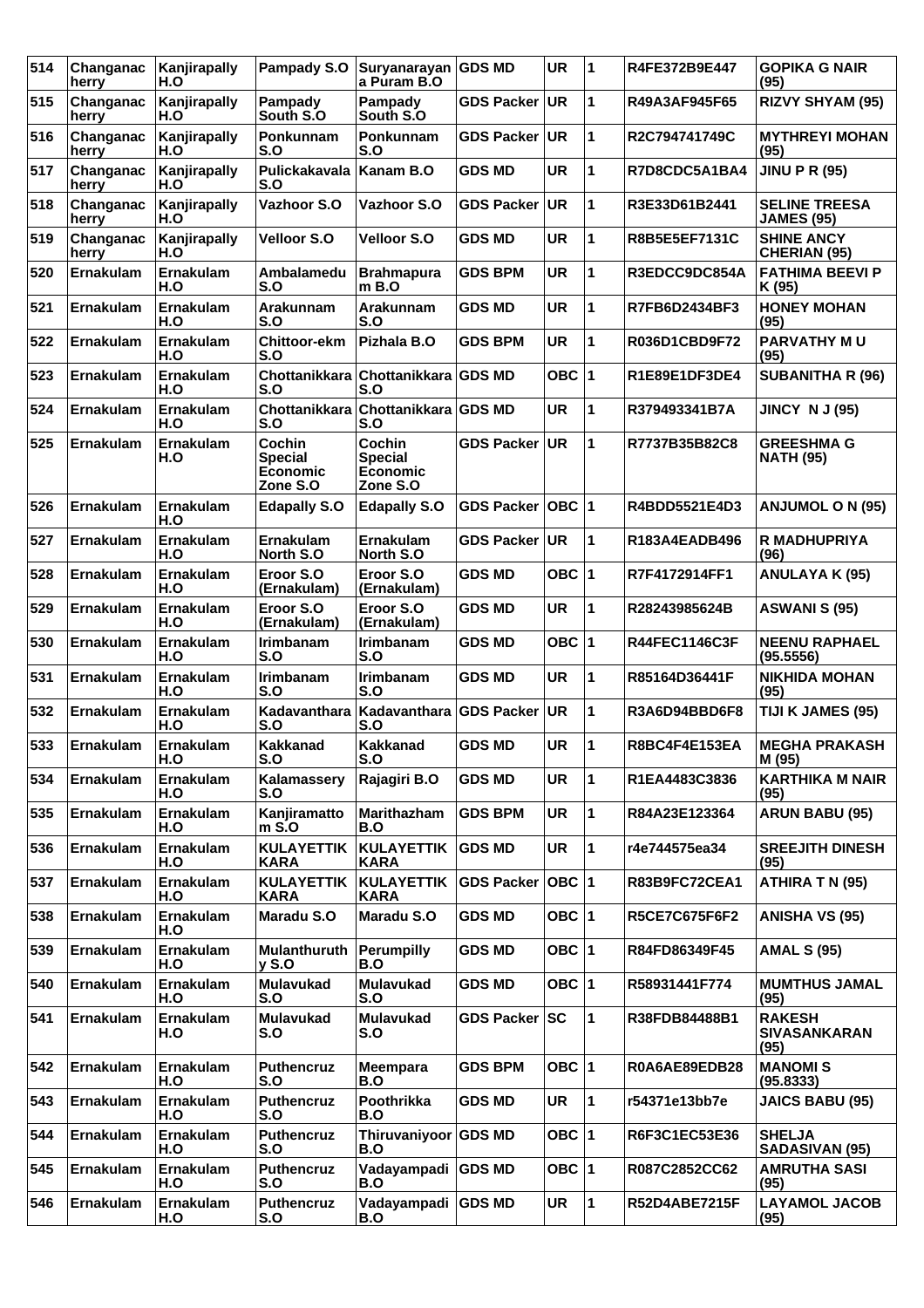| 547 | <b>Ernakulam</b> | Ernakulam<br>H.O  | Rajagiri<br>Valley S.O         | Rajagiri<br>Valley S.O                | <b>GDS MD</b>        | <b>SC</b> | 1 | R58B6E4897E3F        | <b>MAMATHA A R (95)</b>                            |
|-----|------------------|-------------------|--------------------------------|---------------------------------------|----------------------|-----------|---|----------------------|----------------------------------------------------|
| 548 | Ernakulam        | Ernakulam<br>H.O  | Shanmugham<br>Road S.O         | Ernakulam<br><b>High Court</b><br>S.O | <b>GDS SV</b>        | OBC ∣1    |   | R7C7345824E83        | <b>SWARNALATHA</b><br>(95.4)                       |
| 549 | <b>Ernakulam</b> | Ernakulam<br>H.O  | Shanmugham<br>Road S.O         | Ernakulam<br><b>High Court</b><br>S.O | <b>GDS SV</b>        | <b>UR</b> | 1 | R2E84342E358D        | <b>ANNAPOORANI A</b><br>(96)                       |
| 550 | Ernakulam        | Ernakulam<br>H.O  | Thammanam<br>S.O               | Thammanam<br>S.O                      | <b>GDS MD</b>        | <b>UR</b> | 1 | R196E4714539A        | <b>KEERTHIK</b><br>PADIYAR (95)                    |
| 551 | Ernakulam        | Ernakulam<br>H.O  | <b>Thiruvamkula</b><br>m S.O   | <b>Kureekad B.O</b>                   | <b>GDS BPM</b>       | <b>UR</b> | 1 | R331FE8F16211        | <b>ANJANA R (95.6)</b>                             |
| 552 | <b>Ernakulam</b> | Ernakulam<br>H.O  | <b>Thiruvamkula</b><br>$m$ S.O | <b>Kureekad B.O</b>                   | <b>GDS MD</b>        | <b>UR</b> | 1 | R063D6C9ED946        | <b>DEEPTHI</b><br><b>RAJENDRAN (95)</b>            |
| 553 | <b>Ernakulam</b> | Ernakulam<br>H.O  | <b>Thiruvamkula</b><br>$m$ S.O | Thiruvamkula<br>$m$ S.O               | <b>GDS MC</b>        | <b>UR</b> | 1 | R12A3962FDBF9        | <b>ANJALY</b><br><b>SYAMKUMAR (95)</b>             |
| 554 | Ernakulam        | Ernakulam<br>H.O  | <b>Thrikkakara</b><br>S.O      | Vadacode<br>B.O                       | <b>GDS BPM</b>       | <b>UR</b> | 1 | R2b693d47fc27        | <b>LAYA JOY</b><br><b>KATHERINE T</b><br>(96.1667) |
| 555 | <b>Ernakulam</b> | Ernakulam<br>H.O  | <b>Tripunithura</b><br>S.Ó     | <b>Thekkumbha</b><br>aom B.O          | <b>GDS BPM</b>       | <b>UR</b> | 1 | R4497D52C5628        | <b>MITHULA</b><br><b>SANTHOSH</b><br>(95.2778)     |
| 556 | <b>Ernakulam</b> | Ernakulam<br>H.O  | <b>Tripunithura</b><br>S.O     | <b>Tripunithura</b><br>S.O            | <b>GDS Packer</b>    | UR.       | 1 | R2CB4D6B17F56        | <b>M S AISWARYA</b><br>(95.5556)                   |
| 557 | Ernakulam        | Ernakulam<br>H.O  | Udayamperoo Nadakkavu<br>r S.Ó | B.O                                   | <b>GDS MD</b>        | <b>UR</b> | 1 | R8F74C9213F9A        | <b>ARABHIMNAIR</b><br>(95)                         |
| 558 | <b>Ernakulam</b> | Ernakulam<br>H.O  | Udayamperoo<br>r S.Ó           | Udayamperoo GDS MD<br>r S.Ó           |                      | <b>UR</b> | 1 | R7779AD33881A        | <b>ANJU MOHAN (95)</b>                             |
| 559 | <b>Ernakulam</b> | Ernakulam<br>H.O  | <b>Udyogamand</b><br>al S.O    | <b>Manjummel</b><br>B.O               | <b>GDS BPM</b>       | OBC ∣1    |   | R3A4EBD8A7AAC        | <b>SELVAMADHUT</b><br>(95.6)                       |
| 560 | Ernakulam        | Ernakulam<br>H.O  | Vadavucode<br>S.O              | <b>Kaninad B.O</b>                    | <b>GDS MD</b>        | OBC  1    |   | R871BB3314FC7        | <b>SWATHY SAJAYAN</b><br>(95)                      |
| 561 | Ernakulam        | Ernakulam<br>H.O  | Vadavucode<br>S.O              | Pancode B.O                           | <b>GDS BPM</b>       | <b>UR</b> | 1 | R1FEE5B434981        | <b>ARCHANA MURALI</b><br>(95)                      |
| 562 | Ernakulam        | Ernakulam<br>H.O  | Vaduthala<br>S.O               | Vaduthala<br>S.O                      | <b>GDS MD</b>        | <b>UR</b> | 1 | R175F7365495E        | <b>ARUNDHATHIV</b><br>(95)                         |
| 563 | Ernakulam        | Ernakulam<br>H.O  | Vaduthala<br>S.O               | Vaduthala<br>S.O                      | <b>GDS MD</b>        | <b>UR</b> | 1 | R696FA55DBCB7        | <b>VINESH VENU (95)</b>                            |
| 564 | Ernakulam        | Ernakulam<br>H.O  | Vennala S.O                    | Vennala S.O                           | <b>GDS MD</b>        | <b>UR</b> | 1 | R3C2CB5D4F872        | <b>ARATHY K R (95)</b>                             |
| 565 | Ernakulam        | Kochi H.O         | Edakochi S.O                   | Edakochi S.O                          | <b>GDS MD</b>        | <b>SC</b> | 1 | R177829FE4D68        | LINI V (95)                                        |
| 566 | Ernakulam        | Kochi H.O         | Edakochi S.O                   | Edakochi S.O                          | <b>GDS Packer</b>    | OBC  1    |   | R6C74A68EC855        | <b>JISHA K S (95)</b>                              |
| 567 | Ernakulam        | Kochi H.O         | Kannamali<br>S.O               | <b>Chellanam</b><br>B.O               | <b>GDS MD</b>        | <b>UR</b> | 1 | <b>R7B39276CAC7C</b> | <b>LIMI P A (95)</b>                               |
| 568 | <b>Ernakulam</b> | Kochi H.O         | Kannamali<br>S.O               | Kannamali<br>S.O                      | <b>GDS MD</b>        | OBC $ 1$  |   | R2DEA86C6BC19        | <b>SUJEETH KUMAR</b><br>(95)                       |
| 569 | <b>Ernakulam</b> | Kochi H.O         | Kumbalangi<br>S.O              | Kumbalangi<br>S.O                     | GDS Packer   OBC   1 |           |   | R824C4A644F84        | <b>GEETHU P M (95)</b>                             |
| 570 | Ernakulam        | Kochi H.O         | <b>Mattancherry</b><br>S.O     | <b>Mattancherry</b><br>Town S.O       | <b>GDS Packer</b>    | <b>UR</b> | 1 | R28744E299DD3        | <b>GOVINDA PRABHU</b><br>V(95)                     |
| 571 | <b>Ernakulam</b> | Kochi H.O         | Mundamveli<br>S.O              | Mundamveli<br>S.O                     | <b>GDS MD</b>        | <b>UR</b> | 1 | <b>R7432AEF4577C</b> | <b>ASHITHA A B (95)</b>                            |
| 572 | Ernakulam        | Kochi H.O         | Nayarambala<br>$m$ S.O         | Nedungad<br>B.O                       | <b>GDS BPM</b>       | <b>UR</b> | 1 | R16BCC5CE7C8E        | <b>SURYA</b><br><b>RAVINDRAN (95)</b>              |
| 573 | Ernakulam        | Kochi H.O         | Ochanthuruth<br>S.O            | <b>Azheekal B.O</b>                   | <b>GDS BPM</b>       | OBC 1     |   | R023AF88ED642        | <b>VISHNU AJITH (95)</b>                           |
| 574 | Ernakulam        | Kochi H.O         | Thoppumpad<br>y S.O            | Thoppumpad<br>$y$ S.O                 | <b>GDS Packer UR</b> |           | 1 | R73B6E49CEB36        | <b>NIKHIL JOSE P J</b><br>(95)                     |
| 575 | Idukki           | Kattappana<br>H.O | <b>Elappara S.O</b>            | Cheenthalar<br>B.O                    | <b>GDS BPM</b>       | <b>UR</b> | 1 | R35F4A44D491E        | <b>MEREENA</b><br>THANKACHAN (95)                  |
| 576 | <b>Idukki</b>    | Kattappana<br>H.O | <b>Elappara S.O</b>            | Cheenthalar<br>B.O                    | <b>GDS MD</b>        | <b>UR</b> | 1 | R244A44448478        | <b>RAHUL P R (95)</b>                              |
| 577 | Idukki           | Kattappana<br>H.O | <b>Erattayar S.O</b>           | Erattayar<br>North B.O                | <b>GDS MD</b>        | OBC  1    |   | r24522b2a2874        | <b>SHIHABUDHEEN</b><br>ANSARI F H (95)             |
| 578 | <b>Idukki</b>    | Kattappana<br>H.O | <b>Erattayar S.O</b>           | <b>Erattayar S.O</b>                  | <b>GDS MD</b>        | OBC 1     |   | R5DAA453EFED1        | <b>PARVATHY</b><br>VIJAYAN (95)                    |
| 579 | <b>Idukki</b>    | Kattappana<br>H.O | <b>Idukki Colony</b><br>S.O    | <b>Idukki Colony</b><br>S.O           | <b>GDS MD</b>        | <b>UR</b> | 1 | R1A1D9EC51946        | <b>PUSHPA (96.8)</b>                               |
| 580 | Idukki           | Kattappana<br>H.O | <b>Idukki Colony</b><br>S.O    | <b>Mariyapuram</b><br>B.O             | <b>GDS MC</b>        | <b>SC</b> | 1 | R194A7F2DEEE7        | <b>SILPA SUNIL U</b><br>(92.8889)                  |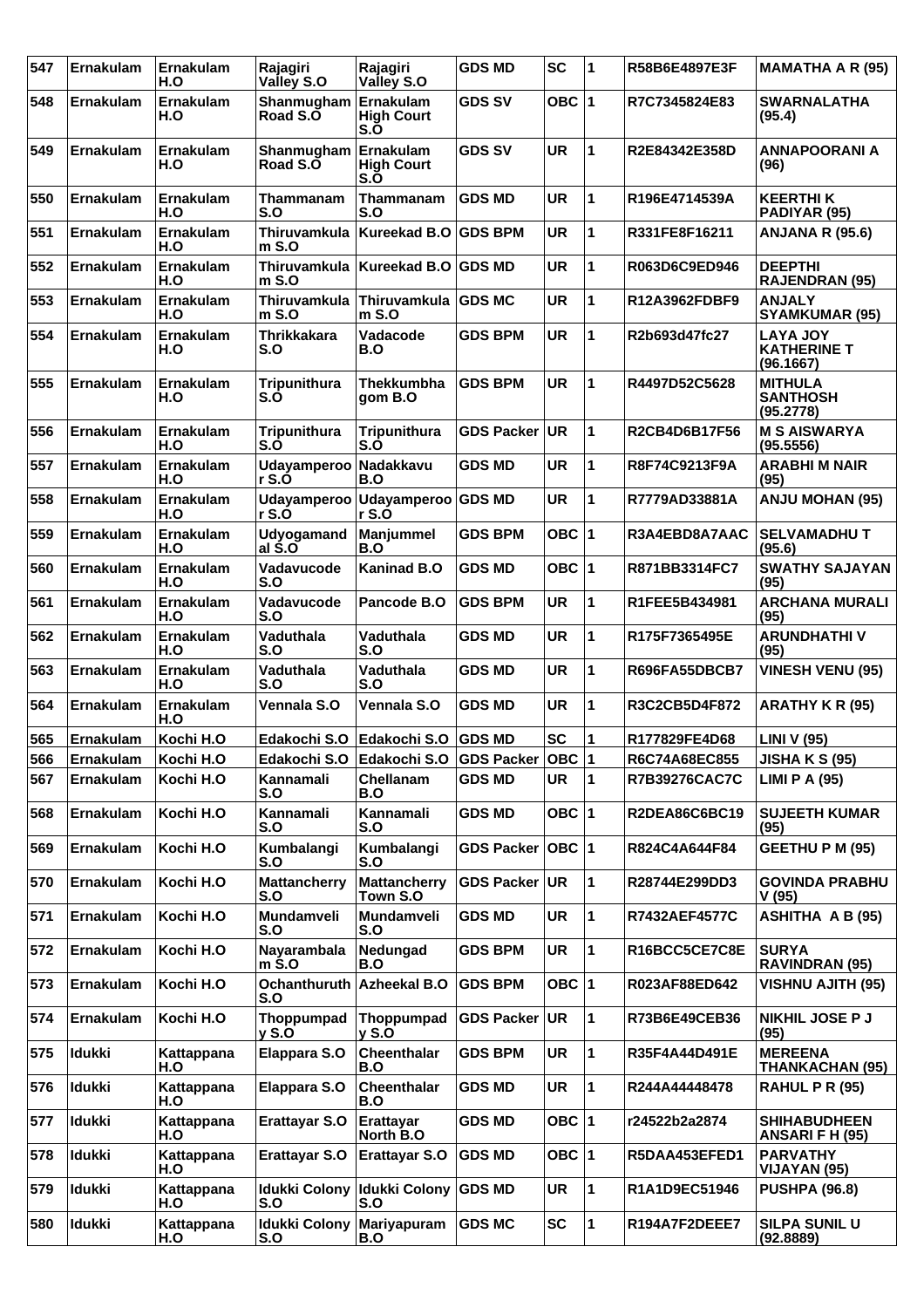| 581 | Idukki        | Kattappana<br>H.O | <b>Idukki Colony</b><br>S.O | <b>Mariyapuram</b><br>B.O | <b>GDS MD</b>      | <b>UR</b>  | 1                       | R075637B95CEB        | <b>SURIYA ROSE</b><br><b>BABU (95)</b>         |
|-----|---------------|-------------------|-----------------------------|---------------------------|--------------------|------------|-------------------------|----------------------|------------------------------------------------|
| 582 | <b>Idukki</b> | Kattappana<br>H.O | <b>Idukki Colony</b><br>S.O | <b>Mulakuvally</b><br>B.O | <b>GDS MD</b>      | <b>OBC</b> | 1                       | R06AF7263EB95        | <b>NISHANTH V J (95)</b>                       |
| 583 | <b>Idukki</b> | Kattappana<br>H.O | <b>Idukki Colony</b><br>S.O | Vimalagiri<br>B.O         | <b>GDS MD</b>      | <b>UR</b>  | 1                       | R24CAB1342158        | <b>ANU ELIZABETH</b><br>KURIAN (95)            |
| 584 | <b>Idukki</b> | Kattappana<br>H.O | Kallar S.O                  | Combayar<br>B.O           | <b>GDS MC</b>      | OBC ∣1     |                         | R71F84999382B        | ANOOJA B (95)                                  |
| 585 | <b>Idukki</b> | Kattappana<br>H.O | Kanchiyar<br>S.O            | <b>Kozhimala</b><br>B.O   | <b>GDS MD</b>      | <b>ST</b>  | 1                       | R296B9641991F        | <b>MEENU</b><br><b>YASODHARAN</b><br>(91.8333) |
| 586 | <b>Idukki</b> | Kattappana<br>H.O | Kanchiyar<br>S.O            | Thoppipala<br>B.O         | <b>GDS BPM</b>     | OBC ∣1     |                         | R29AE42A346C4        | <b>THASNITS (95)</b>                           |
| 587 | <b>Idukki</b> | Kattappana<br>H.O | Kanjikuzhi -<br>Idukki S.O  | Alpara B.O                | <b>GDS MD</b>      | <b>SC</b>  | 1                       | R69A6B919DF41        | <b>APARNA RAJAN</b><br>(93.9444)               |
| 588 | <b>Idukki</b> | Kattappana<br>H.O | Kanjikuzhi -<br>Idukki S.O  | Pazhayarikan<br>dam B.O   | <b>GDS MD</b>      | OBC $ 1$   |                         | R08EF4C4CB142        | <b>ANANDU P RAJU</b><br>(95)                   |
| 589 | <b>Idukki</b> | Kattappana<br>H.O | Kattappana<br>South S.O     | <b>Nellipara B.O</b>      | <b>GDS MD</b>      | <b>UR</b>  | 1                       | R552234B528CD        | <b>CHIPPY ALPHONS</b><br><b>AUGUSTINE (95)</b> |
| 590 | <b>Idukki</b> | Kattappana<br>H.O | Kattappana<br>South S.O     | Vazhavara<br>B.O          | <b>GDS MD</b>      | <b>UR</b>  | 1                       | R8A2642CF2C63        | <b>JOSMY GEORGE</b><br>(95)                    |
| 591 | Idukki        | Kattappana<br>H.O | Kulamavu<br>S.O             | <b>Kulamavu</b><br>S.O    | <b>GDS MD</b>      | <b>UR</b>  | 1                       | R182A294A741A        | <b>RAHUL P G (95)</b>                          |
| 592 | <b>Idukki</b> | Kattappana<br>H.O | <b>Kumily S.O</b>           | Chakkupalla<br>m B.O      | <b>GDS MD</b>      | OBC ∣1     |                         | <b>R03184F4ECDC8</b> | KOHILA DEVI G (95)                             |
| 593 | <b>Idukki</b> | Kattappana<br>H.O | <b>Murickassery</b><br>S.O  | Mankuva B.O               | <b>GDS MD</b>      | <b>UR</b>  | 1                       | R6D4C8E74664B        | <b>NAYANA MARIA</b><br>GEORGE (95)             |
| 594 | <b>Idukki</b> | Kattappana<br>H.O | <b>Murickassery</b><br>S.O  | <b>Upputhode</b><br>B.O   | <b>GDS MD</b>      | <b>UR</b>  | 1                       | R0F44CB7926D3        | <b>ASHLEY MATHEW</b><br>(95)                   |
| 595 | <b>Idukki</b> | Kattappana<br>H.O | Nedumkanda<br>$m$ S.O       | Kailasanadu<br>B.O        | <b>GDS BPM</b>     | OBC 1      |                         | R062D67184B45        | <b>MANIKANDAN</b><br>(96.2)                    |
| 596 | <b>Idukki</b> | Kattappana<br>H.O | Nedumkanda<br>$m$ S.O       | Nedumkanda<br>m S.O       | <b>GDS MD</b>      | <b>UR</b>  | 1                       | R6475D7F5B32B        | <b>DEVI M P (95)</b>                           |
| 597 | <b>Idukki</b> | Kattappana<br>H.O | Nedumkanda<br>m S.O         | Pachady B.O               | <b>GDS MD</b>      | OBC ∣1     |                         | R2AA85DAFC7BB        | <b>THASNI SALIM (95)</b>                       |
| 598 | <b>Idukki</b> | Kattappana<br>H.O | Peermade<br>S.O             | Lakshmi Coil<br>B.O       | <b>GDS BPM</b>     | <b>UR</b>  | 1                       | R1C744352FC86        | <b>SIVAM SASIDHAR</b><br>(95)                  |
| 599 | <b>Idukki</b> | Kattappana<br>H.O | Peruvanthana<br>m S.O       | Paloorkavu<br>B.O         | <b>GDS MC</b>      | <b>UR</b>  | 1                       | R2DB44229667E        | <b>RAZEEM T HALEEL</b><br>(95)                 |
| 600 | Idukki        | Kattappana<br>H.O | Thankamany<br>S.O           | Prakash B.O               | <b>GDS BPM</b>     | <b>UR</b>  | 1                       | R78484751F761        | <b>AKASH ABRAHAM</b><br>(95)                   |
| 601 | Idukki        | Kattappana<br>H.O | Thankamany<br>S.O           | Prakash B.O               | <b>GDS MD</b>      | <b>UR</b>  | $\overline{\mathbf{1}}$ | R15E422549628        | <b>JOSIN JOSE (95)</b>                         |
| 602 | <b>Idukki</b> | Kattappana<br>H.O | <b>Upputhara</b><br>S.O     | Lonetree B.O              | <b>GDS MD</b>      | <b>UR</b>  | 1                       | R1B7F249D642D        | <b>ALPHONSE</b><br><b>MATHEW (95)</b>          |
| 603 | Idukki        | Kattappana<br>H.O | <b>Upputhara</b><br>S.O     | <b>Mathaipara</b><br>B.O  | <b>GDS BPM</b>     | <b>UR</b>  | 1                       | R59724CBE93D4        | <b>ANJALY T</b><br><b>PORUNNOLIL (95)</b>      |
| 604 | <b>Idukki</b> | Kattappana<br>H.O | <b>Upputhara</b><br>S.O     | <b>Mathaipara</b><br>B.O  | <b>GDS MD</b>      | OBC 1      |                         | R54EFD7F44F3C        | <b>SEETHAL S (95)</b>                          |
| 605 | Idukki        | Kattappana<br>H.O | Vandanmettu<br>S.O          | Kochara B.O               | <b>GDS MD</b>      | OBC 1      |                         | R7333A9EAF3E8        | APARNA V (95)                                  |
| 606 | <b>Idukki</b> | Kattappana<br>H.O | Vandanmettu<br>S.O          | Vandanmettu<br>S.O        | <b>GDS MC</b>      | UR         | 1                       | R2CD9EEB4788C        | <b>LAKSHMY</b><br>PARVATHY A (95)              |
| 607 | Idukki        | Kattappana<br>H.O | Vandiperiyar<br>S.O         | Dymock B.O                | <b>GDS MD</b>      | <b>ST</b>  | 1                       | R845865A444F7        | <b>SABHAVAT RAJU</b><br>CHAVAN (92)            |
| 608 | <b>Idukki</b> | Kattappana<br>H.O | Vandiperiyar<br>S.O         | Moongalar<br>B.O          | <b>GDS BPM</b>     | OBC 1      |                         | R8CC9BBD21C47        | <b>BRIGHTY J (96.8)</b>                        |
| 609 | Idukki        | Thodupuzha<br>H.O | Chithirapura<br>$m$ S.O     | Josegiri B.O              | <b>GDS MD</b>      | <b>UR</b>  | 1                       | R57E4329C6986        | <b>ASHA JAMES (95)</b>                         |
| 610 | <b>Idukki</b> | Thodupuzha<br>H.O | Chithirapura<br>$m$ S.O     | <b>Meencut B.O</b>        | <b>GDS MD</b>      | <b>UR</b>  | 1                       | R784844F29779        | <b>DARVIN JOSE (95)</b>                        |
| 611 | Idukki        | Thodupuzha<br>H.O | Chithirapura<br>$m$ S.O     | Sengulam<br>B.O           | <b>GDS BPM</b>     | <b>UR</b>  | 1                       | R4657E374D6F7        | THALAI MALAR M<br>(95)                         |
| 612 | Idukki        | Thodupuzha<br>H.O | Devikulam<br>S.O            | Devikulam<br>S.O          | <b>GDS Packer</b>  | OBC 2      |                         | R676D79765A52        | NAYANA C K (95)                                |
| 613 | Idukki        | Thodupuzha<br>H.O | Devikulam<br>S.O            | Devikulam<br>S.O          | GDS Packer   OBC 2 |            |                         | R1AA2CF261146        | <b>VARUN P V (95)</b>                          |
| 614 | <b>Idukki</b> | Thodupuzha<br>H.O | Kalayanthani<br>S.O         | Chilavu B.O               | <b>GDS BPM</b>     | UR         | 1                       | R16AB6FD7244A        | <b>JISHA JOSE (95)</b>                         |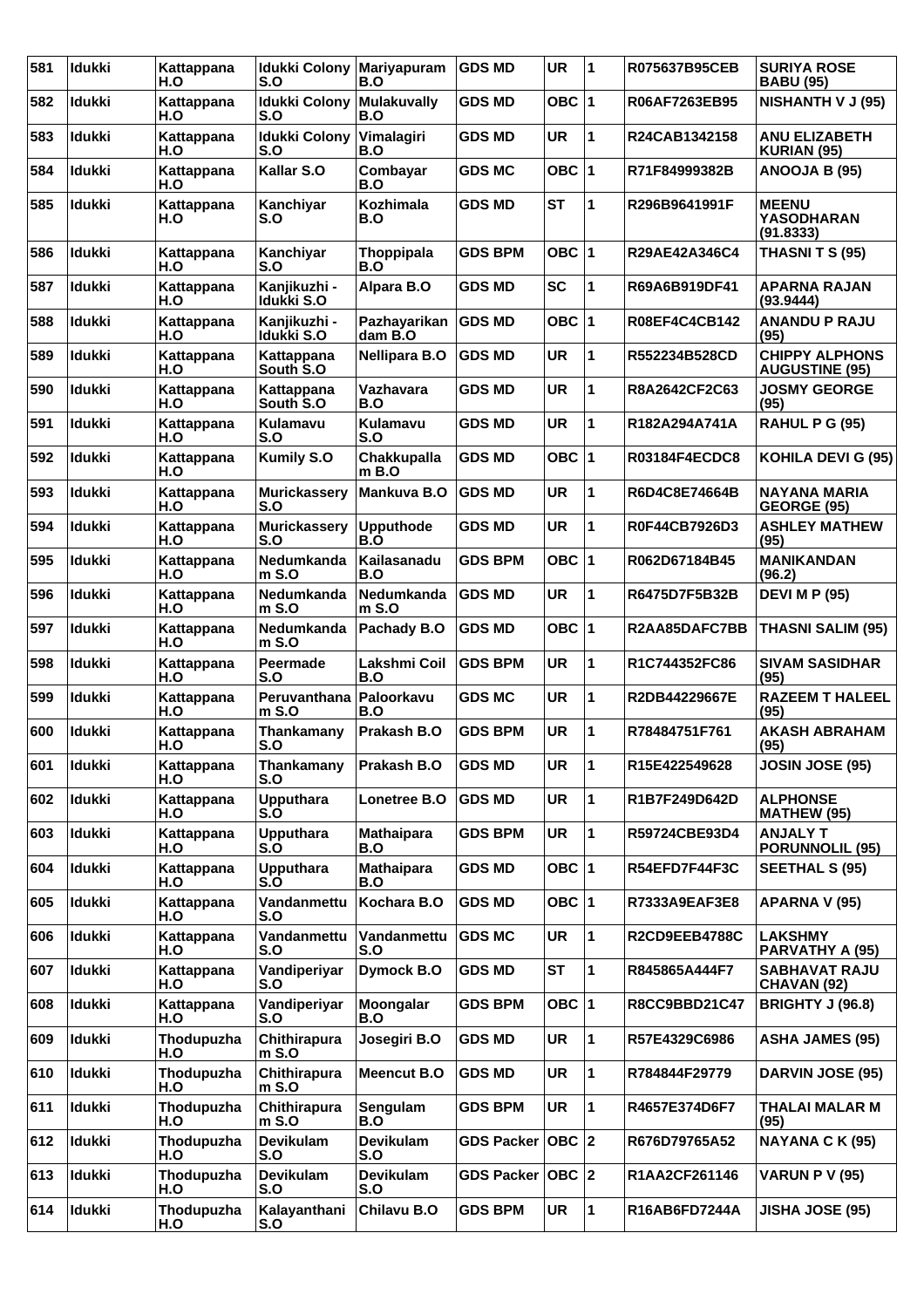| 615 | <b>Idukki</b> | Thodupuzha<br>H.O | Kalayanthani<br>S.O       | Chilavu B.O                      | <b>GDS MD</b>     | <b>UR</b> | 1            | R31E4E1F64149        | SUDHEESH T P (95)                       |
|-----|---------------|-------------------|---------------------------|----------------------------------|-------------------|-----------|--------------|----------------------|-----------------------------------------|
| 616 | <b>Idukki</b> | Thodupuzha<br>H.O | Kalayanthani<br>S.O       | <b>Edavetty B.O</b>              | <b>GDS MD</b>     | <b>UR</b> | 1            | R6B467CF936A5        | <b>BABINA K (95)</b>                    |
| 617 | <b>Idukki</b> | Thodupuzha<br>H.O | Kalayanthani<br>S.O       | Kalayanthani<br>S.O              | <b>GDS Packer</b> | UR        | 1            | R3DB53549EA86        | <b>ANN MARY</b><br>GEORGE (95)          |
| 618 | Idukki        | Thodupuzha<br>H.O | Kalayanthani<br>S.O       | Koovakanda<br>$m$ B.O            | GDS MD            | OBC $ 1$  |              | R4AFCB753C1AE        | ATHIRA R (95)                           |
| 619 | <b>Idukki</b> | Thodupuzha<br>H.O | Kallarkutty<br>S.O        | Kallarkutty<br>S.O               | <b>GDS Packer</b> | UR.       | 1            | R5462EFB263C1        | <b>AMBILY P S (95.6)</b>                |
| 620 | <b>Idukki</b> | Thodupuzha<br>H.O | Karimannoor<br>S.O        | Mulappuram<br>B.O                | <b>GDS MD</b>     | OBC $ 1$  |              | R1427D9751A7D        | SIMNAMOL P S (95)                       |
| 621 | Idukki        | Thodupuzha<br>H.O | Karimannoor<br>S.O        | <b>Neyyassery</b><br>B.O         | <b>GDS MD</b>     | UR        | 1            | R3389E8FB4641        | <b>MERLIT JOSE (95)</b>                 |
| 622 | <b>Idukki</b> | Thodupuzha<br>H.O | Karimkunnam<br>S.O        | Karimkunnam<br>S.O               | <b>GDS MD</b>     | OBC $ 1$  |              | R64D274F58612        | <b>SARITHA K S (95)</b>                 |
| 623 | <b>Idukki</b> | Thodupuzha<br>H.O | Karimkunnam<br>S.O        | <b>Ottalloor B.O</b>             | <b>GDS BPM</b>    | OBC $ 1$  |              | R83BDABC48D96        | <b>VISHNUPRIYA S S</b><br>(95)          |
| 624 | Idukki        | Thodupuzha<br>H.O | Kodikulam<br>S.O          | Kodikulam<br>S.O                 | GDS MD            | SC        | 1            | R0821CBA2E8E8        | <b>AMRUTHA</b><br>SANKAR (95)           |
| 625 | <b>Idukki</b> | Thodupuzha<br>H.O | <b>Kodikulam</b><br>S.O   | Parapuzha<br>B.O                 | <b>GDS MD</b>     | <b>UR</b> | 1            | R4BD5A5EB1866        | <b>ATHIRA SIVAN (95)</b>                |
| 626 | <b>Idukki</b> | Thodupuzha<br>H.O | Kudayathur<br>S.O         | Kudayathur<br>S.O                | <b>GDS MC</b>     | OBC $ 1$  |              | R547C267A881A        | <b>ALTHAF BASHEER</b><br>(95)           |
| 627 | Idukki        | Thodupuzha<br>H.O | Kudayathur<br>S.O         | Kudayathur<br>S.O                | <b>GDS MD</b>     | <b>UR</b> | 1            | R2AC65BB24C63        | <b>ROSEMARY K</b><br><b>JOSEPH (95)</b> |
| 628 | <b>Idukki</b> | Thodupuzha<br>H.O | <b>Maraiyur S.O</b>       | Sahayagiri<br>B.O                | GDS MD            | <b>UR</b> | 1            | R4CCC33482845        | <b>ANNLIN ROJAN</b><br>(95)             |
| 629 | <b>Idukki</b> | Thodupuzha<br>H.O | <b>Munnar S.O</b>         | Edamalakudi<br>B.O               | <b>GDS MC</b>     | <b>ST</b> | 1            | R654C915124C5        | <b>PAVITHRAN V R</b><br>(94.4)          |
| 630 | <b>Idukki</b> | Thodupuzha<br>H.O | <b>Munnar S.O</b>         | Letchmi<br>Estate B.O            | GDS MD            | <b>SC</b> | 1            | <b>R88AC6D6E16D6</b> | KISHOR K (91.8333)                      |
| 631 | <b>Idukki</b> | Thodupuzha<br>H.O | <b>Munnar S.O</b>         | <b>Pallivasal</b><br>Estate B.O  | <b>GDS MD</b>     | <b>UR</b> | 1            | R79F5E3146731        | <b>PREETHI KRISHNA</b><br>B (95.6)      |
| 632 | <b>Idukki</b> | Thodupuzha<br>H.O | <b>Muttom EK</b><br>S.O   | Ellumpuram<br>B.O                | <b>GDS MD</b>     | <b>UR</b> | 1            | R3146ECA98849        | <b>MERIN ROY (95)</b>                   |
| 633 | Idukki        | Thodupuzha<br>H.O | Parathode<br>S.O (Idukki) | <b>Parathode</b><br>S.O (Idukki) | <b>GDS MD</b>     | <b>UR</b> | 1            | R3CDBF7E4874B        | <b>VANDANA</b><br><b>DHARAN (95.2)</b>  |
| 634 | <b>Idukki</b> | Thodupuzha<br>H.O | Rajakad S.O               | C. Kuthumkal   GDS MD<br>B.O     |                   | OBC $ 1$  |              | R56BB8F5EEEC4        | <b>VINAY (94.08)</b>                    |
| 635 | <b>Idukki</b> | Thodupuzha<br>H.O | Rajakad S.O               | Mammattikan GDS MD<br>am B.O     |                   | OBC $ 1$  |              | R8B5EAF4D2FB7        | <b>LEENU K MOHAN</b><br>(95)            |
| 636 | <b>Idukki</b> | Thodupuzha<br>H.O | Rajakad S.O               | N R City B.O                     | <b>GDS BPM</b>    | <b>UR</b> | $\mathbf{1}$ | R715D8F5314BC        | <b>RISNA NAZAR (95)</b>                 |
| 637 | <b>Idukki</b> | Thodupuzha<br>H.O | Santhanpara<br>S.O        | Aruvilanchal<br>B.O              | <b>GDS MD</b>     | OBC $ 1$  |              | R8844D2CD8A48        | <b>BOBY S R (95)</b>                    |
| 638 | <b>Idukki</b> | Thodupuzha<br>H.O | Santhanpara<br>S.O        | Rajakumari<br>South B.O          | <b>GDS MD</b>     | UR        | 1            | R269D8711DDB9        | <b>REMYA KRISHNAN</b><br>(96.5)         |
| 639 | <b>Idukki</b> | Thodupuzha<br>H.O | Santhanpara<br>S.O        | <b>Senapathy</b><br>B.O          | <b>GDS MD</b>     | UR        | 1            | <b>R34961AEFB51D</b> | <b>SNEHA SEBASTIAN</b><br>(95)          |
| 640 | <b>Idukki</b> | Thodupuzha<br>H.O | <b>Surianalle</b><br>S.O  | <b>Surianalle</b><br>S.O         | <b>GDS MD</b>     | <b>SC</b> | 1            | R76F519C4EAA3        | <b>MADEVI M (94.4)</b>                  |
| 641 | Idukki        | Thodupuzha<br>H.O | Thodupuzha<br>H.O         | Thodupuzha<br>West S.O           | <b>GDS Packer</b> | OBC 1     |              | R4E955719D4DD        | SARANYA P P (95)                        |
| 642 | Idukki        | Thodupuzha<br>H.O | <b>Udumbannur</b><br>S.O  | Amayapra<br>B.O                  | <b>GDS MD</b>     | SC        | 1            | <b>R6AA91CE53CA7</b> | P GOWSALYA (93)                         |
| 643 | <b>Idukki</b> | Thodupuzha<br>H.O | <b>Udumbannur</b><br>S.O  | Cheenikuzhi<br>B.O               | <b>GDS MD</b>     | UR        | 1            | R85B94CF6A44F        | <b>ASHNA ALIYAR</b><br>(95)             |
| 644 | <b>Idukki</b> | Thodupuzha<br>H.O | <b>Udumbannur</b><br>S.O  | Malayinchi<br>B.O                | <b>GDS MD</b>     | OBC $ 1$  |              | R0B954282D764        | <b>NIMITHA GOVIND</b><br>(95)           |
| 645 | Idukki        | Thodupuzha<br>H.O | <b>Udumbannur</b><br>S.O  | Peringassery<br>B.O              | <b>GDS MD</b>     | UR        | $\mathbf{1}$ | R8F4B45E627DC        | SHAMNA V H (95)                         |
| 646 | <b>Idukki</b> | Thodupuzha<br>H.O | Vazhithala<br>S.O         | Purapuzha<br>B.O                 | <b>GDS MD</b>     | <b>SC</b> | 1            | R896F6D2FDCEF        | <b>GOKUL A G</b><br>(91.8333)           |
| 647 | Idukki        | Thodupuzha<br>H.O | Vellathooval<br>S.O       | Ponmudi B.O                      | <b>GDS BPM</b>    | UR        | 1            | R397395DD34BC        | <b>RESHMA S (95)</b>                    |
| 648 | Idukki        | Thodupuzha<br>H.O | Vellathooval<br>S.O       | Vellathooval<br>S.O              | <b>GDS MD</b>     | OBC $ 1$  |              | R04E347A4CC8C        | <b>APARNA MOHAN</b><br>(95)             |
| 649 | <b>Idukki</b> | Thodupuzha<br>H.O | Vengallur S.O             | Arikuzha B.O                     | <b>GDS MD</b>     | OBC $ 1$  |              | R6318185E1B4E        | PRIYANKA V M (95)                       |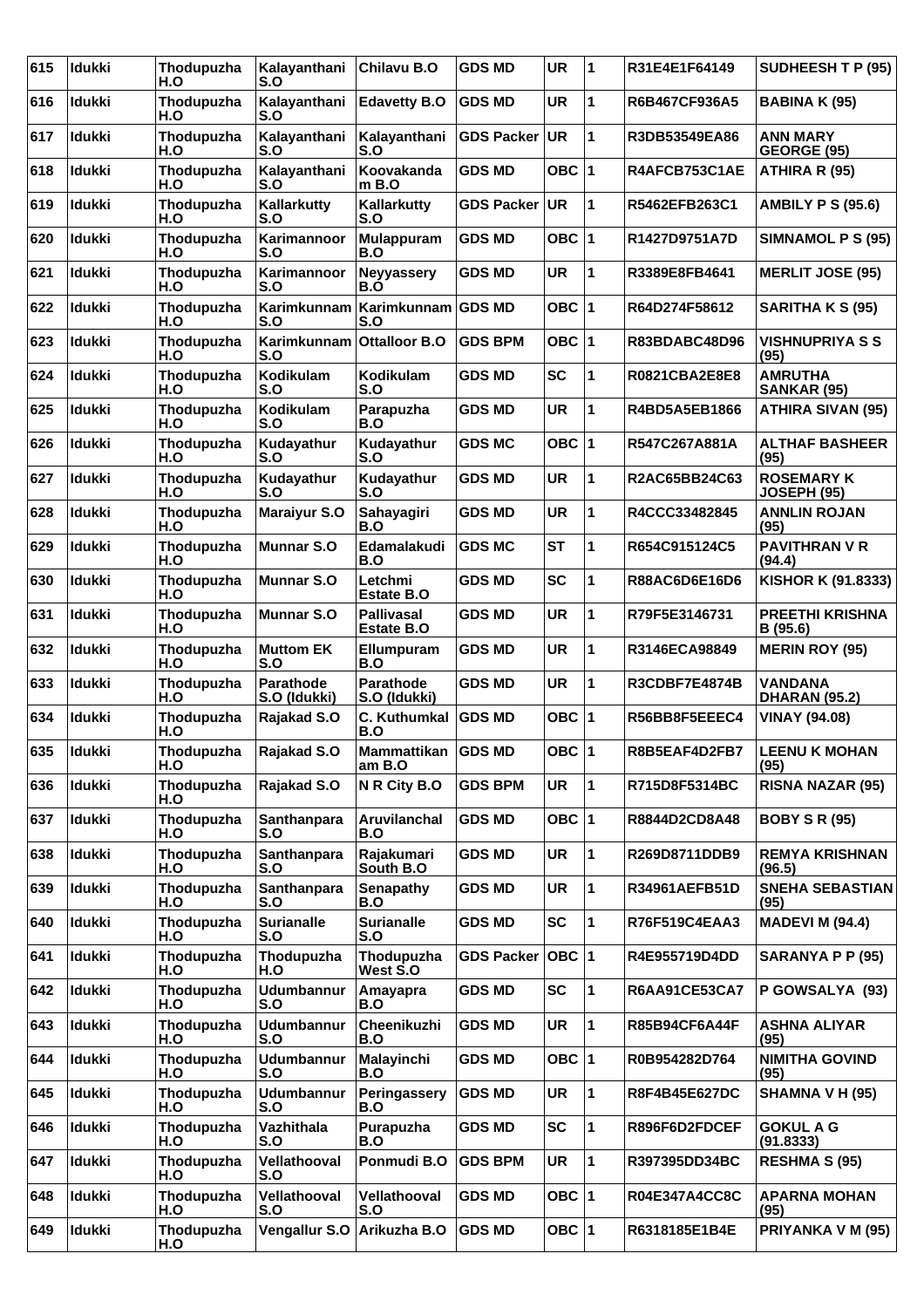| 650 | Idukki                      | Thodupuzha<br>H.O       | Vengallur S.O   Kolani B.O        |                                             | <b>GDS MD</b>        | <b>UR</b> | 1            | R2D47C4F1481D        | YEDU NANDAN K<br>(95)                   |
|-----|-----------------------------|-------------------------|-----------------------------------|---------------------------------------------|----------------------|-----------|--------------|----------------------|-----------------------------------------|
| 651 | <b>Idukki</b>               | Thodupuzha<br>H.O       | Vengallur S.O   Mailacombu        | B.O                                         | <b>GDS BPM</b>       | <b>UR</b> | 1            | R63D3DE8477D9        | <b>GEO JOY (95)</b>                     |
| 652 | Idukki                      | Thodupuzha<br>H.O       | Vengallur S.O                     | <b>Manakkad</b><br>B.O                      | <b>GDS BPM</b>       | OBC  1    |              | R7CB898DA54F8        | <b>CHITRA V (96.6)</b>                  |
| 653 | <b>Idukki</b>               | Thodupuzha<br>H.O       | Vengallur S.O                     | Nediyasala<br>B.O                           | <b>GDS MD</b>        | OBC $ 1$  |              | R2C3B8123BAF2        | <b>GLEESON JOHN</b><br>(95)             |
| 654 | <b>Idukki</b>               | Thodupuzha<br>H.O       | Vengallur S.O                     | Vengallur S.O                               | <b>GDS MD</b>        | OBC  1    |              | R295874242644        | SILPA SHAJU (95)                        |
| 655 | Irinjalakuda                | Chalakudi<br>H.O        | Ashtamichira<br>S.O               | Annallur B.O                                | <b>GDS BPM</b>       | <b>UR</b> | 1            | R4CD5DF6DCD49        | <b>DANIE DAVIS</b><br>(95.2)            |
| 656 | Irinjalakuda                | <b>Chalakudi</b><br>H.O | Chengallur<br>S.O                 | Mupliyam B.O GDS MD                         |                      | <b>UR</b> | 1            | R248365A92995        | <b>DHANISHA K G (95)</b>                |
| 657 | Irinjalakuda                | Chalakudi<br>H.O        | Kallur S.O<br>(Thrissur)          | Kallur S.O<br>(Thrissur)                    | GDS MD               | UR        | 1            | R174581CA24A4        | SONIYA JOY (95)                         |
| 658 | Irinjalakuda                | Chalakudi<br>H.O        | <b>Kinfra Park</b><br>Koratti S.O | <b>Kinfra Park</b><br>Koratti S.O           | GDS MD               | <b>UR</b> | 1            | R748E59443145        | <b>SONA VASUDEVAN</b><br>(95)           |
| 659 | Irinjalakuda                | Chalakudi<br>H.O        | Koratti S.O                       | <b>Nalukettu B.O</b>                        | <b>GDS MD</b>        | <b>UR</b> | 1            | R359F3B34FE26        | <b>ABITHA P R (95)</b>                  |
| 660 | Irinjalakuda                | Chalakudi<br>H.O        | <b>Kuzhur S.O</b>                 | Eravathur B.O GDS MD                        |                      | <b>UR</b> | 1            | R3FBF7B6F33F9        | <b>SHANIYA M S (95)</b>                 |
| 661 | Irinjalakuda                | Chalakudi<br>H.O        | Nellavi-<br>thrissur S.O          | Anandapuram GDS MD<br>B.O                   |                      | <b>UR</b> | 1            | R8CCC8FDB148B        | <b>JOMOL T JOSEPH</b><br>(95)           |
| 662 | Irinjalakuda                | Chalakudi<br>H.O        | Pady S.O                          | Vellikulangar<br>a B.O                      | <b>GDS MD</b>        | <b>UR</b> | 1            | R5137AA734E91        | <b>MEERA GOPAL (95)</b>                 |
| 663 | Irinjalakuda                | Chalakudi<br>H.O        | Parappukkara<br>S.O               | Thottippal<br>B.O                           | <b>GDS MD</b>        | <b>SC</b> | 1            | R25441C2F93C6        | <b>SHABITHA</b><br><b>CHANDRAN (95)</b> |
| 664 | Irinjalakuda                | Chalakudi<br>H.O        | Pariyaram<br>S.O (Thrissur)       | Elinjipra B.O                               | GDS BPM              | <b>UR</b> | 1            | R5E797FB58148        | NAYANA M S (95)                         |
| 665 | Irinjalakuda                | Chalakudi<br>H.O        | Pariyaram<br>S.O (Thrissur)       | Elinjipra B.O                               | <b>GDS MD</b>        | <b>UR</b> | 1            | R6C5492F3A6AB        | <b>ANJU THOMAS (95)</b>                 |
| 666 | Irinjalakuda                | Chalakudi<br>H.O        | Poyya S.O                         | Pooppathy<br>B.O                            | <b>GDS BPM</b>       | <b>UR</b> | 1            | R6CD7D7F4BFED        | <b>MARRIA C CYRIAC</b><br>(95)          |
| 667 | Irinjalakuda                | Chalakudi<br>H.O        | <b>Pudukad S.O</b>                | Nandikkara<br>B.O                           | <b>GDS MD</b>        | <b>UR</b> | 1            | R87D51A2A2C1C        | <b>SUNU PRASAD (95)</b>                 |
| 668 | Irinjalakuda                | Chalakudi<br>H.O        | <b>Pudukad S.O</b>                | <b>Pudukad S.O</b>                          | <b>GDS MD</b>        | <b>UR</b> | 1            | R2D172961F233        | <b>ANSA THOMAS</b><br>(95.5556)         |
| 669 | Irinjalakuda                | Chalakudi<br>H.O        | <b>Pudukad S.O</b>                | <b>Pudukad S.O</b>                          | <b>GDS Packer</b>    | OBC  1    |              | R359FDFFD8883        | <b>MEKHA S (95)</b>                     |
| 670 | Irinjalakuda   Irinjalakuda | H.O                     |                                   | Aripalam S.O   Aripalam S.O                 | <b>GDS MD</b>        | <b>UR</b> | 1            | R716AC264C28B        | <b>ABHA K S (95)</b>                    |
| 671 | Irinjalakuda                | Irinjalakuda<br>H.O     | Edamuttam<br>S.O                  | Kalimbram<br>B.O                            | <b>GDS MD</b>        | OBC 1     |              | R28E86F424314        | ATHIRA KR (95)                          |
| 672 | Irinjalakuda                | Irinjalakuda<br>H.O     | Edathuruthy<br>S.O                | Edathuruthy<br>S.O                          | GDS Packer UR        |           | 1            | R3866ADF5D8B4        | <b>VIDYAMOL T V (95)</b>                |
| 673 | Irinjalakuda                | Irinjalakuda<br>H.O     | Edavilangu<br>S.O                 | Kara B.O                                    | <b>GDS MD</b>        | UR        | 1            | R56983B71A6A2        | <b>ANEESA NARGIS N</b><br>N (95)        |
| 674 | Irinjalakuda                | Irinjalakuda<br>H.O     | Edavilangu<br>S.O                 | <b>Padinjare</b><br><b>Vemballur</b><br>B.O | <b>GDS BPM</b>       | OBC 1     |              | R66BE7684383B        | RAHITH K R (95)                         |
| 675 | Irinjalakuda                | Irinjalakuda<br>H.O     | Eriyad S.O                        | Eriyad S.O                                  | GDS Packer   OBC   1 |           |              | R445B6E45A222        | <b>FARSANA S A (95)</b>                 |
| 676 | Irinjalakuda                | Irinjalakuda<br>H.O     | Kaipamangal<br>amS.O              | Kaipamangal<br>am S.O                       | <b>GDS MD</b>        | <b>UR</b> | 1            | R65B134E71E38        | <b>HIMA P S (95)</b>                    |
| 677 | Irinjalakuda                | Irinjalakuda<br>H.O     | Kallettumkara Avittathur<br>S.O   | B.O                                         | <b>GDS MD</b>        | UR        | $\mathbf{1}$ | R147341BE1974        | <b>NEENU JOSEPH</b><br>(95)             |
| 678 | Irinjalakuda                | Irinjalakuda<br>H.O     | Kodungallur<br>S.O                | Thiruvanchik<br>ulam B.O                    | <b>GDS BPM</b>       | OBC 1     |              | R0DC757D14B89        | <b>NEETHU T N (95)</b>                  |
| 679 | Irinjalakuda                | Irinjalakuda<br>H.O     | Kothaparamb<br>a S.O              | Pathazhakkad GDS BPM<br>B.O                 |                      | <b>UR</b> | 1            | R66A4918D4888        | <b>PRETHYOOSHATS</b><br>(95)            |
| 680 | Irinjalakuda                | Irinjalakuda<br>H.O     | Kothaparamb<br>a S.O              | Santhipuram<br>B.O                          | <b>GDS BPM</b>       | OBC 1     |              | <b>R4E7AE5A98F25</b> | <b>AMINA SATHAR</b><br>(95)             |
| 681 | Irinjalakuda                | Irinjalakuda<br>H.O     | Kothaparamb<br>a S.O              | Santhipuram<br>B.O                          | <b>GDS MD</b>        | UR        | 1            | R0A7EB2D87465        | <b>SURYA K N (95)</b>                   |
| 682 | Irinjalakuda                | Irinjalakuda<br>H.O     | Methala S.O                       | Methala S.O                                 | <b>GDS MD</b>        | <b>UR</b> | 1            | R05C82A5CD276        | <b>ATHULYA</b><br><b>RAVINDRAN (95)</b> |
| 683 | Irinjalakuda                | Irinjalakuda<br>H.O     | Nattika S.O                       | Nattikabeach<br>B.O                         | <b>GDS BPM</b>       | UR        | $\mathbf{1}$ | R623E24EBD9BA        | <b>RIYA JOSE (95)</b>                   |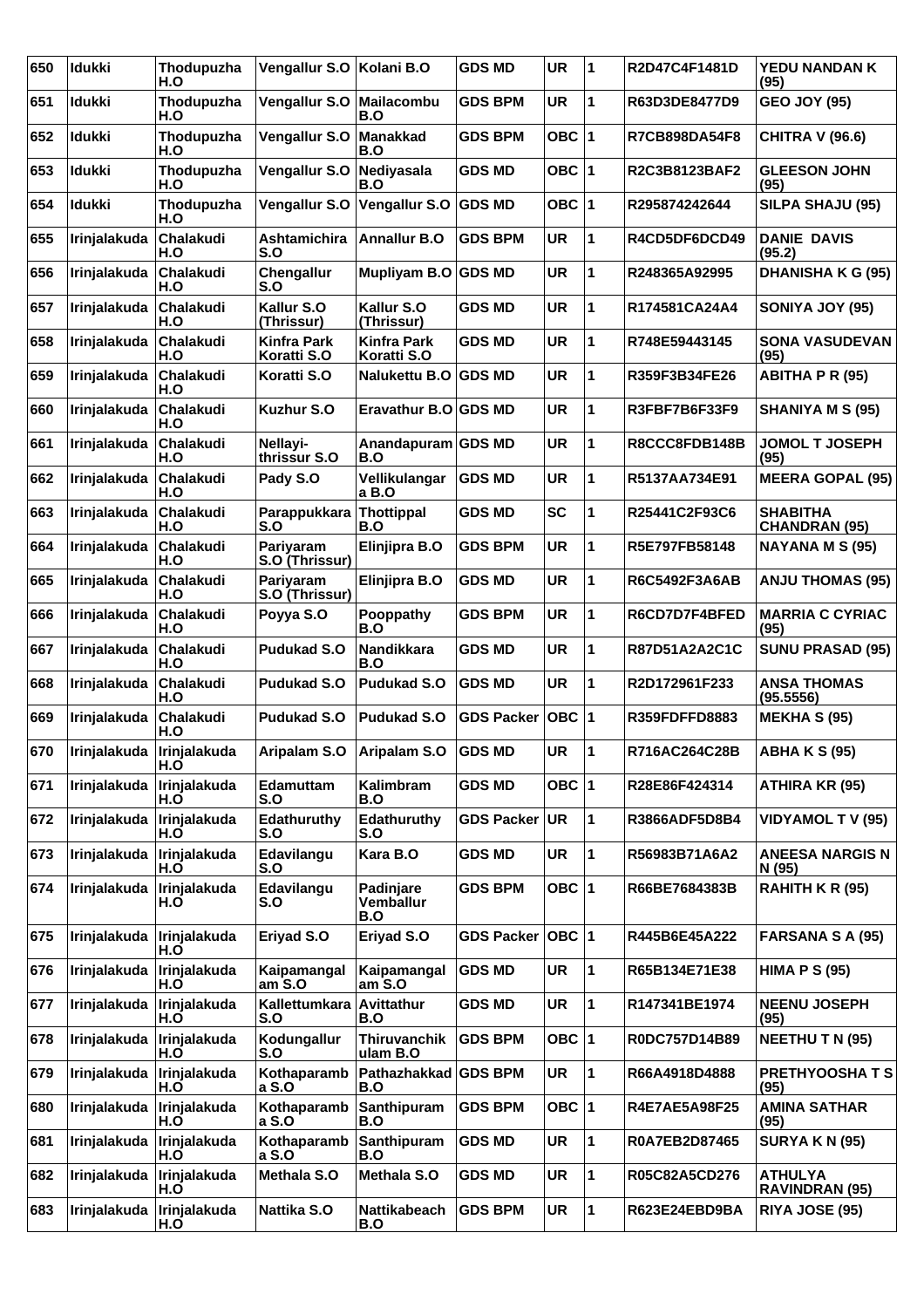| 684 | Irinjalakuda | Irinjalakuda<br>H.O         | Pazhuvil S.O                                       | Pazhuvil S.O                       | <b>GDS MD</b>     | <b>UR</b> | 11             | R2148AFD1CCED        | VINJU P V (95.8333)                              |
|-----|--------------|-----------------------------|----------------------------------------------------|------------------------------------|-------------------|-----------|----------------|----------------------|--------------------------------------------------|
| 685 | Irinjalakuda | Irinjalakuda<br>H.O         | Pazhuvil S.O                                       | Pazhuvil West GDS MD<br>B.O        |                   | <b>UR</b> | 1              | R89443DA6A4D7        | <b>NEENU NOBY P</b><br>(95)                      |
| 686 | Irinjalakuda | Irinjalakuda<br>H.O         | <b>Pullut S.O.</b>                                 | <b>Pullut S.O</b>                  | <b>GDS MD</b>     | <b>UR</b> | 1              | <b>R5C3CEE88491E</b> | AKHIL RAJ V N (95)                               |
| 687 | Irinjalakuda | Irinjalakuda<br>H.O         | <b>Thanissery</b><br>S.O                           | <b>Thanissery</b><br>S.O           | <b>GDS MD</b>     | OBC $ 1$  |                | R2742346A4183        | <b>SIVAPRASAD</b><br>APPU T A (95)               |
| 688 | Irinjalakuda | Irinjalakuda<br>H.O         | <b>Thanissery</b><br>S.O                           | <b>Thanissery</b><br>S.O           | <b>GDS Packer</b> | UR.       | 1              | R461437284147        | <b>JANE VARGHESE</b><br>(95)                     |
| 689 | Irinjalakuda | Irinjalakuda<br>H.O         | <b>Thazhekkad</b><br>S.O                           | Karur B.O                          | <b>GDS MD</b>     | <b>UR</b> | 1              | R5C32C7B81A45        | <b>JOSMI VARGHESE</b><br>(95)                    |
| 690 | Irinjalakuda | Irinjalakuda<br>H.O         | <b>Valapad S.O</b>                                 | <b>Chulur B.O</b>                  | <b>GDS BPM</b>    | <b>UR</b> | 1              | R47F654C795D8        | <b>ANJALI VN (95)</b>                            |
| 691 | Irinjalakuda | Irinjalakuda<br>H.O         | Vellangallur<br>S.O                                | Vellangallur<br>S.O                | <b>GDS MD</b>     | <b>UR</b> | 1              | R5A7B9541B824        | <b>JEENA JACOB (95)</b>                          |
| 692 | Kottayam     | Kottayam H.O                | Ettumanur<br>S.O                                   | <b>Pattithanam</b><br>B.O          | GDS MD            | OBC       | 1              | R643194FDE5C3        | <b>JUDY J EVELEEN</b><br>(95)                    |
| 693 | Kottayam     | Kottayam H.O                | Ettumanur<br>S.O                                   | Pattithanam<br>B.O                 | <b>GDS MD</b>     | <b>SC</b> | 1              | <b>R372F247B5AAF</b> | <b>REJU R (93.9444)</b>                          |
| 694 | Kottayam     | Kottayam H.O                | <b>Gandhi Nagar</b><br>S.O<br>(Kottayam)           | Villoonni B.O                      | <b>GDS MD</b>     | <b>UR</b> | 1              | R7327EC584BA8        | <b>SARITHA</b><br>ELIZABETH (95.5)               |
| 695 | Kottayam     | Kottayam H.O                | Kanakari S.O                                       | Kothanallur<br>B.O                 | <b>GDS MD</b>     | <b>SC</b> | 1              | R045329492A26        | <b>ASWATHY B SYAM</b><br>(95)                    |
| 696 | Kottayam     | Kottayam H.O                | Kiliroor North<br>S.O                              | Kanjiram B.O                       | <b>GDS MD</b>     | <b>UR</b> | 1              | R435861636C5C        | <b>ANJUSHA A (95)</b>                            |
| 697 | Kottayam     | Kottayam H.O                | Kiliroor North<br>S.O                              | <b>Kiliroor North</b><br>S.O       | <b>GDS MD</b>     | <b>UR</b> | 1              | R7DC44C9CA96E        | <b>ATHIRA GOPAL</b><br>(95)                      |
| 698 | Kottayam     | Kottayam H.O                | <b>Kiliroor North</b><br>S.O                       | Thiruvarppu<br>B.O                 | <b>GDS MD</b>     | <b>UR</b> | 1              | R682566118335        | <b>AKASH A NAIR (95)</b>                         |
| 699 | Kottayam     | Kottayam H.O                | Kottayam<br>Collectorate<br>S.O                    | Kottayam<br>Collectorate<br>S.O    | <b>GDS SV</b>     | <b>UR</b> | 1              | R4D1C5CBBC45C        | <b>M KAVYA (96)</b>                              |
| 700 | Kottayam     | Kottayam H.O                | Kottayam<br>West S.O                               | Kottayam<br>West S.O               | <b>GDS MD</b>     | <b>UR</b> | 1              | R2771E2662D76        | YADUKRISHNAN B<br>(95)                           |
| 701 | Kottayam     | Kottayam H.O                | Kudamaloor<br>S.O                                  | Mariathuruthu<br>B.O               | <b>GDS BPM</b>    | OBC $ 1$  |                | R85C1665AF5A4        | <b>RESHMAKP(95)</b>                              |
| 702 | Kottayam     | Kottayam H.O                | Kumaranalloo<br>r S.O                              | Kumaranalloo<br>r S.O              | <b>GDS Packer</b> | UR.       | 1              | R7F9D8D84D7EE        | <b>ANCY K O (95)</b>                             |
| 703 | Kottayam     |                             | Kottayam H.O   Kumaranalloo   Perumbaikka<br>r S.O | d B.O                              | <b>GDS MD</b>     | <b>UR</b> | 1              | R553A4BEDD327        | <b>SRUTHY PRAKASH</b><br>(95)                    |
| 704 | Kottayam     | Kottayam H.O                | Malloosserv<br>S.O                                 | <b>Malloossery</b><br>S.O          | <b>GDS MD</b>     | <b>UR</b> | 1              | R1B6D9B39ED42        | LIJI GEORGE (95)                                 |
| 705 | Kottayam     | Kottayam H.O                | Manarcaudu<br>S.O                                  | Thiruvanchoo<br>r B.O              | <b>GDS BPM</b>    | <b>UR</b> | 1              | R71BCFA9B7DF6        | <b>GITHIN RAJU (95)</b>                          |
| 706 | Kottayam     | Kottayam H.O                | Mannanam<br>S.O                                    | Mannanam<br>S.O                    | <b>GDS MD</b>     | <b>UR</b> | 1              | R7E8A6327C538        | <b>JUBIL T SUNNY</b><br>(95)                     |
| 707 | Kottayam     | Kottayam H.O                | Muttambalam<br>S.O                                 | Kollad B.O                         | <b>GDS BPM</b>    | UR        | 1              | R2F4944A8B44A        | <b>JIJIN V S (95)</b>                            |
| 708 | Kottayam     | Kottayam H.O                | Nattassery S<br>H Mount S.O                        | <b>Nattassery S</b><br>H Mount S.O | <b>GDS MD</b>     | <b>UR</b> | $\overline{2}$ | R1DC5E4C14BB7        | <b>ARYA PRATHAPAN</b><br>(95)                    |
| 709 | Kottayam     | Kottayam H.O Nattassery S   | H Mount S.O                                        | <b>Nattassery S</b><br>H Mount S.O | <b>GDS MD</b>     | <b>UR</b> | 2              | R193756234114        | <b>SREELAKSHMY B</b><br>(95)                     |
| 710 | Kottayam     | Kottayam H.O                | Neendoor S.O                                       | Neendoor S.O                       | <b>GDS Packer</b> | UR.       | 1              | R53721548DF24        | <b>SEBIN MATHEW</b><br>(95)                      |
| 711 | Kottayam     | Kottayam H.O Pakkil S.O     |                                                    | Poovanthurut GDS MD<br>hu GDSB.O   |                   | OBC $ 1$  |                | R697CDAD45AFE        | <b>MAHESWARY</b><br><b>SREENATH</b><br>(96.1111) |
| 712 | Kottayam     | Kottayam H.O Priyadarsini   | Hills S.O                                          | Priyadarsini<br>Hills S.O          | <b>GDS MD</b>     | <b>UR</b> | 1              | R0B2C1C446D6D        | <b>RISWANA</b><br><b>RASHEED (95)</b>            |
| 713 | Kottayam     | Kottayam H.O   Priyadarsini | Hills S.O                                          | Priyadarsini<br>Hills S.O          | <b>GDS Packer</b> | UR.       | 1              | R31Fd6268466E        | <b>SANTHRA MARIA</b><br><b>CLEMENT (95)</b>      |
| 714 | Kottayam     | Kottayam H.O                | Puthupalli<br>S.O                                  | Payyappady<br>B.O                  | <b>GDS MD</b>     | <b>UR</b> | 1              | R63C58BCFE318        | <b>ANU ANIE THOMAS</b><br>(95)                   |
| 715 | Kottayam     | Kottayam H.O                | Thazhathanga<br>dyS.O                              | Kummanam<br>B.O                    | <b>GDS MD</b>     | <b>UR</b> | 2              | R8598ADCE8AAC        | <b>AMALA SABU (95)</b>                           |
| 716 | Kottayam     | Kottayam H.O                | Thazhathanga Kummanam<br>dy S.O                    | B.O                                | <b>GDS MD</b>     | <b>UR</b> | $\overline{2}$ | R3FD2535B441A        | <b>SRUTHY DEVI P G</b><br>(95)                   |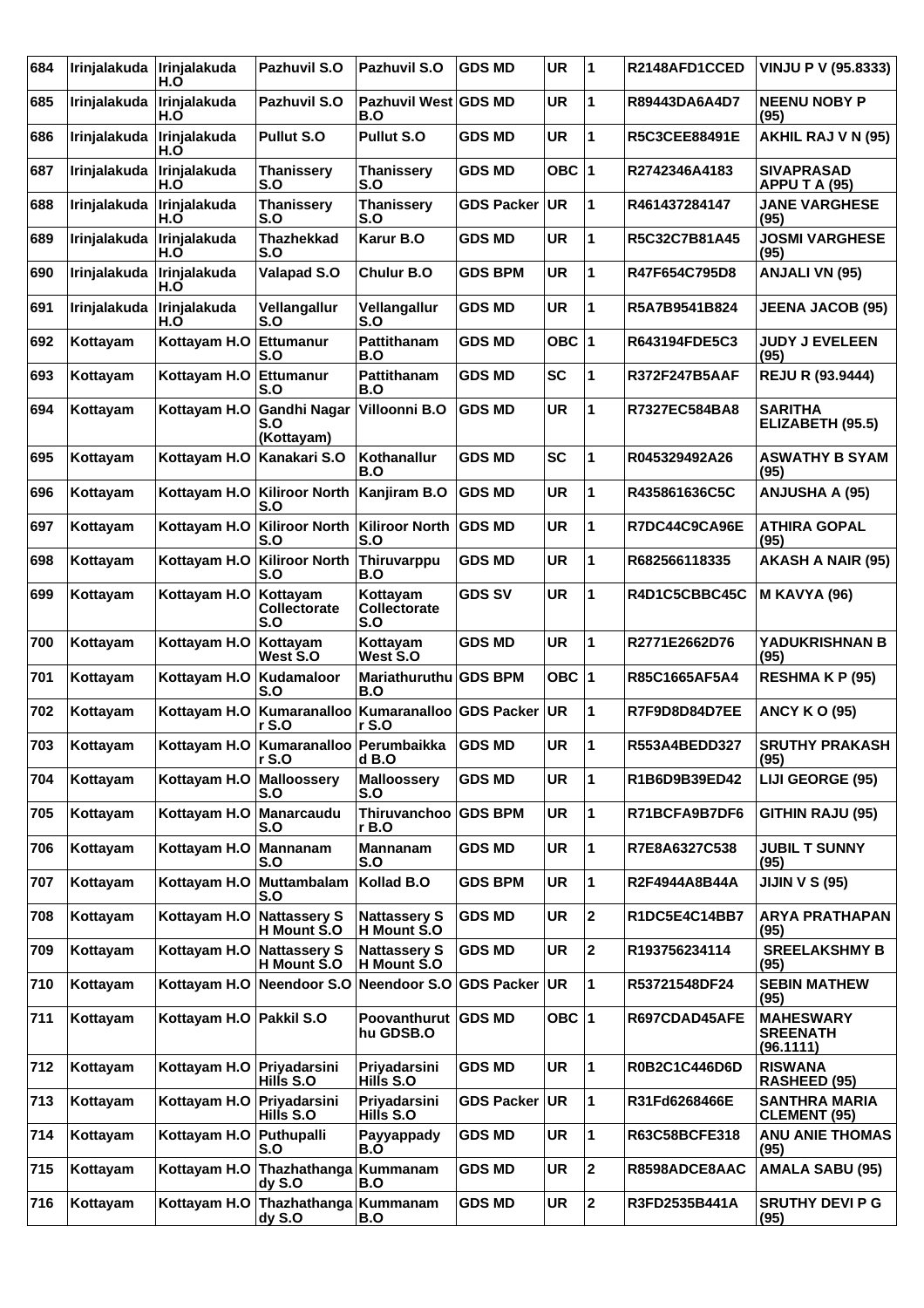| 717 | Kottayam | Palai H.O  | Anthinad S.O                   | <b>Anthinad S.O</b>                | <b>GDS Packer</b> | <b>UR</b> | 1                       | R0EEF96FDBAB9        | ANUJA VAISAKH<br><b>USHANANDINI</b><br>(95.4167) |
|-----|----------|------------|--------------------------------|------------------------------------|-------------------|-----------|-------------------------|----------------------|--------------------------------------------------|
| 718 | Kottayam | Palai H.O  | <b>Anthinad S.O</b>            | <b>Ezhacherry</b><br>B.O           | <b>GDS MD</b>     | <b>UR</b> | $\mathbf{1}$            | R1917C15EA924        | <b>SONA SUNNY (95.8)</b>                         |
| 719 | Kottayam | Palai H.O  | <b>Anthinad S.O</b>            | Kayyoor B.O                        | <b>GDS MD</b>     | <b>UR</b> | 1                       | R6B5BD42498D5        | GISNA JOSEPH (95)                                |
| 720 | Kottayam | Palai H.O  | <b>Anthinad S.O</b>            | Pizhaku B.O                        | <b>GDS MD</b>     | <b>UR</b> | 1                       | <b>R4E72C4856CCB</b> | JASMI K JOHNSON<br>(95)                          |
| 721 | Kottayam | Palai H.O  | Arunapuram<br>S.O              | Nechipuzhoor GDS MC<br>B.O         |                   | <b>UR</b> | 1                       | <b>R78A1EAFA7414</b> | <b>ANN MARIA P</b><br><b>JOSE (95)</b>           |
| 722 | Kottayam | Palai H.O  | Cherpunkal<br>S.O              | Kezhuvankula GDS MC<br>$m$ B.O     |                   | OBC $ 1$  |                         | R62CA45E294A4        | <b>RENJINI K C (95)</b>                          |
| 723 | Kottayam | Palai H.O  | Kadaplamatto<br>m S.O          | Kadaplamatto GDS MD<br>m S.O       |                   | <b>UR</b> | $\mathbf{1}$            | R21814A7494FA        | <b>CHANDINI ANAND</b><br>(95)                    |
| 724 | Kottayam | Palai H.O  | Kidangoor<br>S.O               | Kummannoor<br>B.O                  | <b>GDS BPM</b>    | <b>UR</b> | $\mathbf{1}$            | R132B185FDC77        | <b>AMRUTHA</b><br><b>NARAYANAN (95)</b>          |
| 725 | Kottayam | Palai H.O  | Marangattupa<br>Ily S.O        | Marangattupa GDS MD<br>Ily S.O     |                   | <b>UR</b> | $\mathbf{1}$            | R4B447A867B5C        | ATHIRA V (95)                                    |
| 726 | Kottayam | Palai H.O  | <b>Plassanal S.O</b>           | Kalathukadav<br><b>u</b> B.O       | <b>GDS MD</b>     | OBC $ 1$  |                         | R631B525595C9        | <b>THULASI RAJAN</b><br>(95)                     |
| 727 | Kottayam | Palai H.O  | <b>Plassanal S.O</b>           | Plassanal S.O GDS Packer           |                   | UR.       | 1                       | R3664FFB67863        | <b>ARYA V B (95)</b>                             |
| 728 | Kottayam | Vaikom H.O | Kaduthuruthy<br>S.O            | Kaduthuruthy<br>S.O                | <b>GDS Packer</b> | <b>UR</b> | 1                       | R2BE4B1CD52FA        | <b>AISWARYA LAL</b><br>(95)                      |
| 729 | Kottayam | Vaikom H.O | Kaduthuruthy<br>S.O            | Poozhikole<br>B.O                  | <b>GDS MD</b>     | <b>UR</b> | 1                       | R77764395BC63        | <b>VANDANA P NAIR</b><br>(95)                    |
| 730 | Kottayam | Vaikom H.O | Kallara S.O<br>(Kottayam)      | Perumthuruth<br>B.O                | <b>GDS BPM</b>    | OBC $ 1$  |                         | R87F495324B26        | ARJUNTS (95)                                     |
| 731 | Kottayam | Vaikom H.O | Kudavechoor<br>S.O             | Ambika<br><b>Market B.O</b>        | <b>GDS MD</b>     | OBC $ 1$  |                         | R3115CD6CD575        | <b>ANUSHIYA ROSE C</b><br>(95.2)                 |
| 732 | Kottayam | Vaikom H.O | Kulasekhara<br>mangalam<br>S.O | Kulasekhara<br>mangalam<br>S.O     | <b>GDS Packer</b> | $OBC$  1  |                         | R836A1442E55B        | <b>DHANISHA</b><br><b>MADHUKUMAR (95)</b>        |
| 733 | Kottayam | Vaikom H.O | Kulasekhara<br>mangalam<br>S.O | <b>Maravanthuru</b><br>thu B.O     | <b>GDS MD</b>     | OBC $ 1$  |                         | R8441122B1BED        | <b>BHAJITH BHASI</b><br>(95)                     |
| 734 | Kottayam | Vaikom H.O | Kulasekhara<br>mangalam<br>S.O | Maravanthuru<br>thu B.O            | <b>GDS MD</b>     | <b>UR</b> | 1                       | R1F42C46676D6        | <b>JINU SEBASTIAN</b><br>(95)                    |
| 735 | Kottayam | Vaikom H.O | <b>Manjoor S.O</b>             | Chamakala<br>B.O                   | <b>GDS MD</b>     | <b>SC</b> | 1                       | R515D3745DEC3        | <b>ASWATHY INDUJA</b><br>(95)                    |
| 736 | Kottayam | Vaikom H.O |                                | Mevelloor S.O Mevelloor S.O GDS MD |                   | OBC $ 1$  |                         | R87A1159D6841        | <b>ABDULSAMATH</b><br>(95)                       |
| 737 | Kottayam | Vaikom H.O |                                | Mevelloor S.O Mevelloor S.O GDS MD |                   | <b>UR</b> | 1                       | R292846B8B719        | <b>AKHIL CHANDRAN</b><br>(95)                    |
| 738 | Kottayam | Vaikom H.O | <b>Monippally</b><br>S.O       | <b>Kurianad B.O</b>                | <b>GDS MD</b>     | <b>UR</b> | 1                       | R67594F478B7F        | <b>NEETHU RAVI (95)</b>                          |
| 739 | Kottayam | Vaikom H.O | <b>Monippally</b><br>S.O       | <b>Puthuvely</b><br>B.O            | <b>GDS BPM</b>    | <b>SC</b> | 1                       | R0D8A23ACFE46        | <b>SUDHEESH</b><br><b>NARAYANAN (95)</b>         |
| 740 | Kottayam | Vaikom H.O | <b>Monippally</b><br>S.O       | Vakad B.O                          | <b>GDS MC</b>     | <b>UR</b> | $\mathbf{1}$            | R21DF66D94A45        | SIMIMOL P JOSEPH<br>(95)                         |
| 741 | Kottayam | Vaikom H.O | <b>Muttuchira</b><br>S.O       | Ayamkudy<br>B.O                    | <b>GDS BPM</b>    | OBC $ 1$  |                         | R284561A18671        | <b>RAMYAA M (97.6)</b>                           |
| 742 | Kottayam | Vaikom H.O | <b>Muttuchira</b><br>S.O       | Ayamkudy<br>B.O                    | <b>GDS MD</b>     | OBC $ 1$  |                         | R4468BB1E1249        | <b>DEEPAK VIJAYAN</b><br>(95)                    |
| 743 | Kottayam | Vaikom H.O | <b>Muttuchira</b><br>S.O       | <b>Ezhumanthur</b><br>uth B.O      | <b>GDS BPM</b>    | <b>UR</b> | 1                       | R21824C27DE24        | <b>ATHULYA THOMAS</b><br>(95)                    |
| 744 | Kottayam | Vaikom H.O | <b>Muttuchira</b><br>S.O       | Kappumthala<br>B.O                 | <b>GDS BPM</b>    | OBC $ 1$  |                         | R1331957B5B47        | <b>ANIL S (95)</b>                               |
| 745 | Kottayam | Vaikom H.O | <b>Muttuchira</b><br>S.O       | <b>Muttuchira</b><br>S.O           | <b>GDS MD</b>     | <b>UR</b> | $\mathbf{1}$            | R4DB4848C6AC3        | <b>NIDHI JOSE</b><br><b>KAITHACKAL (95)</b>      |
| 746 | Kottayam | Vaikom H.O | <b>Newsprint</b><br>Nagar S.O  | <b>Newsprint</b><br>Nagar S.O      | <b>GDS MD</b>     | <b>UR</b> | $\mathbf{1}$            | R06E14EEA8B68        | <b>ELIZABETH</b><br>SCARIA (95)                  |
| 747 | Kottayam | Vaikom H.O | Njizhoor S.O                   | Njizhoor S.O                       | <b>GDS MD</b>     | UR        | 1                       | R02DBAC6F3342        | GEETHU V (95)                                    |
| 748 | Kottayam | Vaikom H.O | Padinjarekkar<br>a S.O         | Ayyarkulanga<br>ra B.O             | <b>GDS BPM</b>    | <b>UR</b> | $\mathbf{1}$            | R7BFDBA644E1A        | <b>ROSHNI JOSEPH</b><br>(95)                     |
| 749 | Kottayam | Vaikom H.O | Padinjarekkar<br>a S.O         | Padinjarekkar<br>a S.O             | <b>GDS MD</b>     | <b>UR</b> | $\mathbf 2$             | R1E9635A22F5C        | <b>JAISON JOSEPH</b><br>(95)                     |
| 750 | Kottayam | Vaikom H.O | Padinjarekkar<br>a S.O         | Padinjarekkar   GDS MD<br>a S.O    |                   | UR        | $\overline{\mathbf{2}}$ | R8998F4CB4445        | <b>ANSON K KOSHY</b><br>(95)                     |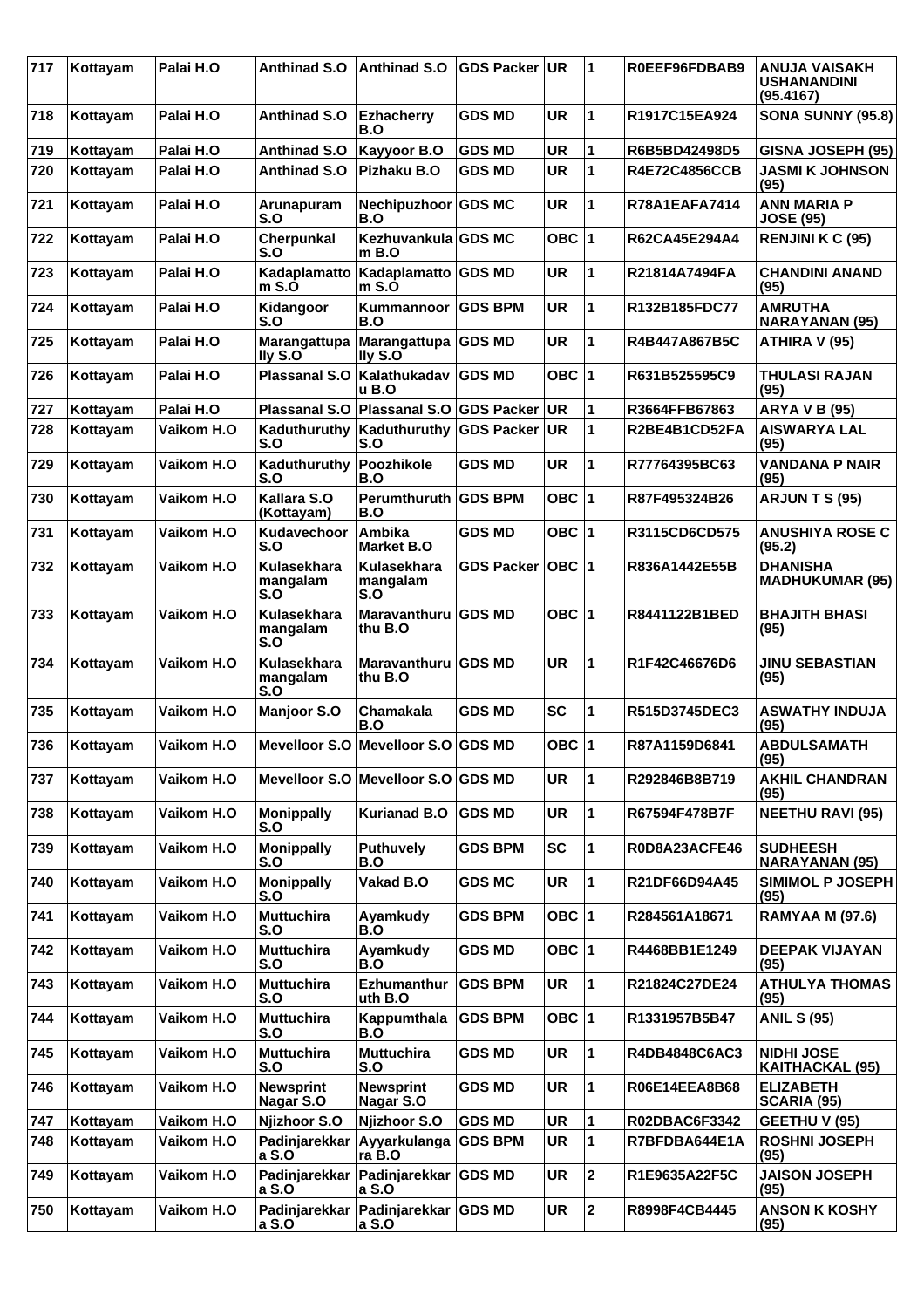| 751 | Kottayam          | Vaikom H.O               | Thalayazham<br>S.O                           | Kothavara<br>B.O                      | <b>GDS MD</b>        | <b>UR</b> | 1                    | R0EB65D81C8B2 | <b>NIVYA P GEORGE</b><br>(95)                    |
|-----|-------------------|--------------------------|----------------------------------------------|---------------------------------------|----------------------|-----------|----------------------|---------------|--------------------------------------------------|
| 752 | Kottayam          | Vaikom H.O               | Thalayolapar<br>ambu S.O                     | <b>Brahmamang</b><br>alam B.O         | <b>GDS MD</b>        | <b>UR</b> | 1                    | R278FA65FD4E4 | GEETHU V (95)                                    |
| 753 | Kottayam          | Vaikom H.O               | Thalayolapar<br>ambu S.O                     | <b>Keezhoor B.O</b>                   | <b>GDS MD</b>        | <b>UR</b> | 1                    | r46b14644a8a4 | <b>DENNY</b><br><b>KURIAKOSE (95)</b>            |
| 754 | Kottayam          | Vaikom H.O               | Thalayolapar<br>ambu S.O                     | <b>Thalayolapar</b><br>ambu S.O       | <b>GDS MC</b>        | <b>UR</b> | 1                    | R74B3953476E4 | <b>ANITHA KURIAN</b><br>(95)                     |
| 755 | Kottayam          | Vaikom H.O               | Thalayolapar<br>ambu S.O                     | Vadakara -<br>Thalayolapar<br>abu B.O | <b>GDS BPM</b>       | <b>UR</b> | 1                    | R3E2FD498DB14 | <b>LINTU LUKOSE (95)</b>                         |
| 756 | Kottayam          | Vaikom H.O               | <b>Thalayolapar</b><br>ambu S.O              | Vadayar B.O                           | <b>GDS MD</b>        | <b>SC</b> | 1                    | R819445D92331 | <b>ARCHANA M (95)</b>                            |
| 757 | Kottayam          | Vaikom H.O               | <b>Udayanapura</b><br>$m$ S.O                | Udayanapura<br>$m$ S.O                | <b>GDS MD</b>        | <b>UR</b> | 1                    | R47F62DC22F5B | <b>ATHIRA VIJAY (95)</b>                         |
| 758 | Kottayam          | Vaikom H.O               | Vayala S.O                                   | Vattukulam<br>B.O                     | <b>GDS MD</b>        | <b>UR</b> | 1                    | R6242499B14D8 | JITHU PRASAD (95)                                |
| 759 | Mavelikara        | Kayangulam<br>H.Õ        | Haripad S.O                                  | <b>Haripad S.O</b>                    | <b>GDS Packer</b>    | UR.       | 1                    | R8DEF421E7B17 | <b>ANJITHA S RAJ</b><br>(95)                     |
| 760 | <b>Mavelikara</b> | Kayangulam<br>H.O        | Haripad S.O                                  | Payipad B.O                           | <b>GDS MD</b>        | <b>UR</b> | 1                    | R0C674A6DB129 | <b>SREEJA J (95)</b>                             |
| 761 | Mavelikara        | Kayangulam<br>H.O        | Kandallur S.O                                | Arattupuzha<br>B.O                    | <b>GDS BPM</b>       | OBC $ 1$  |                      | R844AF4DC24CE | <b>ABHIJITH S (95)</b>                           |
| 762 | <b>Mavelikara</b> | Kayangulam<br>H.Õ        | Karuvatta S.O                                | ∣Karuvatta<br>North B.O               | <b>GDS MD</b>        | <b>UR</b> | 1                    | R1954BDDF7C9A | <b>SRUTHY ASHOK</b><br>(95)                      |
| 763 | <b>Mavelikara</b> | Kayangulam<br>H.O        | <b>Krishnapura</b><br>$m$ S.O<br>(Alappuzha) | <b>Kappil East</b><br>B.Ò             | <b>GDS BPM</b>       | <b>UR</b> | 1                    | R189635497229 | <b>NIKHILA R</b><br><b>KRISHNA (95)</b>          |
| 764 | Mavelikara        | Kayangulam<br>H.O        | Krishnapura<br>$m$ S.O<br>(Alappuzha)        | Krishnapura<br>m S.O<br>(Alappuzha)   | <b>GDS MD</b>        | <b>UR</b> | 1                    | R5E59A6E911EA | <b>SREELEKSHMIK</b><br>(95)                      |
| 765 | <b>Mavelikara</b> | Kayangulam<br>H.O        | Kumarapura<br>$m$ S.O<br>(Alappuzha)         | Thamallackal<br>B.O                   | <b>GDS BPM</b>       | <b>UR</b> | 1                    | R5D97EF9D74B7 | <b>HEZIYA BEN R</b><br>(95.2)                    |
| 766 | <b>Mavelikara</b> | Kayangulam<br>H.O        | Nangiarkulan<br>gara S.O                     | Akamkudy<br>B.O                       | <b>GDS MD</b>        | <b>UR</b> | 1                    | R0F3867A23A4B | <b>SUMITHRA R (95)</b>                           |
| 767 | <b>Mavelikara</b> | Kayangulam<br>H.O        | Nooranad S.O                                 | <b>Nooranad S.O</b>                   | <b>GDS MD</b>        | <b>UR</b> | 1                    | R39624264F393 | <b>SUJITH RAJAN</b><br><b>THOMAS (96.1111)</b>   |
| 768 | <b>Mavelikara</b> | Kayangulam<br>H.O        | <b>Pallickal S.O</b>                         | <b>Pallickal S.O</b>                  | <b>GDS MD</b>        | OBC ∣1    |                      | R634E39B52673 | THANUJA S RAVI<br>(95)                           |
| 769 | <b>Mavelikara</b> | Kayangulam<br>H.O        | <b>Thamarakula</b><br>$m$ S.O                | <b>Thamarakula</b><br>$m$ S.O         | <b>GDS MD</b>        | <b>UR</b> | 1                    | R64D91EA9B582 | <b>AKHIL KRISHNAN</b><br>G(95)                   |
| 770 | <b>Mavelikara</b> | Kayangulam<br>H.O        | Thrikkunnapu   Mangalam<br>zha S.O           | B.O                                   | <b>GDS MD</b>        | UR.       | $\blacktriangleleft$ | R47EDF7F14659 | <b>AKHIL R (95)</b>                              |
| 771 | <b>Mavelikara</b> | <b>Mavelikara</b><br>H.O | Chennithala<br>S.O                           | Chennithala<br>S.O                    | <b>GDS MD</b>        | UR        | 1                    | R51BD9C63A748 | <b>SREEJITH S (95)</b>                           |
| 772 | <b>Mavelikara</b> | <b>Mavelikara</b><br>H.O | Chennithala<br>S.O                           | Chennithala<br>S.O                    | GDS Packer UR        |           | 1                    | R24EA58FDF36D | <b>SHAMA S (95)</b>                              |
| 773 | <b>Mavelikara</b> | <b>Mavelikara</b><br>H.O | Chennithala<br>S.O                           | Thripperunth<br>ura B.O               | <b>GDS MD</b>        | OBC $ 1$  |                      | r7ada9c1ca99c | VISAKH U (95)                                    |
| 774 | <b>Mavelikara</b> | <b>Mavelikara</b><br>H.O | <b>Cherukole</b><br>S.O                      | Ezhakadavu<br>B.O                     | <b>GDS MD</b>        | <b>UR</b> | $\mathbf{1}$         | R3896F33DF194 | <b>ARATHY S KUMAR</b><br>(95)                    |
| 775 | <b>Mavelikara</b> | <b>Mavelikara</b><br>H.O | Chettikulanga<br>ra S.O                      | <b>Erezha South</b><br>B.O            | <b>GDS MD</b>        | <b>UR</b> | 1                    | R84A8626DE276 | SREEMOL R (95)                                   |
| 776 | <b>Mavelikara</b> | <b>Mavelikara</b><br>H.O | <b>Ennakkad</b><br>S.O                       | <b>Ennakkad</b><br>S.O                | <b>GDS MD</b>        | <b>UR</b> | 1                    | R3F934AF53F37 | <b>NIBIN BABU (95)</b>                           |
| 777 | Mavelikara        | <b>Mavelikara</b><br>H.O | <b>Ennakkad</b><br>S.O                       | <b>Ennakkad</b><br>S.O                | GDS Packer UR        |           | $\mathbf{1}$         | R4939AD44BD9B | <b>KARTHIK R NATH</b><br>(95)                    |
| 778 | <b>Mavelikara</b> | <b>Mavelikara</b><br>H.O | Kollakadavu<br>S.O                           | Kollakadavu<br>S.O                    | GDS Packer   OBC   1 |           |                      | R47E73D74BEDE | <b>MUHAMMED</b><br><b>NAJUMUDEEN N K</b><br>(95) |
| 779 | <b>Mavelikara</b> | <b>Mavelikara</b><br>H.O | <b>Mavelikara</b><br>H.O                     | <b>Mavelikara</b><br>H.O              | <b>GDS SV</b>        | <b>UR</b> | 1                    | R1615243E3ABF | <b>MEERA MOHAN</b><br>(96.1111)                  |
| 780 | <b>Mavelikara</b> | <b>Mavelikara</b><br>H.O | Melpadom<br>S.O                              | <b>Melpadom</b><br>S.O                | GDS Packer   OBC   1 |           |                      | R588C764F69DF | <b>CHANDANA R R</b><br>(95)                      |
| 781 | <b>Mavelikara</b> | <b>Mavelikara</b><br>H.O | Olakettiambal<br>am S.O                      | <b>Olakettiambal</b><br>am S.O        | <b>GDS MD</b>        | UR        | $\mathbf{1}$         | R25D2D36DB6D5 | <b>DHANYA DAS</b><br>(95.1389)                   |
| 782 | <b>Mavelikara</b> | <b>Mavelikara</b><br>H.O | Thattarambal<br>am S.O                       | Karipuzha<br>B.O                      | <b>GDS MD</b>        | OBC $ 1$  |                      | R29DB33D666B7 | <b>SURYA SUDEESH</b><br>(95)                     |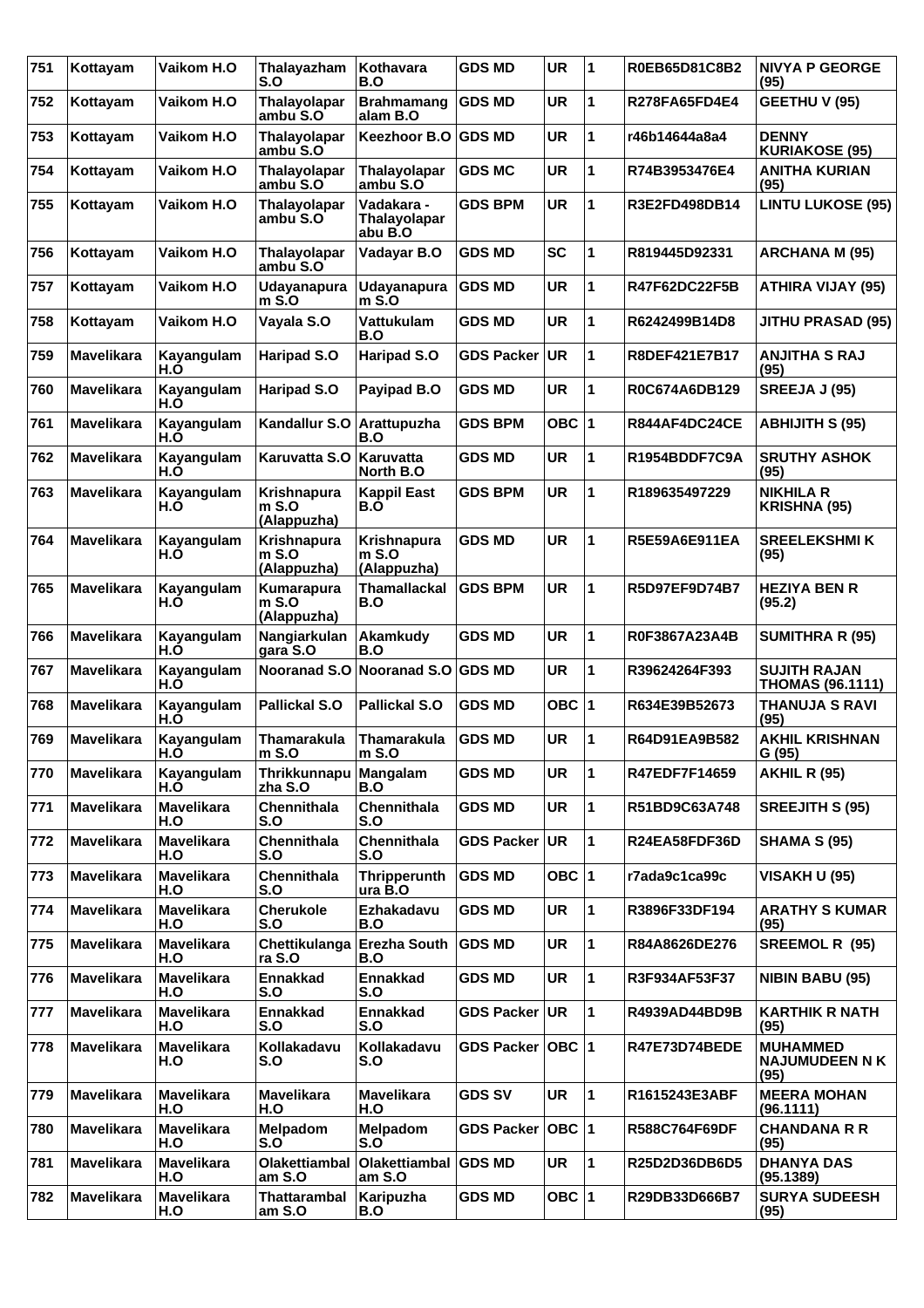| 783 | <b>Mavelikara</b> | <b>Mavelikara</b><br>H.O     | <b>Thazhakara</b><br>S.O | <b>Thazhakara</b><br>S.O        | <b>GDS Packer</b> | UR.       | 11                      | R0458872339CD        | <b>CHITHRA RAJ (95)</b>                 |
|-----|-------------------|------------------------------|--------------------------|---------------------------------|-------------------|-----------|-------------------------|----------------------|-----------------------------------------|
| 784 | <b>Trichur</b>    | Kunnamkula<br>$m$ H.O        | <b>Agalad S.O</b>        | <b>Agalad S.O</b>               | <b>GDS MD</b>     | <b>UR</b> | 1                       | R2D186216EFAB        | <b>SRUTHI MOHAN J</b><br>(95)           |
| 785 | <b>Trichur</b>    | <b>Kunnamkula</b><br>$m$ H.O | <b>Agalad S.O</b>        | <b>Agalad S.O</b>               | <b>GDS Packer</b> | UR        | 1                       | <b>R5CC43E234ECC</b> | <b>SAJAN KUMAR V A</b><br>(95)          |
| 786 | <b>Trichur</b>    | Kunnamkula<br>m H.O          | <b>Agalad S.O</b>        | Mannalamkun GDS MD<br>nu B.O    |                   | <b>UR</b> | 1                       | R84841DC34987        | <b>NITHIN YACOB C</b><br>(95)           |
| 787 | <b>Trichur</b>    | Kunnamkula<br>$m$ H.O        | Andathode<br>S.O         | Andathode<br>S.O                | <b>GDS MD</b>     | <b>UR</b> | 1                       | R6A857BBEC582        | NITHINRAJ K (95)                        |
| 788 | <b>Trichur</b>    | Kunnamkula<br>$m$ H.O        | Ariyannur S.O            | Kandanasser<br>v B.O            | <b>GDS BPM</b>    | <b>UR</b> | 1                       | R334D339C9663        | ANAGHA K N (95)                         |
| 789 | <b>Trichur</b>    | Kunnamkula<br>$m$ H.O        | <b>Chavakkad</b><br>S.O  | Palayur B.O                     | <b>GDS BPM</b>    | <b>UR</b> | 1                       | R3988EE1DD39D        | <b>JOSEPH BABU (95)</b>                 |
| 790 | <b>Trichur</b>    | Kunnamkula<br>$m$ H.O        | Guruvayur<br>S.O         | Guruvayur<br>S.O                | <b>GDS Packer</b> | OBC  1    |                         | R35828C93D494        | PRAYAGA I (95)                          |
| 791 | <b>Trichur</b>    | <b>Kunnamkula</b><br>$m$ H.O | Guruvayur<br>S.O         | Guruvayur<br>S.O                | <b>GDS Packer</b> | UR        | 1                       | R03E2C139A24B        | <b>NIDEESHKUMAR K</b><br>(95)           |
| 792 | <b>Trichur</b>    | Kunnamkula<br>$m$ H.O        | Kanippayur<br>S.O        | Chowannur<br>B.O                | <b>GDS MD</b>     | <b>UR</b> | 1                       | R19431FDE9476        | <b>CHAITHANYA M</b><br>(95)             |
| 793 | <b>Trichur</b>    | Kunnamkula<br>$m$ H.O        | Kanippayur<br>S.O        | Kanippayur<br>S.O               | <b>GDS MD</b>     | <b>UR</b> | 1                       | R78D24F592949        | <b>DIMNA DENNY C</b><br>(95.8333)       |
| 794 | <b>Trichur</b>    | Kunnamkula<br>m H.O          | Kecheri S.O              | Thalakkottuka GDS BPM<br>ra B.O |                   | <b>SC</b> | 1                       | R448CC72CB94D        | <b>NEENA C U (95)</b>                   |
| 795 | <b>Trichur</b>    | Kunnamkula<br>$m$ H.O        | Kottappadi<br>S.O        | Thamarayur<br>B.O               | <b>GDS MD</b>     | <b>UR</b> | 1                       | R1737BE611E55        | <b>SHILPA K (95)</b>                    |
| 796 | <b>Trichur</b>    | Kunnamkula<br>$m$ H.O        | Paluvai S.O              | Chakkumkan<br>dam B.O           | <b>GDS MD</b>     | <b>UR</b> | 1                       | R16F483E854CA        | SHILNA K M (95)                         |
| 797 | <b>Trichur</b>    | <b>Kunnamkula</b><br>m H.O   | Paluvai S.O              | Paluvai S.O                     | <b>GDS Packer</b> | UR        | 1                       | R4F1DBFE914D7        | <b>JEFFY ROSE PI</b><br>(95)            |
| 798 | <b>Trichur</b>    | Kunnamkula<br>$m$ H.O        | Puvathur S.O             | <b>Peruvallur</b><br>B.O        | <b>GDS MD</b>     | <b>UR</b> | 1                       | R32B74D4AE549        | <b>SHAFNA ABOO R</b><br>(95)            |
| 799 | <b>Trichur</b>    | Kunnamkula<br>$m$ H.O        | <b>Puvathur S.O</b>      | <b>Thirunellur</b><br>B.O       | <b>GDS BPM</b>    | <b>UR</b> | 1                       | R0654C5771232        | ASHA JOSE (95)                          |
| 800 | <b>Trichur</b>    | Kunnamkula<br>m H.O          | Thaikkad S.O             | Brahmakulam GDS MD<br>B.O       |                   | <b>ST</b> | 1                       | R648C84DD7689        | <b>JISMOL JOSEPH</b><br>(93.9444)       |
| 801 | <b>Trichur</b>    | Kunnamkula<br>m H.O          | Toyakkavu<br>S.Ó         | Toyakkavu<br>S.Ó                | <b>GDS MD</b>     | <b>UR</b> | 1                       | R8F24DF2116BF        | <b>ASWATHY MURALI</b><br>K (95)         |
| 802 | <b>Trichur</b>    | Kunnamkula<br>$m$ H.O        | Vadakkekad<br>S.O        | Kallur-<br>Vadakkekkad<br>B.O   | <b>GDS BPM</b>    | <b>UR</b> | 1                       | R3BE76DCEA222        | <b>JEENA THOMAS</b><br>(95)             |
| 803 | <b>Trichur</b>    | Kunnamkula<br>$m$ H.O        | Vadakkekad<br>S.O        | Kochannur<br>B.O                | <b>GDS BPM</b>    | OBC $ 1$  |                         | R5927B22AAAC7        | <b>NIMA N K (95)</b>                    |
| 804 | <b>Trichur</b>    | Kunnamkula<br>$m$ H.O        | Venkitangu<br>S.O        | Venkitangu<br>S.O               | GDS Packer UR     |           | $\mathbf 1$             | R0B4C48254673        | <b>KEERTHY</b><br><b>CLEMENT C (95)</b> |
| 805 | <b>Trichur</b>    | Thrissur H.O                 | Ammadam<br>S.O           | Ammadam<br>S.O                  | <b>GDS Packer</b> | OBC  1    |                         | R13989BB51437        | <b>NEETHU V C (95)</b>                  |
| 806 | <b>Trichur</b>    | Thrissur H.O                 | <b>Anthikad S.O</b>      | Padiyam B.O                     | <b>GDS MD</b>     | <b>UR</b> | $\overline{\mathbf{1}}$ | R694788DB7E82        | <b>DIMPLE STAR (95)</b>                 |
| 807 | <b>Trichur</b>    | Thrissur H.O                 | Cherur S.O               | Cherur S.O                      | <b>GDS MD</b>     | OBC $ 1$  |                         | R0F924C11A4A9        | <b>SHIKHA ASHOKAN</b><br>(95)           |
| 808 | <b>Trichur</b>    | Thrissur H.O                 | Chiyyaram<br>S.O         | Chiyyaram<br>S.O                | GDS Packer   UR   |           | 1                       | R42BBC736C2C7        | <b>ANCY VINCENT K</b><br>(95.1389)      |
| 809 | <b>Trichur</b>    | Thrissur H.O                 | Kuruchikkara<br>S.O      | <b>Kundukad</b><br>B.O          | <b>GDS MD</b>     | <b>SC</b> | 1                       | R5EFA7DF2995F        | <b>AJIL P P (95)</b>                    |
| 810 | <b>Trichur</b>    | Thrissur H.O                 | Kuttur S.O<br>(Thrissur) | Kuttur S.O<br>(Thrissur)        | GDS Packer UR     |           | 1                       | R83E481F4E9B2        | <b>MEERA G (95.1667)</b>                |
| 811 | <b>Trichur</b>    | Thrissur H.O                 | <b>Manalur S.O</b>       | <b>Manalur S.O</b>              | GDS Packer UR     |           | 1                       | R64B1B8E4BE64        | <b>GREESHMANP</b><br>(95)               |
| 812 | <b>Trichur</b>    | Thrissur H.O                 | <b>Mannuthy S.O</b>      | <b>Nettissery</b><br>B.O        | <b>GDS MD</b>     | <b>UR</b> | 1                       | <b>R8626EEFFC294</b> | <b>REVATHY P S (95)</b>                 |
| 813 | <b>Trichur</b>    | Thrissur H.O                 | Nadathara<br>S.O         | Ayyappankav<br>u B.O            | <b>GDS MD</b>     | OBC $ 1$  |                         | R86173D4F6DAC        | NILESH P P (95)                         |
| 814 | <b>Trichur</b>    | Thrissur H.O                 | Ollukkara S.O            | Ollukkara S.O                   | <b>GDS MD</b>     | <b>UR</b> | 1                       | R4A51A47ECE9F        | <b>JEWEL WILSON</b><br>(95)             |
| 815 | <b>Trichur</b>    | Thrissur H.O                 | Ollur S.O                | Avanisseri<br>B.O               | <b>GDS MD</b>     | OBC $ 1$  |                         | R725D4155494F        | <b>NEERAJA P S (95)</b>                 |
| 816 | <b>Trichur</b>    | Thrissur H.O                 | Ollur S.O                | <b>Trikkur B.O</b>              | <b>GDS MD</b>     | <b>UR</b> | 1                       | <b>R5CE1BC5449B4</b> | <b>ARUN K (95)</b>                      |
| 817 | <b>Trichur</b>    | Thrissur H.O                 | Parappur S.O             | Ponnore B.O                     | <b>GDS BPM</b>    | UR        | $\blacktriangleleft$    | <b>R8139C1CEE29E</b> | <b>ALWIN SUNNY (95)</b>                 |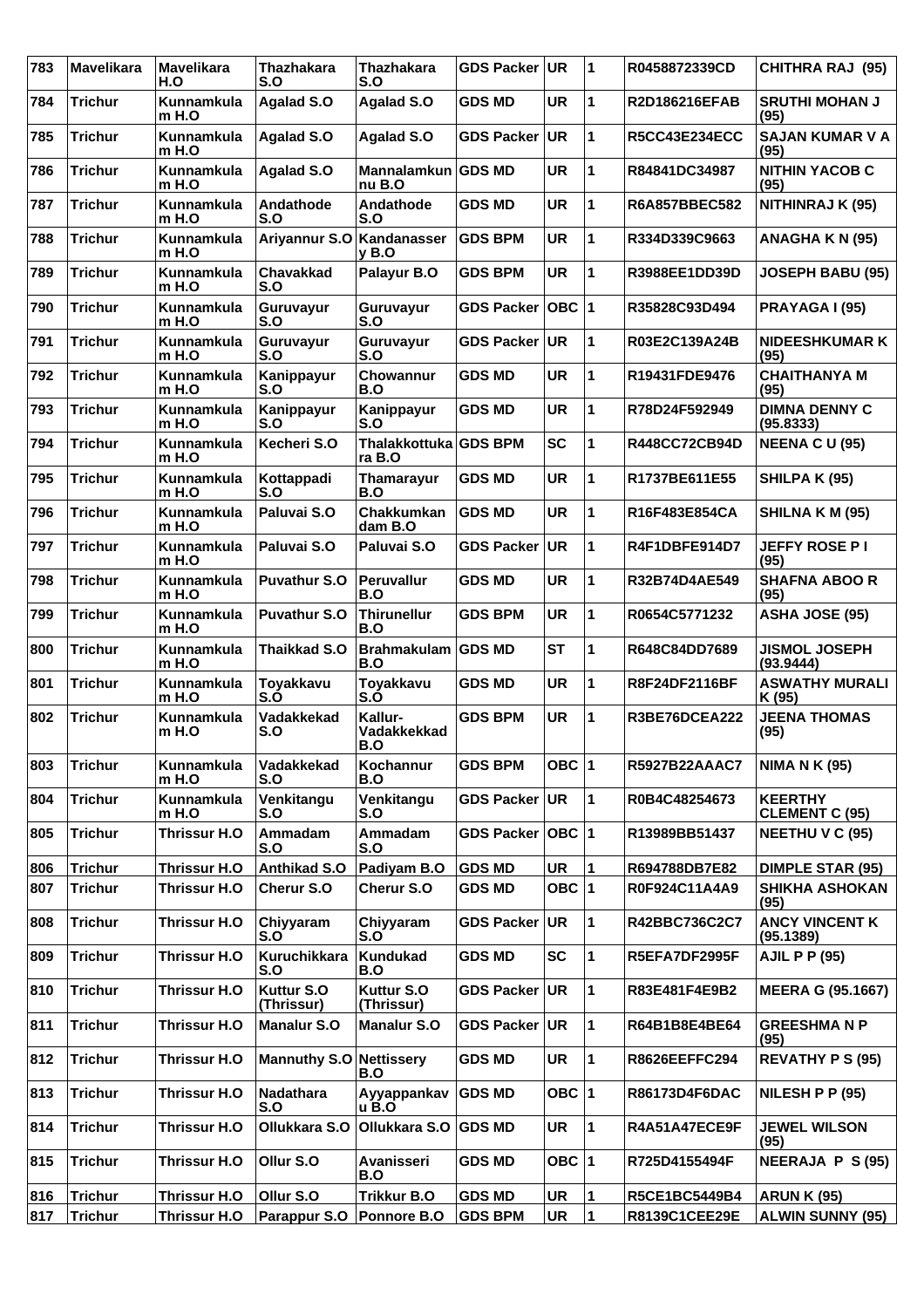| 818 | <b>Trichur</b> | <b>Thrissur H.O</b>                  | <b>Pattikkad TC</b><br>S.O            | Chuvannama<br>nnu B.O                 | <b>GDS BPM</b>    | OBC $ 1$  |    | R1C87235B4C38        | <b>ANJU P M (95)</b>                           |
|-----|----------------|--------------------------------------|---------------------------------------|---------------------------------------|-------------------|-----------|----|----------------------|------------------------------------------------|
| 819 | <b>Trichur</b> | <b>Thrissur H.O</b>                  | <b>Pattikkad TC</b><br>S.O            | <b>Pattikkad TC</b><br>S.O            | <b>GDS MD</b>     | <b>ST</b> | 1  | R41D7B31E355E        | <b>ASHLIN HEZAKIEL</b><br>(93.9444)            |
| 820 | <b>Trichur</b> | <b>Thrissur H.O</b>                  | <b>Pattikkad TC</b><br>S.O            | <b>Pattikkad TC</b><br>S.O            | <b>GDS Packer</b> | SC        | 1  | R0DE39E6F9848        | <b>AMRUTHA K K (95)</b>                        |
| 821 | <b>Trichur</b> | <b>Thrissur H.O</b>                  | <b>Pattikkad TC</b><br>S.O            | <b>Poovanchira</b><br>B.O             | <b>GDS BPM</b>    | <b>UR</b> | 1  | <b>R4CA84A39D8EF</b> | <b>DHARESH GANGA</b><br>(95)                   |
| 822 | <b>Trichur</b> | Thrissur H.O                         | Peechi S.O                            | Peechi S.O                            | <b>GDS MD</b>     | <b>ST</b> | 1  | R5EE44458BE64        | <b>BANOTH</b><br><b>RAMPRASAD</b><br>(90.6667) |
| 823 | <b>Trichur</b> | Thrissur H.O                         | Peechi S.O                            | Peechi S.O                            | <b>GDS Packer</b> | <b>ST</b> | 1  | <b>R5222D6CBDEC5</b> | <b>MALOTH</b><br>HATHIRAM (89)                 |
| 824 | <b>Trichur</b> | <b>Thrissur H.O</b>                  | <b>Pullazhi S.O</b>                   | Pullazhi S.O                          | <b>GDS MD</b>     | <b>ST</b> | 1  | R152D59386DFD        | <b>GODLIN HEZAKIEL</b><br>(95)                 |
| 825 | <b>Trichur</b> | <b>Thrissur H.O</b>                  | <b>Puranattukara</b><br>S.O           | <b>Puranattukara GDS MD</b><br>S.O    |                   | <b>UR</b> | 1  | R725946C35DF8        | <b>ASWATHY</b><br>ASOKAN K (95)                |
| 826 | <b>Trichur</b> | Thrissur H.O                         | <b>Puthur-</b><br><b>Thrissur S.O</b> | Mannamangal GDS MD<br>am B.O          |                   | <b>UR</b> | 1  | R6421B65FED63        | <b>SONIA THOMAS</b><br>(95)                    |
| 827 | <b>Trichur</b> | <b>Thrissur H.O</b>                  | <b>Thrissur City</b><br>S.O           | <b>Thrissur City</b><br>S.O           | <b>GDS MD</b>     | <b>SC</b> | 1  | R1A47F2E65D71        | SAJANA P S (95)                                |
| 828 | <b>Trichur</b> | <b>Thrissur H.O</b>                  | <b>Thrissur East</b><br>S.O           | <b>Thrissur East</b><br>S.O           | <b>GDS Packer</b> | UR.       | 1  | R27BAD44CE7A9        | <b>STENY CHACKO</b><br>(95)                    |
| 829 | <b>Trichur</b> | <b>Thrissur H.O</b>                  | Thrissur H.O                          | <b>Thrissur</b><br><b>Central S.O</b> | GDS Packer UR     |           | 1  | R5A3952D39E76        | <b>RESHMA RAMESH</b><br>(96.9444)              |
| 830 | <b>Trichur</b> | Thrissur H.O                         | <b>Thrissur R S</b><br>S.O            | <b>Thrissur R S</b><br>S.O            | <b>GDS Packer</b> | ОВС  1    |    | R489D62317FBD        | <b>SWATHI B RAJ (95)</b>                       |
| 831 | <b>Trichur</b> | <b>Thrissur H.O</b>                  | Viyyur S.O                            | Viyyur S.O                            | <b>GDS Packer</b> | UR.       | 1  | R7BD3CBA69B5F        | <b>DHANYA ROSE</b><br><b>JOSE (95)</b>         |
| 832 | <b>Trichur</b> | Wadakancher<br>y-TC H.O              | <b>Chelakkara</b><br>S.O              | <b>Elanad B.O</b>                     | <b>GDS MD</b>     | OBC $ 1$  |    | R786B477E964E        | LISITHA G (95)                                 |
| 833 | <b>Trichur</b> | Wadakancher<br>y-TC H.O              | Chelakkara<br>S.O                     | Pulakode B.O                          | <b>GDS MD</b>     | <b>ST</b> | 1  | <b>R0CE5DC7E7661</b> | BARATHI M (89.6)                               |
| 834 | <b>Trichur</b> | Wadakancher<br>y-TC H.O              | Chelakkara<br>S.O                     | Venganellur<br>B.O                    | <b>GDS MD</b>     | <b>UR</b> | 1  | R491F3C3C4CCC        | HARITHA A (95)                                 |
| 835 | <b>Trichur</b> | Wadakancher<br>y-TC H.O              | Cheruthuruth<br>y S.0                 | Cheruthuruth<br><b>y S.O</b>          | <b>GDS MD</b>     | OBC $ 1$  |    | R0CE9B4BCC399        | <b>SHAJEENA K H (95)</b>                       |
| 836 | <b>Trichur</b> | Wadakancher<br>y-TC H.O              | Cheruthuruth<br><b>y S.O</b>          | Painkulam<br>B.O                      | <b>GDS MD</b>     | OBC $ 1$  |    | R8E5F4123EE42        | <b>SRUTHY P M (95)</b>                         |
| 837 | <b>Trichur</b> | Wadakancher<br>y-TC H.O              | Cheruthuruth<br>$v$ S.O               | Panjal B.O                            | <b>GDS BPM</b>    | OBC $ 1$  |    | R1164D6F817A4        | <b>ASWANITS</b><br>(95.6944)                   |
| 838 | <b>Trichur</b> | Wadakancher Cheruthuruth<br>y-TC H.O | $v$ S.O                               | Vettikkattiri<br><b>R.S. B.O</b>      | <b>GDS MD</b>     | <b>UR</b> | 11 | R0F868479C561        | <b>ASWATHY E (95)</b>                          |
| 839 | <b>Trichur</b> | Wadakancher<br>y-TC H.O              | Desamangala<br>$m$ S.O                | Arangottukar<br>a B.O                 | <b>GDS MD</b>     | <b>UR</b> | 1  | R44DC48F344FD        | <b>APARNA PS (95)</b>                          |
| 840 | <b>Trichur</b> | Wadakancher<br>$y$ -TC H.O           | Desamangala<br>$m$ S.O                | Desamangala<br>$m$ S.O                | <b>GDS Packer</b> | UR.       | 1  | R813656C216F2        | <b>PRASEETHA P (95)</b>                        |
| 841 | <b>Trichur</b> | Wadakancher<br>y-TC H.O              | Desamangala<br>$m$ S.O                | Pallur B.O                            | <b>GDS MD</b>     | <b>SC</b> | 1  | R2B3BB41F181B        | <b>DEEPIKATG</b><br>(93.9444)                  |
| 842 | <b>Trichur</b> | Wadakancher<br>y-TC H.O              | Erumapetty<br>S.O                     | <b>Erumapetty</b><br>S.O              | <b>GDS Packer</b> | UR.       | 1  | R059CB887DEF2        | <b>GREETY CLEETUS</b><br>(95)                  |
| 843 | <b>Trichur</b> | Wadakancher<br>y-TC H.O              | Erumapetty<br>S.O                     | Katungode<br>B.O                      | <b>GDS MD</b>     | <b>SC</b> | 1  | R61644F5C9F82        | <b>MRIDULA MURALI</b><br>(95)                  |
| 844 | <b>Trichur</b> | Wadakancher<br>y-TC H.O              | Erumapetty<br>S.O                     | <b>Thichur B.O</b>                    | <b>GDS BPM</b>    | <b>UR</b> | 1  | <b>R8AC5F96E49B5</b> | <b>UMADEVI C H (97.5)</b>                      |
| 845 | <b>Trichur</b> | Wadakancher<br>y-TC H.O              | Kondazhi S.O                          | <b>South</b><br>Kondazhi B.O          | <b>GDS MD</b>     | <b>UR</b> | 1  | R7519C64635EF        | <b>AKHIL P B (95)</b>                          |
| 846 | <b>Trichur</b> | Wadakancher<br>y-TC H.O              | Kumaranellur<br>TC S.O                | Kumaranellur<br>TC S.O                | <b>GDS Packer</b> | UR.       | 1  | R5D5E461458FF        | <b>RESHMA P R (95)</b>                         |
| 847 | <b>Trichur</b> | Wadakancher<br>y-TC H.O              | Maruthancod<br>$e$ S.O                | Chiramanang<br>ad B.O                 | <b>GDS MD</b>     | OBC $ 1$  |    | R6E8C18ACF7AE        | <b>NIJINA ASHIK (95)</b>                       |
| 848 | <b>Trichur</b> | Wadakancher<br>y-TC H.O              | Maruthancod<br>e S.O                  | Chiramanang<br>ad B.O                 | <b>GDS MD</b>     | <b>UR</b> | 1  | R1CD8EA4D6819        | <b>FEMIN MATHEW M</b><br>(95)                  |
| 849 | <b>Trichur</b> | Wadakancher<br>y-TC H.O              | Maruthancod<br>$e$ S.O                | <b>Maruthancod</b><br>e S.O           | <b>GDS Packer</b> | <b>UR</b> | 1  | R4C966F5F4F48        | <b>MRITHU A S (95)</b>                         |
| 850 | <b>Trichur</b> | Wadakancher<br>y-TC H.O              | Mulagunnath<br>ukavu S.O              | Athani<br>Thrissur B.O                | <b>GDS MD</b>     | <b>UR</b> | 1  | R3247764636C4        | <b>NIVYA C PREM (95)</b>                       |
| 851 | <b>Trichur</b> | Wadakancher<br>y-TC H.O              | Mulagunnath<br>ukavu S.O              | Chottupara<br>B.O                     | <b>GDS MD</b>     | <b>UR</b> | 1  | r79722ad42e42        | <b>AJITH JOSEPH (95)</b>                       |
|     |                |                                      |                                       |                                       |                   |           |    |                      |                                                |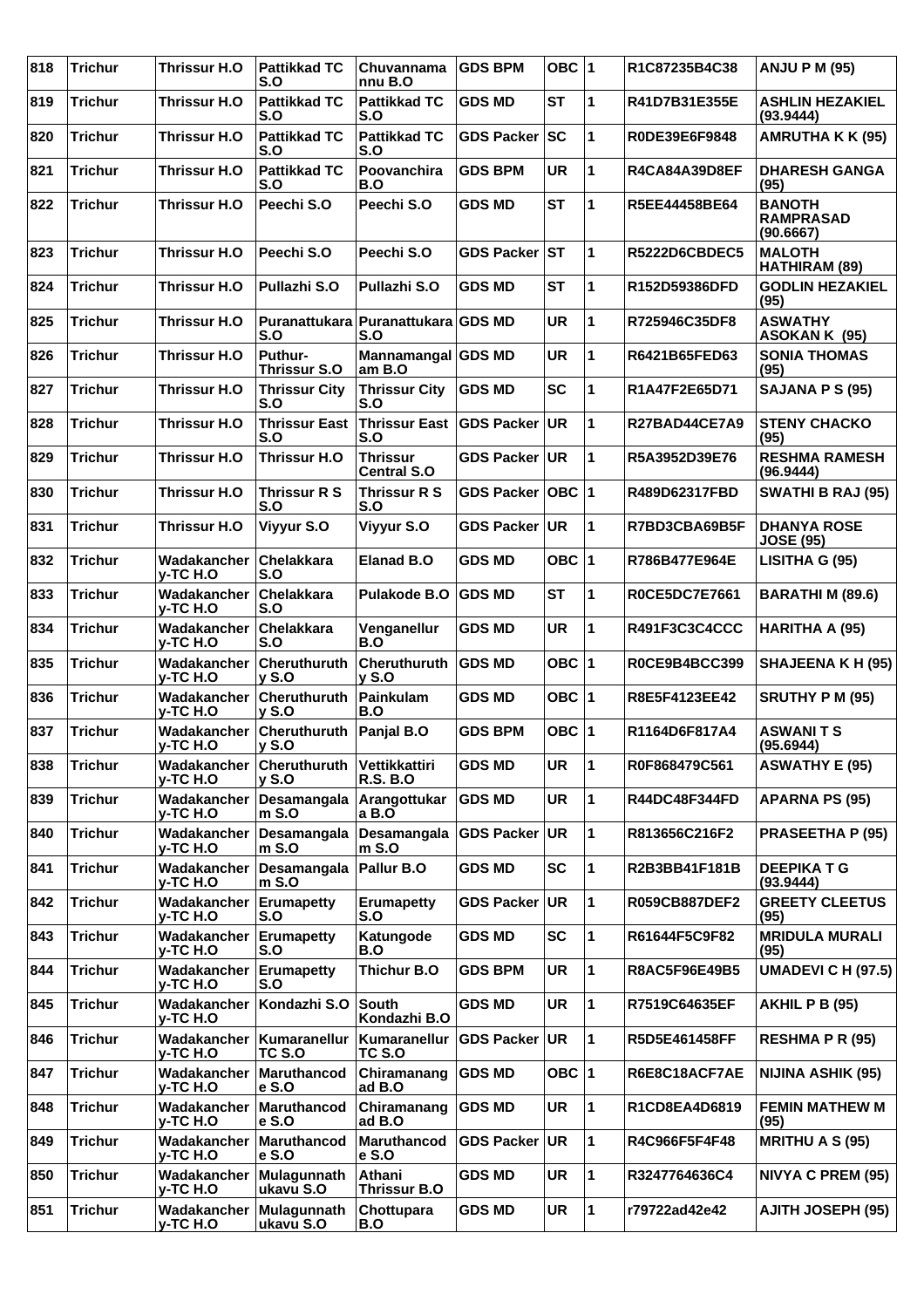| 852 | <b>Trichur</b>                  | Wadakancher<br>v-TC H.O                           | <b>Mullurkkara</b><br>S.O                                          | Irunilamcode<br>B.O                                                        | <b>GDS BPM</b>    | <b>UR</b> | 11             | R0BF1B4D728D2        | <b>CELIN C K (97.6)</b>                       |
|-----|---------------------------------|---------------------------------------------------|--------------------------------------------------------------------|----------------------------------------------------------------------------|-------------------|-----------|----------------|----------------------|-----------------------------------------------|
| 853 | <b>Trichur</b>                  | Wadakancher<br><b>v-TC H.O</b>                    | <b>Mullurkkara</b><br>S.O                                          | <b>Mullurkkara</b><br>S.O                                                  | <b>GDS Packer</b> | ∣UR.      | 1              | R2A3594466A44        | <b>GREESHMA</b><br><b>CHANDRAN (95)</b>       |
| 854 | <b>Trichur</b>                  | Wadakancher<br>y-TC H.O                           | Pazhayannur<br>S.O                                                 | Kumbalacode<br>B.O                                                         | <b>GDS MD</b>     | OBC $ 1$  |                | R4EFEF5EF4285        | <b>SHABANA SUBAIR</b><br>(95)                 |
| 855 | <b>Trichur</b>                  | Wadakancher<br><b>v-TC H.O</b>                    | Pazhayannur<br>S.O                                                 | Vennur B.O                                                                 | <b>GDS BPM</b>    | OBC $ 1$  |                | R894ABD839CD2        | <b>STEPHNA</b><br><b>MICHAEL O M (95)</b>     |
| 856 | <b>Trichur</b>                  | Wadakancher<br>y-TC H.O                           | <b>Thiruvilwamal</b><br>a S.O                                      | Thiruvilwamal GDS Packer<br>a S.O                                          |                   | ∣UR.      | 1              | R4EFC96956F27        | SARANYA P B (95)                              |
| 857 | <b>Trichur</b>                  | Wadakancher<br>v-TC H.O                           | <b>Thrissur</b><br><b>Medical</b><br>College S.O                   | <b>Thangalur</b><br>B.O                                                    | <b>GDS MD</b>     | OBC $ 1$  |                | R22D5B5E3F1DC        | <b>ARYA P M (95)</b>                          |
| 858 | <b>Trichur</b>                  | Wadakancher<br><b>v-TC H.O</b>                    | Varavur S.O                                                        | Tali B.O                                                                   | <b>GDS MD</b>     | OBC $ 1$  |                | <b>R8BFAC44463A4</b> | <b>ALI ASHKAR K S</b><br>(95)                 |
| 859 | <b>Trichur</b>                  | Wadakancher<br>y-TC H.O                           | <b>Velur</b><br><b>Thrissur S.O</b>                                | Velur Bazar<br>B.O                                                         | <b>GDS BPM</b>    | <b>UR</b> | 1              | R6E715A1684C4        | <b>CHRISTO ANTONY</b><br>(95)                 |
| 860 | <b>Trichur</b>                  | Wadakancher<br>y-TC H.O                           | <b>Velur</b><br><b>Thrissur S.O</b>                                | <b>Velur Bazar</b><br>B.O                                                  | <b>GDS MD</b>     | <b>UR</b> | 1              | R1336B89542D4        | <b>NIMITHA MATHEW</b><br>(95)                 |
| 861 | <b>Trichur</b>                  | Wadakancher<br><b>v-TC H.O</b>                    | <b>Wadakkanche Mundathicod</b><br>ri-Thrissur RS e West B.O<br>S.O |                                                                            | <b>GDS BPM</b>    | OBC $ 1$  |                | R0F2581E43ACC        | <b>PRAJITHA</b><br><b>PRASANNAN (95)</b>      |
| 862 | <b>Trichur</b>                  | Wadakancher<br>v-TC H.O                           | ri-Thrissur RS<br>S.O                                              | Wadakkanche Vyasagiri B.O GDS BPM                                          |                   | OBC $ 1$  |                | R221EAD42B638        | ANJALI T N (95)                               |
| 863 | <b>Trichur</b>                  | Wadakancher<br>v-TC H.O                           | S.O                                                                | Wadakkanche Wadakkanche GDS Packer<br>ri-Thrissur RS ri-Thrissur RS<br>S.O |                   | <b>UR</b> | 1              | <b>R5E1CD569EC38</b> | <b>LYDIA M THOMAS</b><br>(95)                 |
| 864 | Pathanamth<br>itta              | Adur(Kla)<br>H.O                                  | Elamannur<br>S.O                                                   | Mangadu-<br>Elamannur<br>B.O                                               | <b>GDS BPM</b>    | <b>UR</b> | 1              | R13BB244B6ED4        | <b>NEETHU R (95)</b>                          |
| 865 | <b>Pathanamth</b><br>itta       | Adur(Kla)<br>H.O                                  | Enathu S.O                                                         | Vadakkedath<br>ukavu Jn B.O                                                | <b>GDS MD</b>     | OBC $ 1$  |                | R899A1D2F9FC8        | <b>ANULEKSHMY R</b><br>(95)                   |
| 866 | Pathanamth<br>itta              | Adur(Kla)<br>H.O                                  | Koodal S.O                                                         | Kulathumon<br>B.O                                                          | <b>GDS BPM</b>    | <b>UR</b> | 1              | R76D43745DAE8        | <b>RESHMI R (95)</b>                          |
| 867 | Pathanamth<br>itta              | Adur(Kla)<br>H.O                                  | Kulanada S.O                                                       | <b>Ulanad B.O</b>                                                          | <b>GDS BPM</b>    | <b>UR</b> | 1              | R58F4EB1EC2F3        | <b>KRISHNA S</b><br>(95.5556)                 |
| 868 | Pathanamth<br>itta              | Adur(Kla)<br>H.O                                  | <b>Mannady S.O</b><br>(ta                                          | <b>Mannady S.O</b><br>(Pathanamthit   (Pathanamthit<br>ta)                 | <b>GDS MD</b>     | OBC $ 1$  |                | R223F9F246D33        | <b>ANJU CHANDRAN</b><br><b>B</b> S (95)       |
| 869 | Pathanamth<br>itta              | Adur(Kla)<br>H.O                                  | <b>Nedumon S.O</b>                                                 | Chayalode<br>B.O                                                           | <b>GDS MD</b>     | <b>UR</b> | 1              | R55BCA4244342        | <b>SAHANA SAJ (95)</b>                        |
| 870 | Pathanamth Adur(Kla)<br>itta    | H.O                                               | Nedumon S.O Chelikuzhy                                             | B.O                                                                        | <b>GDS MD</b>     | <b>UR</b> | 11             | R73F3AE1D6955        | ANSO M ALEX (95)                              |
| 871 | Pathanamth   Adur (Kla)<br>itta | H.O                                               | <b>Nedumon S.O</b>                                                 | ∣Nedumon S.O ∣GDS MD                                                       |                   | OBC $ 1$  |                | R5B781E62BF1A        | <b>SOUMYA RAMESH</b><br>(95)                  |
| 872 | <b>Pathanamth</b><br>itta       | Adur(Kla)<br>H.O                                  | Pandalam<br>S.O<br>(Pathanamthit<br>(ta                            | <b>Mannam</b><br>Nagar B.O                                                 | <b>GDS BPM</b>    | UR        | 1              | R16A44C4FE4C4        | <b>VISHNU</b><br><b>MURALEEDHARAN</b><br>(95) |
| 873 | Pathanamth<br>itta              | Adur(Kla)<br>H.O                                  | Pandalam<br>S.O<br>(Pathanamthit<br>ta)                            | Pandalam<br><b>Medical</b><br><b>Mission S.O</b>                           | <b>GDS Packer</b> | UR.       | 1              | R62F5C53FE8DA        | <b>JAIRAJ NAIR (95)</b>                       |
| 874 | Pathanamth   Adur(Kla)<br>itta  | H.O                                               | Parakode S.O                                                       | Vayala<br>Parakode B.O                                                     | <b>GDS MD</b>     | <b>UR</b> | 1              | R813E45BC3DFA        | <b>SURYA R NAIR (95)</b>                      |
| 875 | Pathanamth<br>itta              | Adur(Kla)<br>H.O                                  | <b>Sasthamcotta</b><br><b>h</b> S.O                                | Karali Jn B.O                                                              | <b>GDS MD</b>     | OBC $ 1$  |                | R57424B44C52D        | <b>VINITHA S (95)</b>                         |
| 876 | Pathanamth<br>itta              | Adur(Kla)<br>H.O                                  | <b>Sasthamcotta</b><br>$h$ S.O                                     | Pallisserickal<br>B.O                                                      | <b>GDS BPM</b>    | <b>UR</b> | 1              | R64CDF982D441        | <b>HARI V (95)</b>                            |
| 877 | Pathanamth<br>itta              | Adur(Kla)<br>H.O                                  | Sooranad<br>North S.O                                              | Anayadi B.O                                                                | <b>GDS MD</b>     | <b>UR</b> | 1              | R3ACB5F18EA67        | DIVYA S (96.6667)                             |
| 878 | <b>Pathanamth</b><br>itta       | Pathanamthitt<br>a H.O                            | Angadi S.O<br>(Pathanamthit B.O<br>ta)                             | Nellikkamon                                                                | <b>GDS MD</b>     | OBC $ 1$  |                | R4B291D47E294        | <b>SEENA HANEEFA</b><br>(95)                  |
| 879 | Pathanamth<br>itta              | Pathanamthitt Angadi S.O<br>a H.O                 | (Pathanamthit B.O<br>ta)                                           | Nellikkamon                                                                | <b>GDS MD</b>     | <b>UR</b> | $\overline{1}$ | R794629E73E59        | <b>ANJU P NAIR (95)</b>                       |
| 880 | itta                            | Pathanamth   Pathanamthitt   Chittar S.O<br>a H.O |                                                                    | Neeliplavu<br>B.O                                                          | <b>GDS BPM</b>    | <b>UR</b> | 1              | R3926AB77F5F7        | <b>NEVIN T ABRAHAM</b><br>(95)                |
| 881 | Pathanamth<br>itta              | Pathanamthitt Chittar S.O<br>a H.O                |                                                                    | Pampini B.O                                                                | <b>GDS MD</b>     | OBC $ 1$  |                | R13DD3F664733        | <b>AJMI A BASHEER</b><br>(95)                 |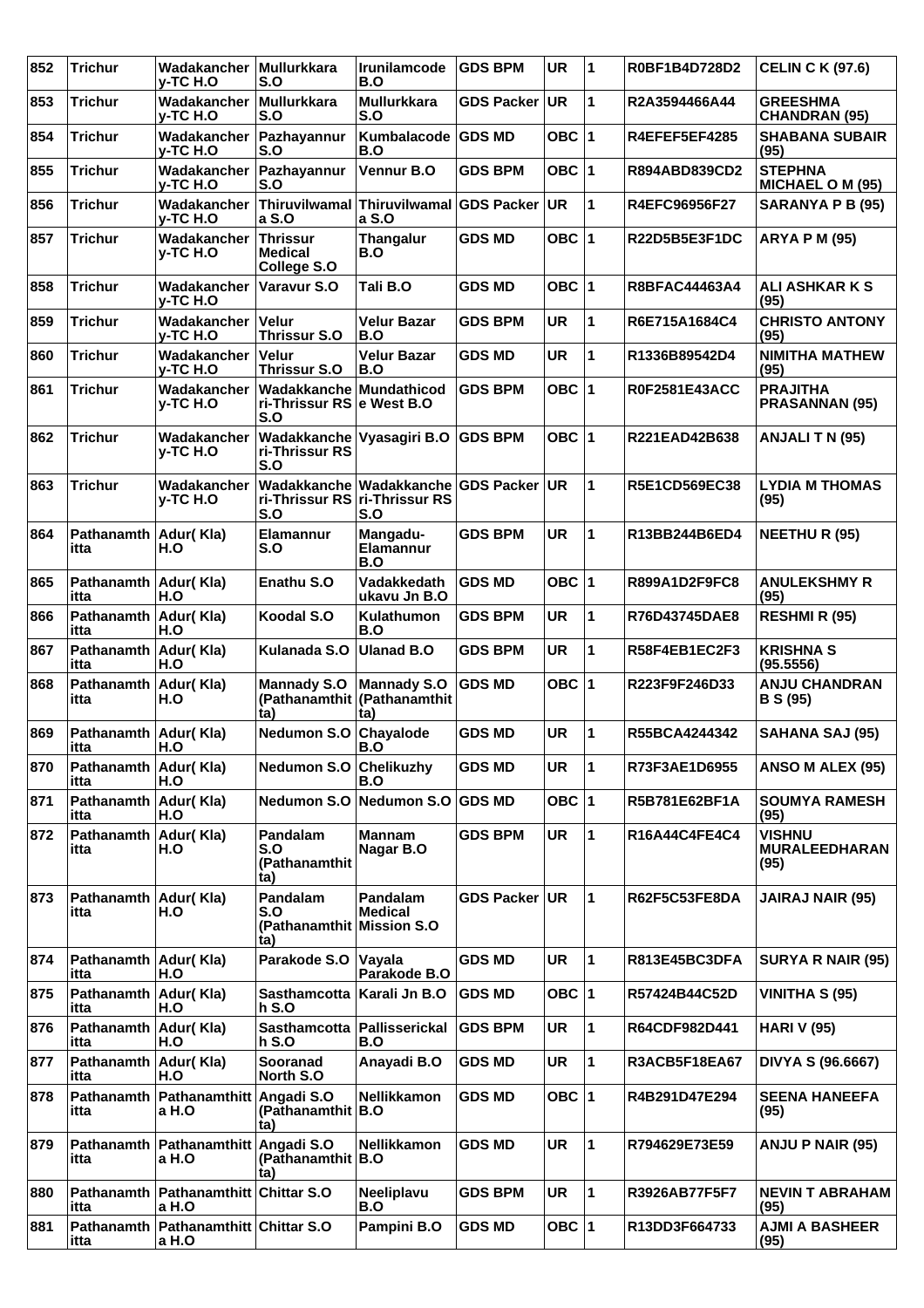| 882 | itta                      | Pathanamth   Pathanamthitt   Elanthur S.O<br>a H.O  |                             | Prakkanam<br>B.O                                | <b>GDS MD</b>     | OBC $ 1$  |   | R5D4479AEC481        | <b>HARITHA G (95)</b>                          |
|-----|---------------------------|-----------------------------------------------------|-----------------------------|-------------------------------------------------|-------------------|-----------|---|----------------------|------------------------------------------------|
| 883 | itta                      | Pathanamth   Pathanamthitt   Ettichuvadu<br>a H.O   | S.O                         | Valiyakavu<br>B.O                               | <b>GDS BPM</b>    | <b>UR</b> | 1 | R24A434345C89        | <b>LEKSHMI G NAIR</b><br>(95)                  |
| 884 | <b>Pathanamth</b><br>itta | Pathanamthitt   Kadammanitt<br>a H.O                | a S.O                       | <b>Mundukottac</b><br>kal B.O                   | <b>GDS MD</b>     | <b>UR</b> | 1 | <b>R6475CCD9F6E5</b> | <b>VISAKH B S (95)</b>                         |
| 885 | Pathanamth<br>itta        | Pathanamthitt   Kaipattur S.O<br>a H.O              |                             | Angadical<br>North B.O                          | <b>GDS MD</b>     | OBC $ 1$  |   | R4449CFE4C216        | <b>AJAY MOHAN K</b><br>(95)                    |
| 886 | itta                      | Pathanamth   Pathanamthitt   Kaipattur S.O<br>a H.O |                             | <b>Kaipattur S.O</b>                            | <b>GDS Packer</b> | OBC  1    |   | R8334E88E27EE        | <b>AFINA AZEEZ (95)</b>                        |
| 887 | <b>Pathanamth</b><br>itta | Pathanamthitt   Kozhencherry<br>a H.O               | <b>Thekkemala</b><br>S.O    | Kozhencherry GDS MD<br><b>Thekkemala</b><br>S.O |                   | <b>UR</b> | 1 | R7928DE948FB7        | <b>DRISYA VISWAM</b><br>(95)                   |
| 888 | Pathanamth<br>itta        | <b>Pathanamthitt</b><br>a H.O                       | <b>Kumbazhamu</b><br>ri S.O | Vadakkupura<br>m B.O                            | <b>GDS MD</b>     | <b>UR</b> | 1 | R6148BC4419E1        | <b>CHIPPYLAL S (95)</b>                        |
| 889 | Pathanamth<br>itta        | Pathanamthitt<br>a H.O                              | Kuzhikala S.O               | Kuzhikala S.O                                   | <b>GDS Packer</b> | <b>UR</b> | 1 | R4D24414FA233        | <b>SRUTHY</b><br><b>SURENDRAN (95)</b>         |
| 890 | itta                      | Pathanamth   Pathanamthitt   Malayalapuzh<br>a H.O  | a Thazham<br>S.O            | Malayalapuzh GDS MD<br>a Thazham<br>S.O         |                   | <b>UR</b> | 1 | R166A85768FA2        | <b>SRUTHY S PILLAI</b><br>(95)                 |
| 891 | Pathanamth<br>itta        | Pathanamthitt Mylapra S.O<br>a H.O                  |                             | Chengalthado GDS BPM<br>$m$ B.O                 |                   | <b>SC</b> | 1 | <b>R79AB4A4F959C</b> | <b>INDHULEKSHMI M</b><br>C(95)                 |
| 892 | itta                      | Pathanamth   Pathanamthitt   Naranganam<br>a H.O    | S.O                         | Naranganam<br>North B.O                         | <b>GDS BPM</b>    | <b>UR</b> | 1 | R485723C73D6B        | <b>HARSH V PILLAI</b><br>(95)                  |
| 893 | Pathanamth<br>itta        | Pathanamthitt Payyanamon<br>a H.O                   | S.O                         | <b>Attachakkal</b><br>B.O                       | <b>GDS MD</b>     | <b>UR</b> | 1 | R7EDE641D8B32        | <b>VINEETHA GOPI</b><br>(95)                   |
| 894 | Pathanamth<br>itta        | Pathanamthitt Payyanamon<br>a H.O                   | S.Ő                         | Ellimullumpla GDS MD<br>ckal B.O                |                   | <b>UR</b> | 1 | R64868CED5243        | <b>AJEENA AZEEZ</b><br>(95)                    |
| 895 | itta                      | Pathanamth   Pathanamthitt   Punnakkad<br>a H.O     | S.O                         | Punnakkad<br>S.O                                | <b>GDS MD</b>     | <b>UR</b> | 1 | R4C4AAAD6E99E        | <b>JISA JOHN (95)</b>                          |
| 896 | Pathanamth<br>itta        | Pathanamthitt   Ranny-<br>a H.O                     | pazhavangadi<br>S.O         | lythala B.O                                     | <b>GDS MD</b>     | <b>UR</b> | 1 | R44B7D817A62C        | <b>AMRUTHA</b><br><b>VISHNUPRIYA S</b><br>(95) |
| 897 | Pathanamth<br>itta        | Pathanamthitt<br>a H.O                              | Seethathode<br>S.O          | <b>Gurunathanm</b><br>annu B.O                  | <b>GDS BPM</b>    | <b>UR</b> | 1 | R8F527FE114BC        | <b>MEGHA PARVATHY</b><br>T (95)                |
| 898 | Pathanamth<br>itta        | Pathanamthitt<br>a H.O                              | Seethathode<br>S.O          | <b>Seethathode</b><br>S.O                       | <b>GDS Packer</b> | UR        | 1 | R58449E6FA227        | <b>SWATHY BALAN</b><br>(95)                    |
| 899 | itta                      | Pathanamth   Pathanamthitt   Vadasserikar<br>a H.O  | a S.O                       | <b>Moozhiar B.O</b>                             | <b>GDS BPM</b>    | <b>UR</b> | 1 | R5425D152723C        | <b>VISHNU T (95)</b>                           |
| 900 | itta                      | Pathanamth   Pathanamthitt<br>a H.O                 | Vadasserikar<br>a S.O       | Vadasserikar<br>a S.O                           | <b>GDS Packer</b> | UR        | 1 | R3A345C976879        | <b>MIDHUN RAJ (95)</b>                         |
| 901 | itta                      | Pathanamth   Punalur H.O                            | Anchal S.O                  | Karukone B.O GDS MD                             |                   | OBC $ 1$  |   | R197F1FAC4BFB        | <b>AMINA SAMAD (95)</b>                        |
| 902 | itta                      | Pathanamth Punalur H.O                              | Anchal S.O                  | Kottukkal B.O GDS MD                            |                   | UR        | 1 | R127A4E747E15        | <b>ANJU GOPAN (95)</b>                         |
| 903 | itta                      | Pathanamth Punalur H.O                              | Anchal S.O                  | Vayala-anchal GDS MC<br>B.O                     |                   | UR        | 1 | R1A4E4D4111F9        | <b>RESHMA</b><br><b>KRISHNAN (95)</b>          |
| 904 | itta                      | Pathanamth   Punalur H.O                            | Ayur S.O                    | Ayur S.O                                        | <b>GDS MD</b>     | UR        | 1 | R899CE42489B2        | <b>KEERTHY B S (95)</b>                        |
| 905 | itta                      | Pathanamth Punalur H.O                              | Ayur S.O                    | Elamadu B.O                                     | <b>GDS MC</b>     | UR        | 1 | R6626132F44F8        | <b>JULIE JOHNSON</b><br>(95)                   |
| 906 | itta                      | Pathanamth Punalur H.O                              | Ayur S.O                    | Ozhukkupara<br>ckal B.O                         | <b>GDS MD</b>     | OBC  1    |   | R8BBD1C9F7117        | <b>ANJITHA A S (95)</b>                        |
| 907 | itta                      | Pathanamth   Punalur H.O                            | Channapettah<br>S.O         | Channapettah GDS Packer SC<br>S.O               |                   |           | 1 | R02DD91391A1C        | <b>ARYA MOHAN (95)</b>                         |
| 908 | itta                      | Pathanamth Punalur H.O                              | <b>Edamon S.O</b>           | Anapettakong GDS MD<br>al B.O                   |                   | UR        | 1 | R5E4ACCEB415A        | <b>LAKSHMI R S (95)</b>                        |
| 909 | itta                      | Pathanamth Punalur H.O                              | <b>Edamon S.O</b>           | <b>Urukunnu</b><br>B.O                          | <b>GDS MD</b>     | UR        | 1 | R4D8614BD1AEF        | <b>REVATHI</b><br><b>SURENDRAN (95)</b>        |
| 910 | itta                      | Pathanamth   Punalur H.O                            | <b>Elampal S.O</b>          | Elicode B.O                                     | <b>GDS BPM</b>    | UR        | 1 | R3E824D8113BA        | SAYANA J (95)                                  |
| 911 | itta                      | Pathanamth Punalur H.O                              | Eroor S.O<br>(Kollam)       | Bharatheepur   GDS MD<br>am B.O                 |                   | OBC  1    |   | R071E1841247A        | <b>ANCYMOL A (95)</b>                          |
| 912 | itta                      | Pathanamth Punalur H.O                              | Eroor S.O<br>(Kollam)       | Bharatheepur<br>am B.O                          | <b>GDS MD</b>     | <b>UR</b> | 1 | R16D25381448A        | <b>JANU B T (95)</b>                           |
| 913 | itta                      | Pathanamth   Punalur H.O                            | Kunnicode<br>S.O            | Kunnicode<br>S.O                                | GDS Packer UR     |           | 1 | R2C8CAFE1D44F        | <b>SHIBIN S (95)</b>                           |
| 914 | itta                      | Pathanamth Punalur H.O                              | Kunnicode<br>S.O            | <b>Thalavoor</b><br>B.O                         | <b>GDS MD</b>     | OBC $ 1$  |   | R5EB47A31C293        | <b>BHARATH</b><br><b>KRISHNA M S (95)</b>      |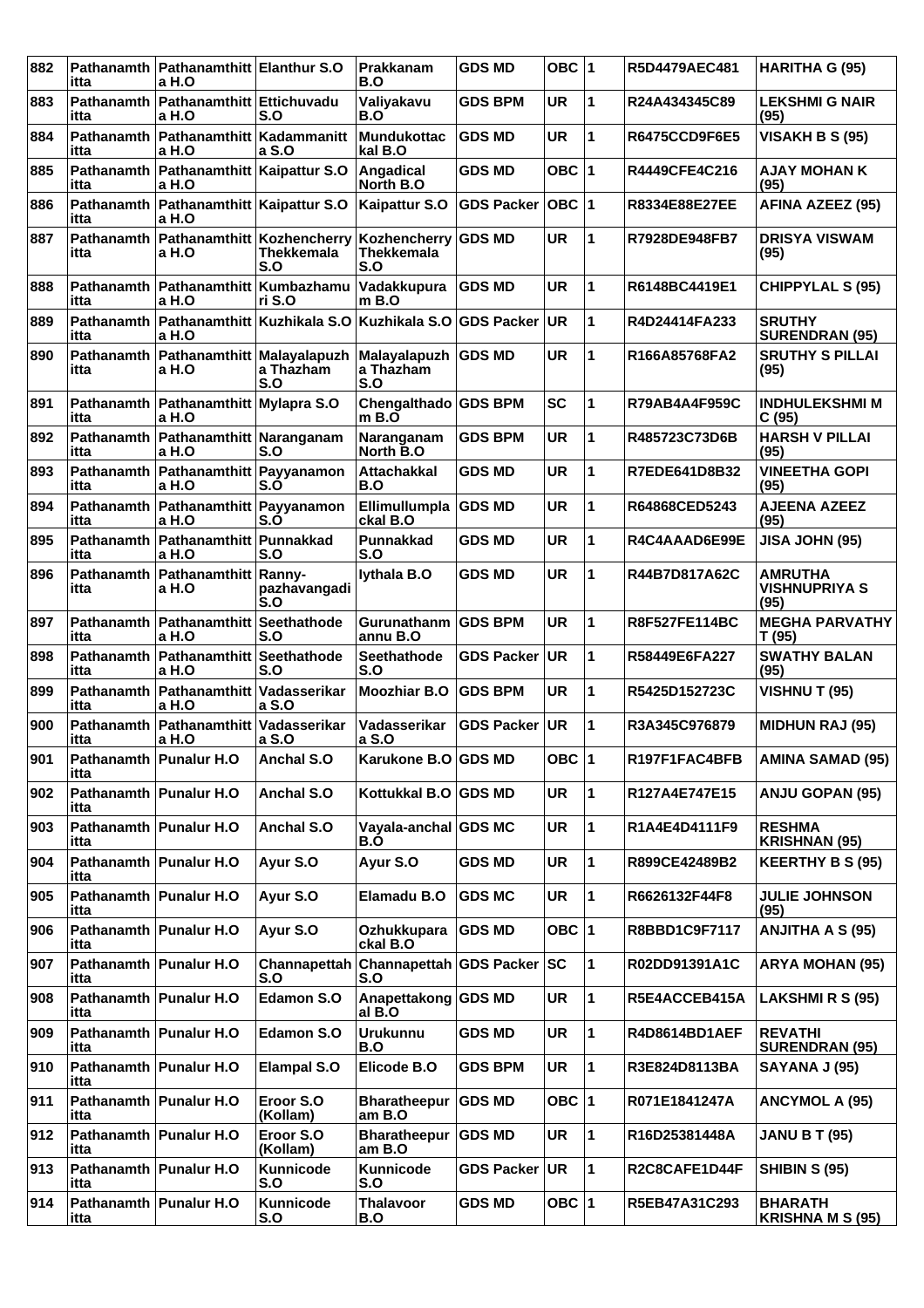| 915 | itta                             | Pathanamth Punalur H.O              | Pathanapura<br>$m$ S.O                        | Kurumbakara<br>B.O                | <b>GDS BPM</b>    | <b>UR</b> | 1  | R88D6C9D7D4D4        | <b>ASWATHY V C (95)</b>                         |
|-----|----------------------------------|-------------------------------------|-----------------------------------------------|-----------------------------------|-------------------|-----------|----|----------------------|-------------------------------------------------|
| 916 | Pathanamth   Punalur H.O<br>itta |                                     | Pattazhy S.O                                  | Panthaplavu<br>B.O                | <b>GDS MD</b>     | OBC $ 1$  |    | R2A12C4F74FEE        | <b>SOUMYA BEEGAM</b><br>A (95)                  |
| 917 | itta                             | Pathanamth   Punalur H.O            | Piravanthur<br>S.O                            | Elikattoor B.O                    | <b>GDS MD</b>     | OBC $ 1$  |    | R4755A23953C5        | <b>ANAGHAGEETHIS</b><br>A (95)                  |
| 918 | Pathanamth Punalur H.O<br>itta   |                                     | Piravanthur<br>S.O                            | Karavoor B.O                      | <b>GDS MC</b>     | OBC $ 1$  |    | R1EFA51399224        | AMJITH M (95)                                   |
| 919 | Pathanamth   Punalur H.O<br>itta |                                     | Piravanthur<br>S.O                            | <b>Punnala B.O</b>                | <b>GDS MD</b>     | OBC $ 1$  |    | R193E27E9F64F        | <b>RESHMA RAJ (95)</b>                          |
| 920 | itta                             | Pathanamth   Punalur H.O            | Valacode S.O                                  | Kakkode B.O                       | <b>GDS MD</b>     | <b>UR</b> | 1  | R26CB7C5B5311        | <b>ABHIJITH M (95)</b>                          |
| 921 | Quilon                           | Karunagappal Alumkadavu<br>v H.O    | S.O                                           | Alumkadavu<br>S.O                 | <b>GDS MD</b>     | <b>UR</b> | 1  | R183E4A51B65D        | <b>AKHIL R (95)</b>                             |
| 922 | Quilon                           | Karunagappal Amrithapuri<br>v H.O   | S.O                                           | Amrithapuri<br>S.O                | <b>GDS Packer</b> | ∣UR       | 1  | R4F49E5D43B91        | ANU SREE L R (95)                               |
| 923 | Quilon                           | Karunagappal Arinallur S.O<br>v H.O |                                               | <b>Arinallur S.O</b>              | <b>GDS MD</b>     | <b>UR</b> | 1  | <b>R83F54BDC727F</b> | <b>VISHNU P G (95)</b>                          |
| 924 | Quilon                           | Karunagappal Arinallur S.O<br>v H.O |                                               | <b>Arinallur S.O</b>              | <b>GDS Packer</b> | UR.       | 1  | R0DF1B899447D        | ARATHY A (95)                                   |
| 925 | Quilon                           | v H.O                               | Karunagappal Athinad North<br>S.O             | Kattilkadavu<br>B.O               | <b>GDS MD</b>     | <b>UR</b> | 1  | R6971A4AB1B5D        | <b>ATHIRA K PILLAI</b><br>(95)                  |
| 926 | Quilon                           | Karunagappal Chavara S.O<br>v H.O   |                                               | Ponmana B.O                       | <b>GDS MD</b>     | OBC $ 1$  |    | R23E4236E13CF        | <b>HASHEMA S</b><br>(95.6944)                   |
| 927 | Quilon                           | Karunagappal Chavara S.O<br>y H.O   |                                               | Ponmana B.O                       | <b>GDS MD</b>     | <b>UR</b> | 1  | R442DD4BADB4F        | <b>VISHNU PRIYA S</b><br>(95)                   |
| 928 | Quilon                           | Karunagappal Chavara<br>v H.O       | South S.O                                     | <b>Vadakkumbh</b><br>agom B.O     | <b>GDS MD</b>     | OBC $ 1$  |    | R18417C543D83        | SAJITH S (95)                                   |
| 929 | Quilon                           | Karunagappal Clappana S.O<br>v H.O  |                                               | Clappana S.O                      | <b>GDS Packer</b> | OBC  1    |    | R2D9A84BBDDB7        | <b>ARUNIMA MOHAN</b><br>(95)                    |
| 930 | Quilon                           | v H.O                               | Karunagappal Karunagappal<br>v H.O            | Karunagappal GDS MC<br>v H.O      |                   | <b>UR</b> | 1  | <b>R268BDBAC7473</b> | <b>ARATHY</b><br><b>KRISHNAN</b><br>(95.5556)   |
| 931 | Quilon                           | Karunagappal Koivila S.O<br>v H.O   |                                               | Koivila S.O                       | <b>GDS MD</b>     | UR        | 1  | R0728B9DC415A        | ASHA DEVI L K (95)                              |
| 932 | Quilon                           | y H.O                               | Karunagappal Kulasekharap<br>uram S.O         | Kulasekharap   GDS MD<br>uram S.O |                   | OBC $ 1$  |    | <b>R5DF983FA98EC</b> | <b>AKHILJITH S (95)</b>                         |
| 933 | Quilon                           | Karunagappal Manappally<br>y H.O    | North S.O                                     | Pavumba B.O                       | <b>GDS MD</b>     | <b>UR</b> | 1  | R4CBD494C4B45        | <b>JESNA A (95)</b>                             |
| 934 | Quilon                           | y H.O                               | Karunagappal Mukundapura<br>$m$ S.O           | <b>Mukundapura</b><br>$m$ S.O     | <b>GDS MD</b>     | OBC 11    |    | R14BE738C3A21        | SHUFAIJA I (95)                                 |
| 935 | Quilon                           | v H.O                               | Karunagappal Mynagappally Mynagappally<br>S.O | S.O                               | <b>GDS MD</b>     | <b>UR</b> | 11 | R68B4A264FE74        | <b>RESMI R (95)</b>                             |
| 936 | Quilon                           | Karunagappal Neendakara<br>v H.O    | S.O                                           | <b>Neendakara</b><br>S.O          | GDS Packer UR     |           | 1  | R113895BF874B        | <b>DIVYA S (95)</b>                             |
| 937 | Quilon                           | Karunagappal Prayar S.O<br>y H.O    |                                               | Alumpeedika<br>B.O                | <b>GDS MD</b>     | UR        | 1  | <b>R0FE44FAC4771</b> | <b>PARVATHY RAVI</b><br><b>KURUP (95)</b>       |
| 938 | Quilon                           | Karunagappal Prayar S.O<br>y H.O    |                                               | Prayar S.O                        | <b>GDS Packer</b> | OBC 1     |    | R41AF43FBF397        | <b>THAHANI REZAK</b><br>(95)                    |
| 939 | Quilon                           | Karunagappal Thazhava S.O<br>v H.O  |                                               | Edakulangara GDS MD<br>B.O        |                   | <b>UR</b> | 1  | R1124DB64B163        | JITHIN PHILIP (95)                              |
| 940 | Quilon                           | Kollam H.O                          | Adichanallur<br>S.O                           | Kummallur<br>B.O                  | <b>GDS BPM</b>    | OBC $ 1$  |    | R79114231BCCA        | <b>AJNA S (95)</b>                              |
| 941 | Quilon                           | Kollam H.O                          | Adichanallur<br>S.O                           | Velichikala<br>B.O                | <b>GDS MD</b>     | <b>SC</b> | 1  | R2DB853915343        | <b>MITHUN VIJAYAN</b><br>(95)                   |
| 942 | Quilon                           | Kollam H.O                          | <b>Bhoothakula</b><br>$m$ S.O                 | <b>Nellettil B.O</b>              | <b>GDS MD</b>     | <b>UR</b> | 1  | R7C6619C35756        | DHANYA A (95)                                   |
| 943 | Quilon                           | Kollam H.O                          | Chandanatho<br>pe S.O                         | Chandanatho<br>pe S.O             | <b>GDS MD</b>     | <b>UR</b> | 1  | R4AB425449357        | YEDHU KRISHNAN<br>R (95)                        |
| 944 | Quilon                           | Kollam H.O                          | Chandanatho<br>pe S.O                         | Chandanatho<br>pe S.O             | <b>GDS Packer</b> | OBC  1    |    | R576E1B75274D        | <b>SIBINA K (95)</b>                            |
| 945 | Quilon                           | Kollam H.O                          | Kalluvathukk<br>al S.O                        | Chirakkara<br>B.O                 | <b>GDS MD</b>     | <b>UR</b> | 1  | R34481A41414C        | <b>HIMA G KRISHNAN</b><br>(95)                  |
| 946 | Quilon                           | Kollam H.O                          | Kalluvathukk<br>al S.O                        | Kalluvathukk<br>al S.O            | GDS Packer SC     |           | 1  | R8DA732CC616A        | <b>RESHMA</b><br><b>UDAYAKUMAR</b><br>(93.9444) |
| 947 | Quilon                           | Kollam H.O                          | Kannanallur<br>S.O                            | Kannanallur<br>S.O                | <b>GDS MD</b>     | <b>UR</b> | 1  | R5D6BE64CD47C        | NITHEESH T (95)                                 |
| 948 | Quilon                           | Kollam H.O                          | Kannanallur<br>S.O                            | Pallimon B.O                      | <b>GDS MD</b>     | <b>UR</b> | 1  | R5EC6FDDB2F1C        | <b>ASHALEKSHMIGS</b><br>(95)                    |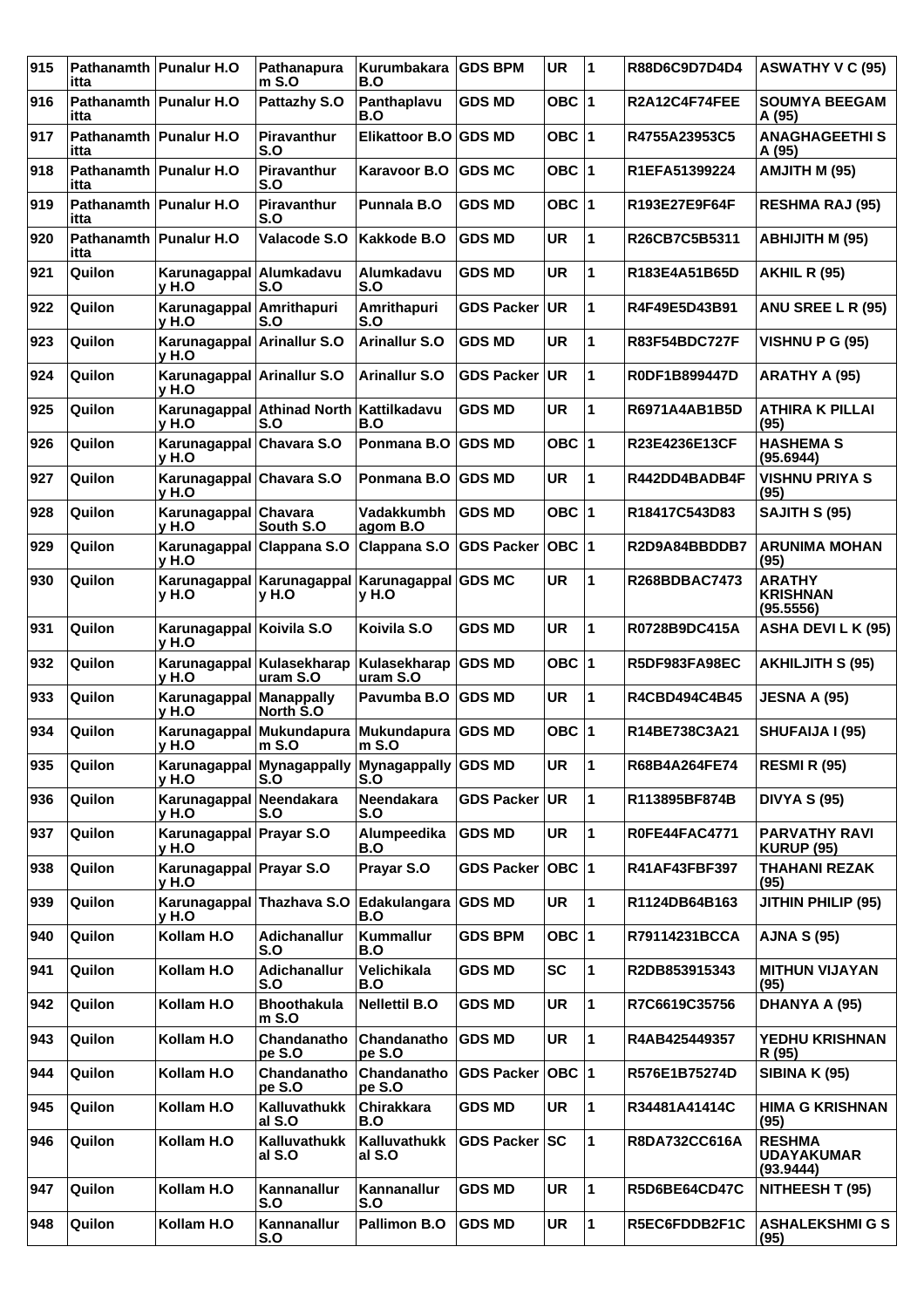| 949 | Quilon | Kollam H.O         | Karamcode<br>S.O             | <b>Edanad B.O</b><br>B.O                  | <b>GDS MC</b>     | <b>UR</b> | 1 | R5F2AD455E3D1        | <b>ANJALEENA T G</b><br>(95.4167)             |
|-----|--------|--------------------|------------------------------|-------------------------------------------|-------------------|-----------|---|----------------------|-----------------------------------------------|
| 950 | Quilon | Kollam H.O         | Karamcode<br>S.O             | Uliyanadu<br>B.Ó                          | <b>GDS BPM</b>    | <b>UR</b> | 1 | <b>R8E4FFD66765D</b> | <b>VINOD P H (95)</b>                         |
| 951 | Quilon | Kollam H.O         | <b>Kavanad S.O</b>           | <b>Kavanad S.O</b>                        | <b>GDS MD</b>     | <b>SC</b> | 1 | R48BD4594A17E        | <b>REMYA R (95)</b>                           |
| 952 | Quilon | Kollam H.O         | Kilikollur S.O               | Kallumthazha<br>$m$ B.O                   | <b>GDS MD</b>     | <b>UR</b> | 1 | R8A9716BBE438        | <b>DHANYA RAJ</b><br>(96.6667)                |
| 953 | Quilon | Kollam H.O         | Kilikollur S.O               | Kilikollur S.O                            | <b>GDS MD</b>     | OBC       | 1 | <b>R644F36B46AEF</b> | <b>NANDHU M (95)</b>                          |
| 954 | Quilon | Kollam H.O         | Kollam H.O                   | Kollam H.O                                | <b>GDS MD</b>     | <b>UR</b> | 1 | R2CB3582477B1        | <b>PRABHATH P (97.5)</b>                      |
| 955 | Quilon | Kollam H.O         | <b>Mukathala</b><br>S.O      | <b>Mukathala</b><br>S.O                   | <b>GDS MD</b>     | <b>UR</b> | 1 | R01A52BAD39C2        | <b>ARYA LEKSHMI J</b><br>(95)                 |
| 956 | Quilon | Kollam H.O         | <b>Mukathala</b><br>S.O      | <b>Mukathala</b><br>S.O                   | <b>GDS Packer</b> | <b>UR</b> | 1 | R689C46164224        | <b>NEENA JULIAN (95)</b>                      |
| 957 | Quilon | Kollam H.O         | Mulavana S.O                 | <b>Mukkoodu</b><br>B.O                    | <b>GDS MD</b>     | <b>UR</b> | 1 | R4C1C44454951        | <b>ARAVIND</b><br><b>KRISHNAN (95)</b>        |
| 958 | Quilon | Kollam H.O         | Mulavana S.O                 | Mulavana S.O GDS MD                       |                   | <b>UR</b> | 1 | R2D27BBD48788        | <b>DELFIN D (96.8333)</b>                     |
| 959 | Quilon | Kollam H.O         | Mulavana S.O Padappakara     | B.O                                       | <b>GDS MC</b>     | <b>UR</b> | 1 | R2C1AEA214A91        | <b>UNNI KRISHNAN R</b><br>(95)                |
| 960 | Quilon | Kollam H.O         | Mulavana S.O                 | Padappakara<br>B.O                        | <b>GDS MD</b>     | <b>UR</b> | 1 | R13E4854771BB        | <b>GEETHU SALIM</b><br>(95)                   |
| 961 | Quilon | Kollam H.O         | Nedungolam<br>S.O            | Nedungolam<br>S.O                         | <b>GDS MD</b>     | <b>UR</b> | 1 | R3D2CFB4F94CC        | <b>DEVOOTTY S (95)</b>                        |
| 962 | Quilon | Kollam H.O         | Nedungolam<br>S.O            | Nedungolam<br>S.O                         | <b>GDS Packer</b> | OBC  1    |   | R6CEC33B35A42        | <b>SUBIN CHANDRAN</b><br>B (95)               |
| 963 | Quilon | Kollam H.O         | <b>Parippally</b><br>S.O     | Kizhakkenela<br>B.O                       | <b>GDS MD</b>     | <b>UR</b> | 1 | R4926D3EB8F54        | <b>ATHIRA VIJAYAN</b><br>(95)                 |
| 964 | Quilon | Kollam H.O         | <b>Parippally</b><br>S.O     | Velamannoor<br>B.O                        | <b>GDS MD</b>     | <b>UR</b> | 1 | R4F6192E63824        | <b>VISHNU S R (95)</b>                        |
| 965 | Quilon | Kollam H.O         | Perinad S.O                  | Chemmakkad<br>B.O                         | <b>GDS MD</b>     | <b>UR</b> | 1 | R66AB949A3178        | <b>GIFTLIN SHEEBA</b><br><b>RANI A (96.2)</b> |
| 966 | Quilon | Kollam H.O         | Perinad S.O                  | <b>Mathilil B.O</b>                       | <b>GDS MD</b>     | <b>UR</b> | 1 | R84229288F911        | <b>FEBA WILSON (95)</b>                       |
| 967 | Quilon | Kollam H.O         | <b>Perinad S.O</b>           | Pattamthurut<br>h B.O                     | <b>GDS MC</b>     | OBC $ 1$  |   | R4F5464EB1CA4        | <b>ALINA JOHN (95)</b>                        |
| 968 | Quilon | Kollam H.O         | <b>Perinad S.O</b>           | <b>Pattamthurut</b><br>h B.O              | <b>GDS MD</b>     | <b>UR</b> | 1 | R74711954424E        | <b>HARITHA G (95)</b>                         |
| 969 | Quilon | Kollam H.O         | <b>Perinad S.O</b>           | <b>Perinad S.O</b>                        | <b>GDS MD</b>     | <b>UR</b> | 1 | R19CE3DE9ED34        | <b>SARANYA R (95)</b>                         |
| 970 | Quilon | Kollam H.O         | <b>Perinad S.O</b>           | Perinad S.O                               | <b>GDS Packer</b> | UR.       | 1 | R7FA31F1C7554        | <b>KRISHNADAS C</b><br>(95)                   |
| 971 | Quilon | Kollam H.O         | S.O                          | TK M College TK M College GDS MD<br>S.O   |                   | OBC  1    |   | R66512B1FAC85        | <b>JEMSHYA S (95)</b>                         |
| 972 | Quilon | Kollam H.O         | S.O                          | T K M College T K M College GDS MD<br>S.O |                   | <b>UR</b> | 1 | <b>R244EE446C4DE</b> | <b>RESHMA C V (95)</b>                        |
| 973 | Quilon | Kollam H.O         | <b>Thangasserry</b><br>S.O   | <b>Thangasserry</b><br>S.O                | <b>GDS MD</b>     | OBC 1     |   | R4BB457E528F9        | <b>ABDUL RAHMAN</b><br><b>MOHD IQBAL (95)</b> |
| 974 | Quilon | Kollam H.O         | <b>Thattamala</b><br>S.O     | Koottikada<br>B.O                         | <b>GDS MD</b>     | OBC 1     |   | R1D2862F73154        | <b>SHIJINA SH</b><br>(99.1667)                |
| 975 | Quilon | Kollam H.O         | <b>Thekkevila</b><br>S.O     | <b>Thekkevila</b><br>S.O                  | GDS Packer SC     |           | 1 | R051C31D4B7A2        | <b>AKSHAYA A (95)</b>                         |
| 976 | Quilon | Kollam H.O         | Umayanallur I<br><b>ES.0</b> | Umayanallur I<br>E S.O                    | <b>GDS MD</b>     | OBC 1     |   | R3FC94322843C        | <b>SIBI SALAM A S</b><br>(98.3333)            |
| 977 | Quilon | Kottarakara<br>H.O | Chadayaman<br>galam S.O      | <b>Elampazhann</b><br>ur B.O              | <b>GDS MD</b>     | OBC 1     |   | R483DBC43F486        | <b>REHNAS NAZAR</b><br>(95)                   |
| 978 | Quilon | Kottarakara<br>H.O | Chadayaman<br>galam S.O      | Poredom B.O                               | <b>GDS MD</b>     | <b>UR</b> | 1 | R52DAEC797B5A        | <b>ANJU V (95)</b>                            |
| 979 | Quilon | Kottarakara<br>H.O | Chengamana<br>d Jn S.O       | Chengamana<br>d Jn S.O                    | GDS Packer UR     |           | 1 | R02CBFDA54411        | <b>SREERAJ R S (95)</b>                       |
| 980 | Quilon | Kottarakara<br>H.O |                              | Cheppara S.O Cheppara S.O                 | <b>GDS MD</b>     | <b>UR</b> | 1 | R54DBE1C39B2A        | <b>RATHEESHKUMAR</b><br>R (95)                |
| 981 | Quilon | Kottarakara<br>H.O | Cheppara S.O                 | Cheppara S.O                              | <b>GDS Packer</b> | UR.       | 1 | R724AE7818C63        | <b>GREESHMA G S</b><br>(95)                   |
| 982 | Quilon | Kottarakara<br>H.O | Cheppara S.O                 | <b>Ummannur</b><br>B.O                    | <b>GDS MD</b>     | <b>UR</b> | 1 | R75BF444382C4        | <b>CHINCHU</b><br><b>CHANDRAN (95)</b>        |
| 983 | Quilon | Kottarakara<br>H.O | Chithara S.O                 | Ayirakuzhy<br>B.O                         | <b>GDS MD</b>     | <b>UR</b> | 1 | R343D2A144FD3        | <b>ARATHI</b><br><b>RAVEENDRAN (95)</b>       |
| 984 | Quilon | Kottarakara<br>H.O | Chithara S.O                 | Chithara S.O                              | <b>GDS Packer</b> | <b>UR</b> | 1 | R729B44DF83D7        | <b>REVATHI R (95.4)</b>                       |
| 985 | Quilon | Kottarakara<br>H.O | Chithara S.O                 | Mancode-<br>kadakkal B.O                  | <b>GDS MD</b>     | UR        | 1 | R1B784194D762        | <b>VIJESH V A (95)</b>                        |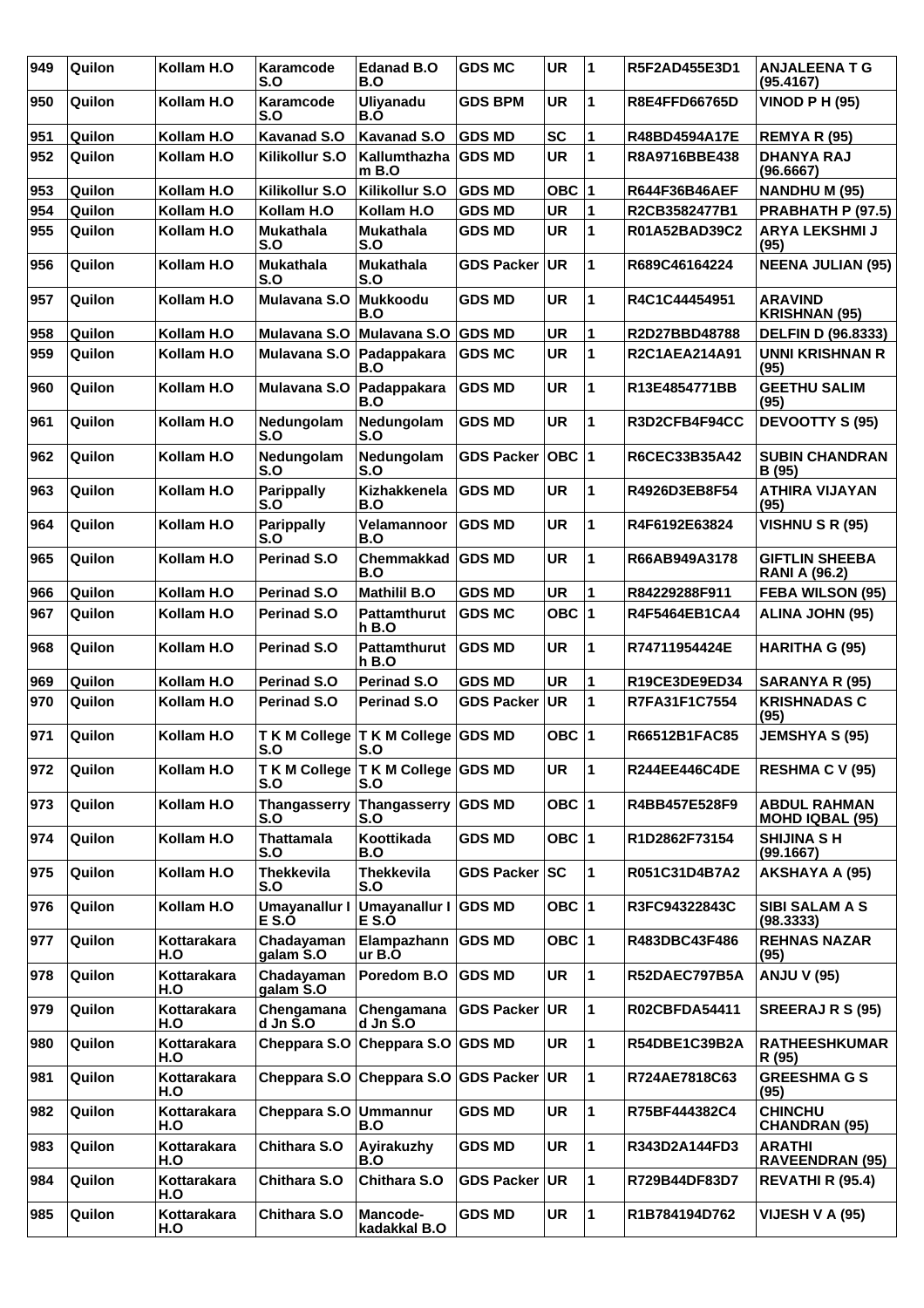| 986  | Quilon                 | Kottarakara<br>H.O | Chithara S.O                     | Valavupacha<br>B.O                             | <b>GDS MD</b>     | <b>UR</b> | 11           | R0312B2546828        | <b>SWATHY S RAJ</b><br>(95)                          |
|------|------------------------|--------------------|----------------------------------|------------------------------------------------|-------------------|-----------|--------------|----------------------|------------------------------------------------------|
| 987  | Quilon                 | Kottarakara<br>H.O |                                  | Ezhukone S.O Ambalathumk GDS MD<br>ala B.O     |                   | OBC $ 1$  |              | <b>R6AEE523E3F4F</b> | GOPIKA J (95)                                        |
| 988  | Quilon                 | Kottarakara<br>H.O | Ezhukone S.O Anakottur           | B.O                                            | <b>GDS MD</b>     | <b>UR</b> | 1            | R363714EB629B        | <b>AJESH K MATHEW</b><br>(95)                        |
| 989  | Quilon                 | Kottarakara<br>H.O |                                  | Ezhukone S.O Ezhukone S.O GDS MD               |                   | OBC $ 1$  |              | R72C46928975C        | <b>AISWARYA S V (95)</b>                             |
| 990  | Quilon                 | Kottarakara<br>H.O |                                  | Ezhukone S.O Ezhukone S.O GDS MD               |                   | <b>ST</b> | 1            | R3111699ECE8B        | <b>MEGHAVATHU</b><br><b>BABULU NAIK</b><br>(91.6667) |
| 991  | Quilon                 | Kottarakara<br>H.O | Ezhukone S.O Irumpananga         | $du$ B.O                                       | <b>GDS BPM</b>    | <b>UR</b> | 1            | <b>R01D758DDAE7C</b> | <b>SANDHYA SURESH</b><br>(95)                        |
| 992  | Quilon                 | Kottarakara<br>H.O | Ezhukone S.O Neeleswaram         | B.O                                            | <b>GDS MD</b>     | <b>UR</b> | $\mathbf{2}$ | R1BE249FF4823        | <b>LINEESH RAJ (95)</b>                              |
| 993  | Quilon                 | Kottarakara<br>H.O | Ezhukone S.O                     | <b>Neeleswaram</b><br>B.O                      | <b>GDS MD</b>     | <b>UR</b> | $\mathbf 2$  | R43B3AAC778F9        | <b>TEENA JOHN (95)</b>                               |
| 994  | Quilon                 | Kottarakara<br>H.O | Kadakkal S.O                     | Chariparabu<br>B.O                             | <b>GDS MD</b>     | <b>UR</b> | 1            | R421BD49D791B        | <b>ANUJA S J (95)</b>                                |
| 995  | Quilon                 | Kottarakara<br>H.O | Kadakkal S.O                     | Kadakkal S.O                                   | <b>GDS MD</b>     | <b>UR</b> | 1            | R7A4D4536F82F        | <b>ARYA V THAMPI</b><br>(95)                         |
| 996  | Quilon                 | Kottarakara<br>H.O | Kaithacode<br>S.O                | Cherupoika<br>B.O                              | <b>GDS MD</b>     | <b>UR</b> | 1            | R87966495B8C3        | PTOLOMY M G (95)                                     |
| 997  | Quilon                 | Kottarakara<br>H.O | Kalayapuram<br>S.O               | Kalayapuram<br>S.O                             | <b>GDS MD</b>     | OBC $ 1$  |              | R6C3F5DEB9FFB        | <b>ANANDA</b><br><b>KRISHNAN B (95)</b>              |
| 998  | Quilon                 | Kottarakara<br>H.O | Kalayapuram<br>S.O               | <b>Mailom B.O</b>                              | <b>GDS MD</b>     | <b>UR</b> | 1            | R3917C6439788        | <b>ARYASREE M S</b><br>(95)                          |
| 999  | Quilon                 | Kottarakara<br>H.O | Kulakada S.O                     | Kulakada S.O                                   | <b>GDS Packer</b> | OBC  1    |              | R1E2C64F488D2        | <b>SARUN BABU (95)</b>                               |
| 1000 | Quilon                 | Kottarakara<br>H.O | Kulakada S.O                     | Kulakkada<br>East B.O                          | <b>GDS MD</b>     | <b>UR</b> | 1            | R2BA52F51EC75        | <b>AMITHA SAJI (95)</b>                              |
| 1001 | Quilon                 | Kottarakara<br>H.O | Kulakada S.O                     | Kulakkadatha<br>zham B.O                       | <b>GDS MD</b>     | <b>UR</b> | 1            | R4CE4EEB81346        | <b>ANJU SUSAN</b><br><b>MOSES (95)</b>               |
| 1002 | Quilon                 | Kottarakara<br>H.O | Kuzhimathica<br>ud S.O           | Thrioppilazhi<br>kom B.O                       | <b>GDS MD</b>     | <b>UR</b> | 1            | R2A211C6DED36        | <b>LINCY L DANIEL</b><br>(95)                        |
| 1003 | Quilon                 | Kottarakara<br>H.O | Kuzhimathica<br>ud S.O           | Thrioppilazhi<br>kom B.O                       | <b>GDS MD</b>     | <b>UR</b> | 1            | R66A32842B277        | <b>ANJU MATHEW (95)</b>                              |
| 1004 | Quilon                 | Kottarakara<br>H.O | <b>Madathara</b><br>S.O          | <b>Madathara</b><br>S.O                        | GDS MD            | UR        | 1            | R5538818B7E76        | <b>SWATHY J (95)</b>                                 |
| 1005 | Quilon                 | Kottarakara<br>H.O | <b>Madathara</b><br>S.O          | <b>Madathara</b><br>S.O                        | <b>GDS Packer</b> | UR        | 1            | R44C413F84CF4        | <b>PARVATHY S</b><br><b>MURALI (95)</b>              |
|      | 1006 Quilon            | Kottarakara<br>H.O | S.O                              | Nellikkunnam Nellikkunnam GDS Packer UR<br>S.O |                   |           | 11           | R3953DAE83933        | <b>JITHIN RAJ (95)</b>                               |
|      | 1007 Quilon            | Kottarakara<br>H.O | <b>Nilamel S.O</b>               | Kaithode B.O                                   | <b>GDS BPM</b>    | <b>SC</b> | $\mathbf{1}$ | R3B2A4F5B7149        | <b>GREESHMA B (95)</b>                               |
| 1008 | Quilon                 | Kottarakara<br>H.O | Nilamel S.O                      | Kaithode B.O                                   | <b>GDS MD</b>     | OBC $ 1$  |              | R7564E73962A4        | <b>AKHILDAS P (95)</b>                               |
|      | 1009 $\sqrt{q}$ Quilon | Kottarakara<br>H.O | <b>Nilamel S.O</b>               | Nilamel S.O                                    | <b>GDS MD</b>     | UR        | 1            | R617F684AE945        | <b>NISHI CHERIAN (95)</b>                            |
|      | 1010 Quilon            | Kottarakara<br>H.O | Oyur S.O                         | Chenkulam<br>B.O                               | <b>GDS MD</b>     | <b>UR</b> | $\mathbf{1}$ | R845E37F9EFA8        | <b>GEEN RAJU (95)</b>                                |
| 1011 | Quilon                 | Kottarakara<br>H.O | Pallickal-<br>kottarakara<br>S.O | Pallickal-<br>kottarakara<br>S.O               | GDS Packer UR     |           | $\mathbf{1}$ | R51DFEACADB4F        | <b>ANJALI V S (95)</b>                               |
|      | 1012 Quilon            | Kottarakara<br>H.O | Pallickal-<br>kottarakara<br>S.O | Perumkulam<br>B.O                              | <b>GDS MD</b>     | UR        | 1            | R52921C5CE4C4        | <b>THASNI MOL S (95)</b>                             |
|      | 1013 $\sqrt{q}$ Quilon | Kottarakara<br>H.O | <b>Pulamon S.O</b>               | Karikkom B.O                                   | <b>GDS MD</b>     | OBC $ 1$  |              | R674424684432        | <b>POOJA MOHAN</b><br>(95)                           |
|      | 1014 Quilon            | Kottarakara<br>H.O | <b>Pulamon S.O</b>               | Kizhakkether<br>uvu B.O                        | <b>GDS MD</b>     | SC        | 1            | R22BF67F336ED        | ARYA VIJAYAN U<br>(95)                               |
|      | 1015 Quilon            | Kottarakara<br>H.O | <b>Pulamon S.O</b>               | <b>Plappally B.O</b>                           | <b>GDS MD</b>     | <b>ST</b> | $\mathbf{1}$ | R4BC1D81175A4        | <b>VANKUDOTH</b><br><b>SHIVA (91.5)</b>              |
|      | 1016 Quilon            | Kottarakara<br>H.O | Puthur-kollam Mavadi B.O<br>S.O  |                                                | <b>GDS MD</b>     | <b>UR</b> | 1            | R759EDC6EB913        | <b>JAYESH V S (95)</b>                               |
|      | 1017 Quilon            | Kottarakara<br>H.O | Puthur-kollam<br>S.O             | Pavithreswar<br>am B.O                         | <b>GDS MD</b>     | UR        | 1            | R446CDC3A8B25        | <b>POOJA KRISHNAN</b><br>V (95)                      |
|      | 1018 Quilon            | Kottarakara<br>H.O | Valakom S.O                      | Andoor B.O                                     | <b>GDS MD</b>     | UR        | $\mathbf{1}$ | R83B2E4AF45FB        | <b>SHALU M SABU</b><br>(95)                          |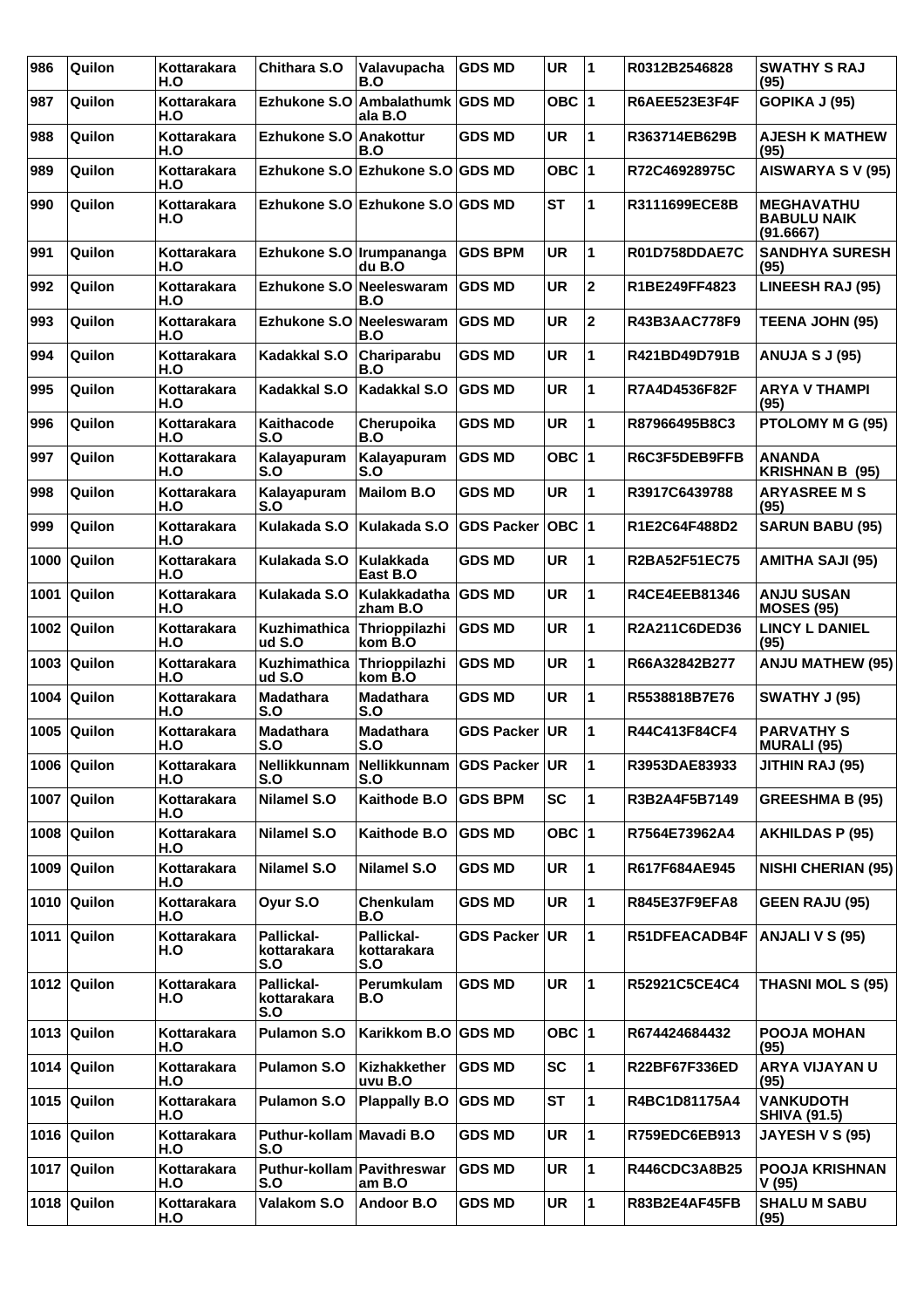|      | 1019 Quilon                       | Kottarakara<br>H.O   | Vettikavala<br>S.O             | <b>Kokkad B.O</b>                       | <b>GDS MD</b>     | <b>UR</b>       | 1 | R0485BB48E29B        | <b>SIVEJI J S (95)</b>                          |
|------|-----------------------------------|----------------------|--------------------------------|-----------------------------------------|-------------------|-----------------|---|----------------------|-------------------------------------------------|
| 1020 | <b>Quilon</b>                     | Kottarakara<br>H.O   | Vettikavala<br>S.O             | <b>Thalachira</b><br>B.O                | <b>GDS BPM</b>    | <b>UR</b>       | 1 | R857EC1F41792        | <b>SHABNA BAIJU</b><br>(95)                     |
| 1021 | <b>Tiruvalla</b>                  | Chengannur<br>H.O    | Chengannur<br>H.O              | Chengannur<br><b>RS S.O</b>             | <b>GDS Packer</b> | UR.             | 1 | R5C6D1B7494D8        | <b>HITHA SUSAN REGI</b><br>(95.2)               |
| 1022 | <b>Tiruvalla</b>                  | Chengannur<br>H.O    | Cheriyanadu<br>S.O             | <b>Elanjimel B.O</b>                    | <b>GDS BPM</b>    | <b>UR</b>       | 1 | R574ECE2B24FC        | <b>APARNA</b><br><b>JAYAKUMAR (95)</b>          |
| 1023 | <b>Tiruvalla</b>                  | Chengannur<br>H.O    | Eraviperoor<br>S.O             | Eraviperoor<br>S.O                      | GDS Packer ST     |                 | 1 | R1482914B3F41        | <b>LAKAVATH MOHAN</b><br><b>BABU (89.5)</b>     |
| 1024 | Tiruvalla                         | Chengannur<br>H.O    |                                | Koipuram S.O Koipuram S.O GDS MD        |                   | <b>UR</b>       | 1 | R47F7E6BCADB3        | NITHIN R (95)                                   |
| 1025 | <b>Tiruvalla</b>                  | Chengannur<br>H.O    |                                | Koipuram S.O Koipuram S.O GDS Packer    |                   | OBC 1           |   | <b>R62283C8ACCBF</b> | <b>SANGEETHA</b><br><b>SATHYAN (95)</b>         |
| 1026 | <b>Tiruvalla</b>                  | Chengannur<br>H.O    | Koipuram S.O Poovathoor        | B.O                                     | <b>GDS BPM</b>    | OBC $ 1$        |   | R12A588EECE8A        | <b>APARNA SURESH</b><br>(95)                    |
| 1027 | <b>Tiruvalla</b>                  | Chengannur<br>H.O    | <b>Kottanad S.O</b>            | Kariamplavu<br>B.O                      | <b>GDS BPM</b>    | <b>UR</b>       | 1 | R5B52381EF17E        | THAZNIM P THAHA<br>(95)                         |
| 1028 | <b>Tiruvalla</b>                  | Chengannur<br>H.O    | Kottathoor<br>S.O              | Edappavoor<br>B.O                       | <b>GDS MD</b>     | OBC $ 1$        |   | R7D1D5BE144F1        | <b>AGNES MARY K F</b><br>(95)                   |
| 1029 | <b>Tiruvalla</b>                  | Chengannur<br>H.O    | Kottathoor<br>S.O              | Kaithakody<br>B.O                       | <b>GDS MD</b>     | <b>UR</b>       | 1 | <b>R24F87A142EAD</b> | <b>BHAGYA</b><br><b>VISWANATH (95)</b>          |
| 1030 | <b>Tiruvalla</b>                  | Chengannur<br>H.O    | Kottathoor<br>S.O              | <b>Thekkumkal</b><br>B.O                | <b>GDS BPM</b>    | <b>SC</b>       | 1 | R22EE945463B6        | <b>ABHINA M RAJAN</b><br>(95)                   |
| 1031 | <b>Tiruvalla</b>                  | Chengannur<br>H.O    | Pandanad<br>S.O                | Pandanad<br>S.O                         | <b>GDS MD</b>     | <b>UR</b>       | 1 | R52A64435A687        | <b>SARANYA T</b><br><b>SADASIVAN (95)</b>       |
| 1032 | <b>Tiruvalla</b>                  | Chengannur<br>H.O    | Puliyoor S.O                   | <b>Puliyoor S.O</b>                     | <b>GDS MD</b>     | <b>UR</b>       | 1 | R01F1666DDB63        | <b>SANUSHA U (95)</b>                           |
| 1033 | Tiruvalla                         | Chengannur<br>H.O    | Puramattom<br>S.O              | Madathumbh<br>agom North<br>B.O         | <b>GDS BPM</b>    | <b>UR</b>       | 1 | R54454A3AF1E4        | ATHULYA S (95)                                  |
| 1034 | <b>Tiruvalla</b>                  | Chengannur<br>H.O    | <b>Thadiyur S.O</b>            | <b>Thadiyur S.O</b>                     | <b>GDS Packer</b> | UR              | 1 | R888291A442F7        | <b>AKHILA SARATH</b><br>(95)                    |
| 1035 | <b>Tiruvalla</b>                  | <b>Tiruvalla H.O</b> | Edathua S.O                    | Chekkidikkad<br>u B.O                   | <b>GDS MD</b>     | OBC ∣1          |   | R14473D61D528        | <b>CEREENA</b><br><b>MARGRET JOSEPH</b><br>(95) |
| 1036 | <b>Tiruvalla</b>                  | Tiruvalla H.O        | Kallooppara<br>S.O             | Kadamankula<br>m B.O                    | <b>GDS MD</b>     | <b>UR</b>       | 1 | R63497E1D96D2        | <b>RESHMA</b><br><b>MANOHARAN (95)</b>          |
| 1037 | <b>Tiruvalla</b>                  | Tiruvalla H.O        | <b>Kaviyoor S.O</b>            | Anjilithanam<br>B.O                     | <b>GDS MD</b>     | OBC $ 1$        |   | R049752C7253D        | <b>AKHILA KRISHNAN</b><br>(95)                  |
|      | 1038 Tiruvalla                    | Tiruvalla H.O        | Kavumbhago<br>$m$ S.O          | Kavumbhago<br>m S.O                     | GDS Packer ST     |                 | 1 | R51FBDB7A5E4C        | <b>AASHISH A</b><br>(87.7143)                   |
| 1039 | <b>Tiruvalla</b>                  | Tiruvalla H.O        | <b>Mallappally</b><br>West S.O | Anikad<br><b>Mallappally</b><br>GDS B.O | <b>GDS BPM</b>    | <b>UR</b>       | 1 | <b>R425DC7DE777F</b> | <b>NAYANA</b><br><b>CHANDRAN (95)</b>           |
| 1040 | <b>Tiruvalla</b>                  | Tiruvalla H.O        | <b>Muttar S.O</b>              | <b>Muttar S.O</b>                       | <b>GDS Packer</b> | <b>UR</b>       | 1 | R4C4C1CECD918        | <b>SREELAKSHMIS</b><br>(95)                     |
| 1041 | <b>Tiruvalla</b>                  | <b>Tiruvalla H.O</b> | Niranam S.O                    | Kizhakkumbh<br>agom B.O                 | <b>GDS MD</b>     | OBC 1           |   | R1B8F46D4FE3C        | <b>SMRITHI</b><br><b>SAJEEVAN (95)</b>          |
| 1042 | <b>Tiruvalla</b>                  | Tiruvalla H.O        | Ramankary<br>S.O               | <b>Mithrakary</b><br>B.O                | <b>GDS BPM</b>    | OBC  1          |   | R4D596A842A5D        | <b>GANA KUMAR G</b><br>(95)                     |
|      | 1043 Tiruvalla                    | <b>Tiruvalla H.O</b> | Vaipur S.O                     | Kulathur B.O                            | <b>GDS BPM</b>    | <b>UR</b>       | 1 | R1DA112C866C9        | SYALINI S (95)                                  |
| 1044 | <b>Tiruvalla</b>                  | Tiruvalla H.O        | Vaipur S.O                     | Vaipur S.O                              | <b>GDS Packer</b> | OBC  1          |   | R467141276124        | <b>ANZA ANZARI (95)</b>                         |
| 1045 | <b>Tiruvalla</b>                  | Tiruvalla H.O        | Vallamkulam<br>S.O             | Vallamkulam<br>East B.O                 | <b>GDS MD</b>     | OBC  1          |   | R6814183C45ED        | <b>MALU</b><br><b>SASIDHARAN (95)</b>           |
| 1046 | <b>Tiruvalla</b>                  | Tiruvalla H.O        | Veliyanadu<br>S.O              | Veliyanadu<br>S.O                       | <b>GDS Packer</b> | UR <sup> </sup> | 1 | R3A3441194CA7        | JYOTHI S (95)                                   |
|      | 1047 Trivandrum<br><b>North</b>   | <b>Attingal H.O</b>  | <b>Alamcode</b><br>S.O         | <b>Alamcode</b><br>S.O                  | <b>GDS MD</b>     | <b>UR</b>       | 1 | R64156DB9B312        | <b>SHALA BEEGUM</b><br>(95)                     |
| 1048 | Trivandrum<br><b>North</b>        | <b>Attingal H.O</b>  | Alamcode<br>S.O                | Altharamood<br>u B.O                    | <b>GDS MD</b>     | <b>UR</b>       | 1 | R844E83441A37        | <b>DAFFRIN S (97.2)</b>                         |
| 1049 | <b>Trivandrum</b><br><b>North</b> | <b>Attingal H.O</b>  | Alamcode<br>S.O                | Nedumparam<br>bu B.O                    | <b>GDS MD</b>     | <b>UR</b>       | 1 | R7FF649E85173        | <b>VARSHA V S (95)</b>                          |
| 1050 | <b>Trivandrum</b><br>North        | <b>Attingal H.O</b>  | <b>Alamcode</b><br>S.O         | Perumkulam<br>B.O                       | <b>GDS MD</b>     | <b>UR</b>       | 1 | R68D7186D2358        | ARCHA D S (95)                                  |
| 1051 | Trivandrum<br><b>North</b>        | <b>Attingal H.O</b>  | Avanavanche<br>rry S.O         | Ayilam B.O                              | <b>GDS MD</b>     | OBC  1          |   | R476FFF1AAB64        | <b>JIFLIN S (96)</b>                            |
| 1052 | <b>Trivandrum</b><br><b>North</b> | <b>Attingal H.O</b>  | Avanavanche<br>rry S.O         | Poikamukku<br>B.O                       | <b>GDS MC</b>     | <b>SC</b>       | 1 | R3FB458835CB4        | <b>MIDHUN M (95)</b>                            |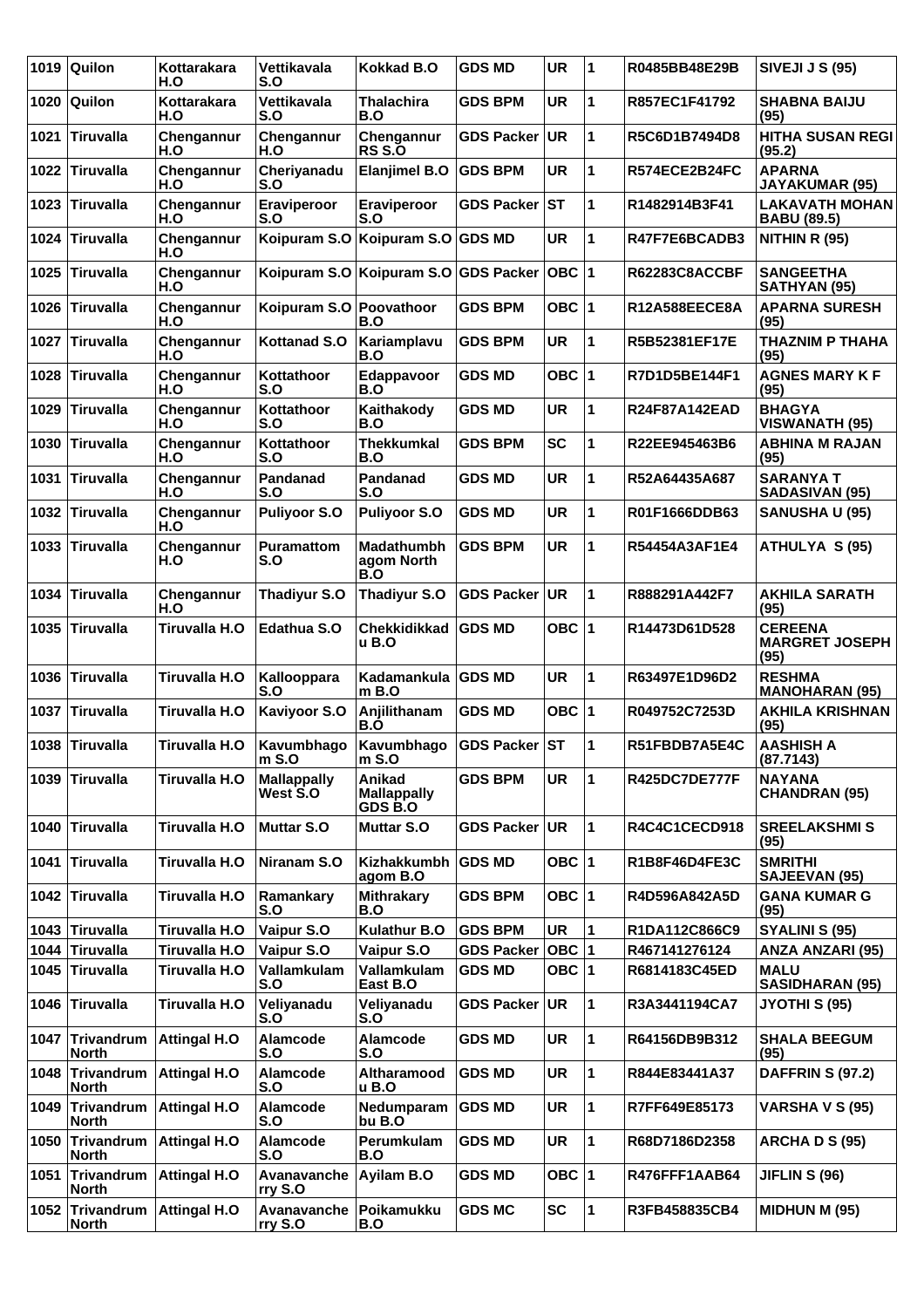| 1053   | <b>Trivandrum</b><br><b>North</b>              | <b>Attingal H.O</b>                              | Ayroor-<br>varkala S.O                            | Ayroor-<br>varkala S.O                           | <b>GDS Packer</b> | OBC  1    |                         | R67DF6CED99D4        | <b>SUBASINI N (95.8)</b>            |
|--------|------------------------------------------------|--------------------------------------------------|---------------------------------------------------|--------------------------------------------------|-------------------|-----------|-------------------------|----------------------|-------------------------------------|
| 1054 l | <b>North</b>                                   | Trivandrum   Attingal H.O                        | Kallara S.O<br>(Thiruvananth<br>apuram)           | Kallara S.O<br>(Thiruvananth<br>apuram)          | <b>GDS MD</b>     | <b>UR</b> | 1                       | R1A6EFF153E55        | <b>SIVASUMAM R R</b><br>(95)        |
| 1055   | Trivandrum<br><b>North</b>                     | <b>Attingal H.O</b>                              | Kallara S.O<br>(Thiruvananth kunnu B.O<br>apuram) | Kodithookiya                                     | <b>GDS MD</b>     | OBC $ 1$  |                         | R7BA9267EBC7E        | <b>GREESHMA</b><br>SATHYAN K S (95) |
| 1056   | Trivandrum<br><b>North</b>                     | <b>Attingal H.O</b>                              | Kaniyapuram<br>S.O                                | Channamkara GDS MD<br>B.O                        |                   | <b>SC</b> | 1                       | R17625CEEFC9C        | <b>VAISALY M R (95)</b>             |
| 1057   | Trivandrum<br><b>North</b>                     | <b>Attingal H.O</b>                              | Kaniyapuram<br>S.O                                | Chittattumukk GDS MD<br><b>u</b> B.O             |                   | <b>SC</b> | 1                       | R822412A441B9        | ARYA G S (93.9444)                  |
| 1058   | Trivandrum<br><b>North</b>                     | <b>Attingal H.O</b>                              | Kilmanur S.O                                      | <b>Kilmanur S.O</b>                              | <b>GDS MD</b>     | OBC $ 1$  |                         | R29159BA2957C        | SRUTHIRS (95)                       |
| 1059   | <b>Trivandrum</b><br><b>North</b>              | <b>Attingal H.O</b>                              | Madavoor-<br>pallickal S.O                        | <b>Madavoor-</b><br>pallickal S.O                | <b>GDS MC</b>     | <b>UR</b> | 1                       | R12B959EB44E8        | <b>SREERAG S R (95)</b>             |
|        | 1060 Trivandrum<br><b>North</b>                | Attingal H.O                                     | <b>Melvettoor</b><br>S.O                          | <b>Melvettoor</b><br>B.O                         | <b>GDS MD</b>     | OBC $ 1$  |                         | R79429BF74977        | <b>CIVIN V (95.8)</b>               |
| 1061   | Trivandrum<br><b>North</b>                     | <b>Attingal H.O</b>                              | <b>Mithirmala</b><br>S.O                          | Muthuvila B.O GDS MD                             |                   | OBC $ 1$  |                         | R037D3FD86289        | DEVI R RAJ (95)                     |
| 1062   | <b>Trivandrum</b><br><b>North</b>              | <b>Attingal H.O</b>                              | <b>Mithirmala</b><br>S.O                          | Neeramankad   GDS BPM<br>avuu B.O                |                   | OBC $ 1$  |                         | R6AB22ECAE794        | <b>MERIJA BENISHMA</b><br>R (96)    |
|        | 1063 Trivandrum<br><b>North</b>                | Attingal H.O                                     | Moongode<br>S.O                                   | Kavalayur<br>B.O                                 | <b>GDS MD</b>     | <b>UR</b> | 1                       | R455A684B21F8        | <b>ARYA KRISHNAN G</b><br>(95)      |
| 1064   | Trivandrum<br><b>North</b>                     | <b>Attingal H.O</b>                              | Navaikulam<br>S.O                                 | <b>Vettiyara B.O</b>                             | <b>GDS MD</b>     | <b>UR</b> | 1                       | R226EFBD34B14        | <b>BIJINA BLESSY T</b><br>(95)      |
| 1065   | <b>Trivandrum</b><br><b>North</b>              | <b>Attingal H.O</b>                              | Palayamkunn<br><b>u S.O</b>                       | Palayamkunn<br>u S.O                             | <b>GDS Packer</b> | $OBC$  1  |                         | R6E9B42544441        | <b>ARSHIK K (95)</b>                |
|        | 1066 Trivandrum<br><b>North</b>                | <b>Attingal H.O</b>                              | Pothencode<br>S.O                                 | Andoorkona<br>m B.O                              | <b>GDS MD</b>     | <b>UR</b> | 1                       | R32746EEA4F27        | <b>ADARSH M K (95)</b>              |
| 1067   | Trivandrum<br><b>North</b>                     | <b>Attingal H.O</b>                              | <b>Pulimath S.O</b>                               | Koduvazhann GDS MD<br>ur B.O                     |                   | <b>UR</b> | 1                       | R83D897484ECA        | KICHU P K $(95)$                    |
| 1068   | Trivandrum<br><b>North</b>                     | <b>Attingal H.O</b>                              | <b>Puthencurich</b><br>$v$ S.O                    | <b>Puthencurich</b><br><b>v</b> S.O              | <b>GDS Packer</b> | lsc       | 1                       | R785456C4F295        | KAVERI R (95)                       |
|        | 1069 Trivandrum<br><b>North</b>                | <b>Attingal H.O</b>                              | <b>St.Xavier's</b><br>College S.O                 | St.Xavier's<br>College S.O                       | <b>GDS Packer</b> | UR        | 1                       | R16CDCF14C32C        | <b>SWEETY ROBINS</b><br>(95)        |
| 1070   | Trivandrum<br><b>North</b>                     | Attingal H.O                                     | Vadasserikon<br>am S.O                            | Palachira B.O                                    | <b>GDS MD</b>     | OBC $ 1$  |                         | R472B366936F3        | <b>REJITHA D R (95)</b>             |
| 1071   | <b>Trivandrum</b><br><b>North</b>              | <b>Attingal H.O</b>                              | Vadasserikon<br>am S.O                            | Vadasserikon<br>am S.O                           | <b>GDS Packer</b> | <b>UR</b> | 1                       | R353A4CF97C41        | <b>BINSIMOL S N (95)</b>            |
|        | 1072 Trivandrum   Attingal H.O<br><b>North</b> |                                                  | Vakkom S.O                                        | Vakkom S.O                                       | <b>GDS MD</b>     | UR        | $\mathbf{1}$            | R5FD5951F4816        | <b>RAHUL KRISHNAN</b><br>K S (95)   |
| 1073   | Trivandrum<br><b>North</b>                     | <b>Attingal H.O</b>                              | Vakkom S.O                                        | Vakkom S.O                                       | <b>GDS Packer</b> | ∣овс ∣1   |                         | R86975B4FC315        | <b>DIVYA L LEKSHMI</b><br>(95)      |
| 1074   | <b>Trivandrum</b><br><b>North</b>              | <b>Attingal H.O</b>                              | Vamanapura<br>m S.O                               | Vamanapura<br>m S.O                              | <b>GDS Packer</b> | <b>UR</b> | 1                       | R5C148E4B54C1        | PREETHA P T (95)                    |
|        | 1075 Trivandrum<br><b>North</b>                | <b>Attingal H.O</b>                              | Varkala S.O                                       | Varkala S.O                                      | <b>GDS MC</b>     | UR        | 1                       | R76A52149CB4F        | ROSHNI V J (95)                     |
|        | <b>North</b>                                   | 1076 Trivandrum   Attingal H.O                   | Venjaramood<br><b>u S.O</b>                       | Pirappancode GDS MD<br>B.O                       |                   | <b>UR</b> | 1                       | R57E146CBF3DE        | <b>ARYA V J (95)</b>                |
| 1077   | Trivandrum<br><b>North</b>                     | <b>Attingal H.O</b>                              | Venjaramood<br><b>u S.O</b>                       | Vellumannad<br>v B.O                             | <b>GDS MD</b>     | OBC $ 1$  |                         | R8258BB8CD4E4        | VINEETH KUMAR V<br>N (95)           |
|        | 1078 Trivandrum<br><b>North</b>                | <b>National</b><br><b>Sorting Hub-</b><br>695001 | <b>National</b><br><b>Sorting Hub-</b><br>695001  | <b>National</b><br><b>Sorting Hub-</b><br>695001 | <b>GDS MD</b>     | OBC $ 2 $ |                         | R72B649E1187D        | <b>SUSMI U S (95)</b>               |
| 1079   | Trivandrum<br><b>North</b>                     | <b>National</b><br><b>Sorting Hub-</b><br>695001 | <b>National</b><br><b>Sorting Hub-</b><br>695001  | <b>National</b><br><b>Sorting Hub-</b><br>695001 | <b>GDS MD</b>     | $OBC$  2  |                         | R5551F4A24CC6        | <b>ARSHIYA HUSSAIN</b><br>(95)      |
| 1080   | Trivandrum<br><b>North</b>                     | <b>National</b><br><b>Sorting Hub-</b><br>695001 | <b>National</b><br><b>Sorting Hub-</b><br>695001  | <b>National</b><br><b>Sorting Hub-</b><br>695001 | <b>GDS MD</b>     | UR.       | 4                       | R8516C94A751A        | ARATHI AR (95)                      |
| 1081   | <b>Trivandrum</b><br><b>North</b>              | <b>National</b><br><b>Sorting Hub-</b><br>695001 | <b>National</b><br><b>Sorting Hub-</b><br>695001  | <b>National</b><br><b>Sorting Hub-</b><br>695001 | <b>GDS MD</b>     | <b>UR</b> | 4                       | R045649459FB3        | <b>GREESHMA V J</b><br>(95)         |
| 1082   | Trivandrum<br><b>North</b>                     | <b>National</b><br><b>Sorting Hub-</b><br>695001 | <b>National</b><br><b>Sorting Hub-</b><br>695001  | <b>National</b><br><b>Sorting Hub-</b><br>695001 | <b>GDS MD</b>     | <b>UR</b> | $\overline{\mathbf{4}}$ | R4472751F5B7C        | <b>ABHILASH B (95)</b>              |
| 1083   | Trivandrum<br><b>North</b>                     | <b>National</b><br><b>Sorting Hub-</b><br>695001 | <b>National</b><br><b>Sorting Hub-</b><br>695001  | <b>National</b><br><b>Sorting Hub-</b><br>695001 | <b>GDS MD</b>     | <b>UR</b> | $\overline{\mathbf{4}}$ | <b>R27544BA4DB4F</b> | <b>GEETHU A P (95)</b>              |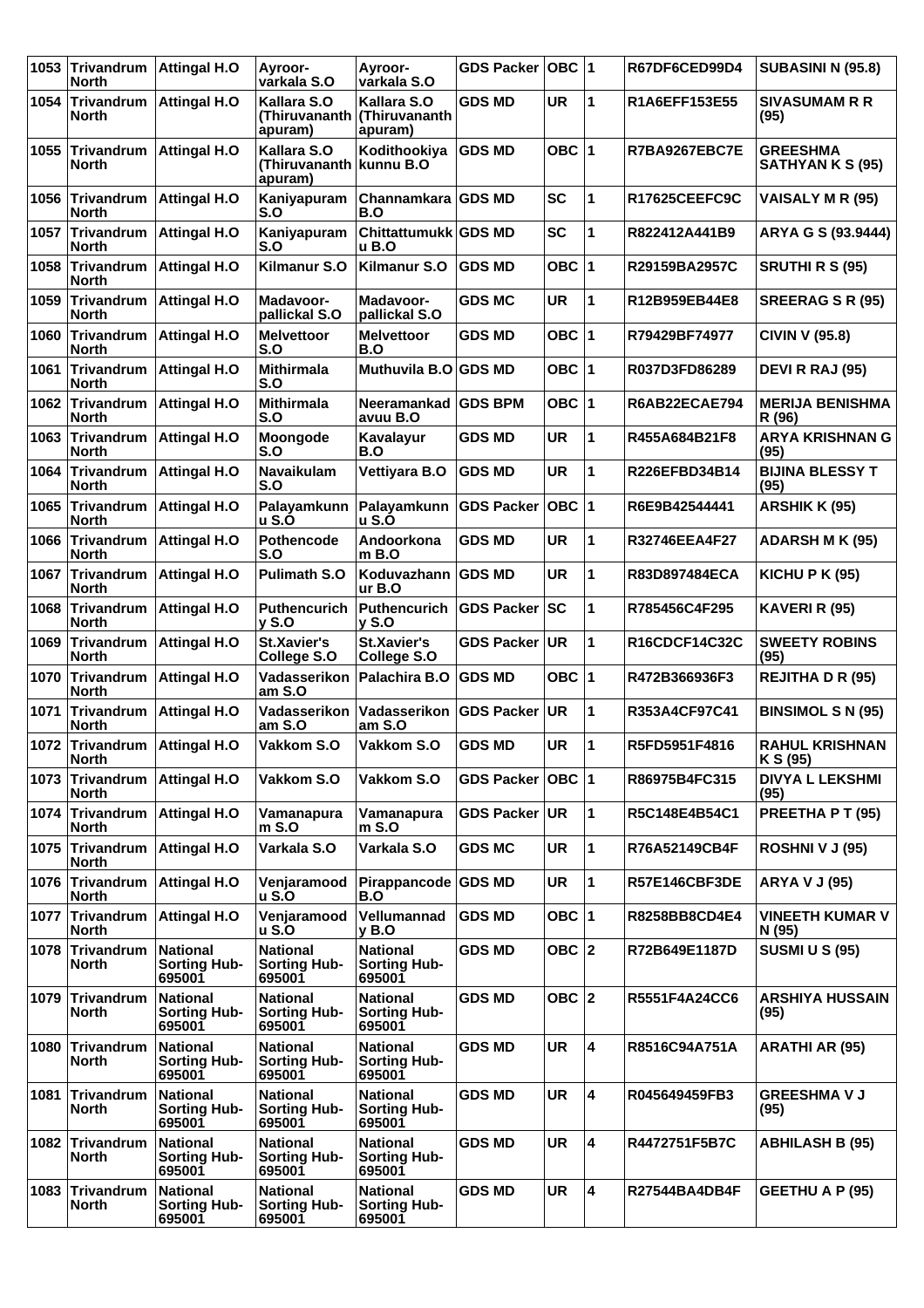| 1084 | <b>Trivandrum</b><br>North      | <b>Thiruvananth</b><br>apuram<br>G.P.O. | Karikkakom<br>S.O                                       | Karikkakom<br>S.O                                       | <b>GDS Packer</b> | UR        | 1            | R8E1C62E279AC        | VISHNU M S (95)                          |
|------|---------------------------------|-----------------------------------------|---------------------------------------------------------|---------------------------------------------------------|-------------------|-----------|--------------|----------------------|------------------------------------------|
| 1085 | <b>Trivandrum</b><br>North      | <b>Thiruvananth</b><br>apuram<br>G.P.O. | Karyavattom<br>S.O                                      | Pangappara<br>B.O                                       | GDS MD            | UR        | $\mathbf{1}$ | R37E141F79FE1        | ASWANI I C (95)                          |
| 1086 | <b>Trivandrum</b><br>North      | Thiruvananth<br>apuram<br>G.P.O.        | Karyavattom<br>S.O                                      | Thundathil<br>B.O                                       | <b>GDS BPM</b>    | SC        | 1            | R7F1A1E4F4921        | <b>UTHAYANITHI R</b><br>(95.8)           |
| 1087 | <b>Trivandrum</b><br>North      | Thiruvananth<br>apuram<br>G.P.O.        | <b>Kazhakuttam</b><br>S.O                               | Kazhakuttam<br>S.O                                      | <b>GDS MD</b>     | <b>UR</b> | 1            | R59EA89CF8722        | <b>MANAZY K BABU</b><br>(95.3333)        |
| 1088 | Trivandrum<br>North             | Thiruvananth<br>apuram<br>G.P.O.        | <b>Nalanchira</b><br>S.O                                | <b>Nalanchira</b><br>S.O                                | <b>GDS MD</b>     | OBC 1     |              | <b>R4A4CE16431FD</b> | <b>ASHA SOMS (95)</b>                    |
| 1089 | <b>Trivandrum</b><br>North      | Thiruvananth<br>apuram<br>G.P.O.        | <b>Nalanchira</b><br>S.O                                | <b>Nalanchira</b><br>S.O                                | <b>GDS MD</b>     | <b>UR</b> | $\mathbf 2$  | R64828B78C968        | <b>SHIFA L (95)</b>                      |
| 1090 | <b>Trivandrum</b><br>North      | Thiruvananth<br>apuram<br>G.P.O.        | <b>Nalanchira</b><br>S.O                                | <b>Nalanchira</b><br>S.O                                | GDS MD            | UR        | $\mathbf 2$  | R73F5E5C645C6        | <b>SRUTHY K (95)</b>                     |
| 1091 | <b>Trivandrum</b><br>North      | Thiruvananth<br>apuram<br>G.P.O.        | Pattom<br>Palace S.O                                    | <b>Mg College</b><br>B.O                                | <b>GDS BPM</b>    | <b>UR</b> | 1            | <b>R89ACEA39837E</b> | <b>SREEDEVI V S</b><br>(96.5278)         |
| 1092 | <b>Trivandrum</b><br>North      | <b>Thiruvananth</b><br>apuram<br>G.P.O. | Powdikonam                                              | Powdikonam                                              | <b>GDS MD</b>     | <b>UR</b> | 1            | R29CEE468E3FD        | <b>ATHIRA S NAIR (95)</b>                |
| 1093 | <b>Trivandrum</b><br>North      | <b>Thiruvananth</b><br>apuram<br>G.P.O. | <b>Thiruvananth</b><br>apuram<br>Medical<br>College S.O | <b>Thiruvananth</b><br>apuram<br>Medical<br>College S.O | <b>GDS MD</b>     | UR        | 1            | R35D93A4469A3        | <b>PRIYA S THAMPY</b><br>(95)            |
| 1094 | <b>Trivandrum</b><br>North      | <b>Thiruvananth</b><br>apuram<br>G.P.O. | <b>Thiruvananth</b><br>apuram<br>Pettah S.O             | Kaithamukku<br>S.O                                      | <b>GDS Packer</b> | <b>UR</b> | 1            | R4D1B48EC6491        | <b>VEENA C (96.3333)</b>                 |
| 1095 | <b>Trivandrum</b><br>North      | Thiruvananth<br>apuram<br>G.P.O.        | Vallakkadavo<br>o S.O                                   | Valiathura<br>B.O                                       | <b>GDS MC</b>     | <b>UR</b> | 1            | R2CA766334154        | GOPIKA B S (95)                          |
| 1096 | <b>Trivandrum</b><br>North      | Thiruvananth<br>apuram<br>G.P.O.        | Vanchiyur<br>S.O                                        | Vanchiyoor<br><b>Junction S.O</b>                       | <b>GDS Packer</b> | <b>UR</b> | 1            | R587DA5FCD7F4        | ANJANA S (95)                            |
| 1097 | <b>Trivandrum</b><br>North      | Thiruvananth<br>apuram<br>G.P.O.        | Vattappara<br>S.O                                       | Vattappara<br>S.O                                       | <b>GDS MD</b>     | <b>UR</b> | 1            | R379CFB6B58EA        | <b>ASWATHY</b><br><b>RAVEENDRAN (95)</b> |
|      | 1098 Trivandrum<br>South        | Neyyattinkara Amaravila<br>H.O          | S.O                                                     | Plamootukad GDS BPM<br>a B.O                            |                   | OBC $ 1$  |              | R5DE144B4BCDE        | <b>JENIFA J (96.6)</b>                   |
| 1099 | Trivandrum<br>South             | Neyyattinkara<br>H.O                    | Aralumoodu<br>S.O                                       | Thannimoodu GDS MD<br>B.O                               |                   | <b>UR</b> | $\mathbf{1}$ | R25591AF4281A        | <b>VIDYA V K (95)</b>                    |
| 1100 | Trivandrum<br>South             | Neyyattinkara<br>H.O                    | Balaramapura Chowara B.O<br>m S.O                       |                                                         | <b>GDS MC</b>     | UR        | 1            | R724448FEC315        | <b>VAISAKH</b><br><b>CHANDRAN (95)</b>   |
|      | 1101 Trivandrum<br><b>South</b> | H.O                                     | Neyyattinkara   Balaramapura   Kattachalkuz<br>$m$ S.O  | hy B.O                                                  | <b>GDS MD</b>     | UR        | $\mathbf{1}$ | R46C87A5FEA8A        | <b>ANJU JACOB</b><br>(95.4167)           |
|      | 1102 Trivandrum<br>South        | Neyyattinkara<br>H.O                    | Balaramapura Kottukal B.O<br>$m$ S.O                    |                                                         | <b>GDS BPM</b>    | OBC $ 1$  |              | R47F4544A6921        | JAEL JEFINA J<br>(96.6)                  |
|      | 1103 Trivandrum<br>South        | Neyyattinkara<br>H.O                    | Balaramapura Kottukal B.O<br>$m$ S.O                    |                                                         | <b>GDS MD</b>     | <b>UR</b> | 1            | R565436C4FB44        | <b>ATHIRAT (95)</b>                      |
|      | 1104 Trivandrum<br>South        | Neyyattinkara<br>H.O                    | Balaramapura Payattuvila<br>$m$ S.O                     | B.O                                                     | <b>GDS MD</b>     | <b>UR</b> | 1            | R098A45DA8972        | <b>VARSHA A V (95)</b>                   |
| 1105 | Trivandrum<br>South             | Neyyattinkara<br>H.O                    | <b>Balaramapura</b><br>$m$ S.O                          | Vedivachank<br>oil B.O                                  | <b>GDS MD</b>     | <b>UR</b> | 1            | R4347B1D3BA63        | SARANYA V P (95)                         |
|      | 1106 Trivandrum<br>South        | Neyyattinkara<br>H.O                    | Dhanuvachap<br>uram S.O                                 | Dhanuvachap GDS MD<br>uram S.O                          |                   | UR        | 1            | R7B342EC3EC87        | <b>DEVINA MOHAN P</b><br>(96.4)          |
|      | 1107 Trivandrum<br>South        | Neyyattinkara<br>H.O                    | Dhanuvachap<br>uram S.O                                 | Manchavilako GDS MD<br>$m$ B.O                          |                   | UR        | 1            | R24244BD46A4E        | <b>ANUKOOL S V (95)</b>                  |
|      | 1108 Trivandrum<br>South        | Neyyattinkara<br>H.O                    | Kanjiramkula<br>$m$ S.O                                 | Kanjiramkula<br>$m$ S.O                                 | <b>GDS MD</b>     | <b>UR</b> | 1            | R899D2261784E        | <b>REMYA DAS C R</b><br>(95)             |
| 1109 | Trivandrum<br>South             | Neyyattinkara<br>H.O                    | Kanjiramkula<br>$m$ S.O                                 | <b>Nellimoodu</b><br>B.O                                | <b>GDS MD</b>     | <b>UR</b> | 1            | R2E75658CB636        | <b>SOUMYA S (96.25)</b>                  |
|      | 1110 Trivandrum<br>South        | Neyyattinkara<br>H.O                    | Karakonam<br>S.O                                        | Karakonam<br>S.O                                        | <b>GDS MD</b>     | UR        | 1            | R1EE376C921D5        | <b>ANJANI KRISHNA B</b><br>S (99.2)      |
| 1111 | Trivandrum<br>South             | Neyyattinkara<br>H.O                    | Karakonam<br>S.O                                        | Kunnathukal<br>B.O                                      | <b>GDS BPM</b>    | UR        | $\mathbf{1}$ | R8442C447589C        | KRISHNA K V (96)                         |
|      |                                 |                                         |                                                         |                                                         |                   |           |              |                      |                                          |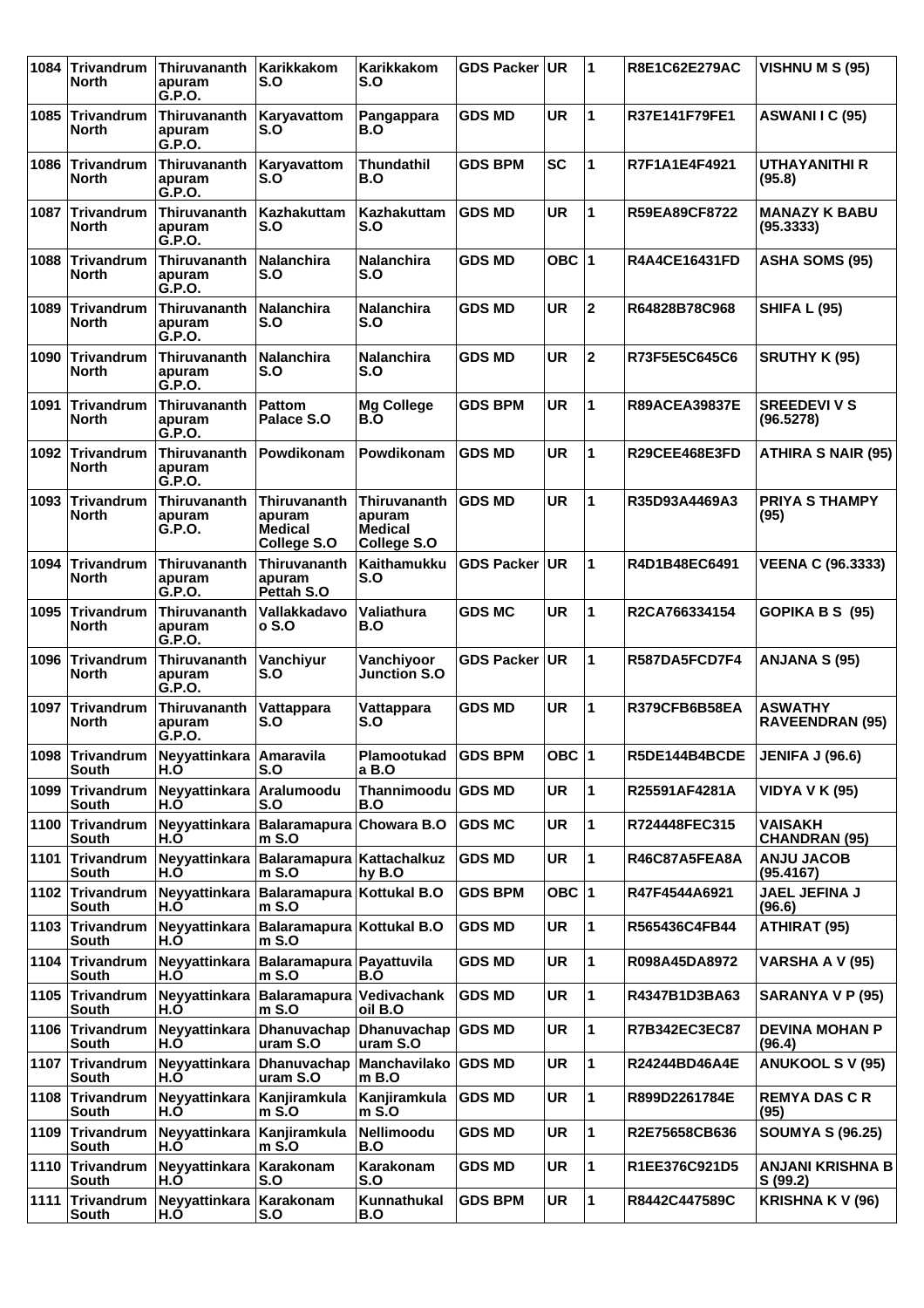| 1112 | Trivandrum<br>South             | Neyyattinkara<br>H.O | Kuvalassery<br>S.O          | Kandala B.O                 | <b>GDS MD</b>     | <b>UR</b> | $\mathbf{2}$ | R84858E21F4E7        | <b>THANGALAKSHMI</b><br>R (96.2)                 |
|------|---------------------------------|----------------------|-----------------------------|-----------------------------|-------------------|-----------|--------------|----------------------|--------------------------------------------------|
|      | 1113 Trivandrum<br>South        | Neyyattinkara<br>H.O | Kuvalassery<br>S.O          | Kandala B.O                 | <b>GDS MD</b>     | UR        | $\mathbf{2}$ | <b>R229AABDC9542</b> | <b>UNNIKRISHNAN G</b><br>R (95)                  |
| 1114 | Trivandrum<br>South             | Neyyattinkara<br>H.O | Ooruttambala<br>$m$ S.O     | Ooruttambala<br>$m$ S.O     | <b>GDS Packer</b> | UR        | 1            | R55581FA4FBDE        | VRINDA V T (95)                                  |
| 1115 | Trivandrum<br>South             | Neyyattinkara<br>H.O | Ottasekharam<br>angalam S.O | Dalmughom<br>B.O            | <b>GDS BPM</b>    | <b>UR</b> | 1            | R3DF84AB94F38        | <b>ANUSHA N (95)</b>                             |
|      | 1116 Trivandrum<br>South        | Neyyattinkara<br>H.Ŏ | Ottasekharam<br>angalam S.O | Dalmughom<br>B.O            | <b>GDS MD</b>     | <b>UR</b> | 1            | R28745DA65962        | <b>SHARI S R (95)</b>                            |
| 1117 | Trivandrum<br>South             | Neyyattinkara<br>H.O | Ottasekharam<br>angalam S.O | Mannamkona<br>$m$ B.O       | <b>GDS BPM</b>    | OBC ∣1    |              | <b>R137EA53FFB66</b> | <b>ALAN V S (96.6)</b>                           |
| 1118 | Trivandrum<br>South             | Neyyattinkara<br>H.O | Ottasekharam<br>angalam S.O | <b>Vazhichal B.O</b>        | <b>GDS BPM</b>    | <b>UR</b> | 1            | R2538991F9E23        | <b>RENJU P L (96.4)</b>                          |
|      | 1119 Trivandrum<br>South        | Neyyattinkara<br>H.Ŏ | Perumkadavil<br>a S.O       | Kottackal<br>(TVM) B.O      | <b>GDS MD</b>     | UR        | 1            | R82267447AC34        | ATHIRA K S (95)                                  |
| 1120 | Trivandrum<br>South             | Neyyattinkara<br>H.O | Perumpazhut<br>hoor S.O     | Perumpazhut<br>hoor S.O     | <b>GDS MD</b>     | <b>UR</b> | 1            | R16BDEEFA97DD        | AISWARYA R S (95)                                |
| 1121 | Trivandrum<br>South             | Neyyattinkara<br>H.O | Pozhiyoor<br>S.O            | Pozhiyoor<br>S.O            | <b>GDS MD</b>     | <b>UR</b> | 1            | R12D326977865        | VIJITHRA V J (96.4)                              |
| 1122 | Trivandrum<br>South             | Neyyattinkara<br>H.O | <b>Pulluvila S.O</b>        | Puthiathura<br>B.O          | <b>GDS MD</b>     | OBC ∣1    |              | R1635119BD54E        | <b>STEJIS</b><br><b>SURENDRAN (95)</b>           |
| 1123 | Trivandrum<br>South             | Neyyattinkara<br>H.O | <b>Uchakada</b><br>S.O      | Kakkavila B.O               | <b>GDS MD</b>     | OBC ∣1    |              | R6A7924FF251D        | <b>ABISHA N (97)</b>                             |
| 1124 | Trivandrum<br>South             | Neyyattinkara<br>H.O | <b>Uchakada</b><br>S.O      | Venkadambu<br>B.O           | <b>GDS MD</b>     | OBC  1    |              | R48F6822CB341        | APARNA P V (95)                                  |
| 1125 | Trivandrum<br>South             | Neyyattinkara<br>H.Õ | Vellarada S.O               | Karikuzhi B.O               | <b>GDS MD</b>     | <b>ST</b> | 1            | R254266E7564A        | <b>VADITHE</b><br><b>HANUMANAIK</b><br>(91.8333) |
| 1126 | Trivandrum<br>South             | Neyyattinkara<br>H.O | Vellarada S.O               | Koothali(TVM<br>) B.O       | <b>GDS MD</b>     | <b>UR</b> | 1            | R734798EB26A4        | <b>SINI S S (95)</b>                             |
| 1127 | Trivandrum<br>South             | Neyyattinkara<br>H.O | Vellarada S.O               | Kudappanam<br>oodu B.O      | <b>GDS MD</b>     | <b>UR</b> | 1            | R2493D8B96497        | <b>ARYA SREE A</b><br>(95.4)                     |
| 1128 | <b>Trivandrum</b><br>South      | Neyyattinkara<br>H.O | Vellarada S.O               | <b>Kudayal B.O</b>          | <b>GDS MD</b>     | <b>UR</b> | 1            | R2714B8743B3B        | <b>ANCY V N (95)</b>                             |
| 1129 | Trivandrum<br>South             | Neyyattinkara<br>H.O | Vellarada S.O               | <b>Kuttamala</b><br>B.O     | <b>GDS BPM</b>    | UR        | 1            | R6EE559857EB4        | <b>CHINCHU MOHAN</b><br>(95)                     |
| 1130 | Trivandrum<br>South             | Neyyattinkara<br>H.O | Vellarada S.O               | <b>Kuttamala</b><br>B.O     | <b>GDS MD</b>     | UR        | 1            | R064222AD5B13        | <b>ANJU SURESH (95)</b>                          |
| 1131 | <b>Trivandrum</b><br>South      | Neyyattinkara<br>H.O | Vellarada S.O               | Panachamoo<br>du B.O        | <b>GDS MD</b>     | UR        | 1            | R12A89B3E8483        | <b>EMIMA SHARON D</b><br>(96.8)                  |
|      | 1132 Trivandrum<br>South        | Neyyattinkara<br>H.O | Vellarada S.O               | Thekkupara<br>B.O           | <b>GDS BPM</b>    | <b>UR</b> | 1            | R4C4D69721A2C        | <b>SWATHY N (96)</b>                             |
|      | 1133 Trivandrum<br>South        | Neyyattinkara<br>H.O | Venganur S.O                | Kidarakuzhy<br>B.O          | <b>GDS BPM</b>    | UR        | 1            | R344F5D8744EA        | <b>JEGANATHAN</b><br>(96.4)                      |
| 1134 | Trivandrum<br>South             | Neyyattinkara<br>H.O | Venganur S.O                | Muttakadu<br>B.O            | <b>GDS MD</b>     | UR        | 1            | R81A344644BE1        | <b>MONISHA S (95.6)</b>                          |
|      | 1135 Trivandrum<br><b>South</b> | Neyyattinkara<br>H.O | Vlathankara<br>S.O          | Vlathankara<br>S.O          | <b>GDS Packer</b> | ∣овс ∣1   |              | R0FD5EC313EDF        | <b>STEPHY</b><br><b>SURENDRAN S (95)</b>         |
|      | 1136 Trivandrum<br>South        | Poojapura<br>H.O     | Aramada S.O                 | Aramada S.O                 | <b>GDS MD</b>     | UR        | 1            | R2AA4D218751B        | <b>NEETHU</b><br><b>CHANDRAN S (95)</b>          |
| 1137 | Trivandrum<br>South             | Poojapura<br>H.O     | Aryanad S.O                 | Panacode<br>B.O             | <b>GDS MD</b>     | OBC 1     |              | R869813A41244        | <b>GAYATHRI B S (95)</b>                         |
| 1138 | Trivandrum<br>South             | Poojapura<br>H.O     | Kalliyoor S.O               | Kalliyoor S.O               | <b>GDS MD</b>     | UR        | 1            | R767F64C98CA1        | <b>MANJU P NAIR (95)</b>                         |
|      | 1139 Trivandrum<br>South        | Poojapura<br>H.O     | Karakulam<br>S.O            | Karakulam<br>S.O            | <b>GDS MD</b>     | <b>SC</b> | 1            | R0F65F474D1B2        | <b>ARYA S S (95)</b>                             |
| 1140 | Trivandrum<br>South             | Poojapura<br>H.O     | Karakulam<br>S.O            | <b>Karakulam</b><br>S.O     | <b>GDS MD</b>     | <b>UR</b> | 1            | R834D72A52B3C        | <b>ARCHANA C (95)</b>                            |
| 1141 | Trivandrum<br>South             | Poojapura<br>H.O     | Karamana<br>S.O             | Karamana<br>S.O             | <b>GDS MD</b>     | <b>UR</b> | 1            | R74FDA2EE894E        | <b>ASWATHY G (96.5)</b>                          |
|      | 1142 Trivandrum<br>South        | Poojapura<br>H.O     | Kattakada<br>S.O            | Kattacode<br>B.O            | <b>GDS MD</b>     | OBC 1     |              | R75B1F5C99823        | <b>LIGINA S GEORGE</b><br>(95)                   |
| 1143 | Trivandrum<br>South             | Poojapura<br>H.O     | Kattakada<br>S.O            | Kattakada<br>S.O            | <b>GDS MC</b>     | OBC 1     |              | R16D2BE65F346        | <b>SOWMYARAJ J R</b><br>(95.6)                   |
|      | 1144 Trivandrum<br>South        | Poojapura<br>H.O     | Kattakada<br>S.O            | Kattakada<br>S.O            | <b>GDS MD</b>     | OBC 1     |              | R4DA4A2E31EE5        | <b>RINJU S S (95)</b>                            |
|      | 1145 Trivandrum<br>South        | Poojapura<br>H.O     | Kattakada<br>S.O            | Kuruthamcod GDS MD<br>e B.O |                   | OBC  1    |              | R647E13BE628F        | DIVYA BABU L (95)                                |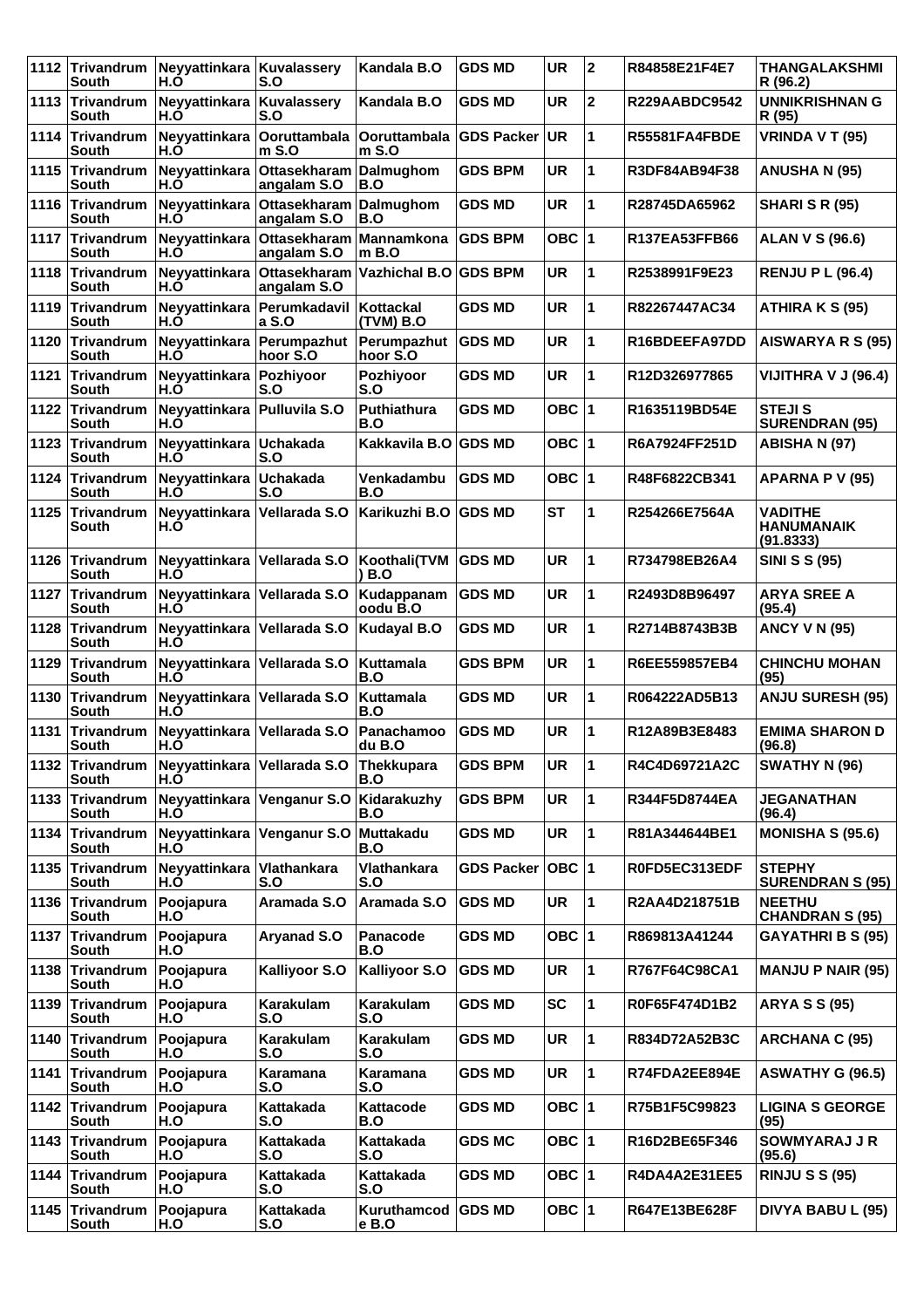| 1146 | Trivandrum<br>South                       | Poojapura<br>H.O | Kattakada<br>S.O                         | <b>Neyyar Dam</b><br>B.O                 | <b>GDS BPM</b>    | <b>UR</b> | 1                       | R41B66AE1ABC9        | <b>SAMITHA S (97.6)</b>                 |
|------|-------------------------------------------|------------------|------------------------------------------|------------------------------------------|-------------------|-----------|-------------------------|----------------------|-----------------------------------------|
|      | 1147 Trivandrum<br>South                  | Poojapura<br>H.O | Kattakada<br>S.O                         | <b>Neyyar Dam</b><br>B.Ó                 | <b>GDS MD</b>     | OBC $ 1$  |                         | <b>R68BA47CCC17E</b> | <b>AKSHAL MANO M</b><br>R (95.2)        |
| 1148 | Trivandrum<br>South                       | Poojapura<br>H.O | Kattakada<br>S.O                         | Neyyar Dam<br>B.O                        | <b>GDS MD</b>     | <b>UR</b> | 1                       | R3C347F4B9C7B        | VELVIZHI C (95.2)                       |
| 1149 | Trivandrum<br>South                       | Poojapura<br>H.O | Kattakada<br>S.O                         | Pantha B.O                               | <b>GDS BPM</b>    | UR        | 1                       | R64D47C4A28A7        | <b>RESHMY S NAIR</b><br>(95)            |
| 1150 | Trivandrum<br>South                       | Poojapura<br>H.O | Kattakada<br>S.O                         | Veeranakavu<br>B.O                       | <b>GDS MD</b>     | <b>UR</b> | 1                       | R732C44C85924        | <b>LIJI S (95)</b>                      |
| 1151 | Trivandrum<br>South                       | Poojapura<br>H.O | <b>Kaudiar S.O</b>                       | Kaudiar<br><b>Square S.O</b>             | <b>GDS Packer</b> | UR        | 1                       | R3A644429A62C        | <b>PARVATHY B (95)</b>                  |
| 1152 | Trivandrum<br>South                       | Poojapura<br>H.O | Kovalam S.O<br>(Thiruvananth)<br>apuram) | Kovalam S.O<br> (Thiruvananth<br>apuram) | <b>GDS MD</b>     | UR        | 1                       | R4E144645F147        | <b>HARITHA M S (95)</b>                 |
| 1153 | Trivandrum<br>South                       | Poojapura<br>H.O | Kudappanaku<br>nnu S.O                   | Kudappanaku<br>nnu S.O                   | <b>GDS MD</b>     | <b>UR</b> | $\mathbf{2}$            | R72D4A2CE6C7B        | <b>ANJALI A (95.2)</b>                  |
| 1154 | Trivandrum<br>South                       | Poojapura<br>H.O | Kudappanaku<br>nnu S.O                   | Kudappanaku GDS MD<br>nnu S.O            |                   | <b>UR</b> | $\overline{\mathbf{2}}$ | R64F5C7D9D653        | <b>DIVYA S (95)</b>                     |
| 1155 | Trivandrum<br>South                       | Poojapura<br>H.O | Kudappanaku<br>nnu S.O                   | Mukkolackal<br>B.O                       | <b>GDS MD</b>     | <b>UR</b> | 1                       | R064B1A8BE9ED        | <b>ASHA RAJU (95)</b>                   |
| 1156 | Trivandrum<br>South                       | Poojapura<br>H.O | <b>Kuttichal S.O</b>                     | <b>Kuttichal S.O</b>                     | <b>GDS Packer</b> | <b>ST</b> | 1                       | R214DC5345586        | <b>MOOD SRINIVAS</b><br>(89.3333)       |
| 1157 | Trivandrum<br>South                       | Poojapura<br>H.O | <b>Malayinkil</b><br>S.O                 | <b>Malayinkil</b><br>S.O                 | <b>GDS MD</b>     | <b>UR</b> | 1                       | R6DFE7B14D51B        | RESHMA JI(95)                           |
| 1158 | Trivandrum<br>South                       | Poojapura<br>H.O | S.O                                      | Naruvamoodu Naruvamoodu GDS MD<br>S.O    |                   | <b>UR</b> | $\mathbf{1}$            | R6965C16FF3E5        | <b>GAYATHRI S R (95)</b>                |
| 1159 | Trivandrum<br>South                       | Poojapura<br>H.O | Nedumangad<br>S.O                        | <b>Karipur B.O</b>                       | <b>GDS MD</b>     | UR        | 1                       | R3E264EAF93D3        | <b>SILPA M L (95)</b>                   |
| 1160 | Trivandrum<br>South                       | Poojapura<br>H.O | Nedumangad<br>S.O                        | Mannurkona<br>$m$ B.O                    | <b>GDS MD</b>     | <b>SC</b> | 1                       | R5D8B774A243F        | <b>AKHILKB</b><br>(92.8889)             |
| 1161 | Trivandrum<br>South                       | Poojapura<br>H.O | Nedumangad<br>S.O                        | Paruthikuzhy<br>B.O                      | <b>GDS MD</b>     | <b>UR</b> | 1                       | R8A2D3143F8D6        | <b>POURNAMI P S (95)</b>                |
| 1162 | Trivandrum<br>South                       | Poojapura<br>H.O | Nedumangad<br>S.O                        | <b>Tholicode</b><br>B.O                  | <b>GDS BPM</b>    | <b>UR</b> | 1                       | R3944A4BF171C        | SARATH R (95)                           |
|      | 1163 Trivandrum<br>South                  | Poojapura<br>H.O | Pacha S.O                                | <b>Elavattom</b><br>B.O                  | <b>GDS BPM</b>    | OBC $ 1$  |                         | R395F4E149823        | THANGALAKSHMI<br>R (96.2)               |
| 1164 | Trivandrum<br>South                       | Poojapura<br>H.O | Pacha S.O                                | Ex-<br>servicemen's<br><b>Colony B.O</b> | <b>GDS MD</b>     | OBC $ 1$  |                         | R8F13CEE436D9        | <b>ANJU SHYNI G S</b><br>(95)           |
|      | 1165 Trivandrum Poojapura<br><b>South</b> | H.O              | Pacha S.O                                | Ex-<br>servicemen's<br><b>Colony B.O</b> | <b>GDS MD</b>     | <b>SC</b> | $\mathbf 1$             | R4596A149B42F        | <b>ATHIRA S VIJAY</b><br>(93.9444)      |
|      | 1166 Trivandrum<br><b>South</b>           | Poojapura<br>H.O | Pacha S.O                                | Karimancode<br>B.O                       | <b>GDS MD</b>     | <b>UR</b> | $\mathbf{1}$            | R6464278365DE        | <b>PADMA SATHEESH</b><br>A S (95)       |
| 1167 | Trivandrum<br>South                       | Poojapura<br>H.O | Pacha S.O                                | Pacha S.O                                | <b>GDS MC</b>     | <b>UR</b> | 1                       | R3C4C48FFD771        | <b>DEVIKA D S (95)</b>                  |
| 1168 | Trivandrum<br>South                       | Poojapura<br>H.O | Pacha S.O                                | <b>Paluvally B.O</b>                     | <b>GDS MD</b>     | OBC $ 1$  |                         | R21493E3C54A1        | SALINI P (95)                           |
|      | 1169 Trivandrum<br>South                  | Poojapura<br>H.O | Pacha S.O                                | Perayam B.O                              | <b>GDS MD</b>     | UR        | $\mathbf{1}$            | R5C3CDF2E94DD        | <b>DHANYA S (95)</b>                    |
| 1170 | Trivandrum<br><b>South</b>                | Poojapura<br>H.O | Pacha S.O                                | Vattakarikkak  <br>om B.O                | <b>GDS BPM</b>    | UR        | 1                       | R1C51F93F14EB        | <b>SOORAJ A (95)</b>                    |
| 1171 | Trivandrum<br>South                       | Poojapura<br>H.O | Panavoor S.O                             | Panavoor S.O GDS MD                      |                   | UR        | 1                       | R6A217F8674DE        | DEEPA M P (95)                          |
| 1172 | Trivandrum<br><b>South</b>                | Poojapura<br>H.O | Panavoor S.O                             | <b>Panavoor S.O</b>                      | <b>GDS Packer</b> | UR        | 1                       | <b>R289F77A9FDA7</b> | <b>ATHIRA ASOK (95)</b>                 |
| 1173 | Trivandrum<br>South                       | Poojapura<br>H.O | <b>Pazhakutty</b><br>S.O                 | Poovathur<br>B.O                         | <b>GDS MD</b>     | <b>SC</b> | 1                       | R88FA5D735F4D        | <b>AMIYA RAJUS</b><br>(93.9444)         |
| 1174 | Trivandrum<br><b>South</b>                | Poojapura<br>H.O | Peringamala<br>S.O                       | <b>Daivapura</b><br>B.O                  | <b>GDS BPM</b>    | UR        | 1                       | R4E4D964AA337        | <b>VEENA S S NAIR</b><br>(95)           |
|      | 1175 Trivandrum<br><b>South</b>           | Poojapura<br>H.O | <b>Thiruvallom</b><br>S.O                | <b>Thiruvallom</b><br>S.O                | <b>GDS MD</b>     | UR        | $\mathbf{1}$            | R328A94A7FAEF        | <b>SREEKALA R RAJ</b><br>(95)           |
|      | 1176 Trivandrum<br>South                  | Poojapura<br>H.O | Vattiyoorkavu<br>S.O                     | Kodunganur<br>B.O                        | <b>GDS BPM</b>    | OBC $ 1$  |                         | R01587514394F        | <b>LEKSHMI S (95.5)</b>                 |
| 1177 | Trivandrum<br>South                       | Poojapura<br>H.O | Vattiyoorkavu<br>S.O                     | <b>Nettayam</b><br>B.O                   | <b>GDS MD</b>     | UR        | 1                       | R63E9555979DC        | <b>MANEESHA</b><br><b>KRISHNAN (95)</b> |
| 1178 | Trivandrum<br>South                       | Poojapura<br>H.O | <b>Vellanad S.O</b>                      | Mundela B.O                              | <b>GDS BPM</b>    | UR        | 1                       | R1A7523DD7F37        | <b>SHYAMA M (96.4)</b>                  |